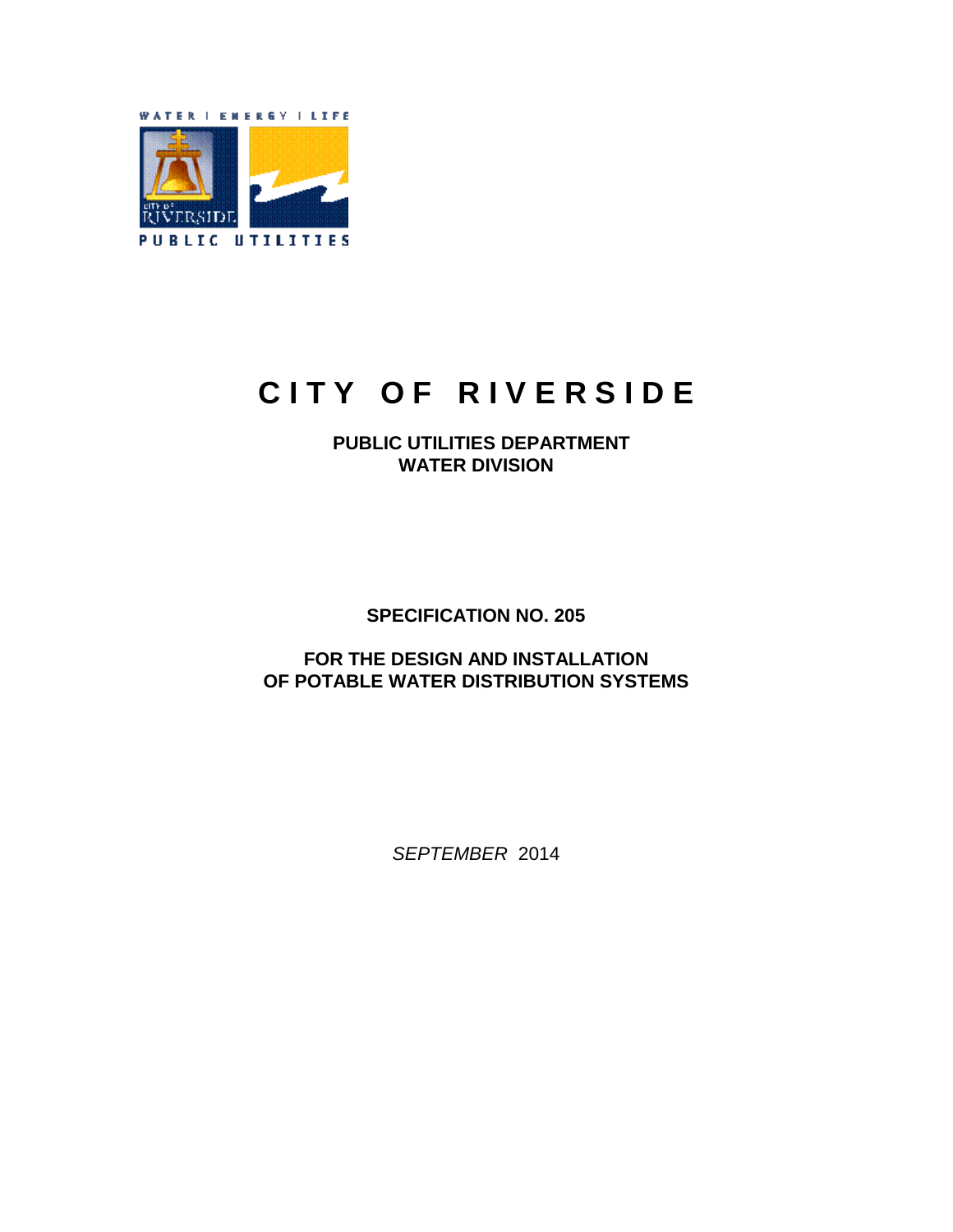# **TABLE OF CONTENTS**

| PART <sub>1</sub>      |                          | <b>GENERAL PROVISIONS</b>                                | 1 thru 19  |
|------------------------|--------------------------|----------------------------------------------------------|------------|
| Section 1<br>Section 2 | -                        | Terms, Definitions, Abbreviations & Symbols              | 1<br>5     |
| Section 3              |                          | Scope & Control of the Work<br>Changes in Work           | 8          |
| Section 4              |                          | <b>Control of Materials</b>                              | 13         |
| Section 5              |                          | <b>Utilities</b>                                         | 14         |
| Section 6              | $\blacksquare$           | Prosecution, Progress & Acceptance of the Work           | 14         |
| Section 7              |                          | Responsibilities of the Contractor                       | 15         |
| Section 8              |                          | <b>Facilities for Agency Personnel</b>                   | 18         |
| Section 10             |                          | Telephone                                                | 19         |
| <b>PART 2</b>          |                          | <b>CONSTRUCTION MATERIALS</b>                            | 20 thru 42 |
| Section 200            | ۰                        | <b>Rock Materials</b>                                    | 20         |
| Section 201            | ۰                        | <b>Concrete, Mortar and Related Materials</b>            | 20         |
| Section 203            |                          | <b>Bituminous Materials</b>                              | 21         |
| Section 207            |                          | Pipe                                                     | 22         |
| Section 207-9          | $\overline{\phantom{a}}$ | Ductile Iron Pipe                                        | 22         |
| Section 207-10         | -                        | <b>Steel Pipe</b>                                        | 24         |
| <b>Section 207-25</b>  | -                        | <b>Miscellaneous Pipe</b>                                | 27         |
| Section 210            | $\overline{\phantom{a}}$ | <b>Paint and Protective Coatings</b>                     | 28         |
| Section 250            | $\overline{\phantom{a}}$ | Valving, Appurtenances and Miscellaneous Materials       | 29         |
| Section 250-1          |                          | <b>Nuts and Bolts</b>                                    | 29         |
| Section 250-2          | $\overline{\phantom{a}}$ | Gaskets                                                  | 29         |
| Section 250-3          | $\overline{\phantom{a}}$ | <b>Insulation Gaskets</b>                                | 29         |
| Section 250-4          |                          | <b>Butterfly Valves</b>                                  | 31         |
| Section 250-5          | ۰                        | <b>Gate Valves</b>                                       | 32         |
| Section 250-6          | $\overline{\phantom{a}}$ | Valve Box Caps                                           | 34         |
| Section 250-7          | $\overline{\phantom{a}}$ | <b>Air Valves</b>                                        | 34         |
| Section 250-8          | $\overline{\phantom{a}}$ | <b>Brass and Bronze Items</b>                            | 35         |
| Section 250-9          | $\overline{\phantom{a}}$ | <b>Flanges</b>                                           | 37         |
| <b>Section 250-10</b>  |                          | Fire Hydrants/Blowoff Assemblies                         | 38         |
| Section 250-11         |                          | <b>Bolted Sleeve-Type Couplings</b>                      | 39         |
| <b>Section 250-12</b>  |                          | <b>Meter Boxes</b>                                       | 41         |
| <b>Section 250-13</b>  |                          | Joint Lubricants                                         | 41         |
| <b>Section 250-14</b>  |                          | <b>Polyethylene Encasement</b>                           | 42         |
| <b>PART 3</b>          |                          | <b>CONSTRUCTION METHODS</b>                              | 42 thru 74 |
| Section 300            |                          | Earthwork                                                | 42         |
| Section 301            |                          | <b>Treated Soils, Subgrade Preparation and Placement</b> |            |
|                        |                          | Of Base Materials                                        | 43         |
| Section 302            |                          | Roadway Surfacing                                        | 43         |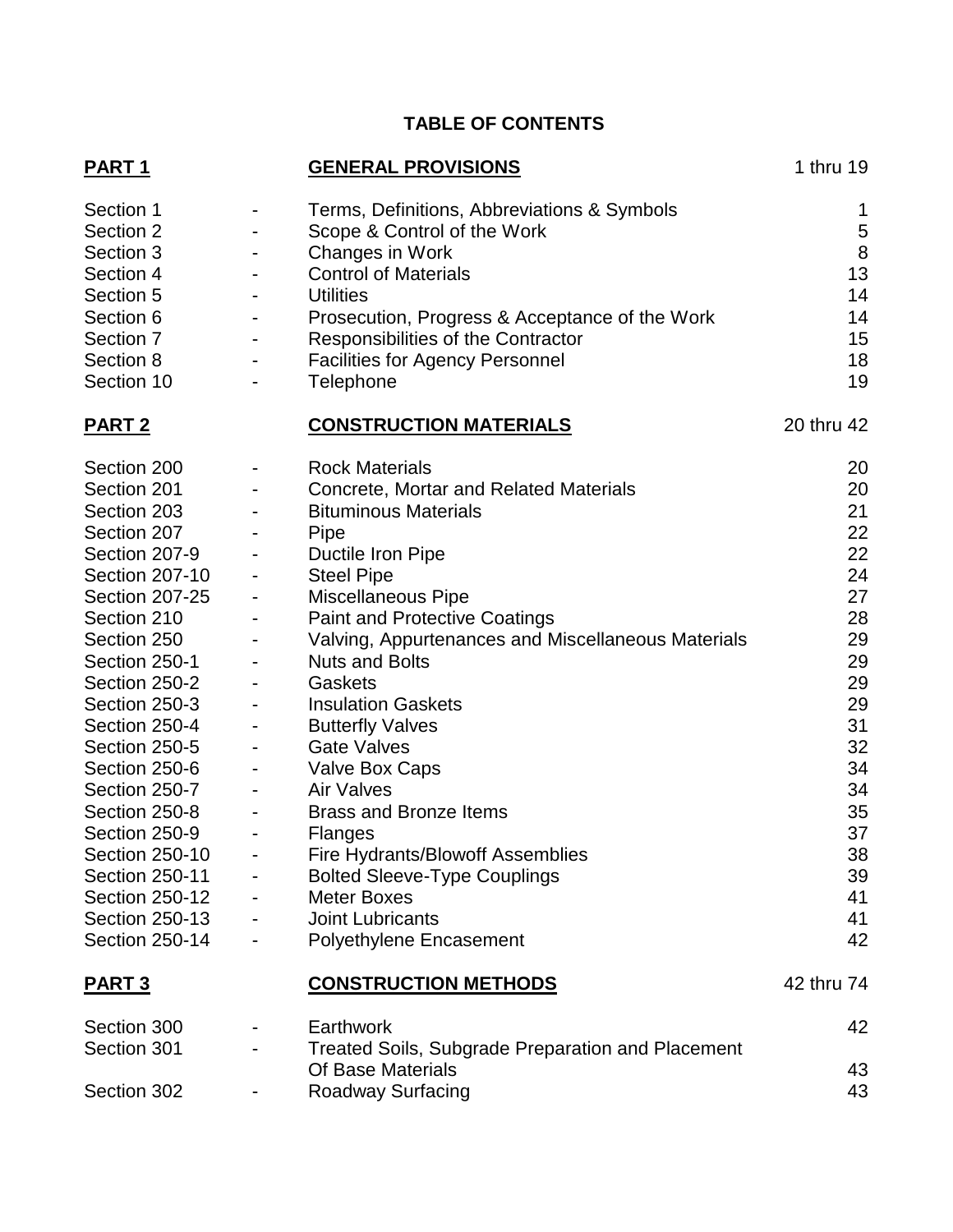| Section 306           | $\overline{\phantom{a}}$                          | <b>Underground Conduit Construction</b>          | 45         |
|-----------------------|---------------------------------------------------|--------------------------------------------------|------------|
| Section 306-1         | ۰                                                 | <b>Open Trench Operations</b>                    | 45         |
| Section 306-9         | $\blacksquare$                                    | Appurtenant Pipeline Structures and Installation | 62         |
| Section 306-10        | $\sim$                                            | <b>Protective Coating</b>                        | 68         |
| <b>Section 306-11</b> | $\sim 100$                                        | Fire Hydrant Installations                       | 68         |
| Section 307           | $\overline{\phantom{a}}$                          | <b>Street Lighting and Traffic Signals</b>       | 69         |
| Section 310           | $\overline{\phantom{a}}$                          | Painting                                         | 70         |
| Section 312           | $\omega_{\rm{max}}$ and $\omega_{\rm{max}}$       | <b>Pavement Marker Placement and Removal</b>     | 73         |
| Section 313           | $\overline{\phantom{a}}$                          | "As Built" Drawings                              | 74         |
| PART <sub>7</sub>     |                                                   | <b>TESTING AND DISINFECTION OF WATER MAINS</b>   |            |
|                       |                                                   | <b>AND APPURTENANCES</b>                         | 75 thru 83 |
| Section 700-1         | $\blacksquare$                                    | General                                          | 75         |
| Section 700-2         | $\frac{1}{2}$ and $\frac{1}{2}$ and $\frac{1}{2}$ | <b>Pressure Test</b>                             | 75         |
| Section 700-3         | $\blacksquare$                                    | Allowable Leakage                                | 76         |
| Section 700-4         | $\blacksquare$                                    | Flushing                                         | 77         |
| Section 700-5         | $\blacksquare$                                    | <b>Disinfection</b>                              | 78         |
| Section 700-6         | $\frac{1}{2}$ and $\frac{1}{2}$ and $\frac{1}{2}$ | <b>Bacteriological Tests</b>                     | 80         |
| Section 700-7         | $\blacksquare$                                    | <b>Bacteriological Tests</b>                     | 81         |
| Section 700-8         | $\overline{\phantom{a}}$                          | <b>Contractor's Responsibility for Testing</b>   |            |
|                       |                                                   | and Disinfection                                 | 82         |
| Section 700-8         | $\qquad \qquad \blacksquare$                      | System Connections to Existing City Water Lines  | 83         |
| <b>APPENDIX I</b>     |                                                   | <b>DESIGN CRITERIA</b>                           |            |
| <b>APPENDIX II</b>    |                                                   | <b>APPROVED MATERIAL LIST - DECEMBER 2012</b>    |            |
| <b>APPENDIX III</b>   |                                                   | <b>STANDARD DRAWINGS</b>                         |            |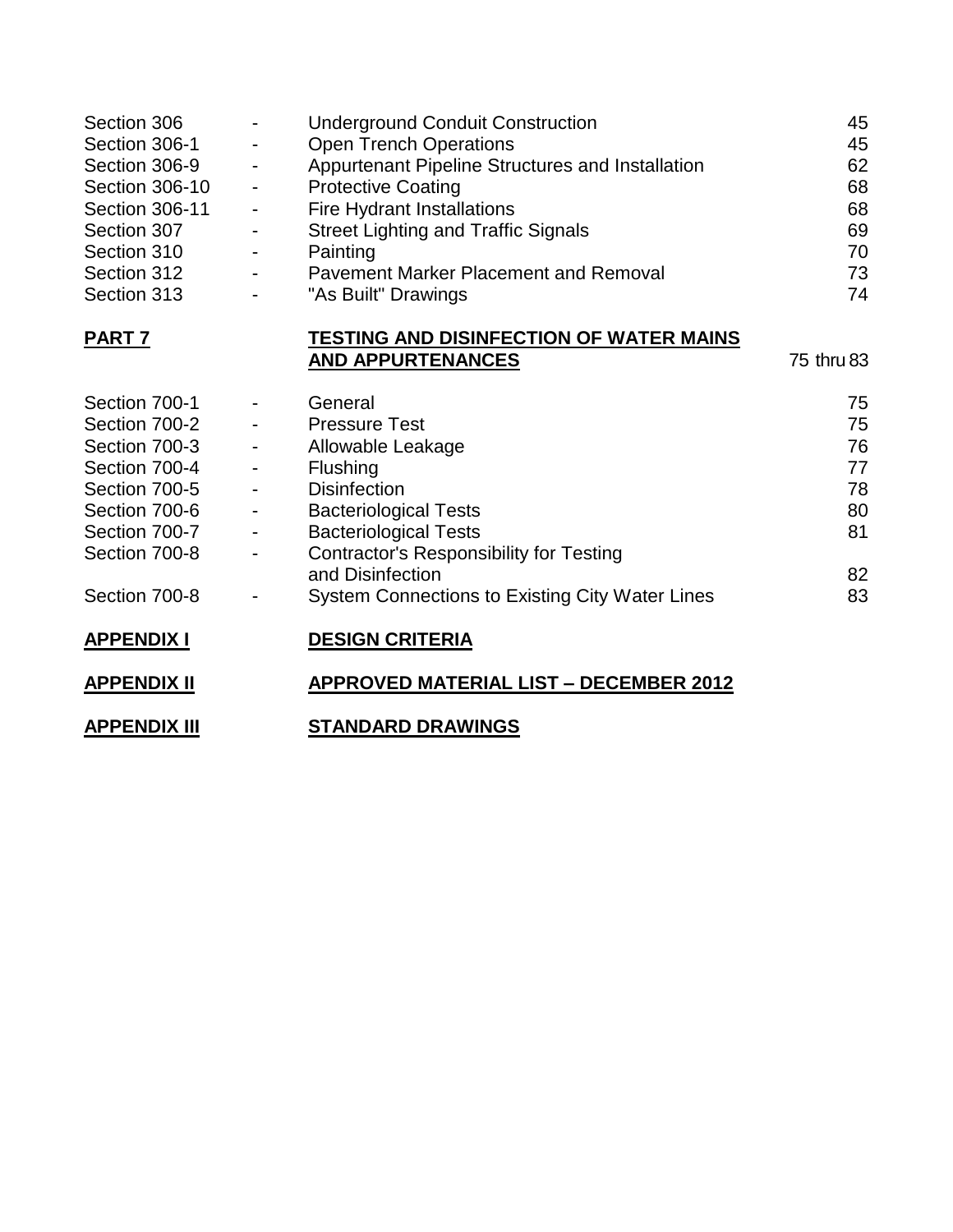# **CITY OF RIVERSIDE - PUBLIC UTILITIES DEPARTMENT WATER DIVISION**

# **WATER DISTRIBUTION SYSTEM SPECIFICATION NO. 205**

# **SPECIAL PROVISIONS**

The following revisions and additions supplement, modify and take precedence over the "Standard Specifications for Public Works Construction" (Latest Edition and any adopted supplements) applying to private contracts for Public Improvement. (Refer Subsection 2-5.1 of Part I)

# **PART 1 – GENERAL PROVISIONS**

# **SECTION 1 - TERMS, DEFINITIONS, ABBREVIATIONS AND SYMBOLS**

## **1-2 DEFINITIONS**

| Agency (City, Owner)-                    | The City of Riverside.                                                                                                                                          |
|------------------------------------------|-----------------------------------------------------------------------------------------------------------------------------------------------------------------|
| <b>Base Course</b>                       | The layers of a two or more course pavement placed between<br>the surface course and the sub-grade.                                                             |
| <b>Board</b>                             | The Board of Public Utilities of the City of Riverside.                                                                                                         |
| City                                     | The City of Riverside.                                                                                                                                          |
| Contractor                               | The Individual, Partnership, Corporation, Joint Venture, or<br>other legal entity having a contract with the Developer to<br>perform the work.                  |
| Developer                                | The Individual, Partnership, Corporation, Joint Venture, or<br>other legal entity under a permit issued by the Agency.                                          |
| Engineer                                 | The Principal Engineer – Water Contract Administrator of<br>the Public Utilities Department, Construction Division, or<br>Engineer's authorized representative. |
| <b>House Connection</b><br><b>Sewers</b> | Sewer lateral.                                                                                                                                                  |
| Inspector                                | The representative of the Engineer who is assigned to                                                                                                           |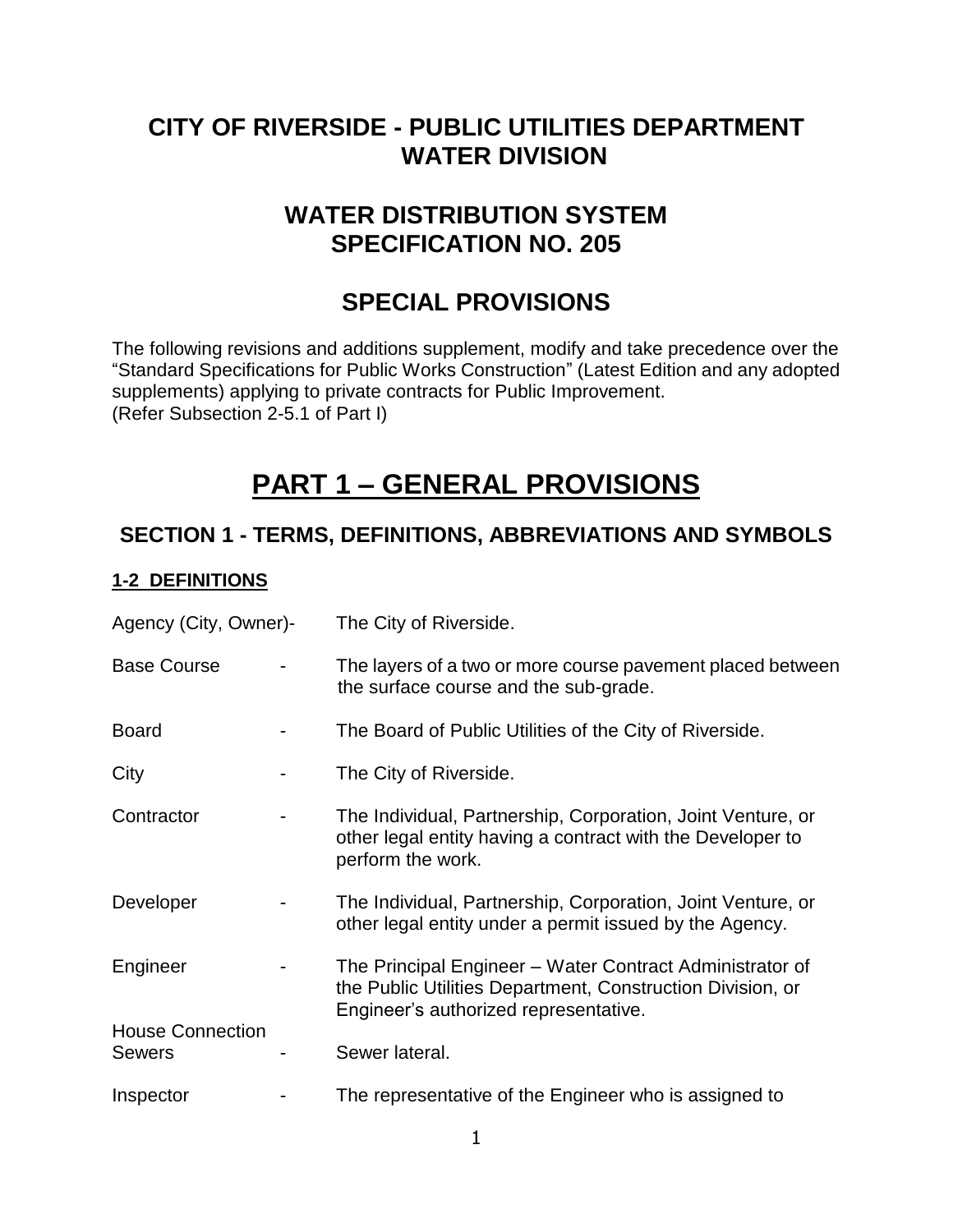|                           | inspect conformance of the work in accordance with the<br>Plans and Specifications.                                                                                                                                                                                                                                           |
|---------------------------|-------------------------------------------------------------------------------------------------------------------------------------------------------------------------------------------------------------------------------------------------------------------------------------------------------------------------------|
| Open Graded A.C. -        | A thin layer of special asphalt concrete placed on a surface<br>course or existing pavement to improve the surface<br>conformation and friction factor. Open Graded A.C. shall<br>conform to State of California Division of Highways Standard<br>Specifications.                                                             |
| Overlay                   | A supplemental surface course placed on an existing<br>pavement to improve its surface conformation.                                                                                                                                                                                                                          |
| Owner's<br>Representative | The person or firm authorized by the Owner to represent it<br>during the performance of the work by the Contractor.                                                                                                                                                                                                           |
| <b>Private Engineer</b>   | The Registered Civil Engineer who prepared and signed the<br>Plans.                                                                                                                                                                                                                                                           |
| Roadbed                   | That portion of the street included between the outside lines<br>of curbs or paving.                                                                                                                                                                                                                                          |
| Soils Engineer            | The Soils Engineer as referred to in the Grading Ordinance.                                                                                                                                                                                                                                                                   |
| <b>Standard Plans</b>     | Standard Detail Drawings of the Engineering Section of the<br>Public Utilities Department, Water Division, of the City of<br>Riverside, which drawings are also referred to as Standard<br>Drawings.                                                                                                                          |
| <b>Surface Course</b>     | The top layer of pavement (exclusive of open graded A.C.),<br>designed to provide structural values and a surface resistant<br>to traffic abrasion.                                                                                                                                                                           |
| <b>Traveled Way</b>       | That portion of the roadway reserved for the movement of<br>vehicles for the general public, exclusive of shoulders and<br>auxiliary lanes. Where traffic has been diverted or restricted<br>to certain lanes, with the approval of the Traffic Engineer,<br>these diversions or restricted lanes become the traveled<br>way. |
| Right-of-Way              | Includes City of Riverside Public Right-of-Way and City of<br>Riverside Public Easements.                                                                                                                                                                                                                                     |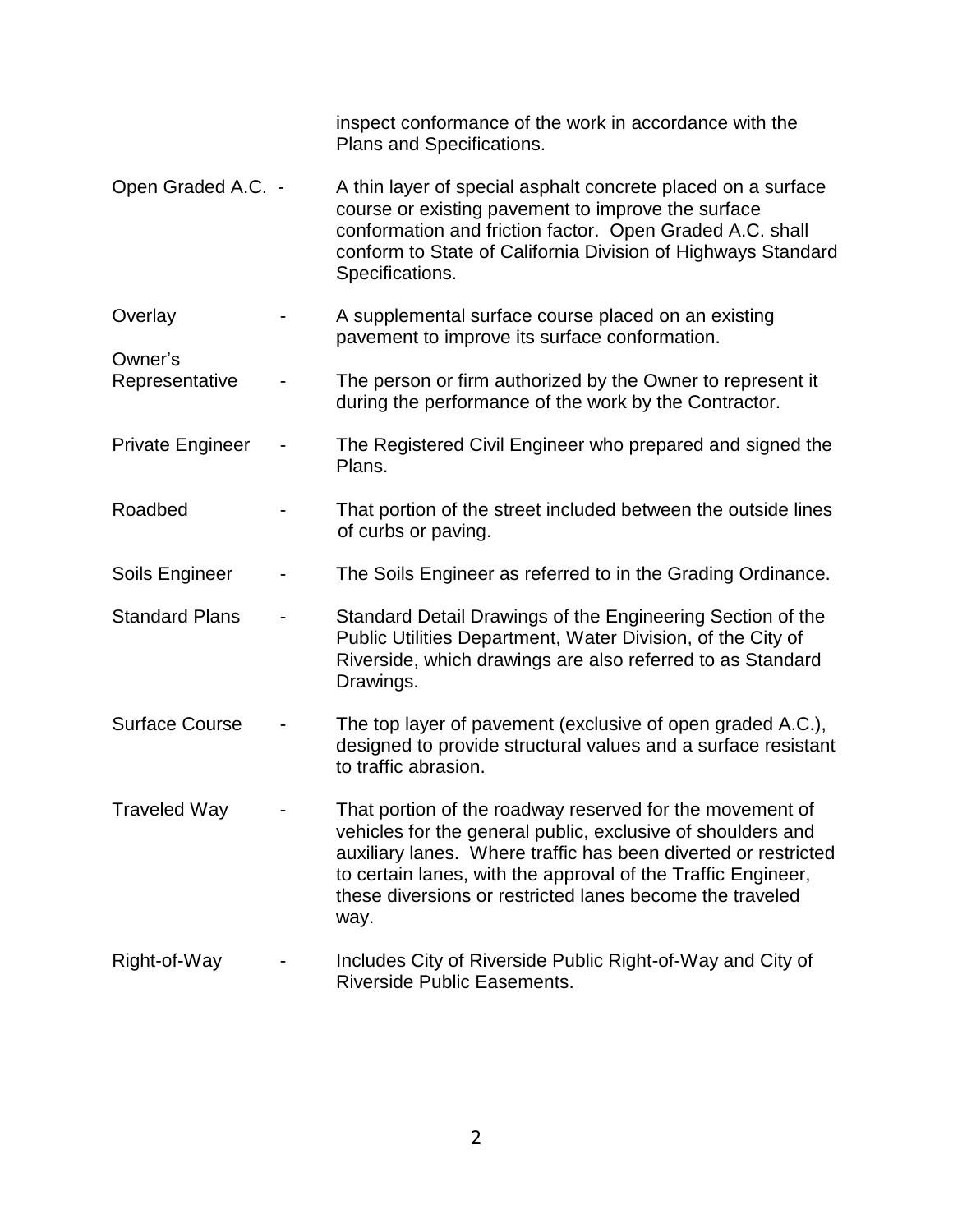# **1-3 ABBREVIATIONS**

# **1-3.2 Common Usage**

| AV           | Air Valve                                       |
|--------------|-------------------------------------------------|
| B/B          | <b>Bell by Bell</b>                             |
| <b>BFV</b>   | <b>Butterfly Valve</b>                          |
| Bk           | <b>Back</b>                                     |
| <b>BO</b>    | <b>Blow Off</b>                                 |
| B/S          | <b>Bell by Spigot</b>                           |
| $\mathsf C$  | Caulked                                         |
| Cad          | Cadmium                                         |
| CC           | <b>Corporation Cock</b>                         |
| CML&C        | Cement-mortar lined and coated                  |
| Cplg         | Coupling                                        |
| <b>CT</b>    | <b>Compound Turbine</b>                         |
| CTF          | <b>Cut to Fit</b>                               |
| DIP          | Ductile Iron Pipe                               |
| <b>DIPRA</b> | Ductile Iron Pipe Research Association          |
| Elec         | Electrical                                      |
| Ell          | Elbow                                           |
| F/B          | Flange by Bell                                  |
| F/F          | Flange by Flange                                |
| Flg          | <b>Flange or Flanged</b>                        |
| <b>FPT</b>   | <b>Female Pipe Thread</b>                       |
| F/S          | <b>Flange by Spigot</b>                         |
| G            | Gas line or service                             |
| gpm          | Gallons per minute                              |
| <b>GV</b>    | <b>Gate Valve</b>                               |
| HPI          | <b>Horizontal Point of Intersection</b>         |
| <b>IPF</b>   | Iron Pipe Female                                |
| <b>IPM</b>   | Iron Pipe Male                                  |
| <b>IPT</b>   | Iron Pipe Thread                                |
| LD           | Loop Detector                                   |
| MHT          | <b>Male Hose Threads</b>                        |
| ML&C         | <b>Mortar Lined and Coated</b>                  |
| <b>NPDES</b> | National Pollutant Discharge Elimination System |
| <b>NRS</b>   | <b>Non-Rising Stem</b>                          |
| OO           | Out to Out                                      |
| <b>OSY</b>   | <b>Outside Screw and Yoke</b>                   |
| Perp         | Perpendicular                                   |
| ppm          | <b>Parts Per Million</b>                        |
| PT           | <b>Pipe Threads</b>                             |
| <b>RWGV</b>  | <b>Resilient Wedge Gate Valve</b>               |
| S            | Sewer main or house lateral                     |
| St Lt        | <b>Street Light</b>                             |
| <b>SW</b>    | <b>Sweat Weld</b>                               |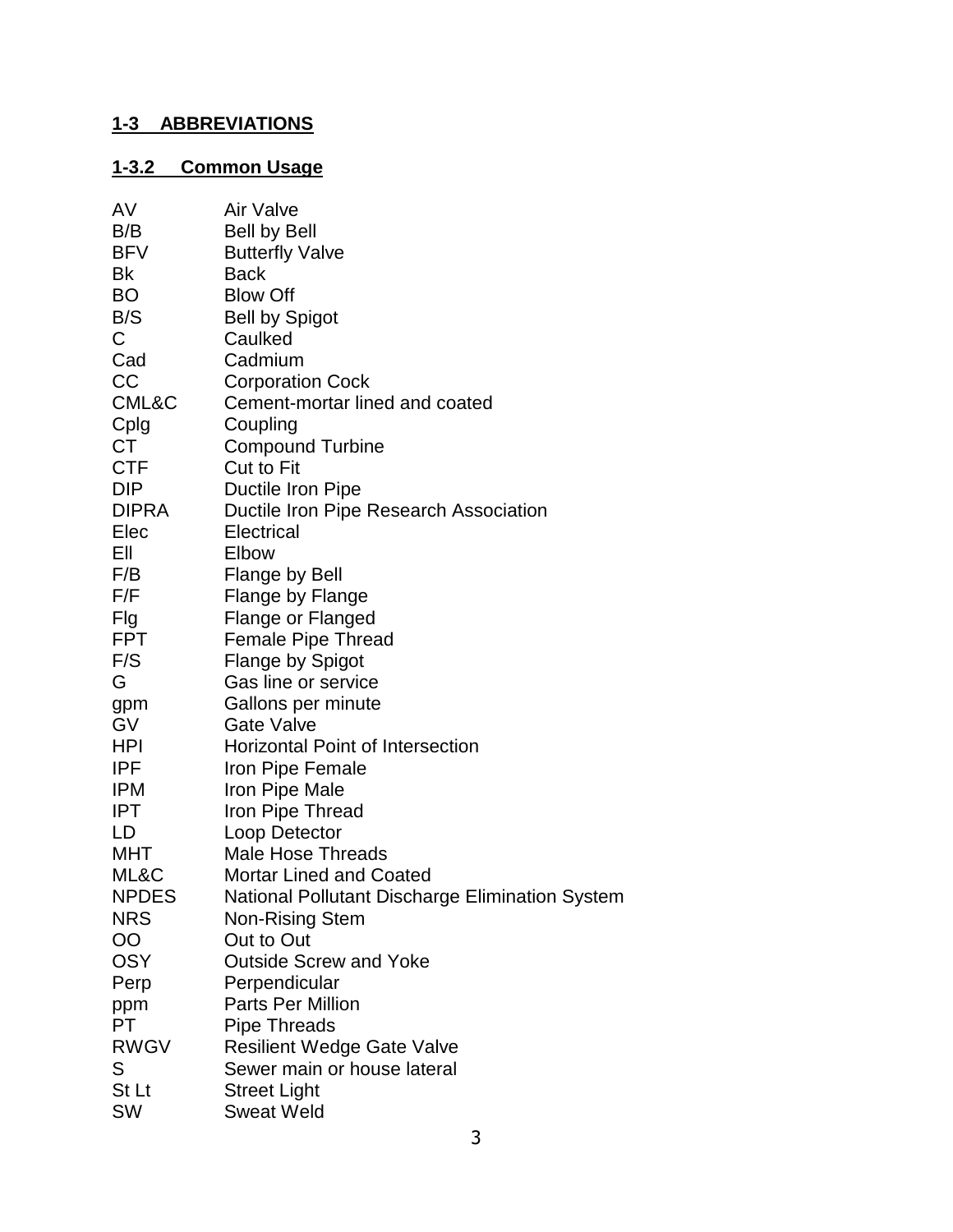| <b>SWP</b> | <b>Standard Working Pressure</b> |
|------------|----------------------------------|
| t          | <b>Thick</b>                     |
| UG         | Underground                      |
| <b>VPI</b> | Vertical Point of Intersection   |
| W/         | With                             |
| W          | <b>Water Main or Service</b>     |
| <b>WO</b>  | <b>Work Order</b>                |

## **1-3.3 Institutions**

| <b>AWWA</b>  | American Water Works Association                             |
|--------------|--------------------------------------------------------------|
| <b>CDPH</b>  | California Department of Public Health                       |
| <b>CRSI</b>  | <b>Concrete Reinforcing Steel Institute</b>                  |
| <b>CWD</b>   | <b>City Water Division</b>                                   |
| <b>PWD</b>   | <b>Public Works Department</b>                               |
| <b>SSPWC</b> | <b>Standard Specifications for Public Works Construction</b> |

All institution publications shall be the latest edition unless otherwise shown on the construction drawings, standard drawings, or these specifications.

#### **1-3.4 Symbols**

Symbols shown on Plans, Water Division Standard Drawings, and Public Works Department Standard Drawings also apply.

## **1-4 UNITS OF MEASURE**

#### **1-4.1 General**

The U.S. Standard Measures, also called the U.S. Customary System, is used as the principal measurement system in these Special Provisions and shall be used for construction.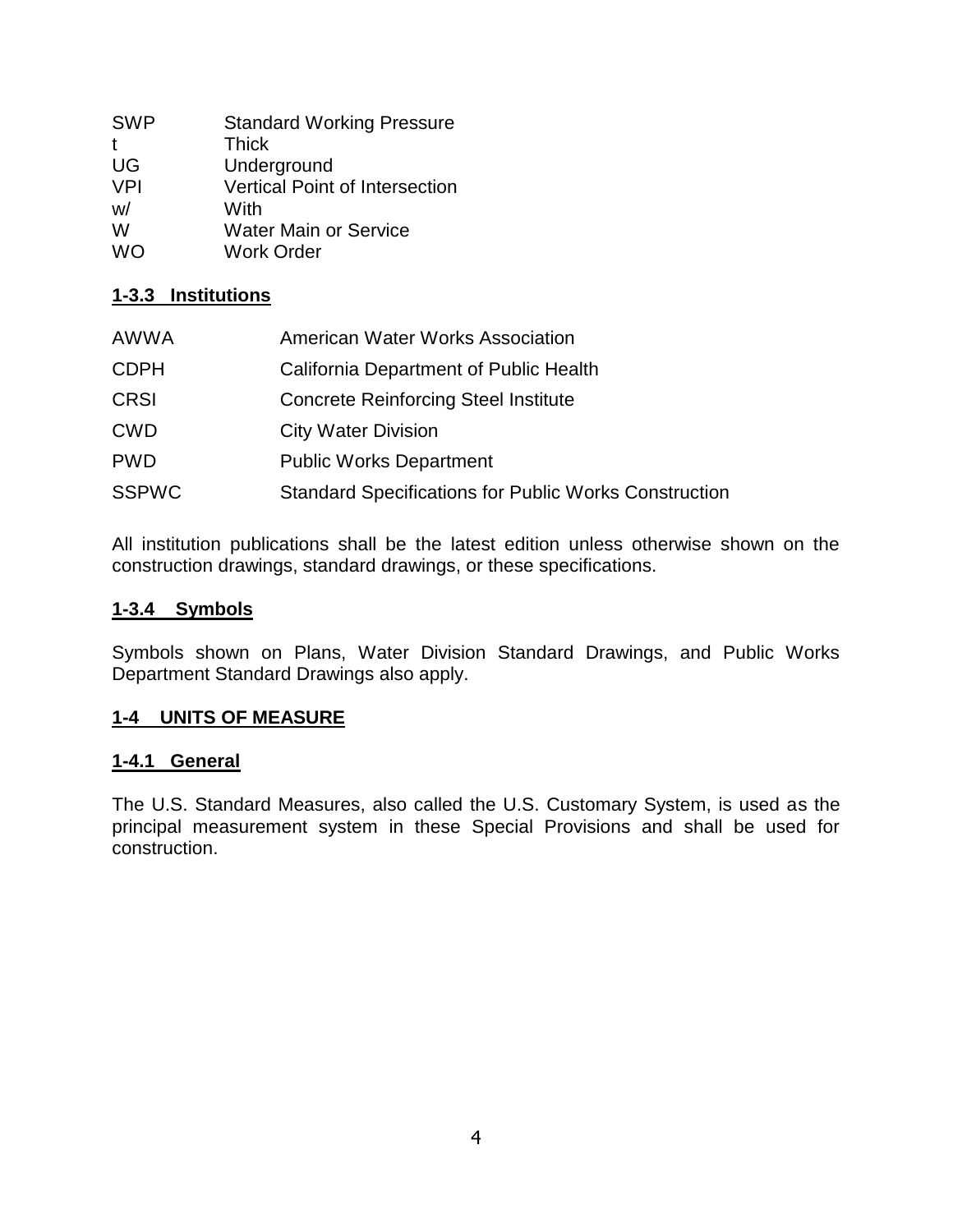# **SECTION 2 - SCOPE AND CONTROL OF THE WORK**

## **2-1 AWARD AND EXECUTION OF CONTRACT**

## **2-1.1 Scope of The Project**

The work to be done, in general, shall include furnishing all labor, materials, tools, equipment, and incidentals, unless otherwise specified, to construct the waterline complete in place in accordance with the Plans and Specifications.

## **2-5 PLANS AND SPECIFICATIONS**

## **2-5.1 General**

The work embraced herein shall be done in accordance with the provisions of the "Greenbook" STANDARD SPECIFICATIONS FOR PUBLIC WORKS CONSTRUCTION (Latest Edition and all supplements), prepared by Public Works Standards, Inc. (Published by BNI Publications, Inc.), insofar as the same may apply, which specifications are hereinafter referred to as the Standard Specifications, and as provided herein.

Should any discrepancy or apparent error occur in Plans and Specifications, or should any work of others affect this work, the Contractor shall notify the Private Engineer at once. If the Contractor proceeds with the work affected without instructions from the Private Engineer, he/she shall correct any resultant damage or defect.

## **2-5.2 Precedence of Plans and Specifications**

In the event of any discrepancy between any drawing and the figures written thereon, the figures shall be taken as correct. Detailed drawings shall prevail over general drawings.

## **2-5.3 Shop Drawings**

Shop drawings need not be reproducible. A minimum of two copies shall be submitted to the Engineer for approval.

## **2-5.4 Plans**

Plans shall be submitted for approval by City, and shall bear the signature and seal of the Private Engineer, with expiration date. The project location, nature, size, extent, form and detail of its various features shall be shown on the Plans prepared by the Private Engineer.

## **2-5.5 Certification**

Written original letters of compliance from the manufacturer and/or supplier on valves, pipe or mechanical equipment shall be submitted to the City at the preconstruction conference. Maintenance manuals, parts list and related drawings shall be submitted prior to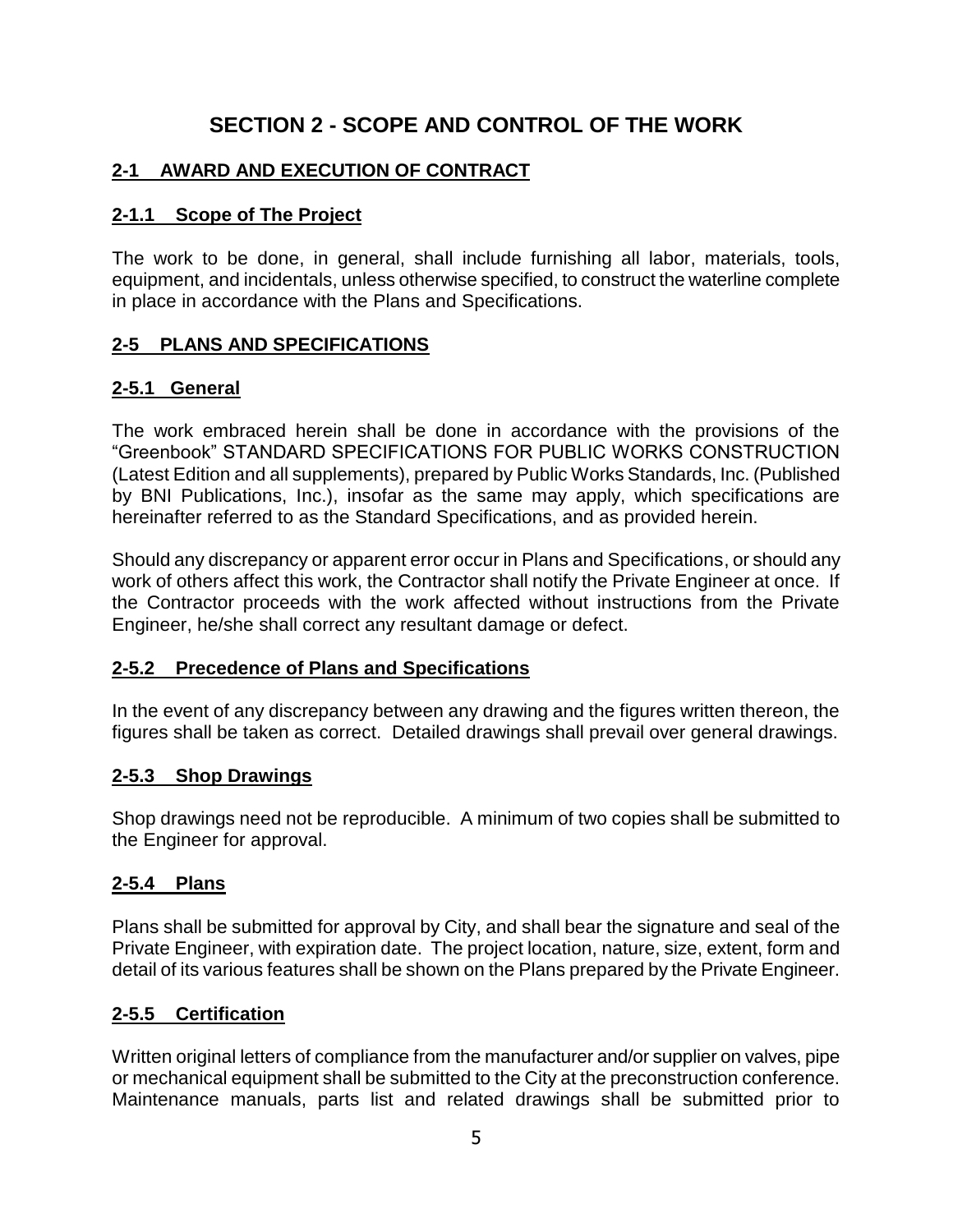acceptance by City.

# **2-5.6 Publications**

All manufacturers publications shall be the latest edition unless otherwise shown on the construction drawings, standard drawings, or these specifications.

## **2-5.7 Material List and Drawing**

The Contractor shall submit to the Engineer, for the Engineer's approval, an original list of materials which the contractor proposes to install. The Contractor shall be responsible for any material purchased, labor performed, or delay to the work prior to such approval. The list shall be complete as to the name of the manufacturer, size and catalog number of unit; and shall be supplemented by such other data as may be required, including detailed scale drawings, and any non-standard special material, and shall show any proposed deviation from the Plans. The Contractor shall submit for approval when requested, sample articles of any materials proposed for use. All such data shall be submitted in duplicate for checking. After checking, correction and approval, not less than three complete sets shall be submitted to the Engineer.

The Contractor shall also furnish all literature and drawings which are received with the maintenance of that equipment.

## **2-7 SUBSURFACE DATA**

The Contractor assumes all responsibility for the foreknowledge of the extent and nature of the soil properties in the construction zone before and during construction.

## **2-9 SURVEYING**

## **2-9.1 Permanent Survey Markers**

The Contractor shall not disturb or destroy any existing monuments or benchmarks. If any survey monuments or benchmarks need to be removed and replaced, Contractor shall notify the Engineer prior to construction.

Before removing any monuments in preparation for construction, the City will set at least four ties for each monument to be removed and replaced, all at Contractor's expense. After construction, the City will replace each monument using the aforementioned ties and file a corner record for each replaced monument, all at Contractor's expense.

## **2-9.2 Survey Service**

The Contractor shall provide a minimum four working days written notice of survey requirements to allow for scheduling and completion of survey staking. The Contractor shall bear the expense for the replacement of survey stakes, in case of their removal or destruction, at the rate set forth by the City of Riverside, Public Works Department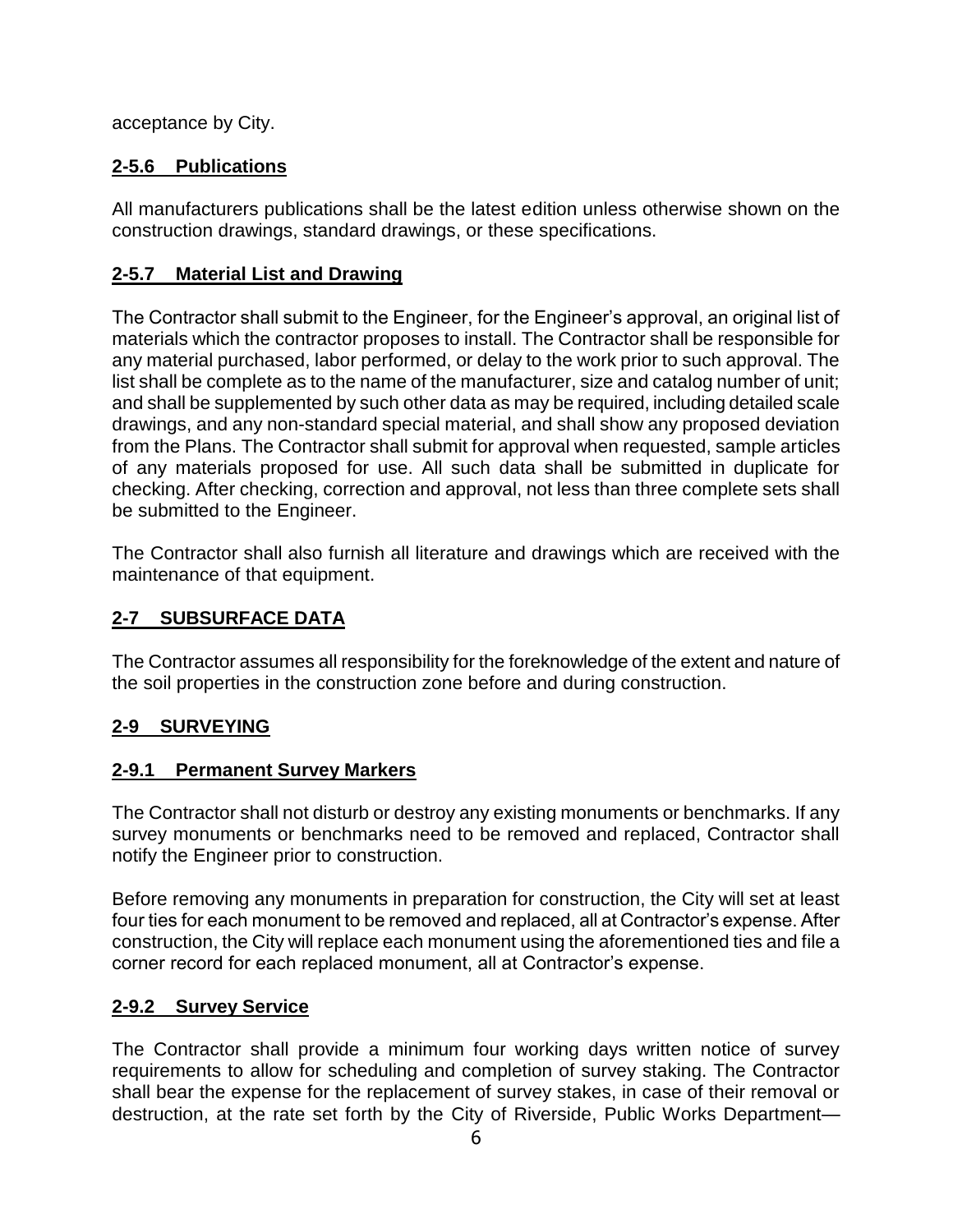Survey.

For the welded steel water transmission pipelines, the City will provide construction staking at pipeline connections, grade breaks, at fittings, and at appurtenances (construction staking will not be provided for water services).

# **2-9.4 Line and Grade**

With regard to vertical alignment, pipelines shall be constructed so that actual flow line elevations, measured at pipe joints, are within 0.1 foot of design flow line elevations. Pipelines, when installed, shall have continuous slope upgrade or downgrade, corresponding with design slope, without any high spots.

With regard to horizontal alignment, waterline shall be constructed so that actual waterline centerlines, measured at pipe joints, are within 0.1 foot of design centerlines.

# **2-9.4.1 Grade Sheets**

All grade sheets will be issued by the Engineer at the Engineer's office at 3750 University Drive, 3<sup>rd</sup> Floor, Riverside, California. No grade sheet will be issued until the Contractor has obtained and paid for all necessary permits.

# **2-11 INSPECTION**

A City Inspector will be required on the job site at all times as deemed necessary by the City. A 48 hour minimum notice is required when requesting inspection. The Contractor is also obligated to arrange inspection by other agencies as required by State or local laws. *All work carried out by the Contractor without the Inspector's knowledge will be required to be repeated at no cost to the City.* Inspection of the work shall not relieve the contractor of the obligation to fulfill all conditions of the contract.

# **2-11.1 Overtime Inspection**

Payment for inspection during overtime hours, beyond a normal eight hour, Saturdays, Sundays and City Holidays will be deducted from the Contractors payment at the rate of one and one-half the Inspectors hourly pay rate plus overhead. Time from midnight to 7:00 a.m. will be deducted at two times the Inspectors pay rate plus overhead.

# **2-11.2 City Holidays**

# **CITY HOLIDAYS WILL BE OBSERVED ON THE FOLLOWING DAYS**: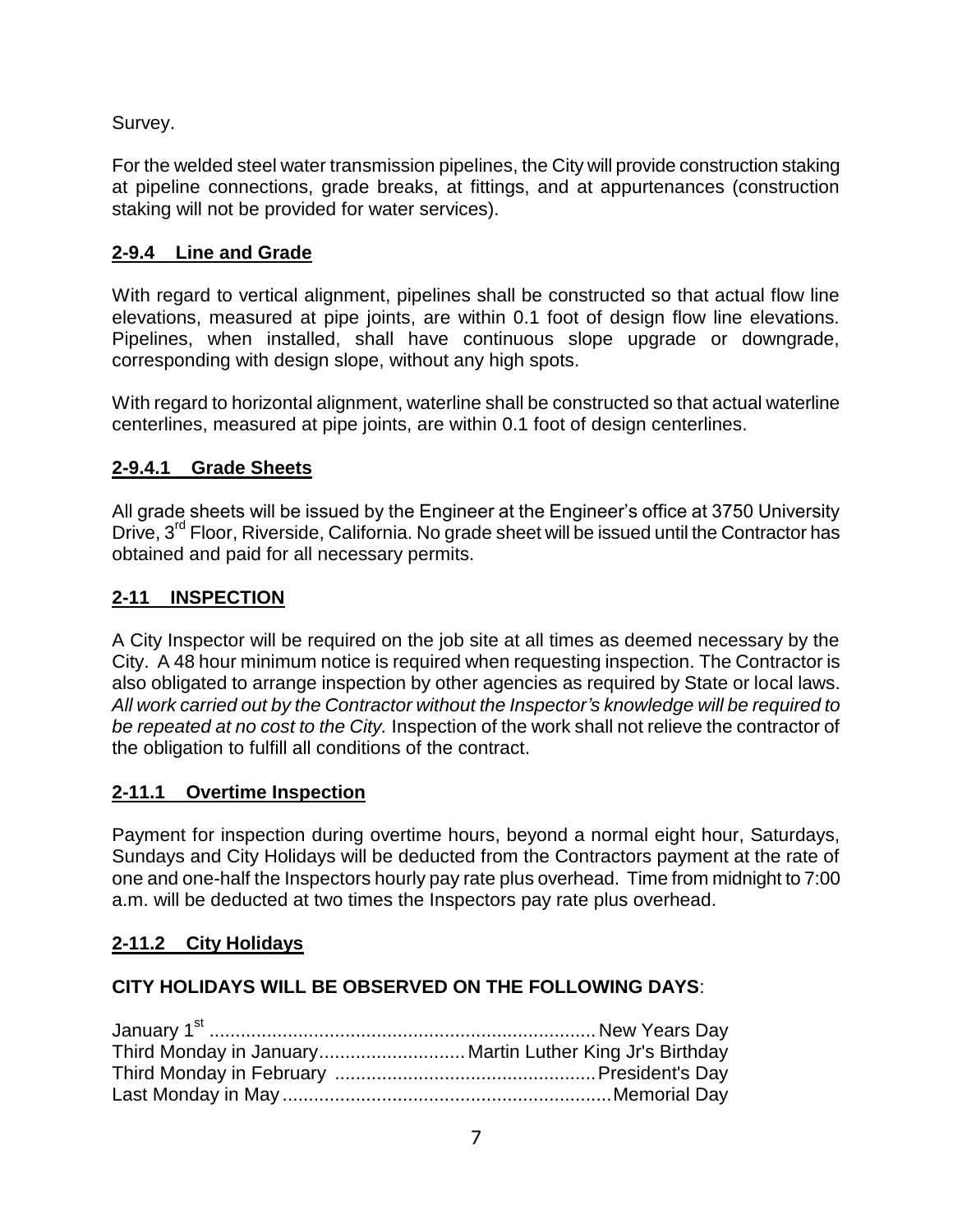| The day following Thanksgiving Day |  |
|------------------------------------|--|
|                                    |  |

If a holiday falls on a Saturday, it will be observed on the preceding Friday. If a holiday falls on a Sunday, it will be observed on the following Monday.

# **SECTION 3 - CHANGES IN WORK**

## **3-3 EXTRA WORK**.

#### **3-3.2 Payment**

#### **3-3.2.1 General**

When the price for the extra work cannot be agreed upon, the City will pay for the extra work as provided in Subsection 3-3.2.2 and Subsection 3-3.2.3 as amended herein. The labor, materials and equipment used in the performance of such work shall be subject to the approval of the Engineer.

#### **3-3.2.2 Basis for Establishing Costs**

(a) **Labor.** The Contractor will be paid the cost of labor for the workers including foremen (when authorized by the Engineer) used in the actual and direct performance of the work. The cost of labor, whether the employer is the Contractor, subcontractor, or other forces, will be the sum of the following:

Actual Wages - The actual wages paid shall include any employer payments to or on behalf of the worker for health and welfare, pension, vacation, and similar purposes.

Labor Surcharge - To the actual wages, as defined above, will be added a labor surcharge set forth in the California Department of Transportation, Standard Specification, Section 9- 1.03A(1b) "Labor Surcharge and Equipment Rental Rates" which is in effect on the date the work is performed.

(b) **Materials**. Only materials furnished by the Contractor and necessarily used in the performance of the work will be paid for. The cost of such material will be the cost to the purchaser, whether Contractor, subcontractor or other forces, from the supplier thereof as evidenced by supplier's invoice.

The City reserves the right to approve materials and sources of supply, or to supply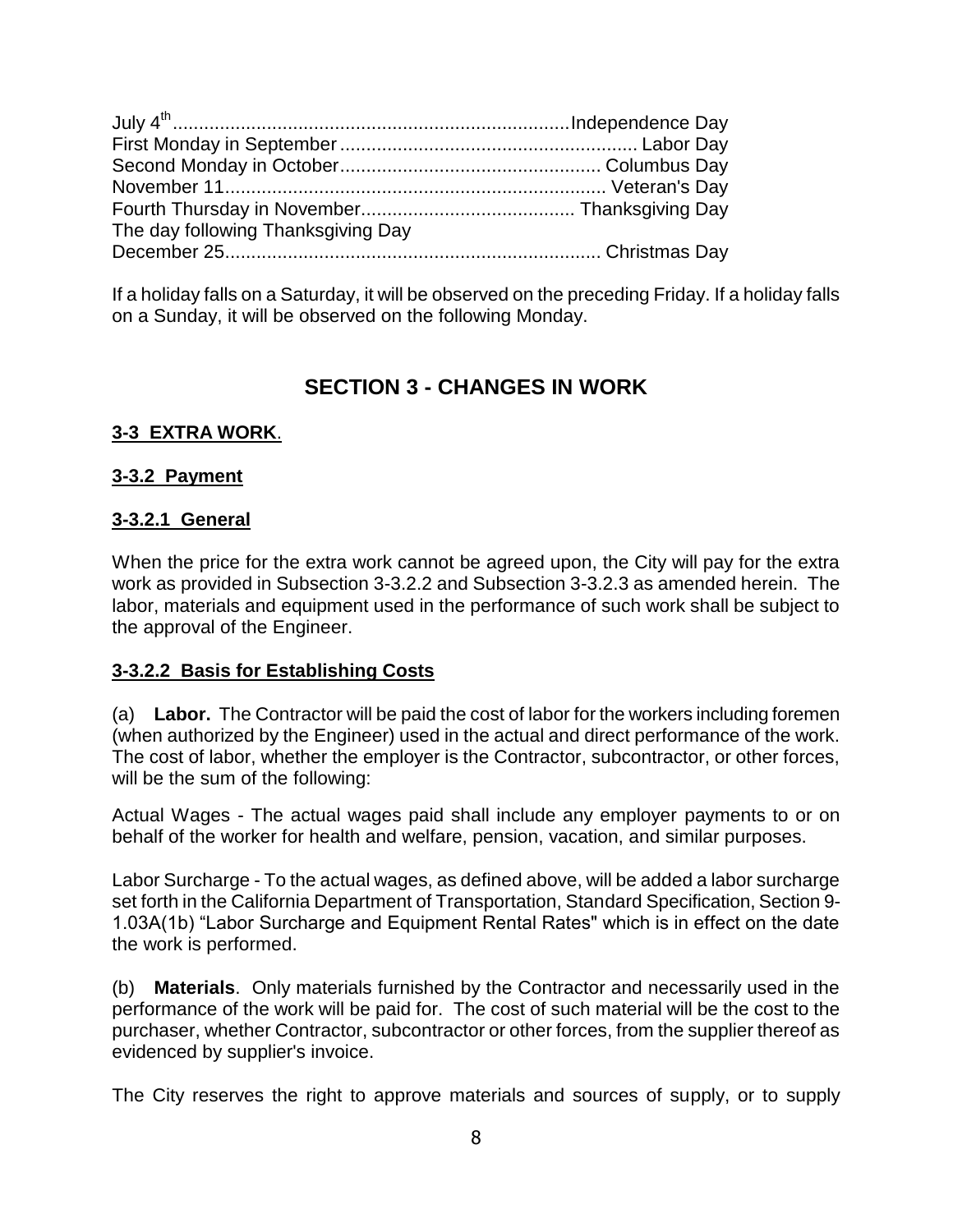materials to the Contractor if necessary for the progress of the work. No markup shall be applied to any material provided by the City.

(c) **Tool and Equipment Rental**. The Contractor will be paid for the use of equipment at the rental rates listed for such equipment in the Department of Transportation publication entitled "Labor Surcharge and Equipment Rental Rates" which is in effect on the date upon which the work is performed. These rental rates shall include the cost of fuel, oil, lubrication, supplies, small tools, necessary attachments, repairs and maintenance of any kind, depreciation, storage, insurance, and all incidentals. Move in and out or minimum charges, other than the hourly rate, shall not apply to equipment available from the work force already on the job site.

When owner-operated equipment is used to perform extra work to be paid for on a force account basis, the Contractor will be paid for the equipment and operator, as follows:

Payment for the equipment will be made at the rental rates isted for such equipment in the Department of Transportation publication entitled "Labor Surcharge and Equipment Rental Rates" which is in effect on the date upon which the work is performed.

Individual pieces of equipment or tools not listed in the Equipment Rental Rates and having a replacement value of \$200 or less, whether or not consumed by use, shall be considered to be small tools and no payment will be made therefore.

Payment for the cost of labor will be made at the rates paid by the Contractor to other workers operating similar equipment already on the project or, in the absence of such other workers, at the rates for such labor established by collective bargaining agreements for the type of workers and location of the work, whether or not the owner-operator is actually covered by such an agreement.

(d) Other Items. Not amended.

(e) Invoices. Not amended.

#### **3-3.2.3 Markup**

(a) **Work by Contractor.** A markup of 15 percent shall be added to the Contractor's costs for labor, materials, and equipment rentals, shall constitute the markup for all overhead and profits. In addition to this markup 1 percent shall be added to the Contractor's costs as compensation for bonding.

(b) **Work by Subcontractor**. When any of the extra work is performed by a Subcontractor, the markup established in 3-3.2.3(a) of these Special Provisions shall be applied to the Subcontractor's costs as determined under 3-3.2.2. **There will be no additional allowance for the Contractor's administrative cost, overhead and profit.**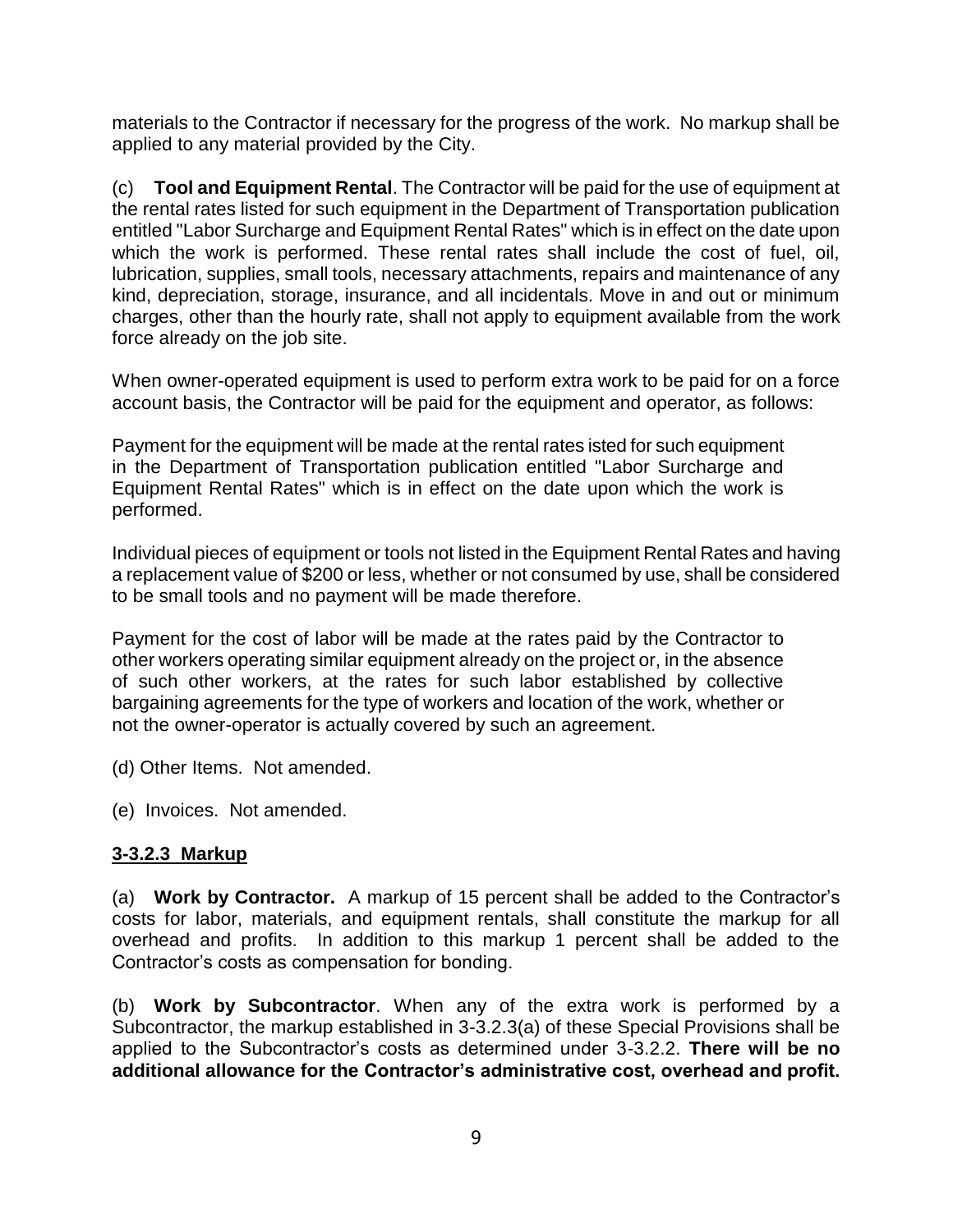## **3-3.3 Daily Reports by Contractor**

The Contractor shall maintain Contractor's records in such a manner as to provide a clear distinction between the direct costs of extra work paid for on a force account basis and the costs of other operations.

From the above records, the Contractor shall furnish the Engineer completed daily extra work reports, on forms furnished by the City, for each day's extra work to be paid on a force account basis. The daily extra work reports shall itemize the materials used, and shall cover the direct cost of labor and the charges for equipment rental, whether furnished by the Contractor, subcontractor, or other forces. The daily extra work reports shall provide names or identifications and classifications of workers, the hourly rate of pay and hours worked, and also the size, type and identification number of equipment, and hours operated.

Material charges shall be substantiated by valid copies of vendor's invoices. Such invoices shall be submitted with the daily extra work reports, or if not available, they shall be submitted with subsequent daily extra work reports.

Said daily extra work reports shall be signed by the Contractor or the Contractor's authorized representative, and submitted to the Engineer within 48-hours of the date the work is performed.

The Engineer will compare Engineer's records with the completed daily extra work reports furnished by the Contractor and make any necessary adjustments. When these daily extra work reports are agreed upon and signed by both parties, said reports shall become the basis of payment for the work performed.

## **3-3.3.1 Daily Reports for Extra Work**

The daily report specified in Section 3-3.3 of the Standard Specifications shall include only that work which is included in the contractor's claim for extra work.

## **3-4 Changed Conditions**

Section 7104 of the Public Contract Code requires the following provisions for any project, which involves digging trenches or other excavations that extend deeper than four feet below the surface. These following provisions are hereby extended to apply to all public works projects:

a) The Contractor shall promptly, and before the following conditions are disturbed, notify the Engineer, in writing, of any:

1. Material that the Contractor believes may be material that is hazardous waste, as defined in Section 25117 of the Health and Safety Code, and that is required to be removed to a Class I, Class II, or Class III disposal site in accordance with provisions of law;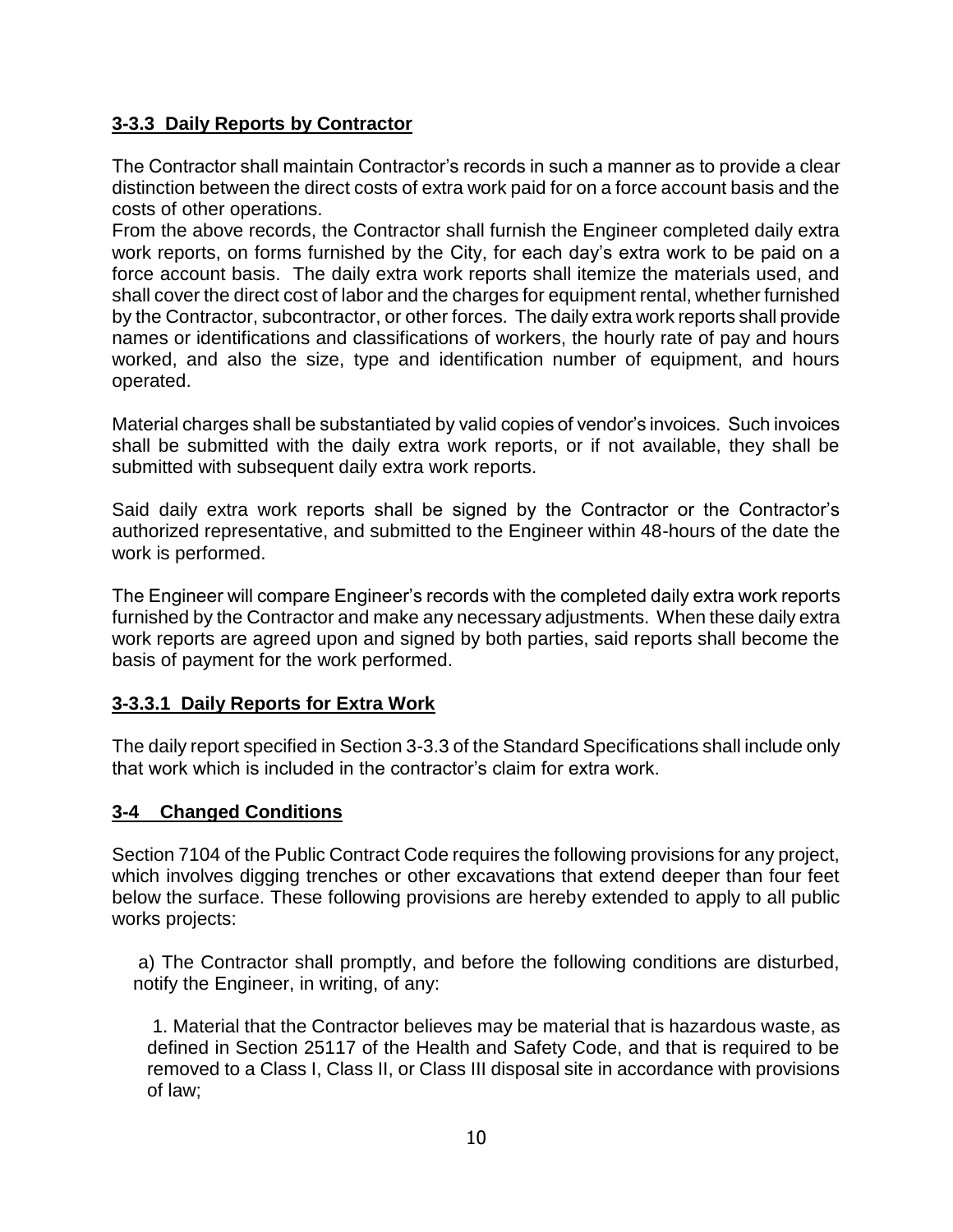2. Subsurface or latent physical conditions at the site differing from those indicated by information about the site made available to bidders prior to the deadline for submitting bids; and

3. Unknown physical conditions at the site of any unusual nature, different materially from those ordinarily encountered and generally recognized as inherent in work of the character provided for in the Contract.

b) In response to the Contractor's written notice, the Engineer shall promptly investigate the conditions, and if the Engineer finds that the conditions do materially so differ, or do involve hazardous waste, and cause a decrease or increase in the Contractor's cost of, or the time required for, performance of any part of the work shall issue a change order under the procedures described in the Contract.

c) In the event that a dispute arises between the Engineer and the Contractor, whether the conditions materially differ, or involve hazardous waste, or cause a decrease or increase in the Contractor's cost of, or time required for, performance of any part of the work, the Contractor shall not be excused from any scheduled completion date provided for by the Contract, but shall proceed with all work to be performed under the Contract. The Contractor shall retain any and all rights provided either by Contract or by law which pertain to the resolution of disputes and protests between the contracting parties.

## **3-5 Disputed Work**

In any case where the Contractor believes extra compensation is due the Contractor for work or materials not clearly covered in the Contract, or not ordered by the Engineer as "extra work", the Contractor shall notify the Engineer in writing of the Contractor's intention to make claim for such extra compensation before the Contractor begins the work on which Contractor bases the claim. If such notification is not given, or the Engineer is not afforded proper facilities by the Contractor for keeping strict account of actual cost, then the Contractor shall be deemed to have waived the claims for such extra compensation. Such notice by the Contractor, and the fact that the Engineer has kept account of the cost as aforesaid, shall not in any way be construed as proving the validity of the claim. The validity of the claim must be determined by the Engineer. If the Engineer determines that the claim is well founded, it shall be allowed and paid for as "extra work"; if the Engineer determines that the claim is not well founded, it shall be disallowed and not paid.

## **3-6 Unauthorized Work**

Work done beyond the lines and grades shown on the Plans, work done in the absence or without the knowledge of the Engineer or any alleged extra work done without the City's written authorization, will be considered as unauthorized and at the expense of the Contractor and will not be measured or paid for by the City. The Contractor may be required to remove such unauthorized work at no expense to the City, as determined by the Engineer.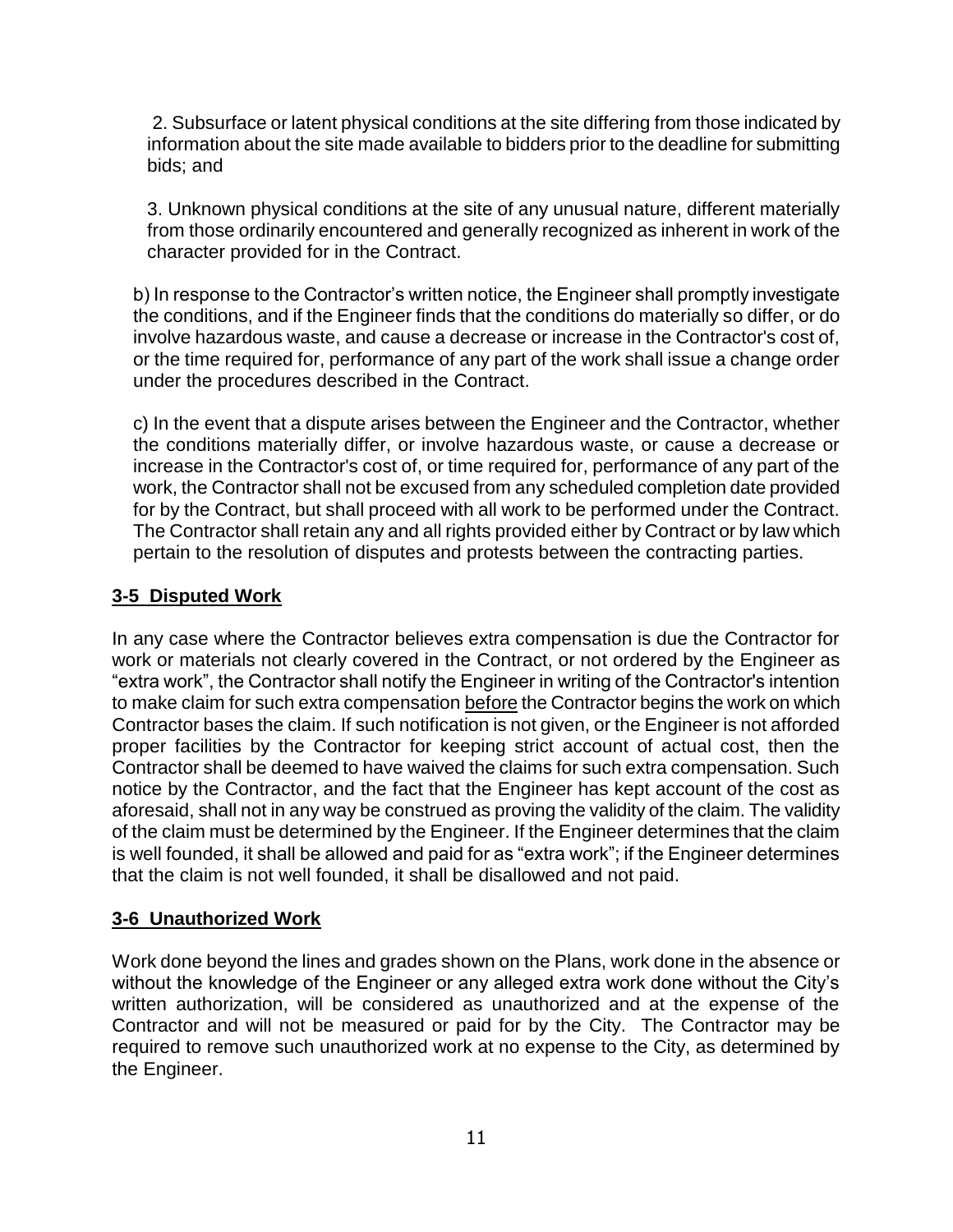#### **3-7 Notice of Potential Claim**

The Contractor shall not be entitled to the payment of any additional compensation or extension of time unless the Contractor has given the Engineer a written Notice of Potential Claim as required herein. Compliance with this Section 3-7 shall not be a prerequisite as to matters within the scope of the protest provisions in Section 6-7, "Time of Completion," or the notice provisions in Section 3-4, "Changed Conditions," nor to any claim which is based on differences in measurements or errors of computation as to Contract quantities.

Contractor shall submit the written Notice of Potential Claim to the Engineer prior to the time that the Contractor performs the work giving rise to the potential claim for additional compensation and/or time.

Contractor's written Notice of Potential Claim shall be submitted on the appropriate form furnished by the City, and shall be certified with reference to the California False Claims Act, Government Code Sections 12650 - 12655. A copy of the Notice of Potential Claim form is contained in these Special Provisions. The notice shall set forth the justification for the additional compensation, as well as a breakdown of the estimated costs. Within fifteen (15) calendar days of completing the affected work, the Contractor shall submit substantiation of the Contractor's actual costs. Failure to do so shall be sufficient cause for denial of any claim subsequently filed on the basis of the Notice of Potential Claim.

The intention of this section is to bring differences between the parties to the attention of the Engineer as early as possible, in order to expedite resolution. Contractor waives its right to any additional compensation and/or extension of time for any claim not submitted in accordance with this section.

Upon request by City, Contractor shall make available for inspection and copying, any and all documents or records in Contractor's possession which pertain to the potential claim.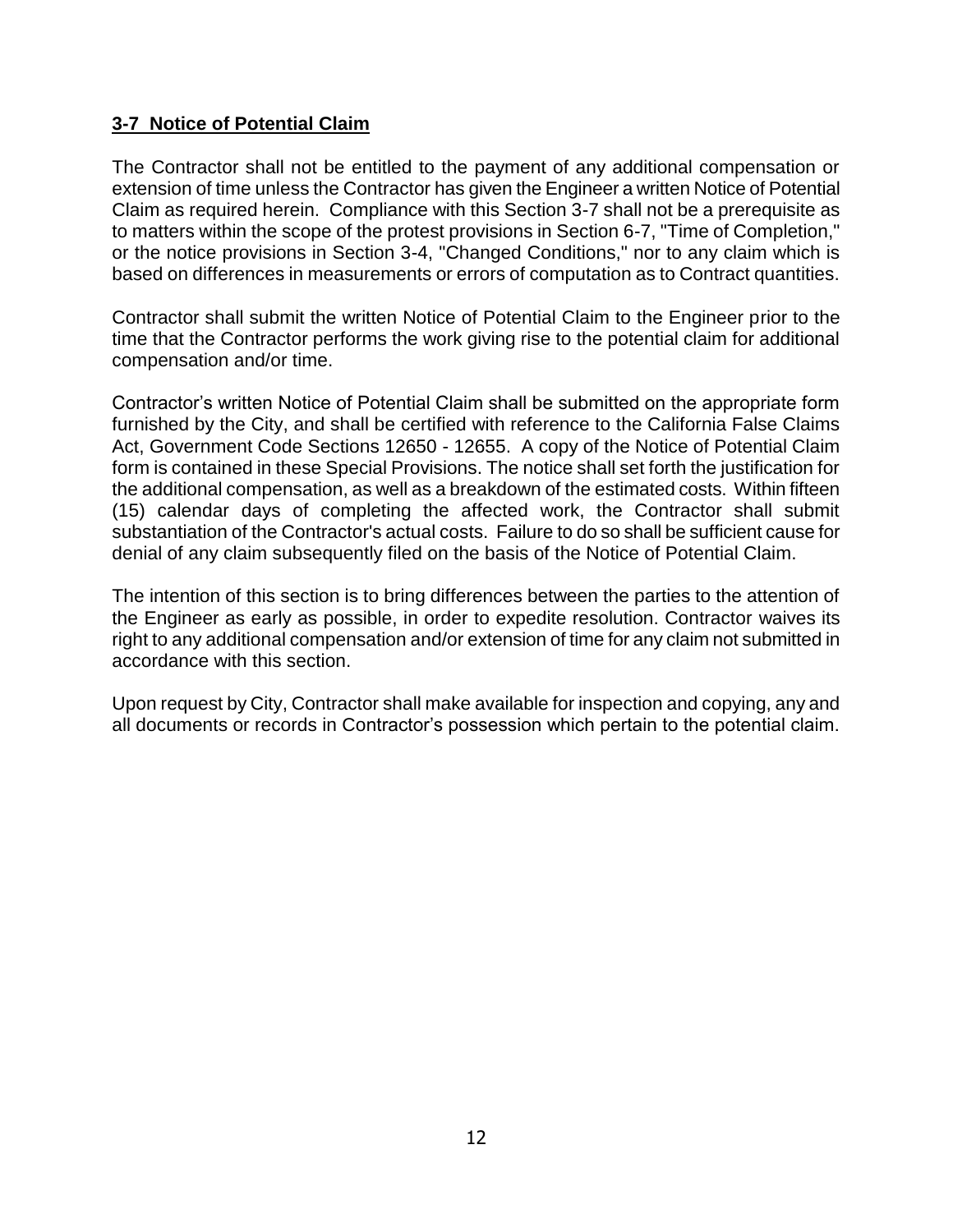# **SECTION 4 - CONTROL OF MATERIALS**

## **4-0 GENERAL**

All affidavits of compliance and certifications referenced herein shall be addressed to the City of Riverside, identify the items supplied, and specify the project or plan number for which the material is being supplied.

## **4-1 MATERIALS AND WORKMANSHIP**

## **4-1.1.1 Conformity with Contract Documents and Allowable Deviations**

The work shall conform to the lines, grades, dimensions, tolerances, and material and equipment requirements shown on the plans or set forth in the specifications. Although measurement, sampling, and testing may be considered evidence as to such conformity, the Engineer shall be the sole judge as to whether the work or materials deviate from the plans and specifications, and his decision as to any allowable deviations therefrom shall be final.

If specific lines, grades, and dimensions are not shown on plans, those furnished by the Engineer shall govern.

## **4-1.1.2 Manufacturer's Instructions**

All materials and equipment shall be applied, installed, connected, erected, used, cleaned, and conditioned in accordance with the instructions of the applicable manufacturer, fabricator, supplier, or distributor, except as otherwise specifically provided in the Contract Documents.

## **4-1.1.3 Property Rights in Material**

After the Contractor has the material attached or affixed to the work or the soil, and after RPU accepts the system, it shall become the property of the City.

## **4-1.4 Tests of Materials**

The following conditions and materials will be tested by the City in addition to the required manufacturer or other test specified: Bituminious paving materials, base material and relative compaction. These tests shall be made by and at the expense of the City after requested by the Contractor in such number and at such locations as deemed necessary by the Engineer to ensure compliance with Specification. However, the cost of retesting any portion of the work which has failed the initial tests taken by the City shall be borne by the Contractor.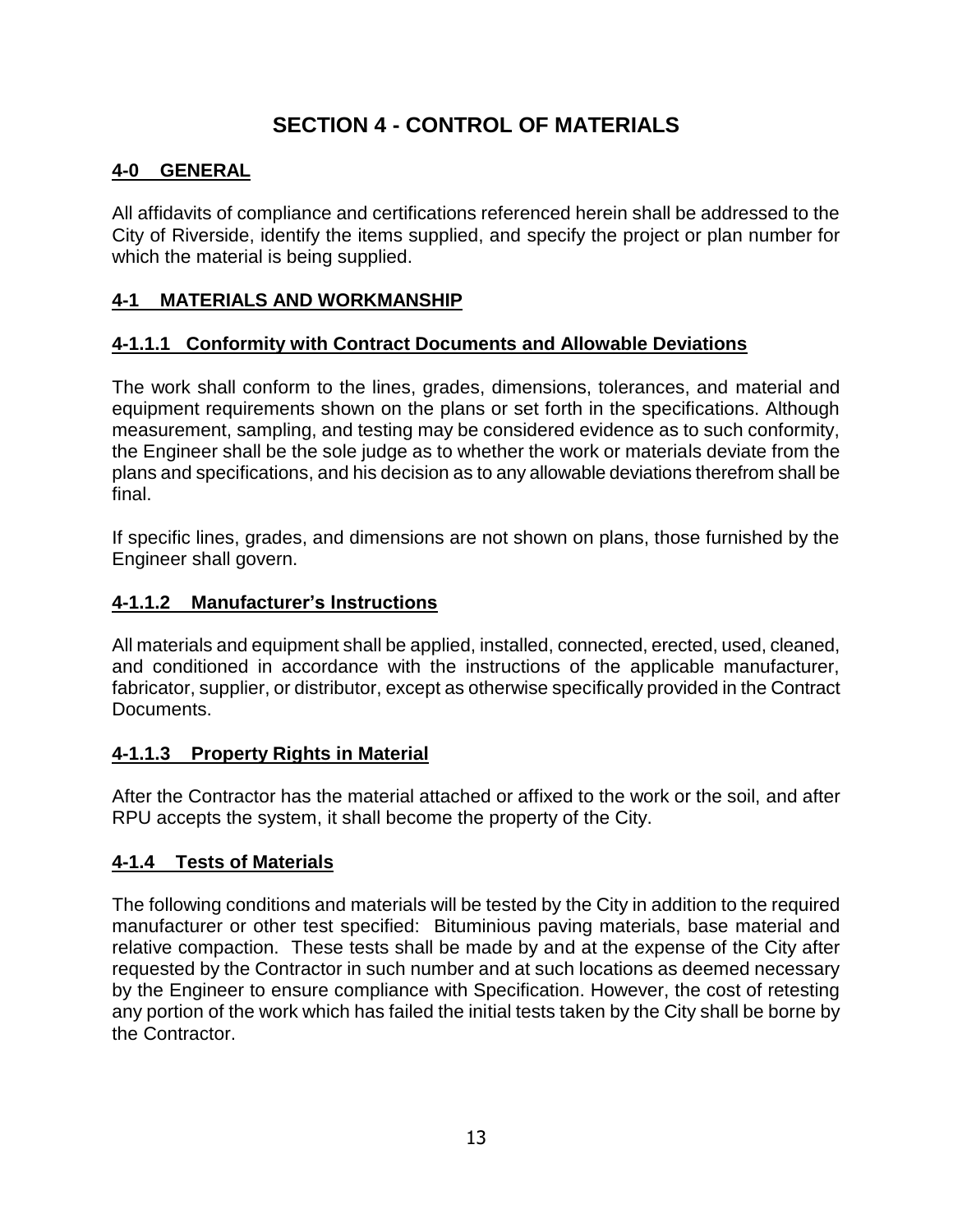## **4-1.5 Certification**

Written test certificates, maintenance manuals, parts list, and related drawings on the material listed in section 2-5.3 *shall be submitted for approval prior to installation*; other certificate requirements are set forth in Part 2 Construction Materials.

# **SECTION 5 - UTILITIES**

## **5-2 PROTECTION**

Sewer laterals which are accidentally broken while working on a trench shall be repaired by the Contractor at Contractor's expense. The Contractor shall immediately notify the CWD and the PWD of the damaged sewer laterals. Construction to be in accordance with City of Riverside Public Works Department Standard Drawing No. 554. The Contractor shall call Underground Service Alert (DIG ALERT) at 1-800-227-2600, two working days before proceeding with any excavation work.

#### **5-4 RELOCATION**

#### **5-4.1 Utility Interferences**

The Contractor shall adjust the pipeline grade as necessary (after approval by the Engineer) to clear all utilities or other interferences including, but not limited to, gas, telephone, underground electrical, water mains, and sewer services and storm drains.

The Contractor shall have the appropriate agencies locate their facilities prior to construction. All utility interferences shall be verified prior to actual construction by exposing the utility. It shall be the Contractor's responsibility to notify the Engineer of any utility conflicts which have been verified by exposing the utility.

# **SECTION 6 - PROSECUTION, PROGRESS AND ACCEPTANCE OF THE WORK**

#### **6-3 SUSPENSION OF WORK**

#### **6-3.3 Suspension of Work Due to a Stage III Smog Episode**

No work shall be done on a day for which a Stage III smog episode is forecast as defined by the Air Quality Management District (AQMD). The Contractor will not be entitled to any delay damages for such a suspension, but an automatic time extension will be granted. When the AQMD predicts that a Stage III episode level will be reached the following day, an announcement containing the specifics will generally be provided by 2:00 p.m. on the day the prediction is made.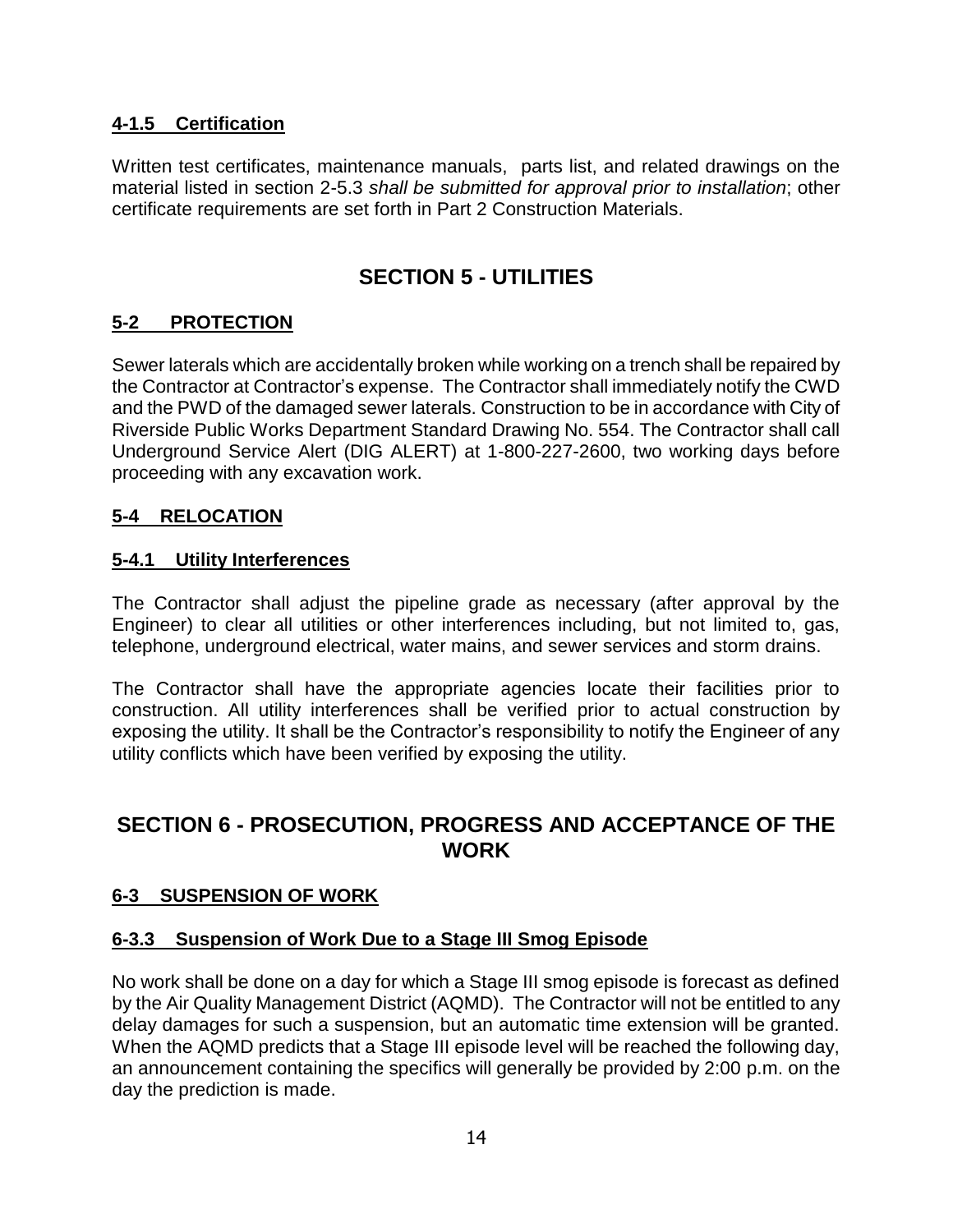# **6-8 COMPLETION, ACCEPTANCE AND WARRANTY**

The Work will be inspected by the Engineer for final acceptance upon receipt of the Contractor's written assertion that all Work has been completed. When, in the judgment of the Engineer, all work has been completed in accordance with the plans and specifications and is ready for final acceptance, the Engineer may accept the Work as complete. The date of the Engineer's acceptance of the Work will be the date when the Contractor is relieved from responsibility to protect and maintain the Work.

## **6-8.1 One-Year Guarantee**

The Contractor shall be responsible for and guarantee the maintenance of all workmanship and materials for a period of one year following the completion and final acceptance by the City. Any defective labor and materials furnished in the performance of the work shall be repaired or replaced immediately. The Engineer may elect to repair or replace the defective work by the use of City forces or any other methods, at the Contractor's expense, if Public Safety is endangered.

# **SECTION 7 - RESPONSIBILITIES OF THE CONTRACTOR**

## **7-3 LIABILITY INSURANCE**

The liability insurance shall be issued by an insurance company or companies authorized to transact liability insurance business in the State of California, shall cover comprehensive general and automobile liability for both bodily injury (including death) and property damage, and shall contain the following provisions:

- 1. Comprehensive General Liability Coverage
- 2. Premises Operations Coverage
- 3. Independent Contractor
- 4. Underground Hazard Coverage
- 5. Coverage for owned and non-owned automobiles.
- 6. Manufacturers and Contractors liability.
- 7. Broad form property damage in any case where the Contractor has any property belonging to the City in Contractor's care, custody or control.
- 8. Owners and Contractors protective liability.
- 9. Blanket contractual liability.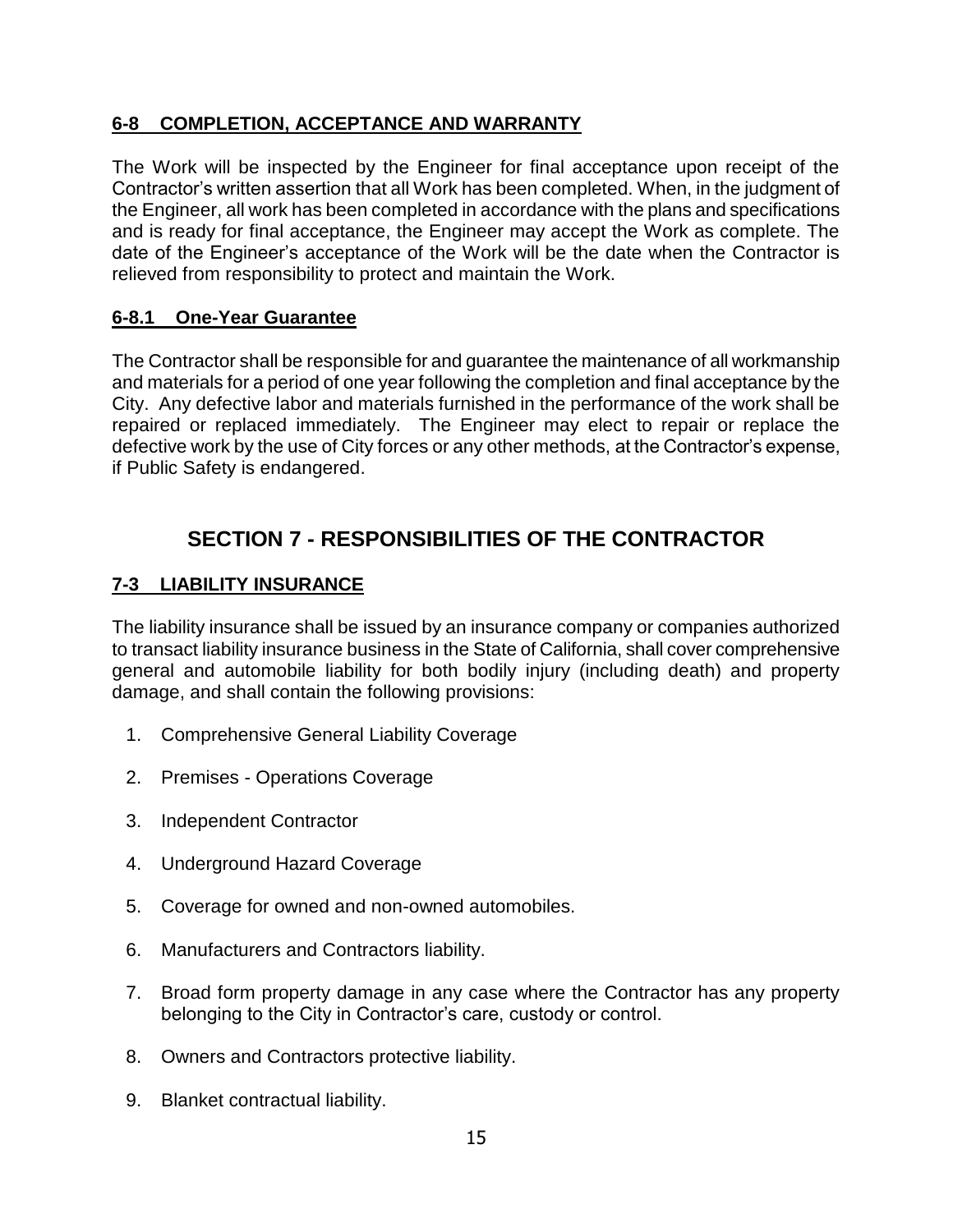- 10. Products and completed operations coverage.
- 11. Coverage for collapse, explosion, and excavation.
- 12. An endorsement containing the following provisions: "Solely as respects work done by or on behalf of the named insured for the City of Riverside, it is agreed that the City of Riverside and its officers and employees are added as additional insureds under this policy. It is further agreed that the other insurance conditions of the policy are amended to conform herewith."
- 13. An endorsement or rider providing that in the event of expiration, material change, or proposed cancellation of such policy or policies for any reason whatsoever, the City shall be notified by registered or certified mail not less than 30 days before such expiration, material change or cancellation is effective.

#### **7-5 PERMITS**

No work shall be started within the street right-of-way or on City property until the Contractor has obtained the necessary permits. The Contractor shall obtain and pay for all permits and fees and give all notices necessary and incident to the due and lawful prosecution of the work and to the preservation of the public health and safety. Fees will not be collected on those permits obtained from the City of Riverside Public Works Department.

The Contractor shall have a permit for excavation from the Division of Industrial Safety as provided for in Labor Code Section 6500. A copy of this permit shall be kept at the job site.

Excavations with depth greater than 7.4 feet are subject to OSHA excavation permit requirements. The Contractor shall obtain the permit, at his own expense, with no additional cost to the City.

#### **7-5.1 Licenses**

The Contractor shall obtain at Contractor's expense all licenses necessitated by Contractor's operations. Prior to starting any work, the Contractor shall be required to have a City of Riverside Business Tax Registration valid for the life of the contract. Contractor's subcontractors shall also have registrations valid for the time they are engaged in the work.

## **7-10 PUBLIC CONVENIENCE AND SAFETY**

The Contractor shall comply with all regulations and requirements of the City of Riverside Public Works Department, the Director of Public Works, and shall obtain written approval from the City Traffic Engineer for variances from the traffic provisions of this section.

## **7-10.1 Traffic and Access**

In general, the following traffic and access control measures will be required: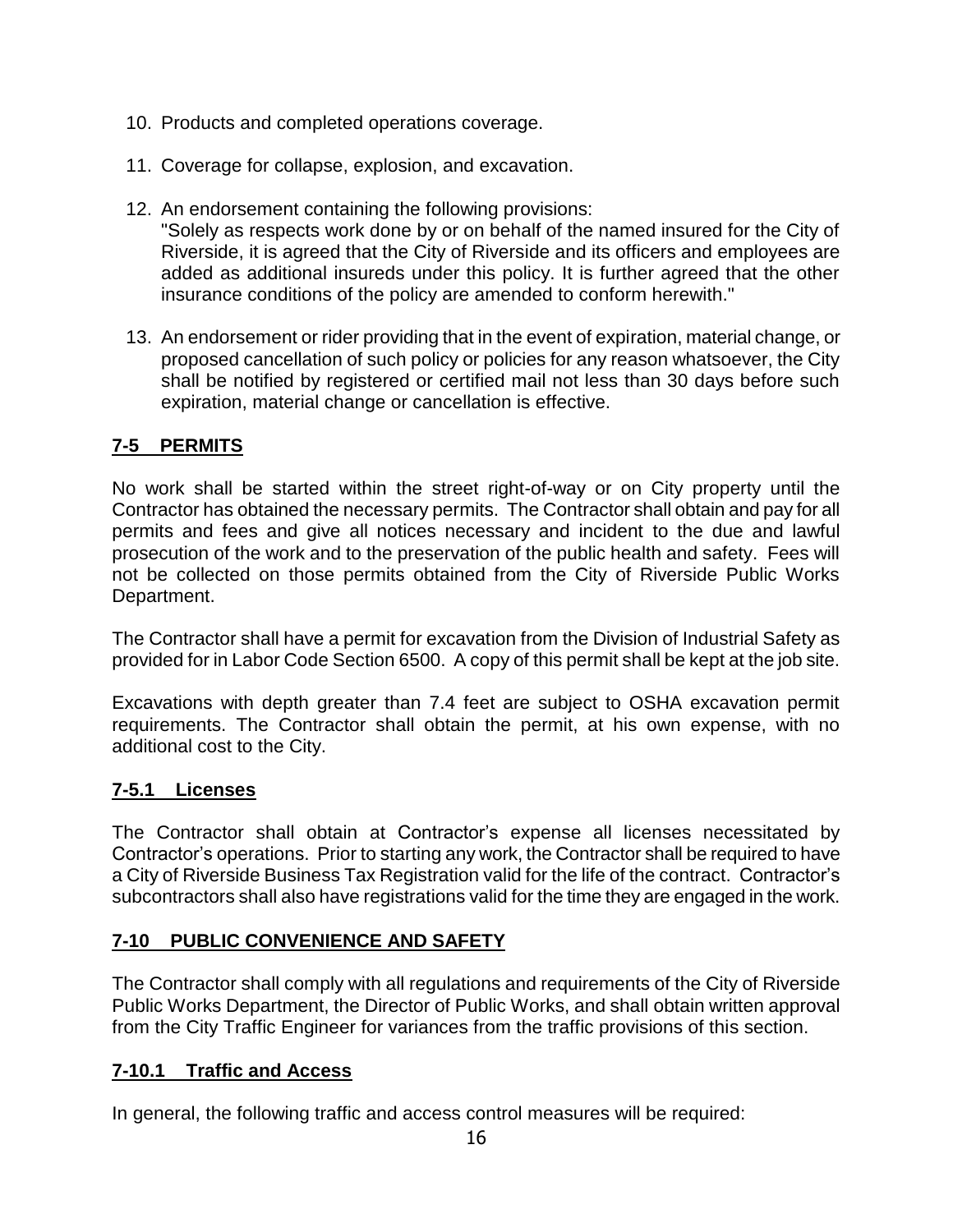(a) The Contractor is responsible to provide and deploy traffic control and traffic access measures in compliance with the standards and requirements of the City of Riverside, or County of Riverside, Traffic Divisions.

(b) The Contractor shall avoid starting a new project on a Friday, or before a holiday, if the work will restrict traffic flow.

## **7-10.2 Storage of Equipment and Materials in Public Streets**

Approval *must be* obtained from the local governing agencies to store equipment or materials within or along side the public right-of-way. The Contractor shall assume full responsibility for any damage caused by stockpiling of materials and shall repair same at Contractor's expense. The Contractor shall also be responsible for providing traffic control as required to protect the public from hazards caused by stockpiling within the right-of-way.

## **7-10.3 Street Closures, Detours, Barricades**

The Contractor will be required to get approval for signing and barricading from the local governing agencies' Traffic Engineer prior to starting any operation which will interfere with the normal flow of traffic. For convenience to the Contractor in complying with the other provisions of this section, refer to the telephone numbers located in Section 10-1 of this Specification.

If the telephone numbers in Section 10-1, are changed, or if project location is within another governing agencies' jurisdiction, the Contractor is not relieved of the responsibility of notifying the various departments.

Construction signs, barricades, and their applications shall conform with the most current issues of the State of California Business and Transportation Agency, Department of Transportation, Division of Operations "Uniform Sign Chart" and the "Manual of Traffic Controls" for Construction and Maintenance Work Zones and the City of Riverside Public Works Department Standard Drawing No. 658.

## **7-10.4.2 Use of Explosives**

Blasting permits shall be obtained from the Fire Department or other local agencies if outside City limits.

# **7-10.4.5 Public Safety During Non-Working Hours**

Notwithstanding the Contractor's primary responsibility for safety on the job site, when the Contractor is not present, the Engineer at his option after attempting to contact the Contractor may direct City forces to perform any functions Contractor may deem necessary to ensure public safety at or in the vicinity of the job site. If such procedure is implemented the Contractor will bear all expenses incurred by the City. In all cases the judgment of the Engineer shall be final in determining whether or not an unsafe situation exists.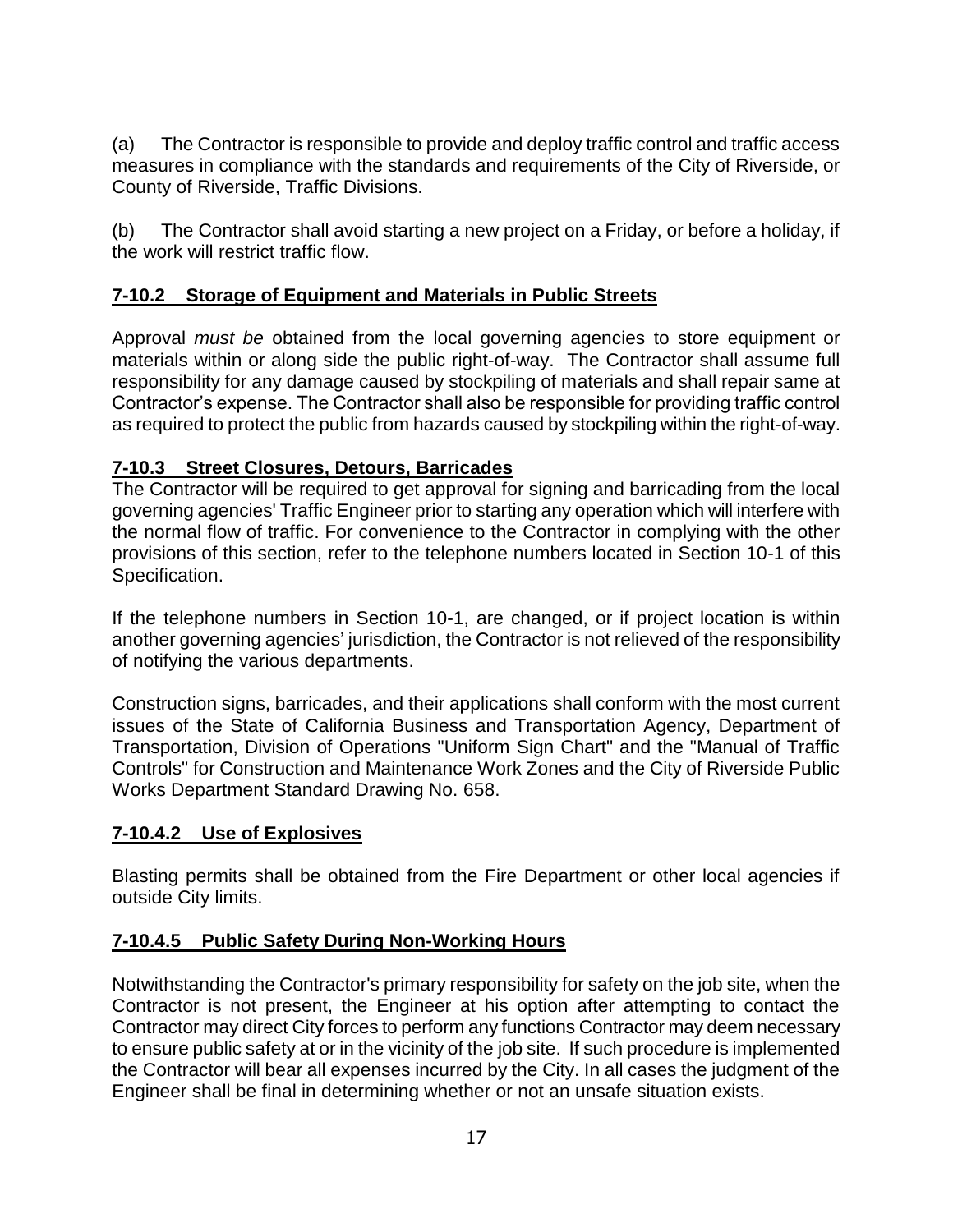# **7-16 FLOOD HAZARDS AND DRY WEATHER FLOW**

Special attention is directed to possible flood hazards and/or nuisance water such as irrigation and other runoff. The Contractor shall be responsible for all injuries or damages to any portion of the work occasioned by the above causes and Contractor shall make good such injuries or damages at no cost to the City prior to the completion and acceptance of the work.

# **7-17 UNSAFE WORKING CONDITIONS**

If the Engineer or his representative is of the opinion that an unsafe working condition exists, Engineer shall immediately notify the Contractor and the appropriate agency for a determination. If in the opinion of the Engineer the unsafe working condition is not corrected immediately and satisfactorily, a written Notice to Stop Work will be given to the Contractor. Work will not commence until the unsafe condition has been corrected.

## **7-18 WRITTEN COMMUNICATIONS**

Contractor's written communications, including letters, field memoranda, requests for substitution (RFS) and requests for information (RFI) shall be written in a clear and concise manner. In particular, RFSs and RFIs shall clearly describe the condition or issue of concern, the cause of the condition or issue and the proposed solution or specific question being posed to the Engineer. Contractor shall not be entitled to any delays or additional compensation as a result of issues that in the Engineer's opinion originated with, or were exacerbated by, poor written communications by the Contractor.

# **SECTION 8 - FACILITIES FOR AGENCY PERSONNEL**

## **8-1 GENERAL**

Facilities for City personnel will not be required.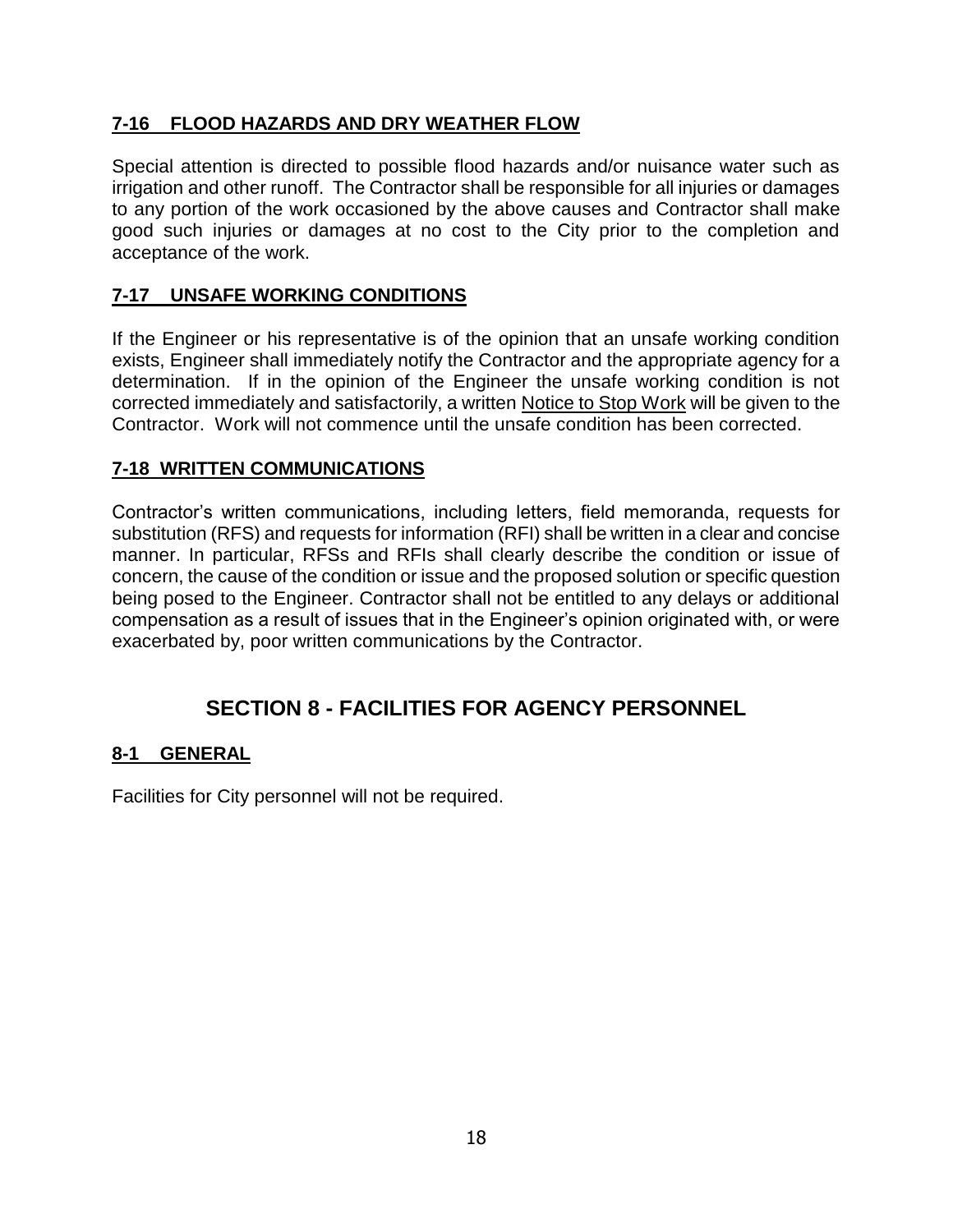# **SECTION 10 - TELEPHONE**

#### **10-1 TELEPHONE**

The Contractor shall maintain a telephone where the Contractor or Contractor's responsible agent may be reached at all hours during the day or night for emergencies. The number will be given to the Engineer, Inspector, Police, Sheriff, Street Maintenance Division, Public Works Department Engineer, and any other necessary parties. For convenience to the Contractor in complying with the other provisions of this section, the following telephone numbers are listed:

#### **CITY OF RIVERSIDE**

| Electric                                 | (951) 826-5489   |
|------------------------------------------|------------------|
| <b>Fire Department</b>                   | (951) 826-5321   |
| <b>Police Department</b>                 | (951) 826-5700   |
| <b>Street Light Repair</b>               | $(951)$ 351-6005 |
| <b>Street Superintendent</b>             | (951) 351-6127   |
| <b>Traffic Engineering Division</b>      | (951) 826-5366   |
| <b>Traffic Signal Maintenance</b>        | (951) 351-6096   |
| Water                                    | (951) 826-5285   |
| <b>Water Division - Cross Connection</b> | (951) 351-6320   |
| Utility Operation Center -               | $(951)$ 351-6223 |
| <b>Customer Service Division</b>         |                  |

#### **OTHER AGENCIES**

| (951) 351-9325                 |
|--------------------------------|
|                                |
| (909) 684-5520                 |
| (909) 637-8000                 |
| (951) 955-6790                 |
| (909) 637-8000                 |
| 1-800-421-2568                 |
| (951) 684-0850                 |
| (951) 788-7134 (for bus lines) |
| 1-800-611-1911                 |
|                                |
| 1-800-427-2200                 |
| (951) 687-8080 (for bus lines) |
| 1-800-288-2020                 |
| 1-800-227-2600                 |
|                                |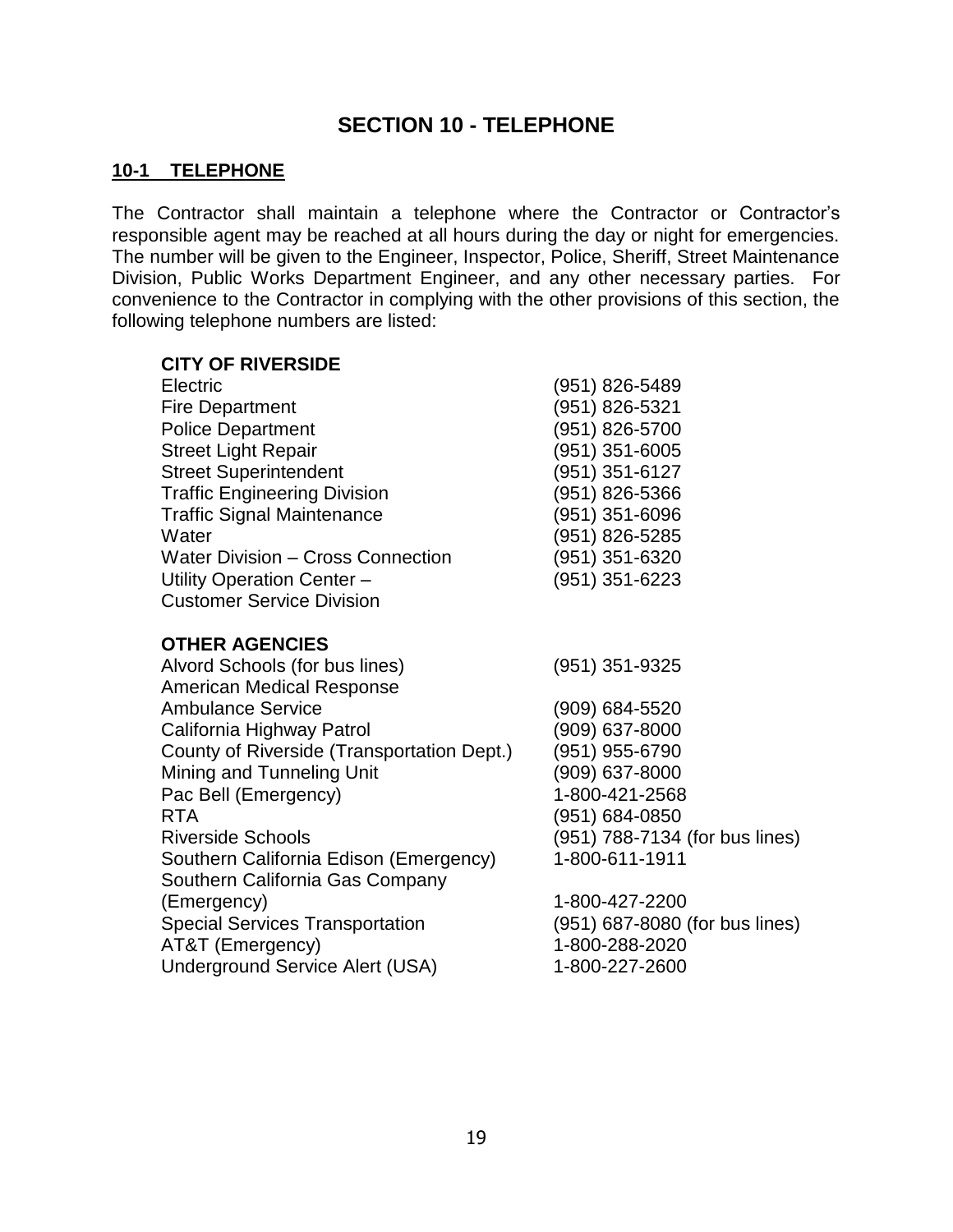# **PART 2 - CONSTRUCTION MATERIALS**

All as provided in Part 2 of the Standard Specifications for Public Works Construction, except as modified herein.

Material lists may be modified from time to time by addendum insertions.

## **200.01 GENERAL**

All material shall comply with the Standard Specifications for Public Works Construction (Greenbook), latest adopted edition, with Amendments, except as modified herein.

## **200.02 MATERIAL AFFIDAVITS AND CERTIFICATIONS**

All pipe, fittings, valves and appurtenances shall be supplied with the manufacturer's affidavit of compliance or certification of compliance stating that the furnished material has been sampled, tested and inspected in accordance with the reference requirements and that the results thereof comply with the requirements of the specifications. Certifications shall be wet signed originals and addressed to the City of Riverside and shall identify the item supplied, specify the project and plan number for which the material is being supplied.

# **SECTION 200 – ROCK MATERIALS**

## **200-2 UNTREATED BASE MATERIALS**

#### **200-2.1 General**

Crushed slag base is deleted as an option to crushed aggregate base.

# **SECTION 201 - CONCRETE, MORTAR, AND RELATED MATERIALS**

## **201-1 PORTLAND CEMENT CONCRETE**

#### **201-1.1.2 Concrete Used**

Concrete used for this project shall be in accordance with the Standards Specifications. Concrete for thrust blocks shall be Class 450-C-2000, Type II Cement. Concrete for curb, gutter, sidewalk, and driveway replacement shall be Class 520-C-2500, Type II Cement.

#### **201-1.1.3 Concrete Specified by Compressive Strength**

Mix designs with more than 45% of fine and coarse aggregate shall not be permitted.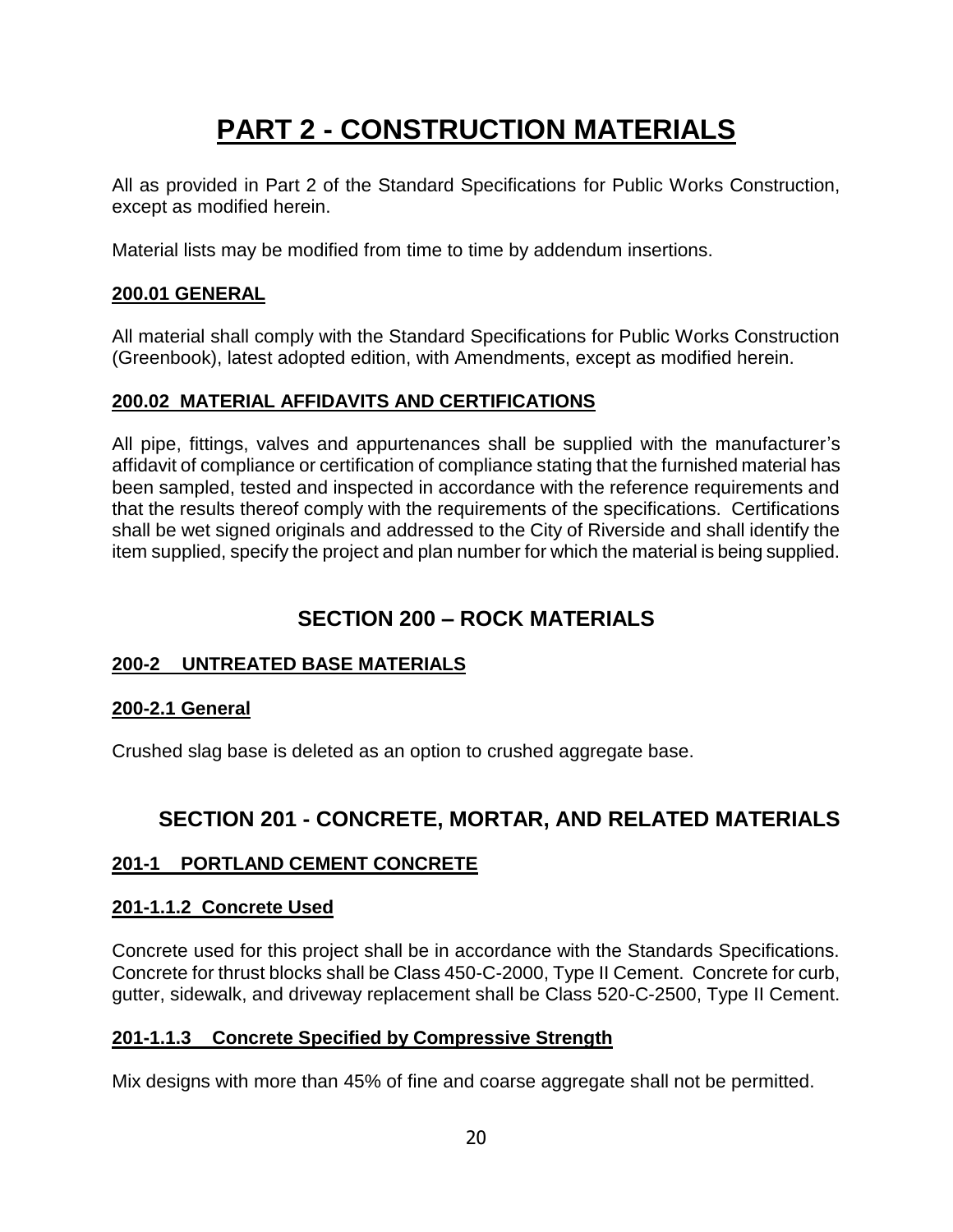## **201-1.2.1.1 Prepackaged Cement-Aggregate Mix**

Prepackaged cement-aggregate mix shall not be allowed.

#### **201-1.4.4 Hand Mixing**

Hand mixed concrete shall not be allowed.

#### **201-5 CEMENT MORTAR**

#### **201-5.1 General**

Hand mixed mortar shall not be allowed. Cement mortar shall be used within 45 minutes after mixing with water.

# **SECTION 203 - BITUMINOUS MATERIALS**

## **203-6 ASPHALT CONCRETE**

Where dense graded asphalt is being constructed in two layers or more, the Asphalt Concrete pavement for the base course shall be B-PG-64-10. When dense graded asphalt is being constructed in a single layer and for a finishing course or Asphalt Concrete overlay, the Asphalt Concrete pavement shall be C2-PG-64-10.

**203-6.1 Asphalt Types for Various Uses.** The materials listed below shall be used. Blast furnace or steel slag is not acceptable as an aggregate in asphalt concrete.

| <b>TYPE</b>              | <b>USE</b>                              |
|--------------------------|-----------------------------------------|
| B-PG-64-10               | Base course for streets                 |
| C <sub>2</sub> -PG-64-10 | Base course for trench resurfacing      |
| C2-PG-64-10              | Surface course for streets and trenches |
| D2-PG-70-10              | Type 1 asphalt concrete berm            |
| D <sub>2</sub> -PG-64-10 | Overlay less than 1-inch thick          |

**203-6.6 Mixing.** Automatic batch mixing is required.

# **203-11 ASPHALT RUBBER HOT MIX (ARHM) WET PROCESS**.

**203-11.2.3 Crumb Rubber Modifier (CRM).** The Contractor shall certify that all crumb rubber used in the project is derived from California used and waste tires.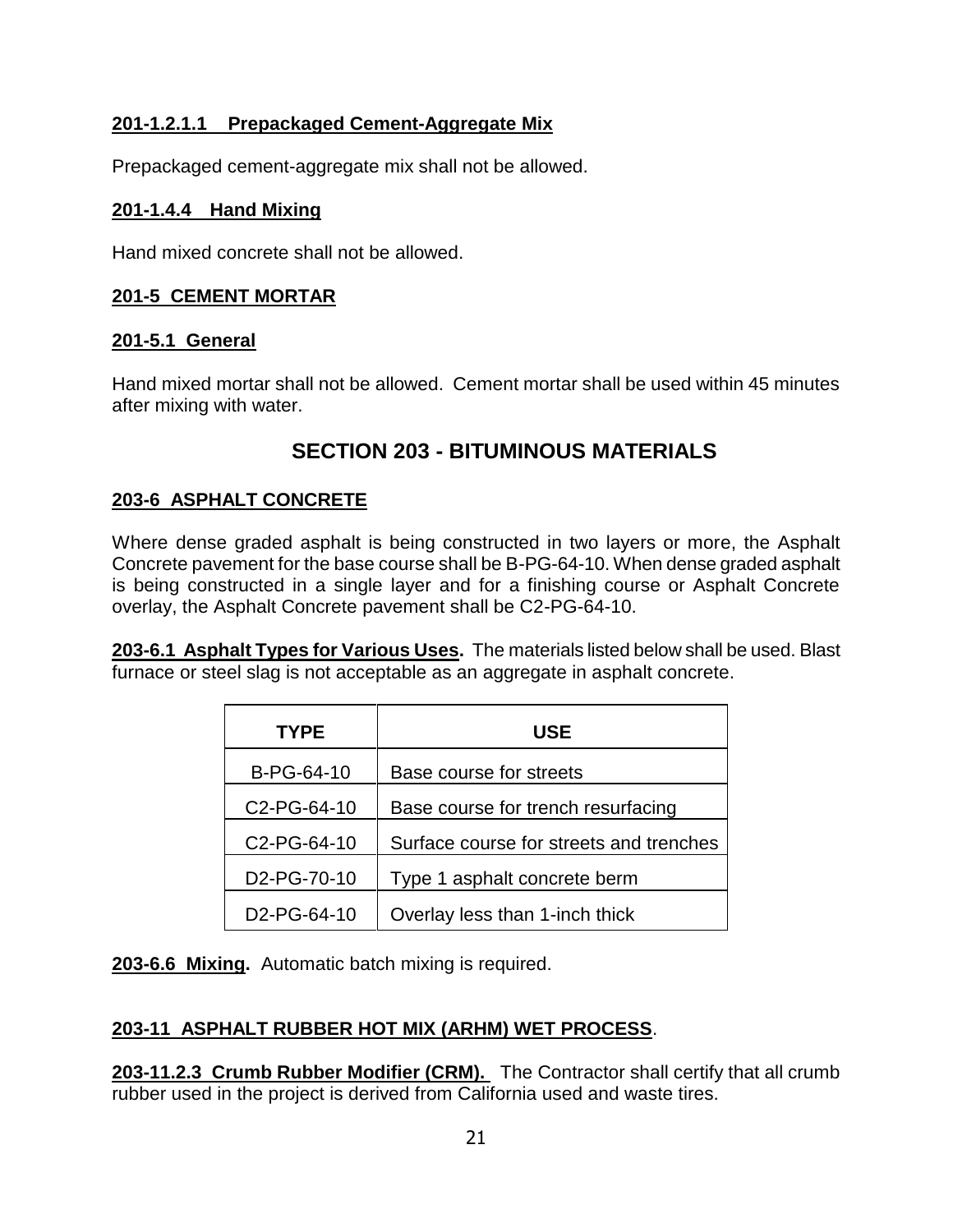**203-11.3 Composition and Grading**. The Contractor shall use ARHM-GG-C with type I binder.

# **SECTION 207 - PIPE**

The following Sections shall be used in the construction of the water main and appurtenances.

All affidavits of compliance and certifications referenced herein shall be addressed to the City of Riverside, identifying the item supplied, and specifying the project or plan number for which the material is being supplied. Wet signed originals are required.

Written Certification from the pipe manufacturer indicating that all supplied pipe materials have been manufactured, sampled, and tested according to these Specifications, must be submitted by the Contractor and approved by the Engineer prior to construction.

The manufacturer shall also supply copies of the certified physical test results, identifiable to the class and size of pipe, shift period, the date of test, and the purchase order number.

Pipe furnished for this Contract shall be in accordance with the Standard Specifications unless otherwise specified herein.

The pipe manufacturer shall submit shop drawings covering all pipe manufacturing specifications and fabrication details, along with a layout sheet showing the physical placement of each piece of pipe for City approval before starting the manufacturing of pipe. The layout sheet shall include the invert elevation at the end of section of pipe (only required when the construction drawings include a pipeline profile).

The pipe manufacturer shall provide pipe specials and fitting drawings showing all pertinent details and dimensions of elbows, reducers, connections, outlets, tees, crosses, bulkheads, closures and their required items.

The Engineer / the inspector or his designee shall reserve the right to reject pipe on his own discretion. The Contractor shall schedule inspection of pipe delivery 48 hours minimum in advance.

## **207-9 DUCTILE IRON PIPE AND FITTINGS**

**207-9.1 General**. This section applies only to Ductile Iron Pipe (D.I.P.) and fittings for water distribution mains. All ductile iron pipe shall be Class 350 D.I.P., per A.N.S.I. A21.51/A.W.W.A. C-151. Fittings and appurtenances shall have a minimum pressure rating of 250 psi and shall be manufactured in accordance with A.N.S.I. A21.10/A.W.W.A. C-110 and/or A.N.S.I. A21.11/A.W.W.A. C-111. Ductile iron compact fittings shall have a minimum pressure rating of 350 psi and shall be manufactured in accordance with A.N.S.I. A21.53/A.W.W.A. C-153.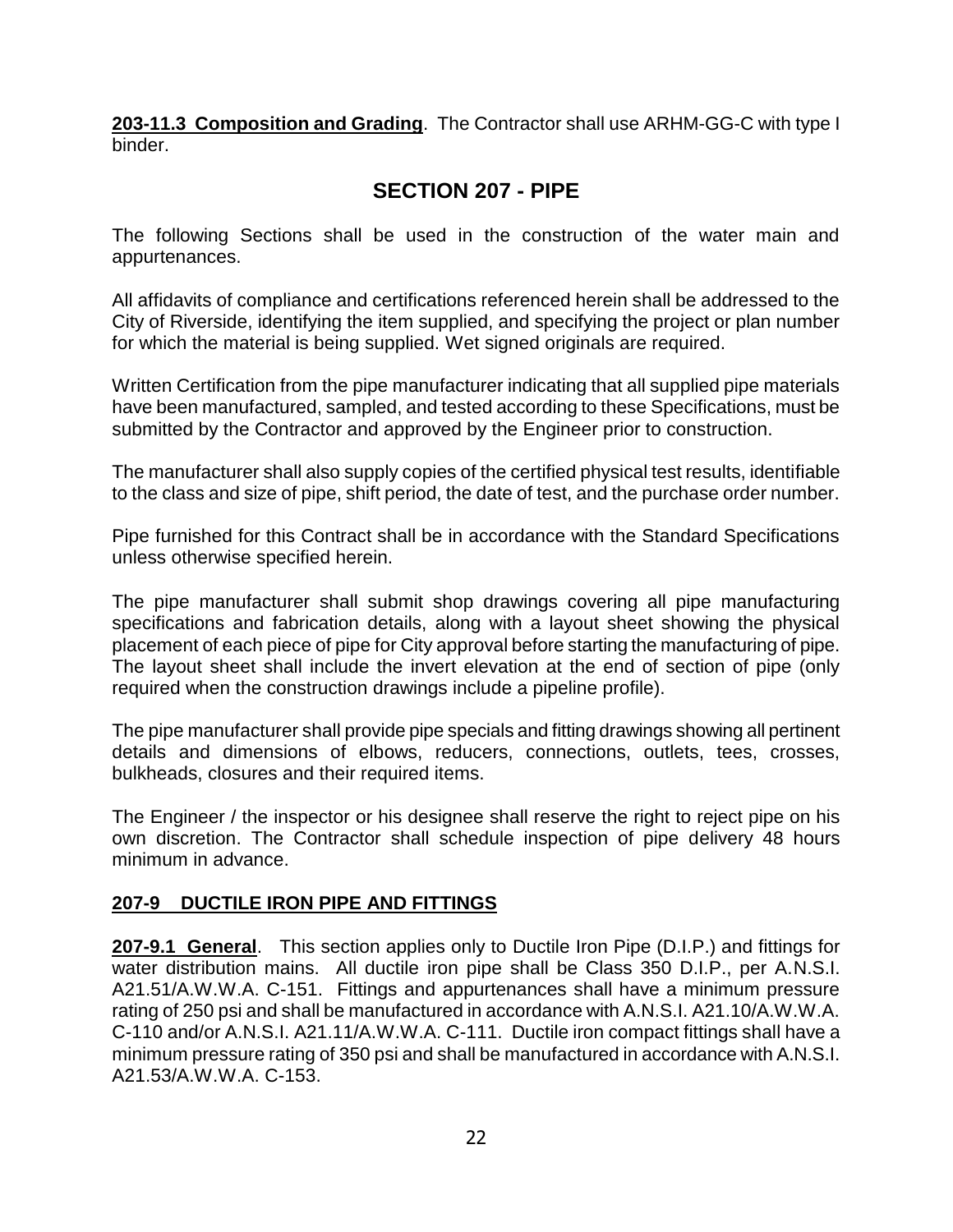Ductile Iron Pipe installed shall be pressure class 350. Inspection within the manufacturing plant shall be provided by the manufacturer. Copies of all test reports shall be submitted to the Water Division.

All Ductile Iron Pipe used for below ground installations shall be push on or mechanical joint type and encased in a polyethylene sleeve and cement lined as specified herein, unless otherwise indicated on the Plans or in these Specifications.

Fittings and appurtenances shall consist of, but not be limited to, bends, tees, crosses, etc.

## **207-9.2.1.1 Certification by Manufacturer**

The manufacturer shall submit a wet signed original sworn statement that the pipe furnished has been sampled, tested and inspected in accordance with these Specifications and that the results thereof comply with the requirements of this Specification.

#### **207-9.2.2 Pipe Joints**

Ductile Iron Pipe and fittings shall have one of the following joint types as shown on the Plans or Standard Drawings. Unless otherwise specified, all DIP shall have restrained joints.

(1) Mechanical joint ANSI A21.11/AWWA C111; ROMAGRIP Ring and MegaLug are acceptable to use for 14" & greater.

(2) Rubber gasket push-on joint – ANSI A21.11/AWWA C111

(3) Flanged joint - ANSI A21.10/AWWA C110

(4) Restrained joint - ANSI A21.10/AWWA C110. "Field-LOK" Gaskets, for use with "Tyton" joint pipe only, as manufactured by U.S. Pipe and Foundry Company, or McWane "Sure Stop 350" Gaskets, for use with "tyton" joint pipe only, as manufactured by Pacific States Cast Iron Pipe Company, or "Fast-Grip" Gaskets, for use with "Fastite" joint pipe only, as manufactured by American Cast Iron Pipe Company, or "Grip Ring", as manufactured by Romac Industries, Inc., or "Lok-Ring" as manufactured by American Cast Iron Pipe Company, are accepted for joint restraint. EBBA Iron, "Megalug" and Romac Industries' "RomaGrip" are acceptable on 14-inch water mains and larger, "Gripper Gaskets" by the Gripper Gasket Company are not permitted. **Any restrained joint gasket must be inspected, by the City Inspector, before use.** 

**207-9.2.3 Fittings.** This section covers all fittings required for closures, bends, tees, crosses, reducers, plugs, caps, blowoffs, fire hydrant buries, and connections to mainline valves shown on the Plans. All fittings shall be restrained mechanical joint.

All fittings shall have a minimum pressure rating of 250 psi and shall be manufactured per ANSI A21.10/AWWA C110 and/or ANSI A21.11/AWWA C111. Ductile Iron compact fittings shall have a minimum pressure rating of 350 psi and shall be manufactured per ANSI A21.53/AWWA C153.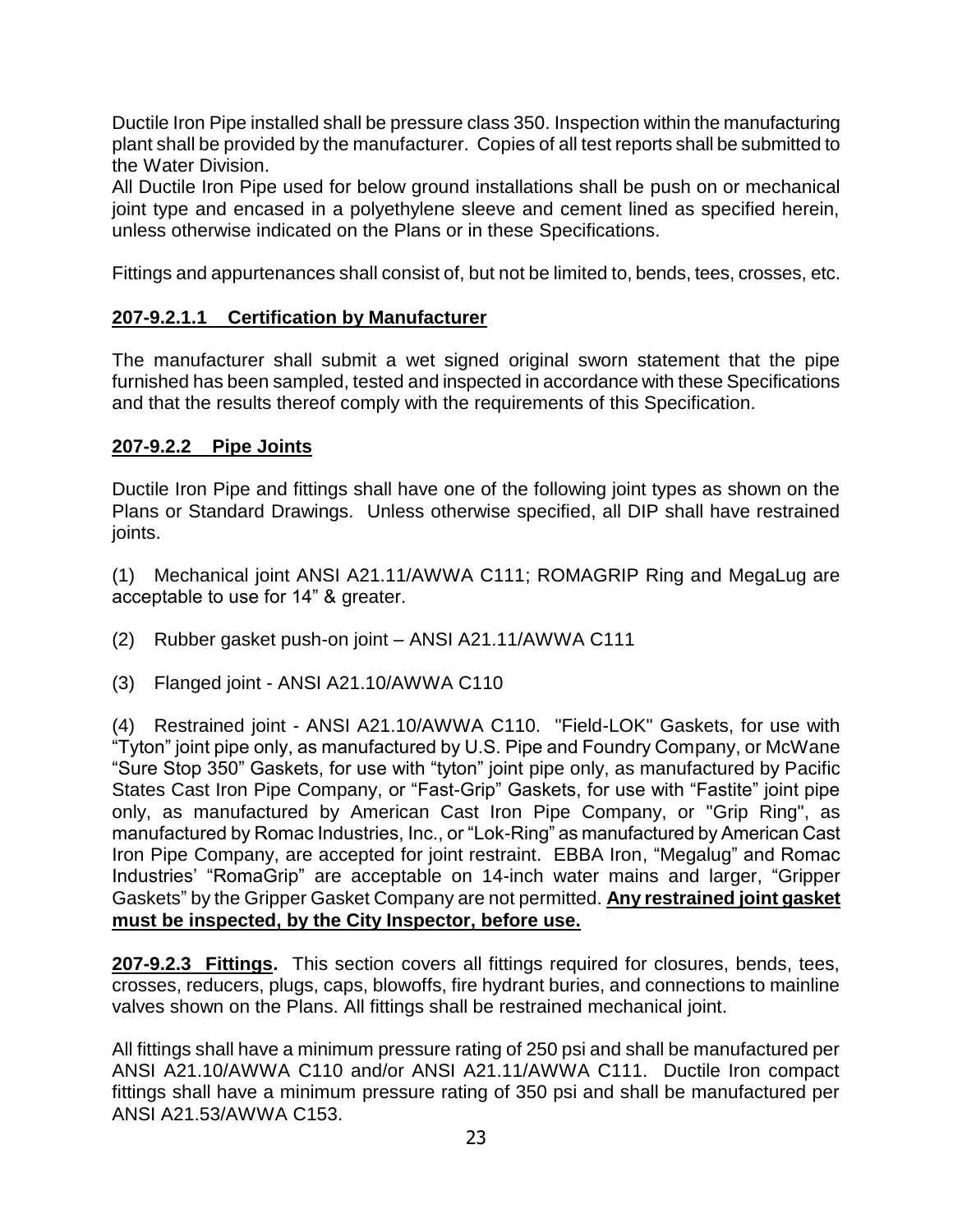**207-9.2.4 Lining and Coating.** Ductile Iron Pipe and fittings shall be lined with cement mortar per ANSI A21.4/AWWA C104. The coating shall be a bituminous coating with a minimum thickness of one (1) mil.

**207-9.2.5 Inspection and Certification.** The manufacturer shall submit a sworn statement that the pipe furnished has been sampled, tested and inspected in accordance with these Specifications and that the results thereof comply with the requirements of this Specification.

**207-9.4 Inspection and Testing.** Inspection in the plant shall be by the manufacturer. Copies of all test reports shall be submitted to the Engineer. CWD Engineer/ Inspector reserves the right to reject fittings at his/her own discretion.

# **207-9.5 Approved Pipe Manufacturers.**

- a. Pacific States Cast Iron Pipe Company
- b. United States Pipe and Foundry Company
- c. American Cast Iron Pipe Company
- d. Griffin Pipe Products Company

#### **207-9.6 Approved Fittings Manufacturers.**

- a. Star
- b. Sigma/Nappco
- c. Tyler/Union
- d. SIP Industries

#### **207-10 STEEL PIPE**

**207-10.2.1.1 General.** The Grade of steel used, for the steel cylinders, with thickness less than 0.230-inches, shall be per ASTM A1011, SS Grade 36 (formerly ASTM A570). For thickness greater than or equal to 0.230-inches, shall be per ASTM A1018, SS Grade 36 (formerly ASTM A907), as referenced in AWWA C200, Standard for Steel Water Pipe.

This section applies to cement-mortar lined and coated steel pipe for water distribution mains. All CML&C steel pipe used on a project shall be manufactured under one roof, by one company. This provision is to confine the manufacturing process of the pipe and pipe specials to one manufacturer. For welded steel pipe, this will include the milling of steel plate or coil into the pipe cylinder, lining and coating operations, the fabrication of fittings and pressure testing. Welded steel pipe may be manufactured by a Water Division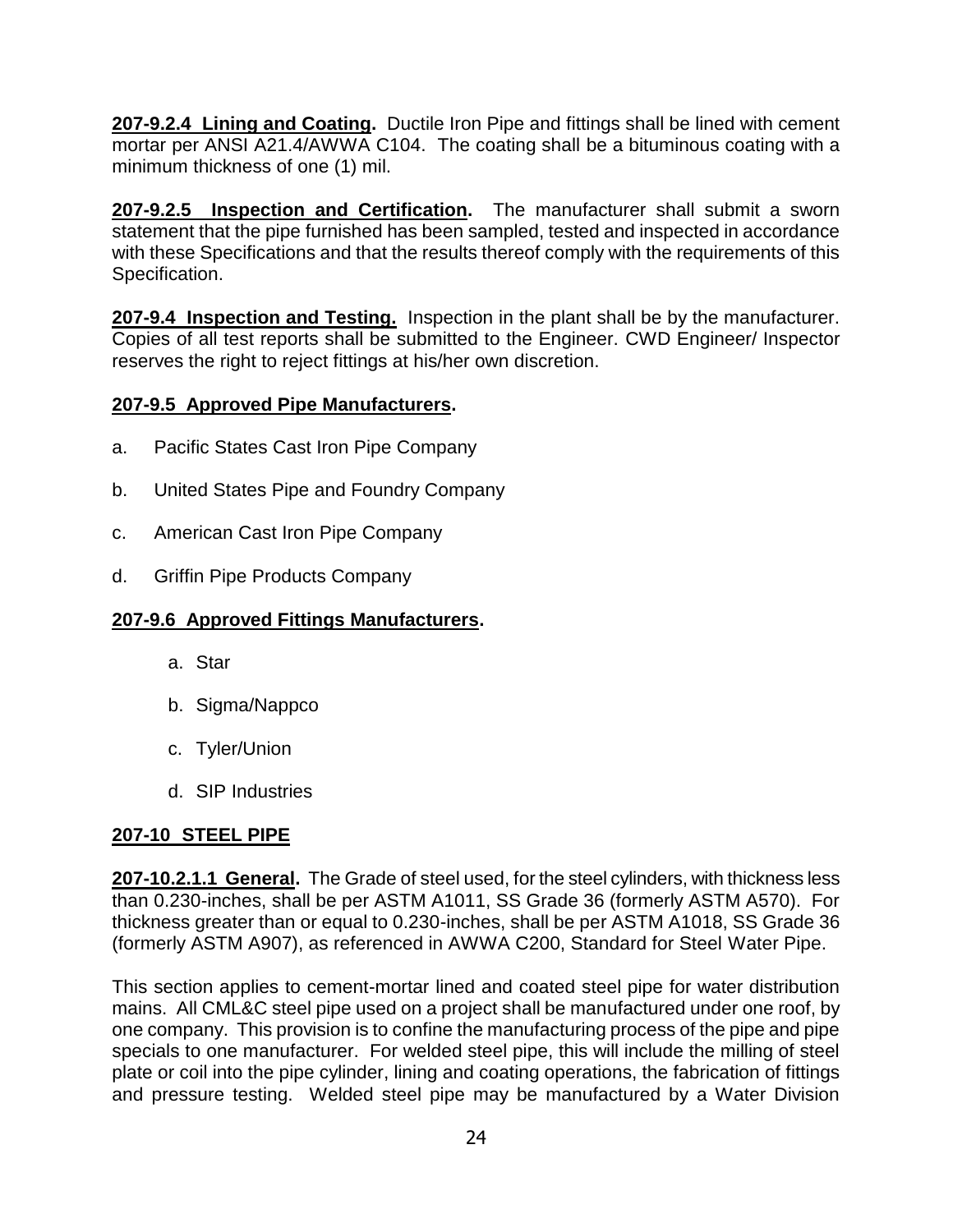approved subcontractor of the pipe supplier, with the supplier providing for fabrication of all fittings and appurtenances. However, the supplier shall provide the quality control inspection of the pipe manufacturing process.

Pipe supplied by the Contractor shall be engineered and designed by the pipe manufacturer. This shall include all engineering calculations called for in the applicable A.W.W.A. or ASTM standards and any other calculations required to design the pipe in accordance with sound engineering practices. The pipe manufacturer shall submit shop drawings covering all pipe manufacturing specifications and fabrication details.

Inspection within the plant shall be provided by the manufacturer. Testing to insure compliance with the requirements shall be made in accordance with A.N.S.I./A.W.W.A. C-200 and C-205 within the Continental United States at the last point of loading on rubber tired vehicles before delivery to the job site.

**207-10.2.1.2 Design Criteria.** CML&C steel pipe shall be designed to meet the following requirements:

- A. A working water pressure of 150 psi.
- B. Water hammer pressure at 45 psi.
- C. Design pressure of 150 psi.

D. Traffic loading to be AASHTO H-20, S-16, with an impact factor of 1.5 for depths to 4.0 feet.

- E. Deflection limit of 2 percent of pipe I.D.
- F. Water hammer stress + static pressure stress shall not exceed 0.75 yield stress.
- G. Weight of soil to be 140 lbs. per cubic foot (4 foot minimum), and a  $K_u$  of 0.150.

H. The cross-sectional area of steel in the pipe wall shall be based on  $\frac{1}{2}$  of the yield point of the steel used, but not to exceed 16,500 psi. Minimum wall thickness shall be 12 gauge (0.105-inch).

The manufacturer's specifications for fabrication, handling, installation, rubber gaskets and joint lubricant shall be submitted to the Water Division.

**207-10.2.1.3 Fabricated Steel Pipe**. Fabricated steel pipe shall consist of straight butt seam or spiral butt seam electrical welded steel cylinders, shop fabricated from plates or sheets, manufactured and tested in accordance with A.W.W.A. C-200 and Federal Specification SS-P-385a. In addition, for water pipe 6-inches and larger, ASTM A-570, Grade 36, as referenced in A.W.W.A. C-200, shall be used.

**207-10.2.1.4 Bonding Jumpers**. Bonding jumpers are required at all pipe joints. Bonding jumpers shall be the type as indicated in the Standard Drawing CWD-924 and shall be sized to limit the resistance of the jumpers divided by the resistance of the cylinder to a maximum of 0.30 ohm to a minimum of 0.10 ohm. Bonding jumpers will be required for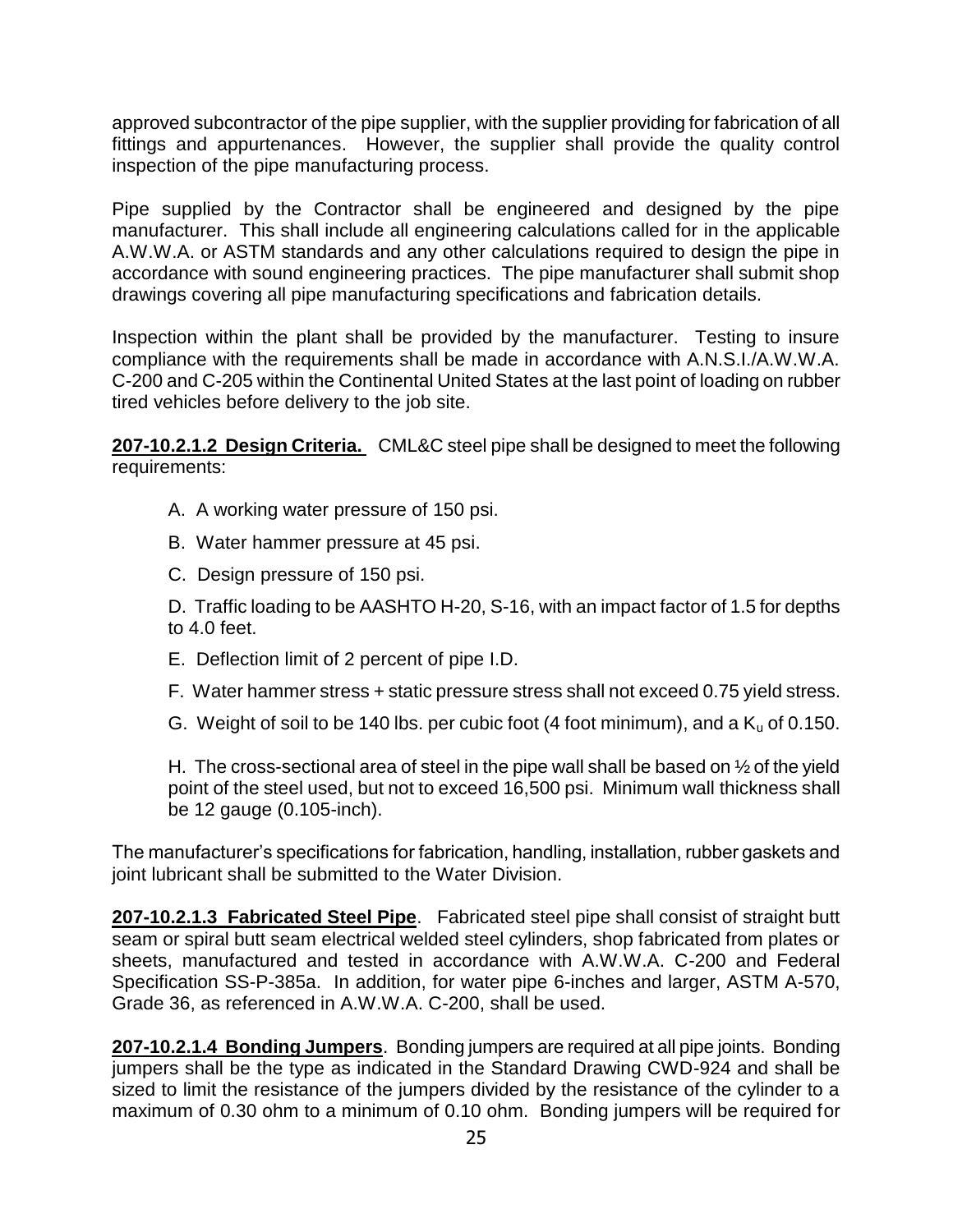steel pipe unless indicated otherwise on the plans or in these Specifications. Bonding jumpers are not required for ductile iron pipe.

**207-10.4.2.1 Cement Mortar Lining and Coating.** All steel pipe furnished shall be cement mortar lined and coated in accordance with AWWA C205 and Sub-section 207-10 except that Table 1, AWWA C205 is revised as follows:

| Pipe            | Lining          |                  | Coating          |                 |
|-----------------|-----------------|------------------|------------------|-----------------|
| <b>Diameter</b> |                 |                  |                  |                 |
| (inches)        | <b>Thicknes</b> | <b>Tolerance</b> | <b>Thickness</b> | Tolerance (in.) |
|                 | s (inches)      | (inches)         | (inches)         | (No minus       |
| *Pipe ID        |                 |                  |                  | tolerance)      |
| 4 thru 12       | 5/16            | ±1/16            | 3/4              | $+1/4$          |
| 14 thru 18      | 3/8             | ±1/16            | 3/4              | $+1/4$          |
| 20 and Larger   | 1/2             | ±1/16            | 3/4              | $+1/4$          |

\*Pipe ID shall be greater than the nominal size specified in the plan; and Pipe ID shall be measured from the inside face of lining to inside face of lining.

Type II Cement shall be used for the lining and Type II cement shall be used for the coating.

The pipe manufacturer shall provide internal bracing for all pipe sizes 10-inches and larger. Bracing shall remain in the pipe until installation, bedding, and backfill materials operations have been completed. Ten-inch thru 36-inch pipe shall be braced with 4pt, 2 places 12 inches from each end. Bracing to be 2" x 4" with wedges.

These bracing requirements shall be considered as a minimum. The Contractor shall provide additional internal bracing and take the necessary precautions as required to ensure that the pipe will not deflect more than 2 percent.

## **207-10.4.2.2 Approved Pipe and Fittings Manufacturers.**

- (a) Ameron International
- (b) Northwest Pipe and Casting Company
- (c) Kelly Pipe Company
- (d) West Coast Pipe Linings Inc.
- (e) Southland Pipe Corp.
- (f) Imperial Pipe Services, LLC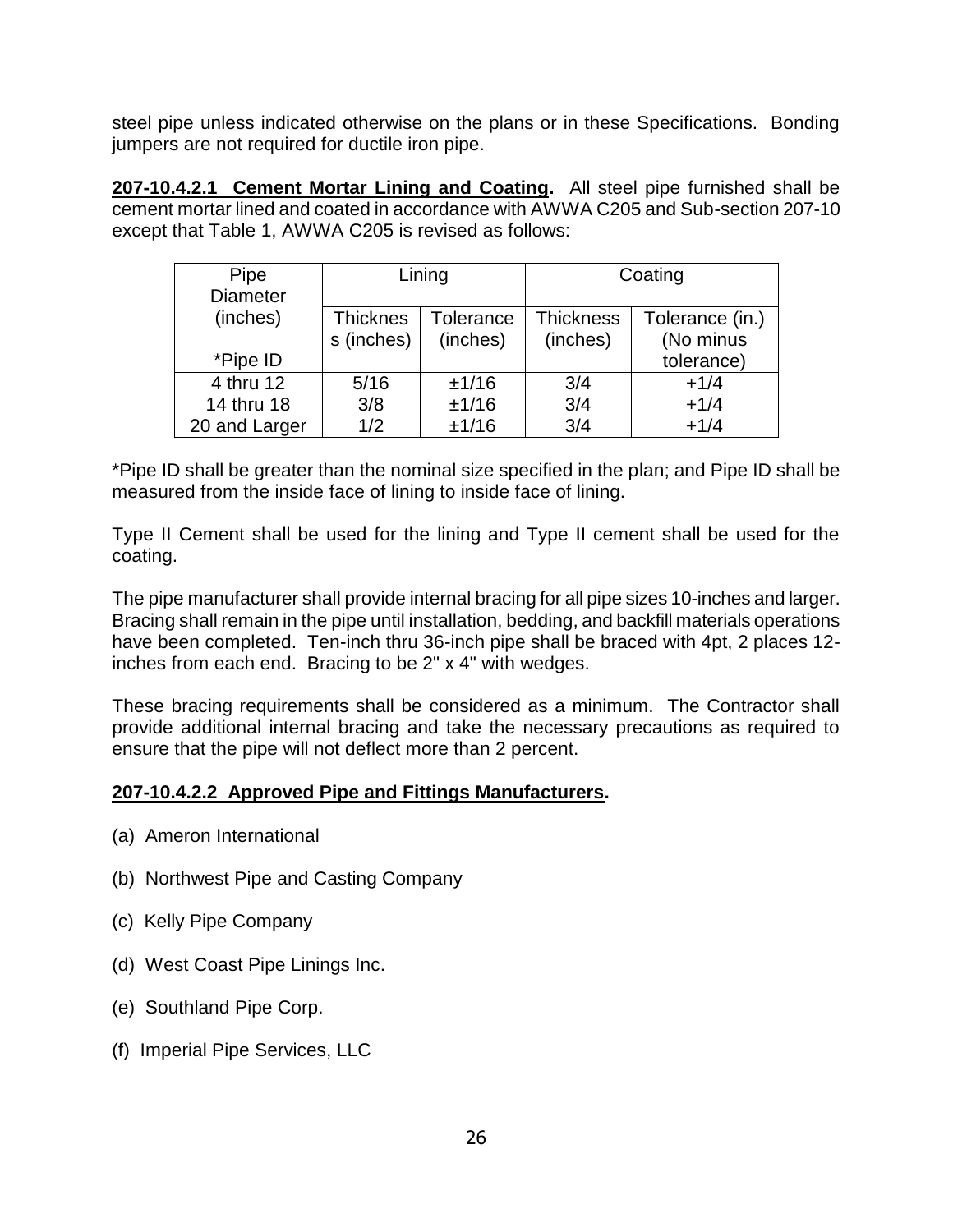## **207-25 MISCELLANEOUS PIPE**

## **207-25.1 General**

These Specifications apply to miscellaneous piping used for appurtenant construction and water services. All miscellaneous piping shall conform to these Specifications unless shown otherwise on the Plans or Standard Drawings.

## **207-25.1.1 Copper Tubing or Pipe**

Copper tubing or pipe used for service connections, air valves or blow-offs shall be Type "K" soft copper conforming to ASTM B-88. Hard drawn copper shall be used for air valve and blow-off risers. When wrought copper solder type fittings are shown on the Plans or Standard Drawings the joints shall be soldered using a lead free, tin based alloy solder meeting Federal requirements for lead free solders mandated by the Federal Safe Drinking Water Act, with a flux specifically designed for the solder alloy. Use J. W. Harris Co., Stay Safe 50, Stay Safe Bridget, or City approved equal.

1" Copper- no sweat fittings are permitted.

2" Copper – full 20 foot lengths are to be used keeping solder couplings to a minimum.

## **207-25.2 Red Brass Pipe**

Red brass pipe used for service connections, air valves or blow-offs shall conform to ASTM B-43.

## **207-25.3 Steel Pipe**

Steel pipe used in 4 inch and larger fire or domestic services and guard posts shall conform to ASTM A-120, Schedule 40.

#### **207-25.4 Galvanized Steel Pipe**

Galvanized Steel Pipe used as 2-inch service bypasses shall conform to ASTM A-120, Schedule 40.

#### **207-25.5 Gate Box Material**

The respective minimum thicknesses of steel pipe used for 8-inch and 10-inch gate boxes shall be 12 Gauge Pipe and shall be seamless steel, conforming with the requirements of ANSI/AWWA C-200. Material shall be factory dipped in Trumble Asphalt Dip, or an approved equal.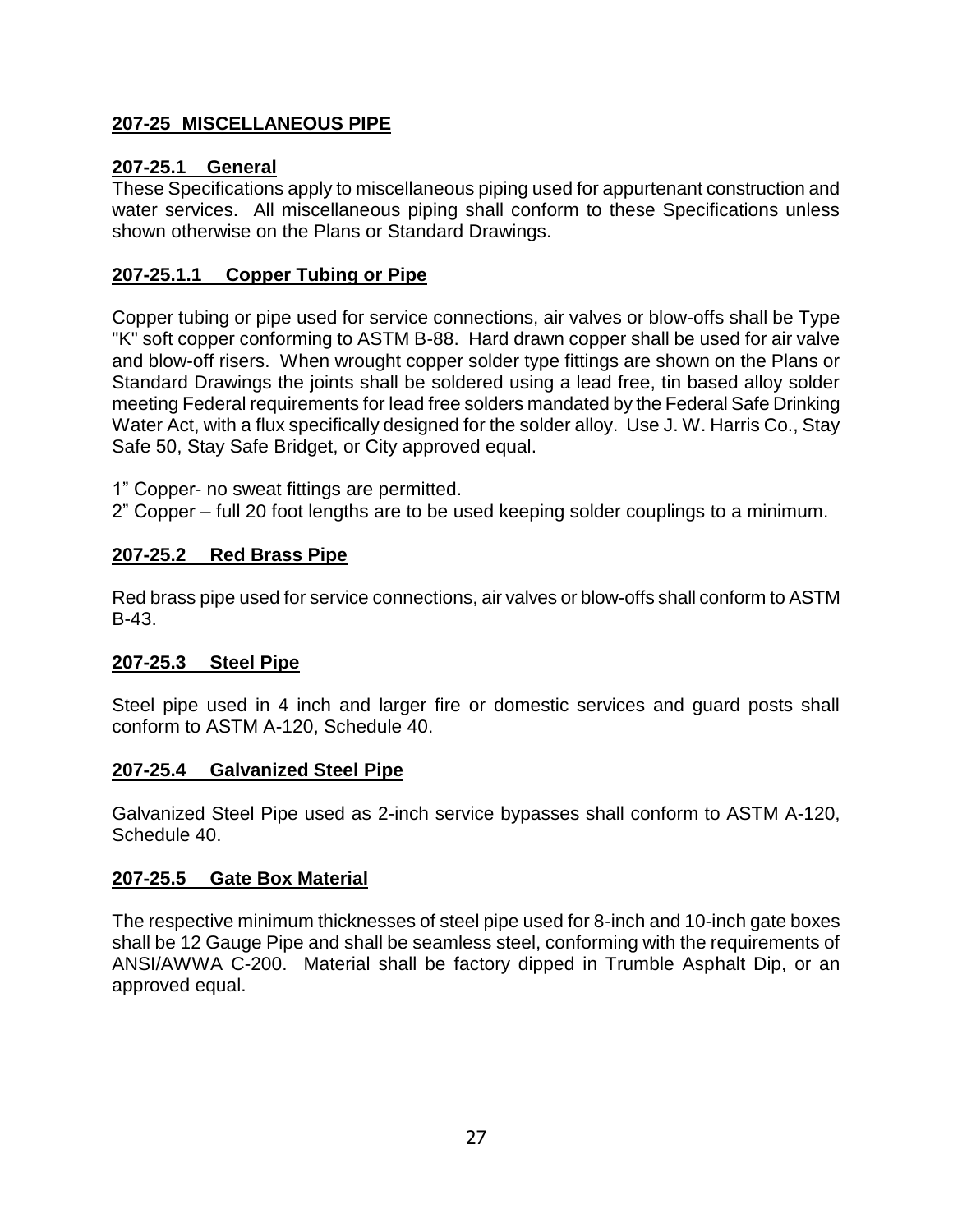# **SECTION 210 - PAINT AND PROTECTIVE COATINGS**

#### **210-1.5 Paint Systems/ Painting Schedule**

**Painting Schedule**. All paint and protective coatings shall be holiday free. The following paint schedule shall apply to Water Division facilities:

| No. | Application                  | Primer                                 | Paint                                                                  |  |
|-----|------------------------------|----------------------------------------|------------------------------------------------------------------------|--|
| 1   | Gate Box Caps & Rims         | 1 coat, Red, Rust-Oleum,<br>Dunn/Devoe | 2 coats of Rust-Oleum, Dunn/Devoe,<br>Safety Blue or City Approved     |  |
| 2   | Air Valves                   | 1 coat, Red, Rust-Oleum,<br>Dunn/Devoe | 2 coats of Rust/Oleum, Dunn/Devoe,<br>Forest Green or City Approved    |  |
| 3   | Fire Hydrants                | 1 coat, Red, Rust-Oleum,<br>Dunn/Devoe | 2 coats of Rust-Oleum, Dunn/Devoe,<br>Safety Yellow or City Approved   |  |
| 4   | <b>Blowoff Hydrants</b>      | 1 coat, Red, Rust-Oleum,<br>Dunn/Devoe | 2 coats of Rust-Oleum, Dunn/Devoe,<br><b>Safety Yellow/Safety Blue</b> |  |
| 5   | <b>Air Valve Guard Posts</b> | 1 coat, Red, Rust-Oleum,<br>Dunn/Devoe | 2 coats of Rust-Oleum, Dunn/Devoe,<br><b>Forest Green</b>              |  |
| 6   | <b>Hydrant Guard Posts</b>   | 1 coat, Red, Rust-Oleum,<br>Dunn/Devoe | 2 coats of Rust-Oleum, Dunn/Devoe,<br><b>Safety Yellow</b>             |  |
| 7   | <b>Locating Guard Posts</b>  | 1 coat, Red, Rust-Oleum,<br>Dunn/Devoe | 2 coats of Rust-Oleum, Dunn/Devoe,<br><b>Safety Yellow</b>             |  |
| 8   | Steel Vault Lid              | 1 coat, Red, Rust-Oleum,<br>Dunn/Devoe | 2 coats of Rust-Oleum, Dunn/Devoe,<br>Soft Grey                        |  |
| 9   | Above Grade Piping           | 1 coat, Red, Rust-Oleum,<br>Dunn/Devoe | 2 coats of Rust-Oleum, Dunn/Devoe,<br>San Tan                          |  |
| 10  | <b>Curb Markings</b>         | 1 coat, Red, Rust-Oleum,<br>Dunn/Devoe | 2 coats of Rust-Oleum, Dunn/Devoe,<br><b>Safety Blue</b>               |  |

Miscellaneous Appurtenances - "Tnemec" Pota-Pox Plus series 140F epoxy coating, or City approved equal.

All paint and protective coatings shall be holiday free.

- Suppliers:
	- (1) Dunn Edwards, Riverside (951) 784-1758
	- (2) Glidden Professional, Riverside (951) 274-7888
	- (3) Vista Paint, Riverside (951) 689-2501

All the above paints, with the exception of red and black primer shall be **industrial strength.** "SprayCan" application will be allowed for the blue marking paint only. A minimum thickness of 5 mils shall be attained after the final paint coat has dried.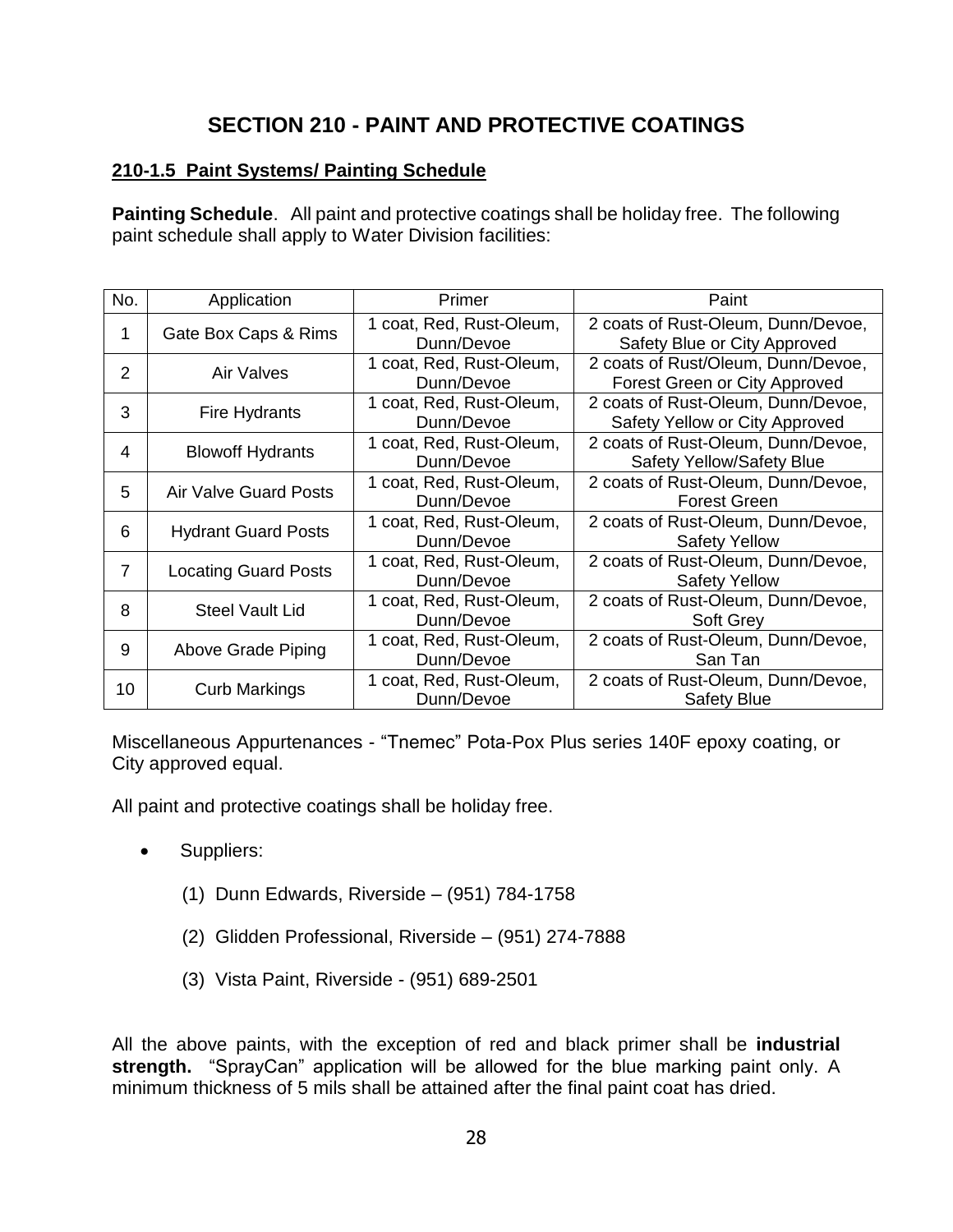# **SECTION 250 - VALVING, APPURTENANCES AND MISCELLANEOUS MATERIALS**

# **250-1 NUTS AND BOLTS.**

Where nuts and bolts are to be furnished for fastening flanged joints, they shall be hexagonal head machine bolts and hexagonal nuts. Steel Standard ASTM A-307 Grade B; dimensions of bolts and nuts, ANSI B-18.2.1; threads of bolts and nuts, ANSI B1.1 coarse thread series, Class 2A fit on bolts and Class 2B fit on the nuts; nuts and bolts shall be cadmium plated conforming to ASTM A-165, type TS; electroplated zinc per ASTM B-633, SC 1; or hot-dip galvanized per ASTM A-153, Class C. Minimum bolt lengths shall be the sum of the mating flange thickness, the gasket, and the depth of the nut plus 1/8" before torqueing. Break-off bolts shall have a hole drilled in the shank with the dimensions of 11/32-inch (for 5/8-inch bolts) and 13/32-inch (for 3/4-inch bolts) and 2 3/8-inch deep and shall be supplied filled with silicone.

**250-1.1 Check Valves**. Check valves 2 ½-inch and larger shall conform to the following:

1. Valves shall be of a swing type with grooved ends complying with A.W.W.A. C-508. Valve bodies for valves up to 4-inches shall be bronze. Valves bodies for valves 6-inches to 12-inches shall be ductile iron.

2. Valves shall be designed for a working pressure of 175 psi.

3. The valves shall be supplied with an external lever arm, external spring, and a noflow micro switch.

4. Check valves shall be operable in both the vertical and horizontal positions.

5. The disc arm, pin, and spring material shall be constructed of stainless steel in conformance with ASTM A276, Type 316. The valve seat shall be bronze.

Check valves made by Victaulic, Series 317 C-040 (060) have been approved by the Water Division.

## **250-2 GASKETS.**

Where gaskets are to be furnished, they shall be 1/8" minimum thickness, micro finish, full face, red rubber style 150 by "Active Packing" Gaskets or City approved equal. This shall meet Federal Specification HH-P-151.

#### **250-3 INSULATION GASKETS.**

Unless otherwise specified, insulation gaskets shall conform to the following:

1. The insulation gasket shall fit between the class of flanges as specified, with a pressure rating equal to, or greater than, the flange pressure rating.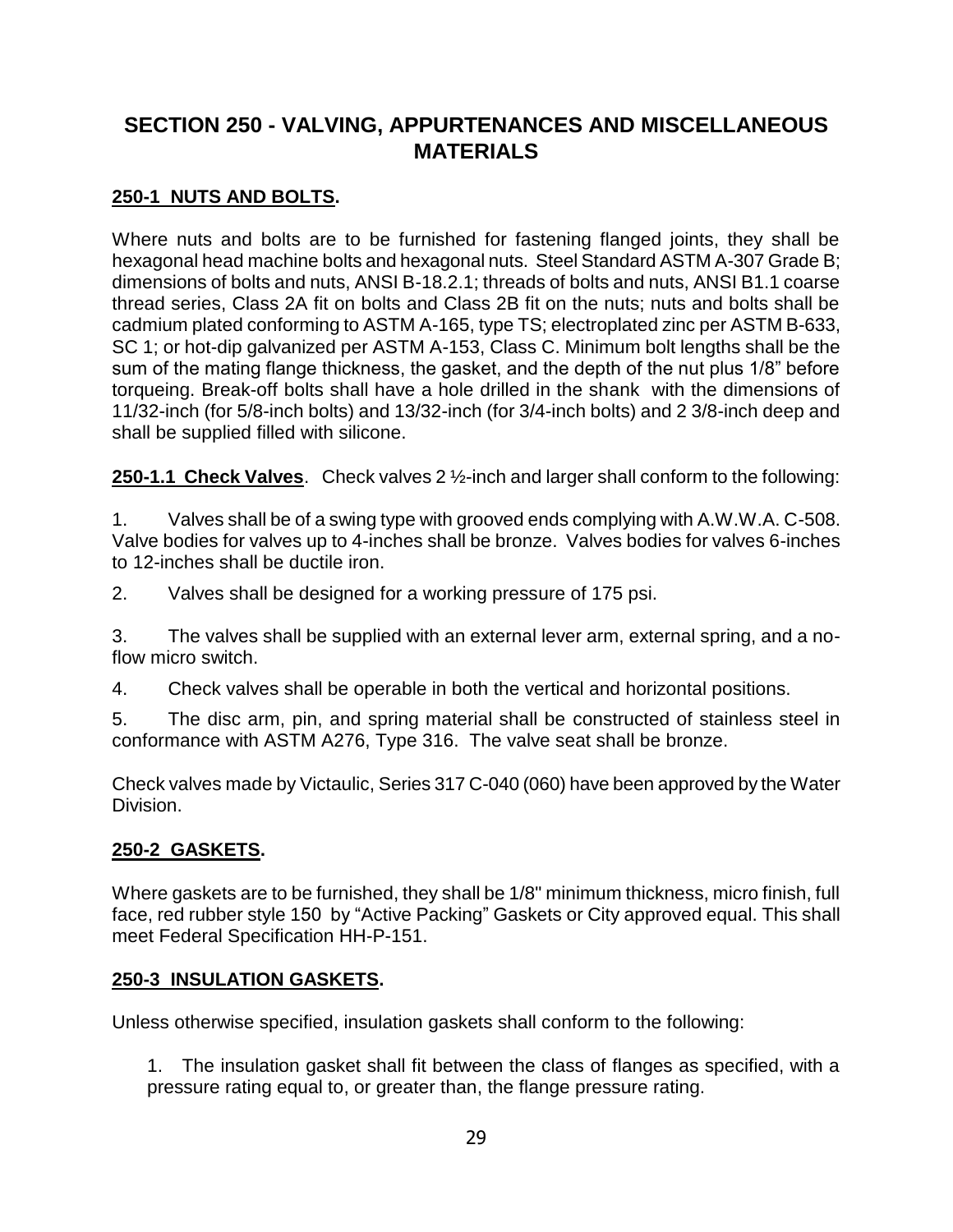2. Insulation gaskets shall be full pattern, fabric-reinforced phenolic, neoprene face phenolic, 1/8-inch thick.

3. The gaskets shall have the following assembly minimum physical characteristics:

4. A one-piece Acetal Resin sleeve and Washer shall be used in combination with a single phenolic washer on each bolt. A steel washer designed to be used with the insulating washer shall be used, one each side of the flange bolts.

a. One-piece sleeve washer shall have the following physical characteristics:

| b. Single phenolic washers shall have the following physical characteristics: |
|-------------------------------------------------------------------------------|
|                                                                               |
|                                                                               |
|                                                                               |
|                                                                               |
|                                                                               |
| c. Flange Insulation kits shall be:                                           |
| (1) PSI Products, Inc., Burbank, California                                   |
| (2) Central Plastics Company, Shawnie, Oklahoma                               |

(3) CALPICO Inc., San Francisco, California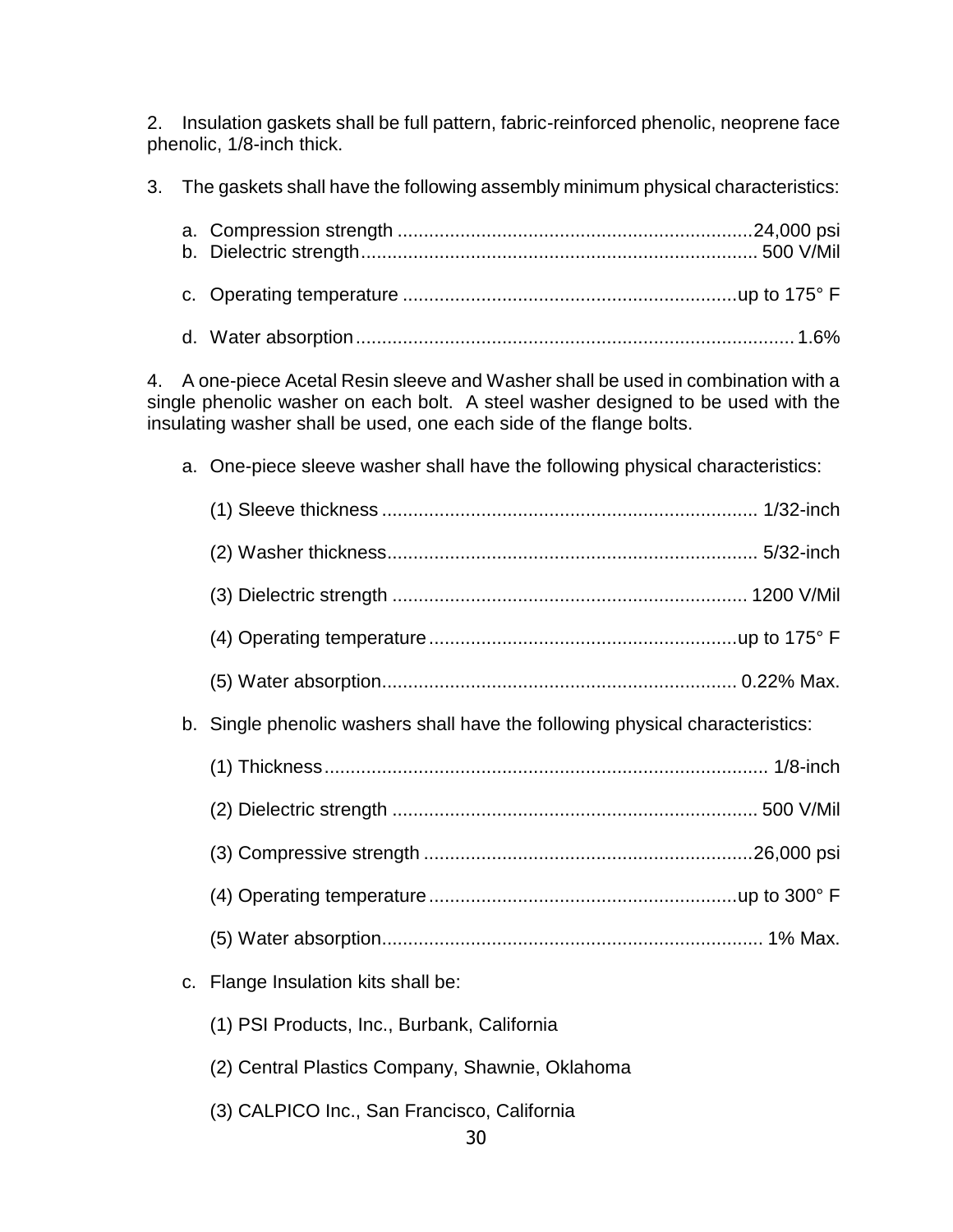#### **250-4 BUTTERFLY VALVES.**

Butterfly valves shall conform to the latest revision of AWWA C504 and the following:

1. Butterfly valves and operators shall be class 150B, constructed for direct burial and have flanged ends.

2. Butterfly valves shall be furnished with operators of the traveling nut or worm gear type, self-locking in any position, and sealed (with gaskets), and lubricated to withstand a submersion in water to 10 psi. The valve shall open by counter-clockwise rotation of a 2-inch square AWWA operating nut.

3. The operator shall be capable of meeting the torque requirements for opening and closing the valve against:

a. 150 psi upstream and 0 psi downstream pressure.

b. Maximum inlet-outlet velocity of 12 feet per second, normal velocity of 6 feet per second, and shall be provided with AWWA stops capable of absorbing up to 300 foot-pounds of input torque without damage to the valve or operator.

4. Butterfly valves shall have Buna N seat bonded or mechanically retained without use of metal retainers or other devices located in the flow stream, to the body and have a disc seating edge of ni-chrome or stainless steel. All internal mountings or working parts shall be stainless steel. All internal nuts and bolts, excepting the operating nut shall be of stainless steel.

Butterfly valves shall have the shaft V-type self-adjusting packing. The shaft shall not be exposed between the valve body and the operator.

5. The use of a stop or lug cast integrally with or mechanically secured to the body for the purpose of limiting disc travel by means of direct contact or interference with the valve disc in either the open or closed position and which utilizes a ferrous metal bearing surface in direct rubbing contact with an opposing ferrous metal surface, will not be acceptable.

6. Butterfly valves shall be furnished with records of tests specified in AWWA C504, Section 2.3 and Section 5. Butterfly valve seats shall be tested and certified for a 150 psi working pressure. The certificate shall be attached to the Butterfly valve. All valves shall be furnished with certified drawings and parts list of the value and operator. An affidavit of compliance to AWWA C504 shall be furnished for all valves. Five sets of the above information shall be furnished to the City.

7. Butterfly valves shall have their internal and external surfaces epoxy coated, except flange faces and stainless steel and rubber surfaces, with a minimum of 8 mils of "Ameron" Amercoat 370 epoxy coating, Holiday Free, or City approved equal. "Ameron" Amercoat 370 epoxy coating shall be applied at the manufacturer's plant or approved manufacturer's representative's plant in accordance with the manufacturer's application specifications.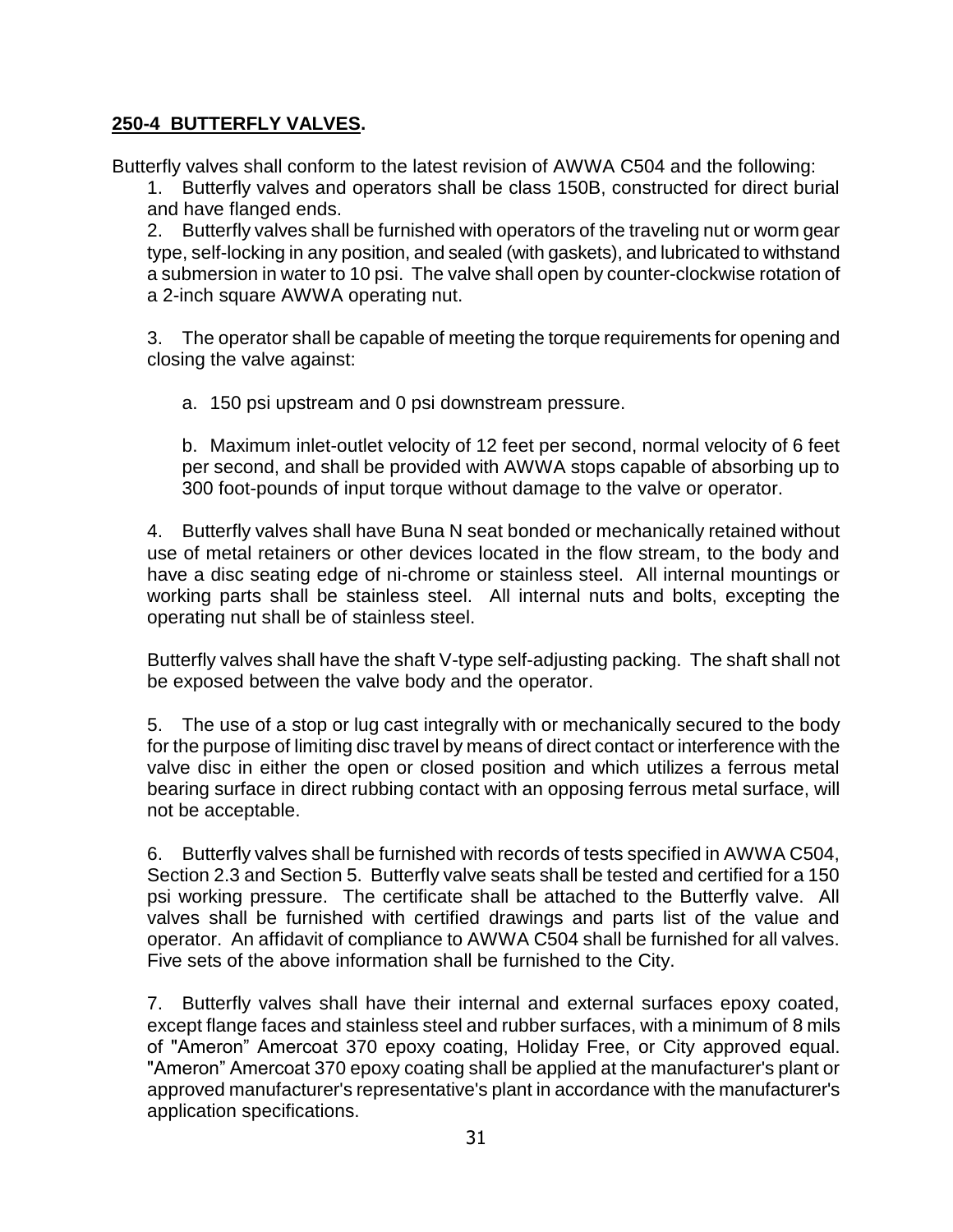#### **250-4.1.1 Approved Manufacturers:**

- a. Pratt Groundhog, Triton XR-70.
- b. Mueller Lineseal III
- c. DeZurik Model BAW or City approved Equal

## **250-5 GATE VALVES.**

**250-5.1 2-inch to 3-inch Gate Valves.** Unless otherwise specified, gate valves 2-inch through 3-inch shall conform to ANSI/NSF 61, and the following:

a. Gate valves shall be rated 250 psi max working pressure, iron body with 10 mils epoxy coating interior and exterior, Triple O-ring seal, non-rising stem, iron wedge and threaded ends.

b. Gate valves used in corp stop, 2-inch blowoff or corp stop shall have a 2-inch square cast iron operator nut.

- c. Iron gate valves shall be:
	- (1) Mueller Co. A-2360

#### **250-5.2 Resilient Seat Gate Valves**.

**250-5.2.1 General.** This section of the Specification covers resilient-seated gate valves for use in the water distribution system.

Resilient-seated gate valves shall conform to the latest revision of AWWA C509 or C515 and the following:

(1) Resilient-seated gate valves shall be iron bodied with all stainless steel internal mountings and working parts. Valve stems shall be cold rolled stainless steel 430F with a minimum yield strength of 40,000 psi.

(2) Resilient-seated gate valves shall have non-rising stems, "O"-ring sealed with two "O" rings above the thrust collar, with a 2-inch square operating nut, opening counterclockwise, and shall be designed for 200 psi water working pressure.

(3) Resilient-seated gate valves shall have sizes and type of valve ends as shown on the plans or Standard Drawings.

(4) Resilient-seated gate valve suppliers shall furnish the City with an affidavit of compliance to AWWA C509 or C515.

(5) Resilient-seated gate valves shall have their internal and external surface epoxy coated, Holiday Free, except stainless steel and rubber surface with epoxy applied by the manufacturer of the valve.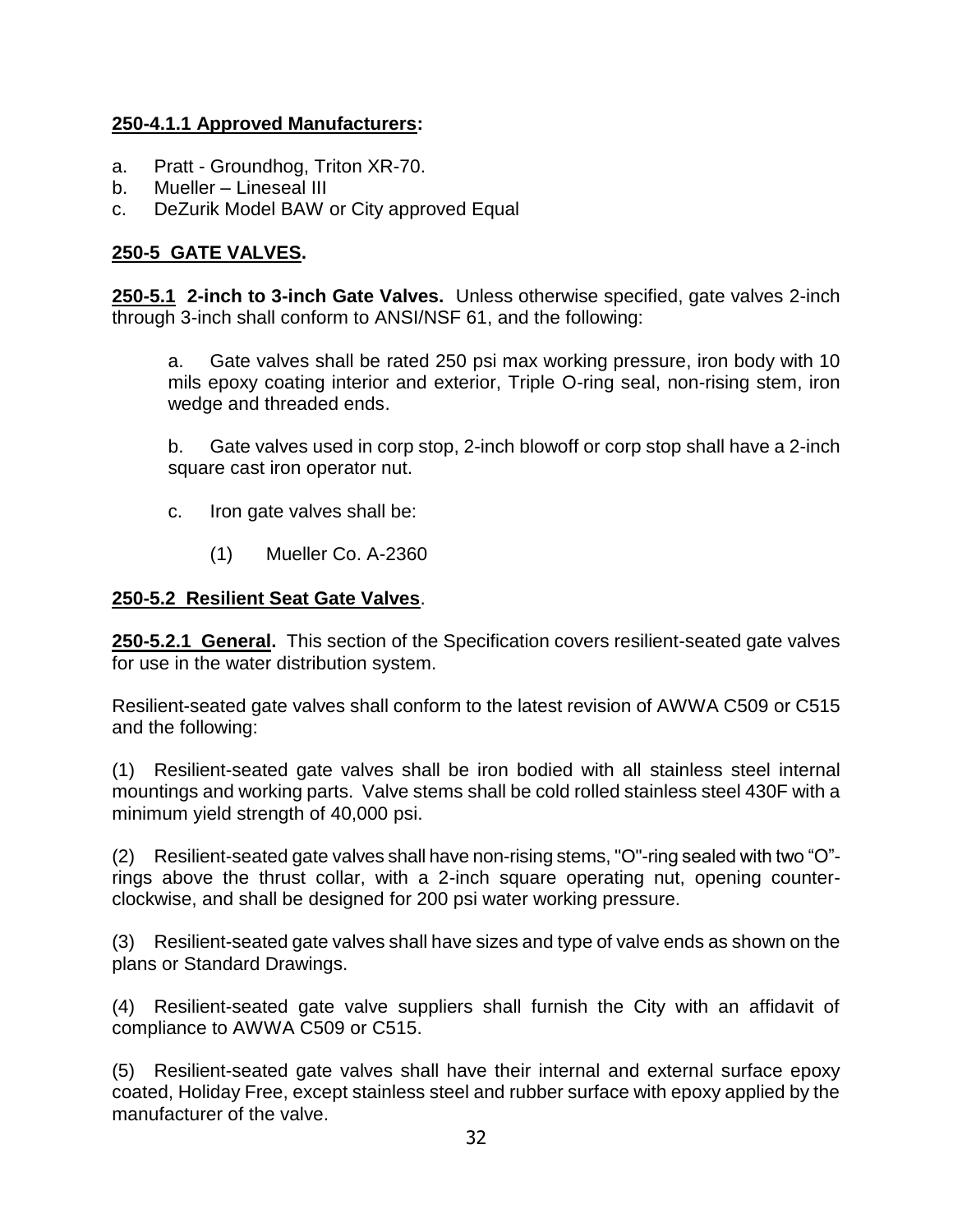**250-5.2.2 Resilient Seat Gate Valves - Tapping.** Tapping gate valves shall conform to all requirements of Subsection 250-5.2.1 and the following:

(1) Tapping valves shall have a Class 125, ANSI B16.1 flanged inlet and an outlet as shown on the construction plans.

(2) Tapping valves shall be compatible with the tapping sleeve and the tapping machine utilized for wet tapping the water main.

#### **250-5.2.3 Approved Manufacturers.**

- (1) American Flow Control Series 2500
- (2) AVK Series 45 or 65

#### **250-5.3 Tapping Sleeves.**

- a. Tapping sleeves shall be:
	- (1) Ductile Iron body construction, with mechanical type joints on both sleeve ends, and a class 125 ANSI B16.1 flanged outlet.
	- (2) ASTM A-276, type 304 or 304L stainless steel body construction, with full circumference gasket, and flange outlets meeting the requirements of Section 250-9. Flanges materials may include ASTM A-276, type 304 or 304L stainless steel.
- b. Sleeves shall be compatible with the tapping gate valves.
- c. Sleeves shall be designed for a working pressure of 200 psi and be supplied with a 1/2" or 3/4" IPF coupling or tap and corporation stop for pressure testing sleeve.

#### **250-5.3.1 Approved Manufacturers.**

#### Stainless Steel Sleeve

- (1) Smith-Blair 662 and 663
- (2) Romac SST or Romac FTS 420
- (3) Powerseal 3490-AS

#### Mechanical Type Joint

(1) Mueller-Mechanical Joint Tapping Sleeve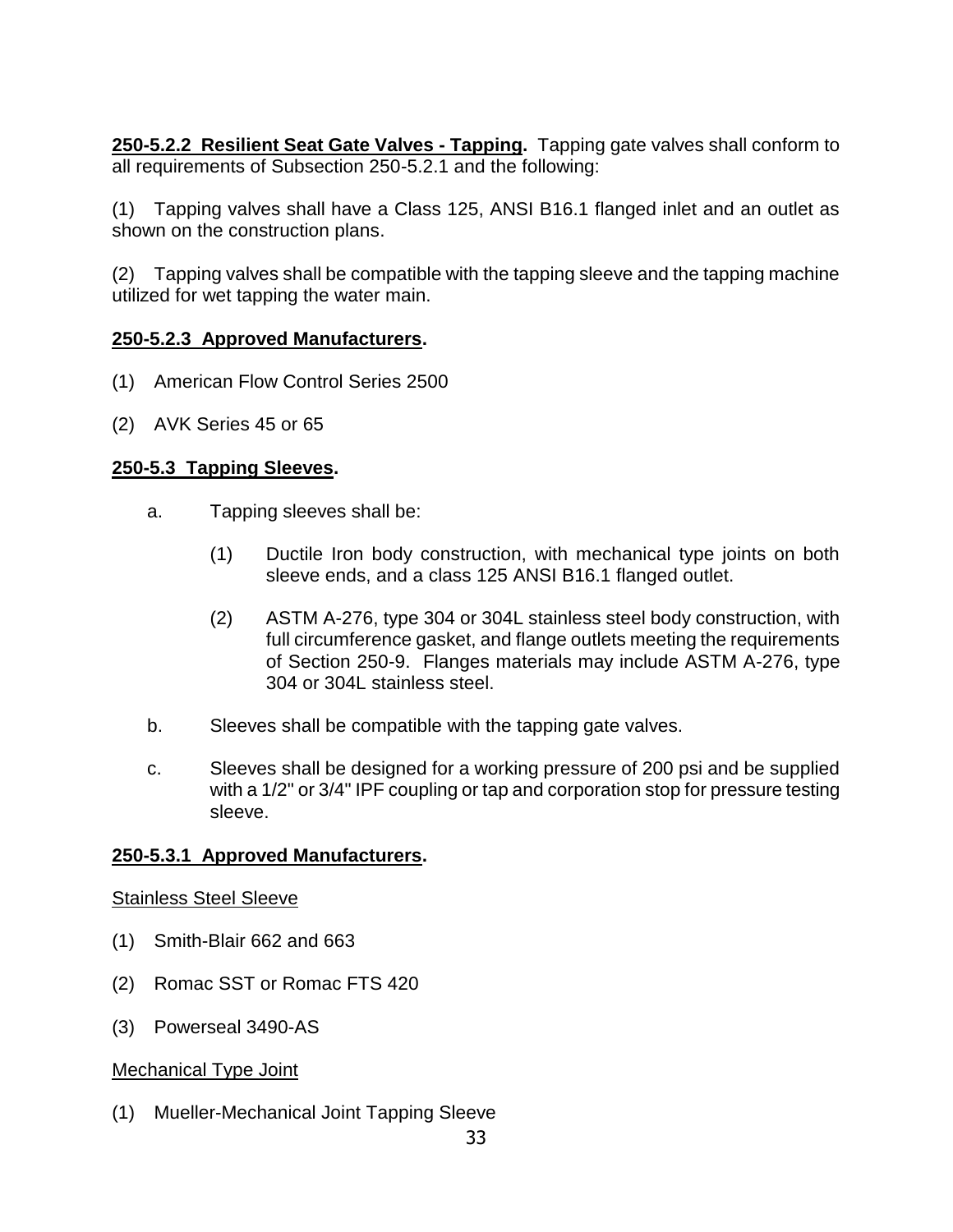- (2) Clow-Mechanical Joint Tapping Sleeve
- (3) American Flow Control Mechanical Joint Tapping Sleeve

**250-5.4 Abandoning Existing Valves.** All existing valves shall be abandoned by Contractor unless otherwise noted on the plans. After pipelines have been tested and disinfected by Contractor, and accepted by City, and after City has completed all service connections and waterline connections, Contractor shall remove valve cans a minimum of 12" below finish grade, remove operating nut extensions, and fill valve cans with concrete. Thereafter, Contractor shall sawcut existing asphalt concrete pavement (2' square section) or concrete (at construction joints) around existing valve boxes, remove said asphalt concrete pavement or concrete and dispose of same at a legal disposal site, and place concrete or asphalt concrete pavement over abandoned valve boxes. Valve box caps and extensions shall be returned to the City.

### **250-6 VALVE BOX CAPS.**

Where valve box caps are to be furnished; the valve box caps shall be composed of 8-inch or 10-inch valve boxes and shall consist of a cap of cast iron with the cap marked CWD with the City of Riverside pattern. The cap shall be supplied with two coats of paint thereon and one coat primer. See painting schedule, Section 210-1.5. Cap shall be manufactured by South Bay Foundry, San Diego, CA, or City approved equal.

# **250-7 AIR VALVES.**

Unless otherwise specified, air valves, 2-inch and larger, shall conform to the following:

- 1. Air valves shall have their internal body casting epoxy coated with a minimum of 12 mils of "Ameron" Amercoat 370 epoxy coating, Holiday Free, or City approved equal. The "Ameron" Amercoat 370 epoxy coating shall be applied at the manufacturer's plant or approved manufacturer's representative's plant, in accordance with the manufacturer's application specifications.
- 2. Air valves shall be:
	- (1) Crispin, 2-inch UL20.1-Universal Air Release Valve, Screw on
	- (2) Crispin, 4-inch UL41.1- Universal Air Release Valve, Flanged, 125 #
	- (3) Crispin, 6-inch C61- Combination Air Valve, Flanged, 125 #
	- (4) Crispin, 8-inch C81- Combination Air Valve, Flanged, 125 #
	- (5) A.R.I. valves Model # D-060-CHF (2" thru 10")

# **250-7.1 Abandoning Existing Air Valves.** See Abandoning Existing Valves (Section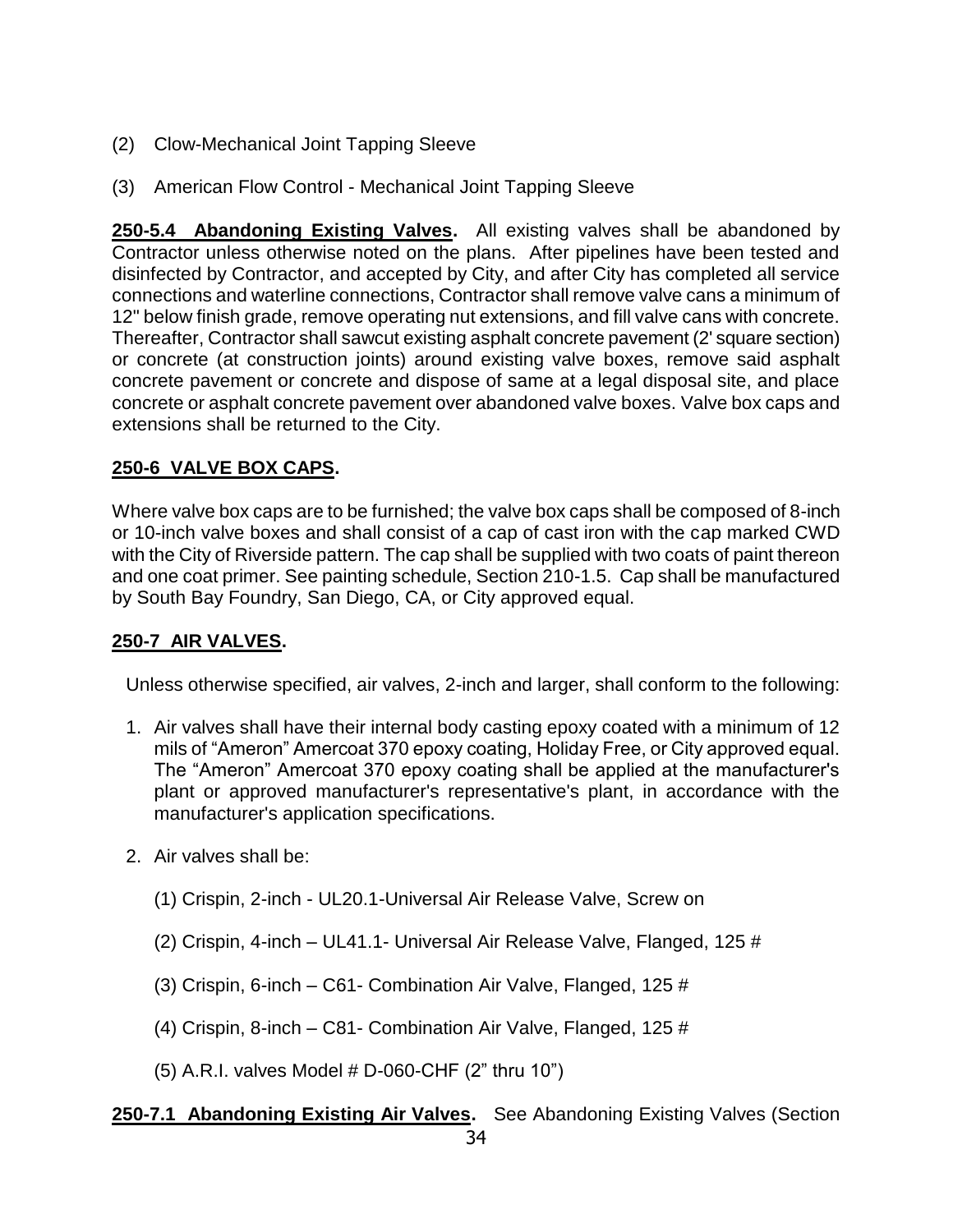250-5.4).

- a. All existing air valves shall be abandoned by Contractor unless otherwise noted on the plans. After pipelines have been tested and disinfected by Contractor, and accepted by City, Contractor shall remove air valves and piping a minimum of 12" below finish grade and fill void and piping with concrete. Thereafter, Contractor shall saw cut existing concrete at construction joints around abandoned air valves, remove said concrete and dispose of same at a legal disposal site, and place concrete over abandoned air valve. If existing air valves are located in an area without concrete, Contractor shall remove and replace, in kind, the area around abandoned air valves.
- b. Contractor shall restore landscaping and existing improvements around abandoned fire hydrants.
- c. Air Valves shall be delivered to the City of Riverside, Utilities Operation Center. Call the Water Superintendent at (951) 351-6384.

# **250-8 BRASS AND BRONZE ITEMS.**

Brass and bronze items cover corporation stops, angle ball meter valves, meter couplings and service fittings. All material used in the manufacture of this equipment shall be copper base alloy complying with ASTM B62 and AWWA C800. All compression fittings shall be pack joint type connection for use with tubing and should comply with the "Lead-Free" rule.

**250-8.1 Service Fittings.** All angle ball meter valves and corporation stops shall be constructed of the following: Heavy cast bronze body, double Buna-N rubber 0-rings in stem, molded Buna-N rubber seat and supplied with lockwing.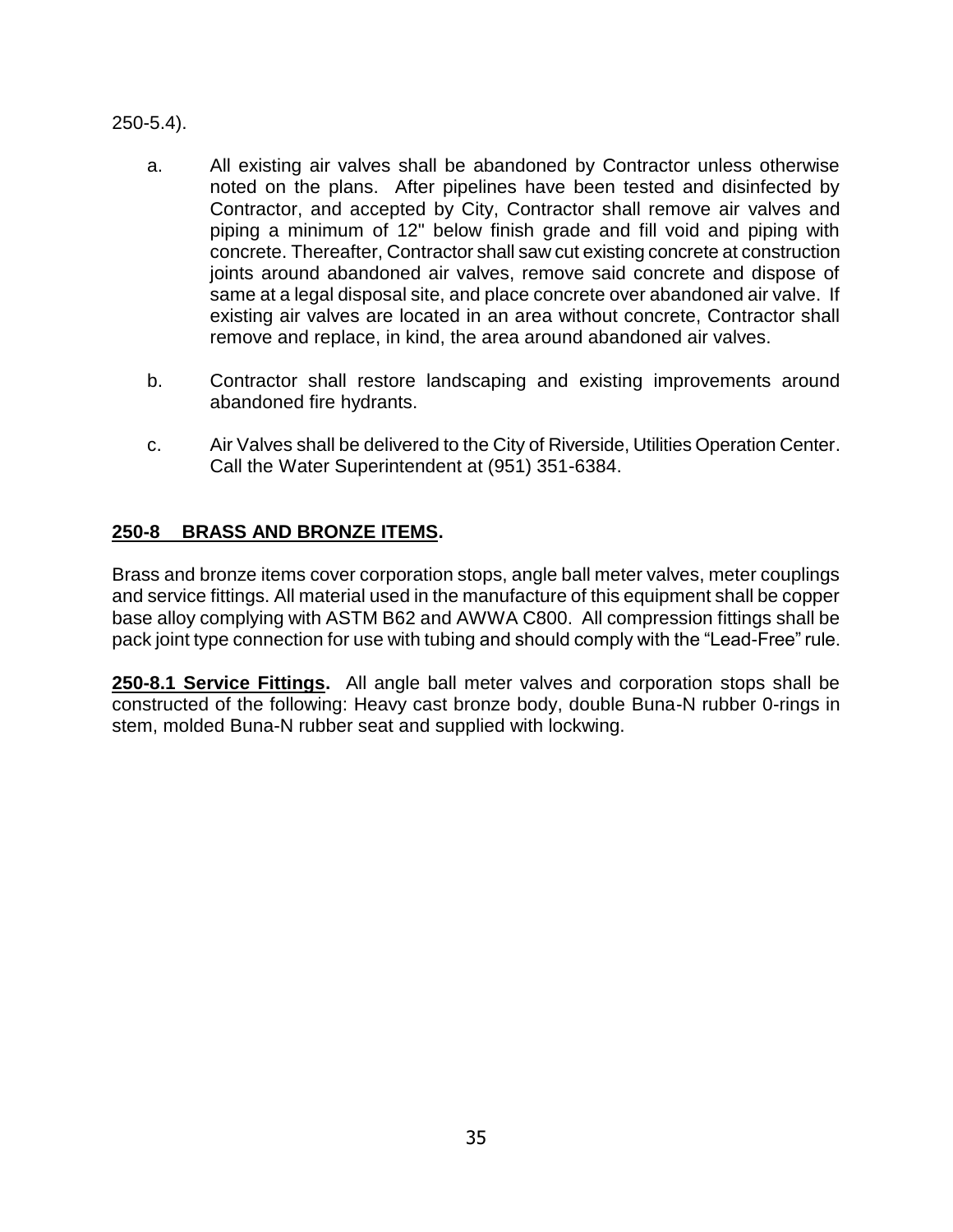# **250-8.1.1 Approved Manufacturers and Models.**

| <b>ITEM</b>                                         | <b>FORD</b>             | <b>JONES</b>            | A.Y.<br><b>McDONALD</b> | <b>MUELLER</b> | <b>CAMBRIDGE</b><br><b>BRASS</b> |
|-----------------------------------------------------|-------------------------|-------------------------|-------------------------|----------------|----------------------------------|
| 1" Ball Corp.<br><b>MIPT X MIPT</b>                 | B500-4                  | E-1943                  | 73131B                  | B-20013        | 301-M4M4                         |
| 1" Couplings<br><b>FIPT X Pack</b><br>Joint for CTS | C14-44G                 | E-2607                  | 74754-22                | P-15451        |                                  |
| 2" Ball Corp.<br>MIPT x MIPT                        | FB-500-7                | E-1943                  | 73131B                  | B-2969         | 301-M7M7                         |
| 2" Corp. Stop<br>CC x IPT                           | FB-400-7                | E-1944                  | 73128B                  |                |                                  |
| 1" Angle Ball<br><b>Meter Stop</b>                  | 444W                    | <b>BA43-E-</b><br>1963W | 74602B-22               | B-24258        | 210-H4T4 F7M                     |
| 2" Angle Ball<br><b>Meter Stop</b>                  | <b>BA11-</b><br>777W-NL |                         |                         |                |                                  |
| 2" Coupling<br>(MIPT x Comp.)                       | CB4-77                  | E-2605                  |                         | H-15428        | 117-H7M7                         |
| $1" \times 3/4"$<br>Meter Adaptor                   | A34                     | $E-128-H$               |                         |                | 444-N4R2                         |
| 1" Meter Coupling                                   | C38-44-<br>2625         | $E-134$                 | 74620                   | H-10891        | 417-T4M4                         |
| 3/4" Meter Coupling C38-23-                         | 25                      | $E-134$                 | 74620                   | H-10891        | 417-T3M3                         |
| <b>Operating Nut for</b><br>2" Angle Ball           | QT67                    | J2816NB                 | 6122                    |                |                                  |

**250-8.2 Service Saddles (Service Clamps).** Saddles shall be all bronze double strap type, with neoprene seal ring gasket.

### **250-8.2.1 Approved Manufacturers and Models.**

(1) Mueller Cat. No. BR 2 B 0474 IP, BR 2 B 0684 IP, BR 2 B 0899 IP, BR 2 B 1104 IP, BR 2 B 1314 IP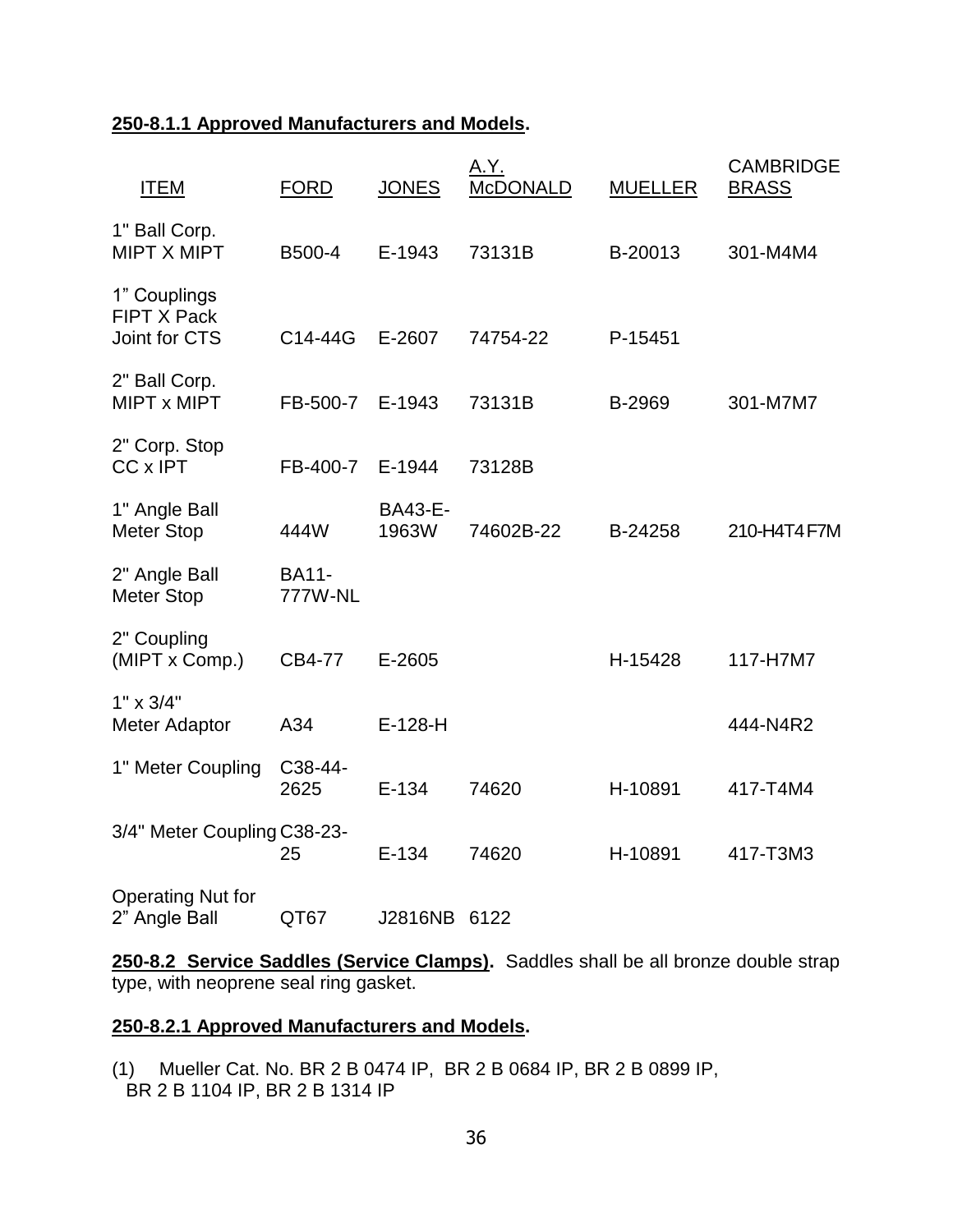- (2) Smith-Blair Cat. No. 323-0510 thru 323-1426
- (3) R.H. Baker Cat. No. 183-413 TAP thru 183-1426 TAP
- (4) Jones Cat. No. E-979
- (5) McDonald No. 3826
- (6) Ford 202B
- (7) Cambridge Cat. No. 810
- (8) Rockwell Cat No. 323-0510 thru 323-

**250-8.3 Water Sampler Fittings.** All angle ball meter valves and corporation stops shall be constructed of the following: Heavy cast bronze body, double Buna-N rubber 0-rings in stem, molded Buna-N rubber seat and supplied with lockwing.

### **250-8.3.1 Approved Manufacturers and Models.**

| <b>ITEM</b>                     | <b>FORD</b>   | <b>JONES</b>         |
|---------------------------------|---------------|----------------------|
| 1" Corp. Stop IPT x Compression | 1"-F-1100     | 1"-E-3403            |
| 1" Corp. Stop IPT x 1 PT        | $1 - F - 500$ | $1"$ -F-41           |
| 1" Angle Ball Meter Stop        | BA43-444W     | 1"-E-1963W           |
| 1" x 3/4" Meter Adaptor         | A34           | 1" x 1-1/4", E-128-H |

# **250-9 FLANGES.**

Unless otherwise specified, flanges shall conform to the following:

- 1. All steel flange sizes 4-inch through 12-inch shall be Class "D" and shall comply with AWWA C207, Section 1.1, 175 psi primary service rating. All steel flange sizes greater than 12-inches in diameter shall be Class "E" and shall comply with AWWA C207, Section 1.1, 275 psi primary service rating. All ductile iron flanges shall conform with the requirements of AWWA C115.
- 2. Steel flange sizes 4-inch through 20-inch shall be furnished in the slip-on welding type.
- 3. Flanges shall be faced smooth or may have a serrated finish of approximately 32 serrations per inch, approximately 1/64-inch deep. Serrations may be spiral or concentric.
- 4. Plate or blind flanges shall have all flange faces machined flat and shall be center drilled and tapped, 1-inch IPT, 4-inch through 10-inch; 2-inch IPT 12-inch and larger; and furnished with a standard square head pipe plug.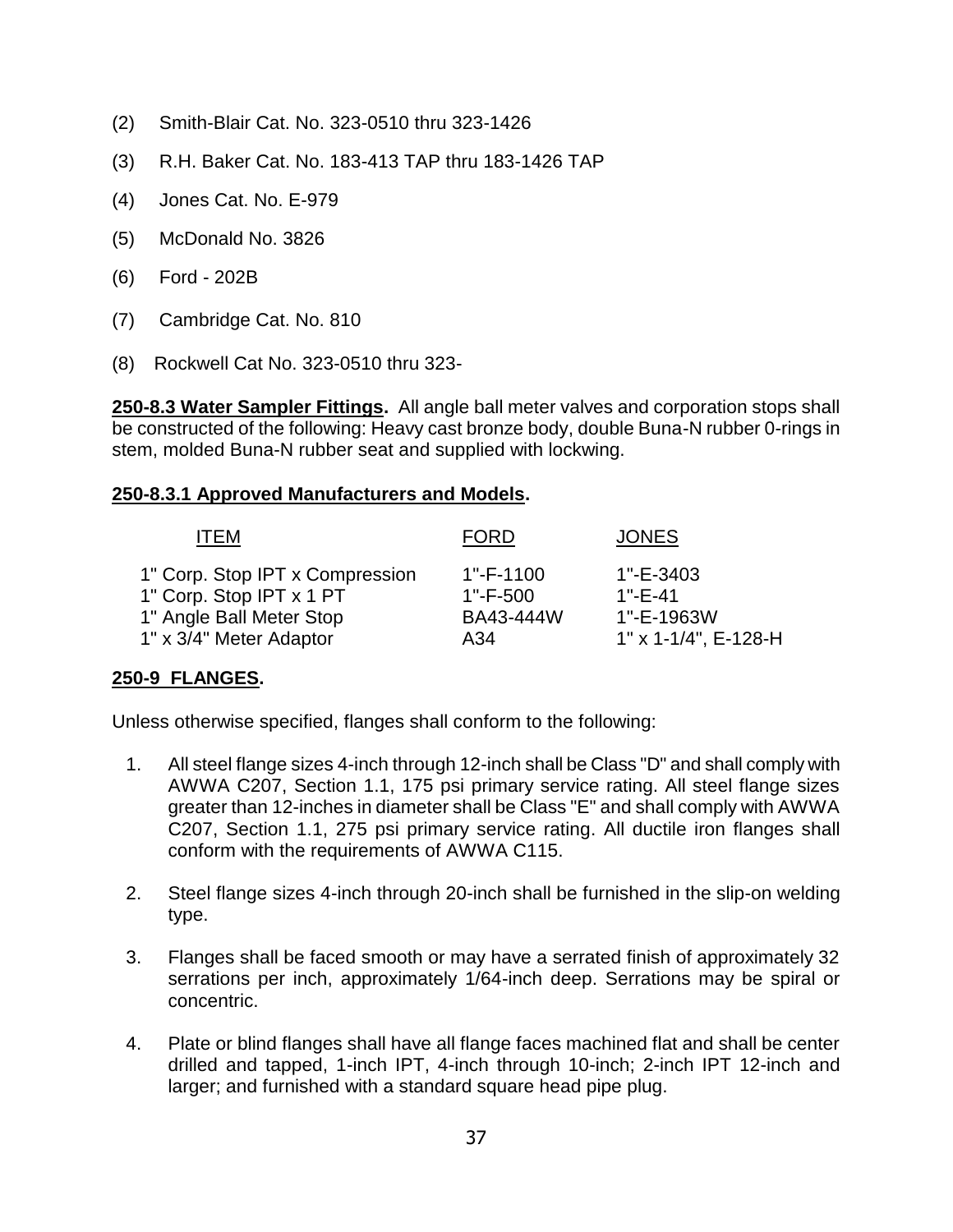- 5. Final machining on the contact faces of all flanges shall be done prior to being welded to the full length adjacent steel-plate section. Flange faces shall be checked with a straight edge and shall be perpendicular to the pipeline. All warped flanges will be returned to the pipe company for adjustment. The Contractor is responsible for all additional expenses and delays.
- 6. For 1-1/2 inch and 2-inch water service installations, a 2-inch brass screw meter flange shall be used, conforming with Section 4.4 of AWWA C701.

# **250-10 FIRE HYDRANTS/BLOWOFF ASSEMBLIES.**

Unless otherwise specified, fire hydrants and blow off hydrants shall conform to the latest revision of AWWA C503 and the following:

- 1. Hydrants shall have 6- inch flanged inlet connection with 6-3/4 inch holes drilled on a 9-3/8 inch bolt circle.
- 2. Hydrants shall have outlet nozzles of the quantity and size specified with National Standard Hose Thread.
- 3. Hydrants shall be furnished with 1-3/4 inch pentagon spanner nuts on operator stems and nozzle caps. Nozzle caps shall be constructed of cast iron.
- 4. Hydrants from Clow Corporation shall be supplied with Type B carrier valves. Valve rubber shall be 5/8-inch thick for 2-1/2 inch outlets and 3/4-inch thick for 4- inch outlets.
- 5. Hydrant valves shall be slow opening.
- 6. Hydrant stems shall have "O" ring packing and be constructed of ASTM B-62 (85% copper, 5% tin, 5% lead, 5% zinc).
- 7. Hydrants shall be painted per AWWA C503. Exterior color shall be fire hydrant yellow.
- 8. Hydrant supplier shall furnish an affidavit of compliance to AWWA C503.
- 9. Hydrant (1 2-1/2" and 1 4" Outlets), Super Hydrant (2 2-1/2" and 1 4" Outlets)

### **250-10.1 Approved Manufacturers and Models.**

a. Regular Hydrant:

CLOW CORP., Corona, California, Ranger, 800 and 900 Series, Model 950

AMERICAN AVK CO., Fresno, California, Model 2472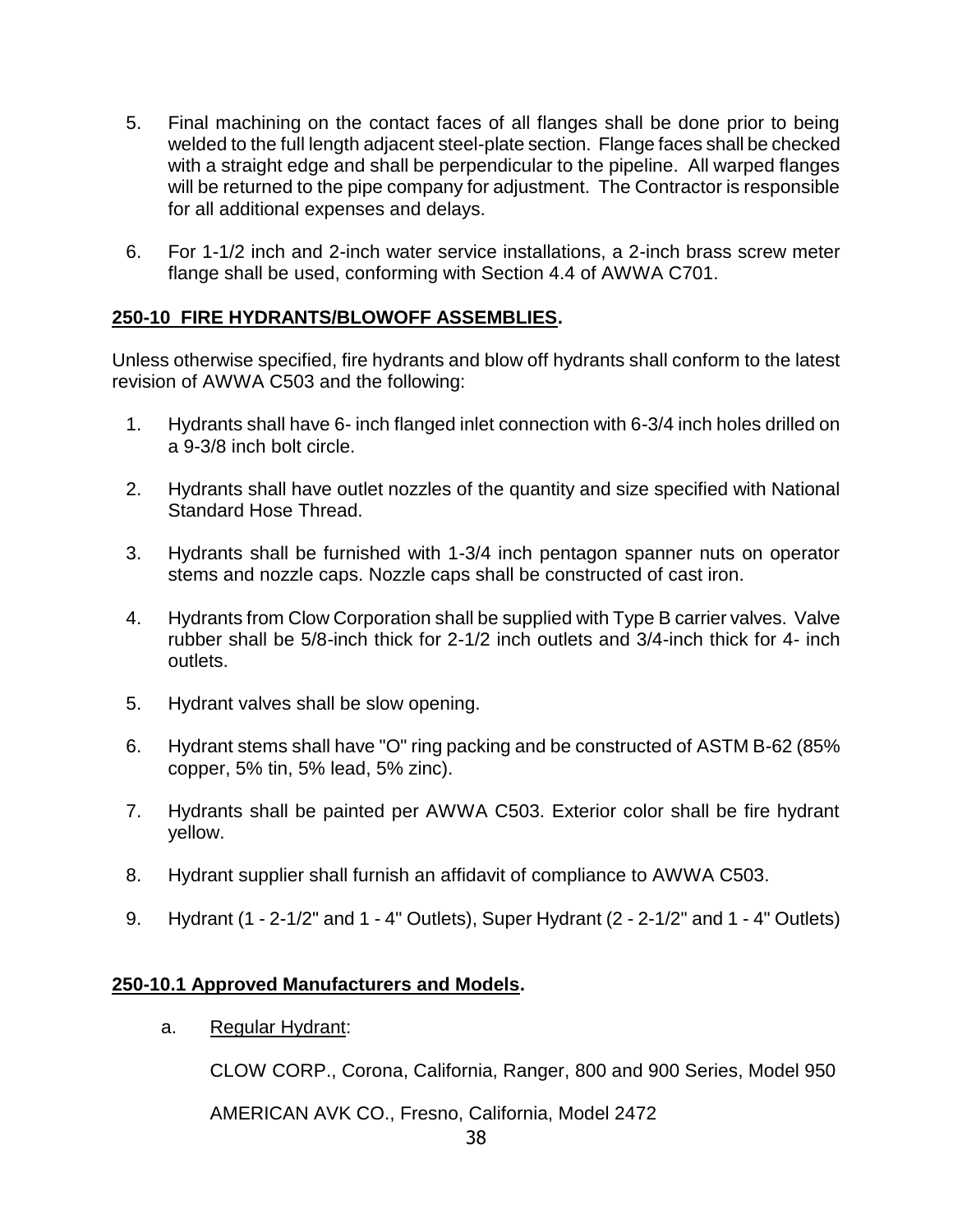# b. Super Hydrant:

CLOW CORP., Corona, California, Ranger, 800 and 900 Series, Model 960

AMERICAN AVK CO., Fresno, California, Model 2492

# **250-10.2 Abandoning Existing Fire Hydrants.**

- a. All existing fire hydrants shall be abandoned by Contractor unless otherwise noted on the plans. After pipelines have been tested and disinfected by Contractor, and accepted by City, Contractor shall remove fire hydrants and fire hydrant burys a minimum of 12" below finish grade and fill fire hydrant burys with concrete. Thereafter, Contractor shall sawcut existing concrete at construction joints around abandoned fire hydrant burys, remove said concrete and dispose of same at a legal disposal site, and place concrete over abandoned fire hydrant burys. If existing fire hydrants are located in an area without concrete, Contractor shall remove and replace in kind area around abandoned fire hydrant burys.
- b. Contractor shall restore landscaping and existing improvements around abandoned fire hydrants.
- c. Contractor shall notify City Fire Department of the location of the fire hydrants that are out of service.
- d. Hydrants to be delivered to the City of Riverside, Utilities Operation Center. Call the Water Maintenance Superintendent at (951) 351-6384.

**250-10.3 Abandoning Existing Blowoffs.** See Abandoning Existing Fire Hydrants (Section 250-10.2) and Abandoning Existing Valves (Section 250-5.4).

# **250-11 BOLTED, SLEEVE-TYPE COUPLINGS.**

Unless otherwise specified bolted, sleeve-type couplings shall conform to the latest revision of AWWA C219.

### **250-11.1 Flexible Couplings.**

- a. Each coupling shall consist of one steel middle ring, two steel followers, gaskets, and sufficient numbers of steel bolts to compress the gasket without distorting the followers.
- b. The thickness of the middle ring shall be such that the stress in the steel shall not exceed 50 percent of the yield point when subjected to the hydrostatic test pressure of the pipe line. The middle ring thickness shall not be less than the thickness of the pipe jointed.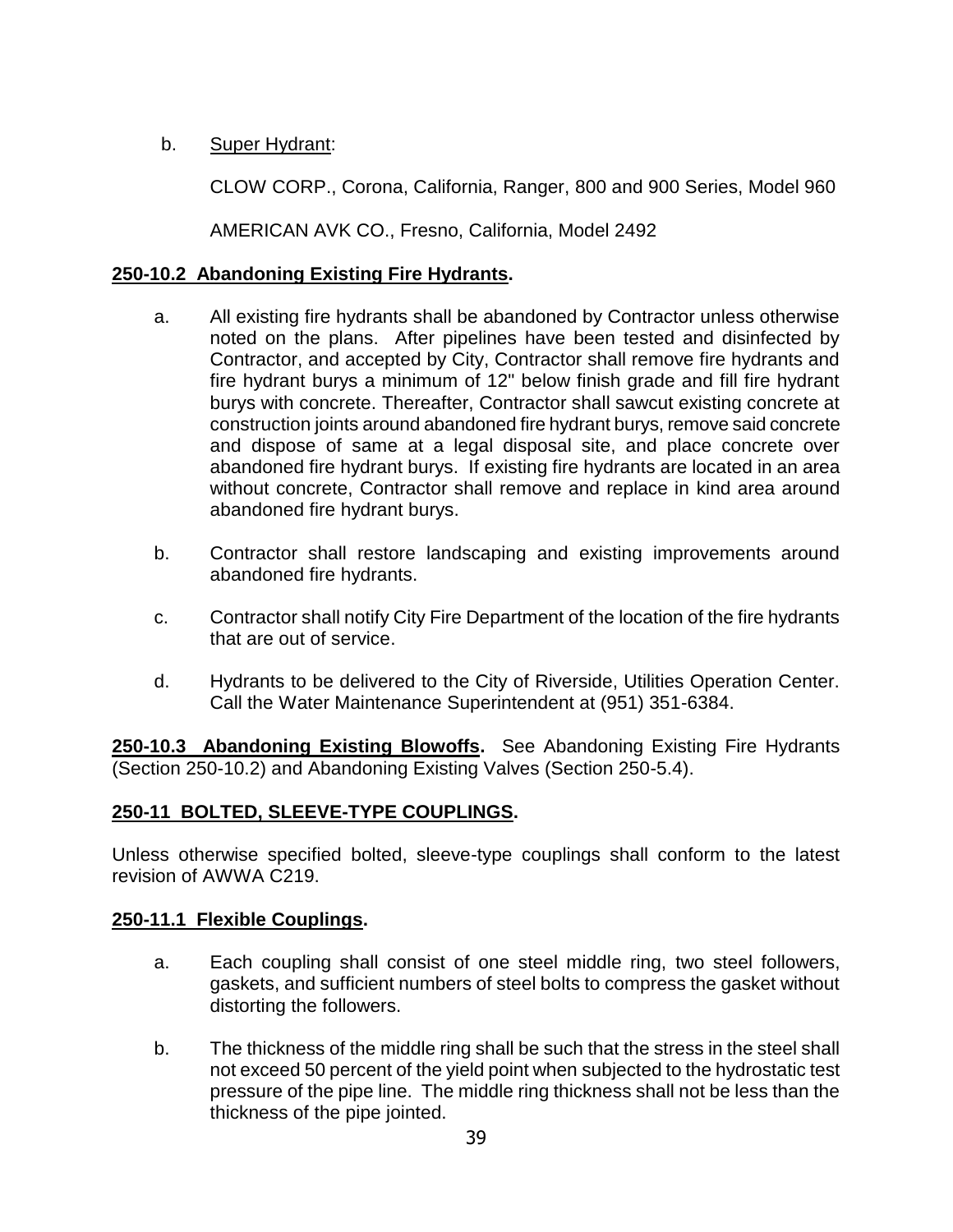- c. Middle rings shall be cold expanded a minimum of 1 percent increase in diameter to test the weld and the size to the proper dimension.
- d. The middle rings shall be coated with "Ameron" Amercoat 370 epoxy coating, Holiday Free, or City approved coating to a minimum dry film thickness of 10 mils. Follower rings shall be coated with a compatible shop coat for field coating.
- e. Bolts shall be 5/8-inch diameter carriage bolts with hexagon nuts. Steel bolts shall have a minimum yield strength of 40,000 psi.
- f. Gaskets shall be composed of a crude or synthetic rubber base suitable for use in potable water supply systems.

### **250-11.1.1 Approved Manufacturers and Models.**

- (1) Baker Series 200
- (2) Dresser Style 38
- (3) Smith-Blair 411 and 441
- (4) Romac Style 501
- (5) Ford Style FC1 and FC2

### **250-11.2 Flanged Coupling Adapters.**

- a. Each adapter shall consist of an adapter flange body, follower flange, wedge gasket, and sufficient bolts to compress the gasket without distorting the follower.
- b. Adapter flange and follower shall be constructed of steel or ductile iron. Ductile iron adapters shall meet or exceed ASTM A536, grade 65-45-12. The flange bolt dimensions shall meet AWWA C207 for a Class "D" flange.
- c. Gasket shall be composed of a rubber base meeting, or exceeding, ASTM D2000 3 BA 715 and suitable for use in potable water supply systems.
- d. Nuts and bolts shall conform with requirements of AWWA C111, and the above flexible coupling requirements listed in 250-11.1.
- e. Adapter flange and follower shall be painted with a factory applied shop coat.

### **250-11.2.1 Approved Manufacturers and Models.**

- (1) Baker Series 601
- (2) Smith-Blair 912, 913, and 914
- (3) Ford Style FFCA
- (4) Romac FCA 501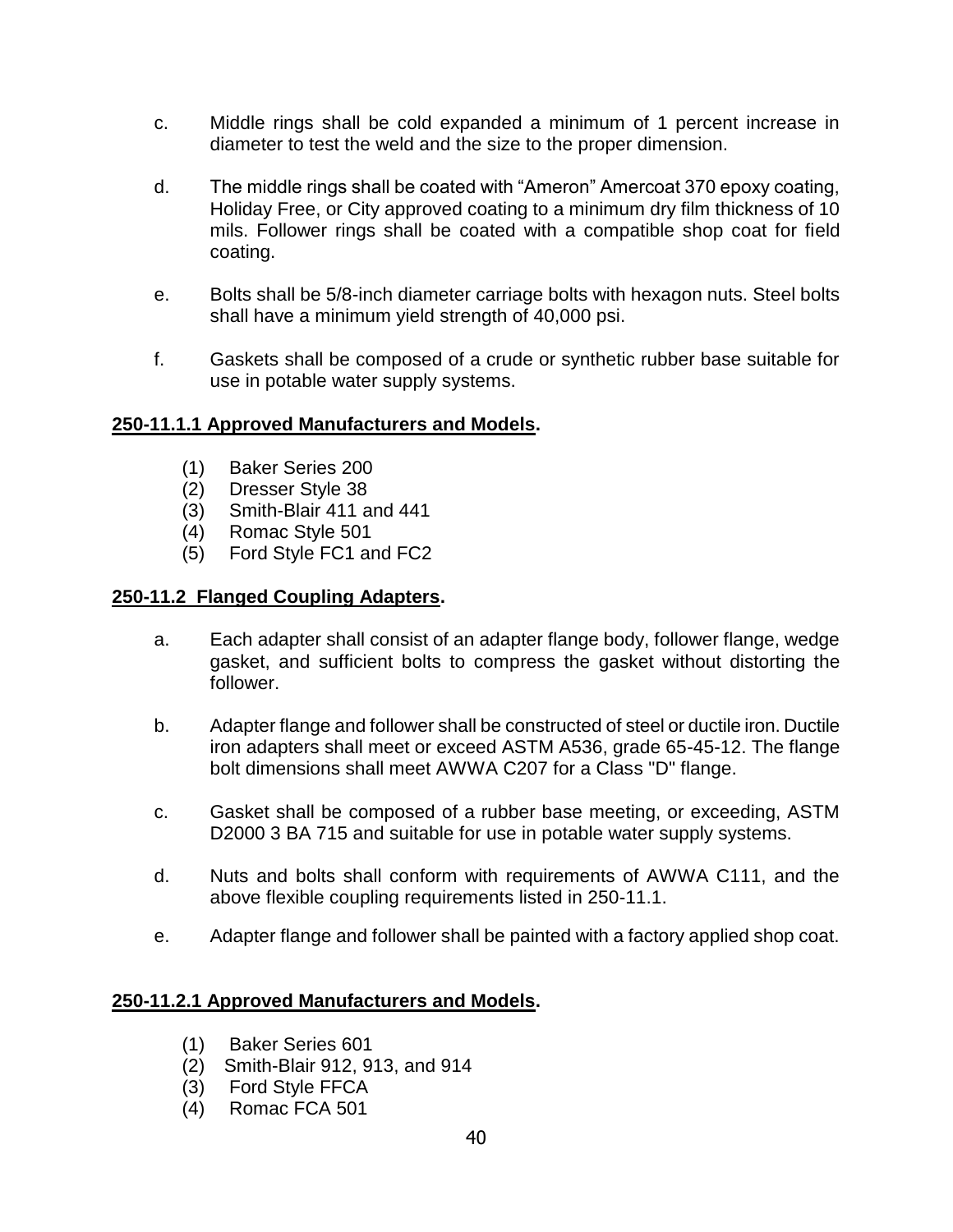### **250-12 METER BOXES**

Pre-cast concrete meter boxes shall be provided for 5/8-inch through 2-inch water meters. Meter boxes shall be furnished with a Polymer concrete cover and lid except where cast iron or steel traffic covers are specified. Where meter boxes are to be placed within a landscaped area, plastic boxes shall be used.

### **250-12.1 Approved Manufacturers and Models.**

Meter boxes provided shall be one of the following models. Many other manufacturers are readily available. Any substitution must be approved by the Engineer and shall be of the same size and description as those specified below:

a. 3/4" and 1" Meters:

| Manufacturer<br>Armorcast                        | Model<br>No. 37 (Polymer Concrete Cover)      |
|--------------------------------------------------|-----------------------------------------------|
| Old Castle, formerly<br><b>Carson Industries</b> | 1017 (Plastic Box and Cover with Reading Lid) |
| J & R Concrete Products                          | No. 4 1/2 (Polymer- Water Meter Box Series)   |
| 1-1/2" and 2" Meters:<br>b.                      |                                               |

| Manufacturer            | Model                                                  |
|-------------------------|--------------------------------------------------------|
| Armorcast               | No. 65 (Polymer Concrete Cover)                        |
| J & R Concrete Products | No. 5 <sup>1/2</sup> (Polymer- Water Meter Box Series) |

### **250-12.2 Terminal Housing Boxes**

Meter boxes shall be provided for test lead terminal housing and water quality sampling station. The size shall be the same as for a 5/8-inch meter to 1-inch meter but shall be furnished with a cast iron traffic cover painted yellow.

**250-12.3 Approved Manufacturers and Models.** Terminal housing boxes provided shall be one of the following models. Many other manufacturers are readily available. Any substitution must be approved by the Engineer and shall be of the same size and description as those specified below:

| Manufacturer            | Model                                                |
|-------------------------|------------------------------------------------------|
| Armorcast               | No. 37 (Polymer Concrete Cover)                      |
| J & R Concrete Products | No. 4 $\frac{1}{2}$ (Polymer-Water Meter Box Series) |

# **250-13 JOINT LUBRICANT**

Joint lubricant used on ductile iron and steel pipe joints where there is no internal sealing of the space between the pipe sections shall contain an effective preservative per U.S.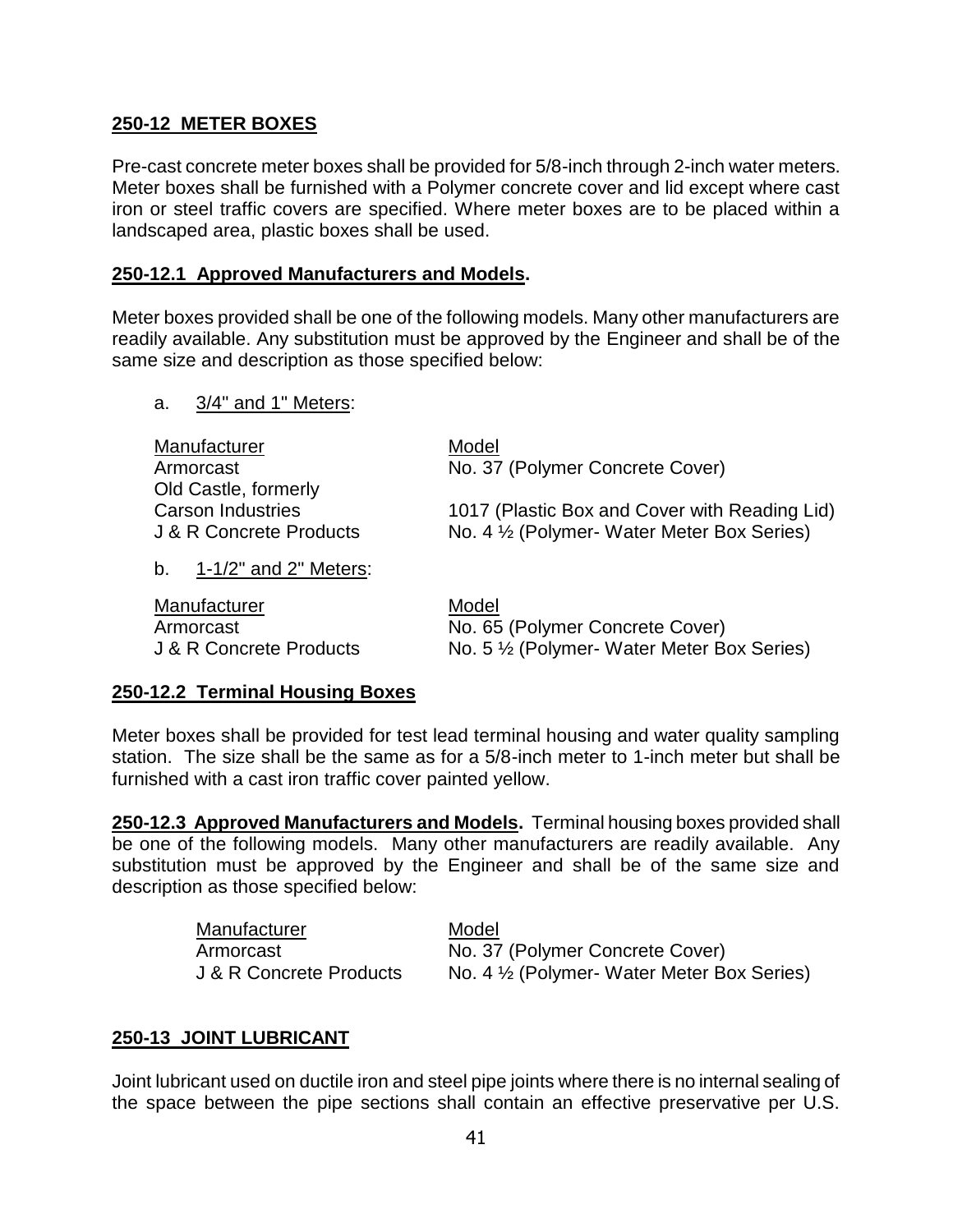Pharmacopeia, 1975, 19th Edition. The supplier shall submit test reports from an independent laboratory for approval. Joint lubricant shall be kept free of dirt and debris, etc. at all times.

# **250-14 POLYETHYLENE ENCASEMENT**

Polyethylene encasement shall have a minimum thickness of 8 mil and conform with Section 4.1 of AWWA C105/ANSI A21.5.

Pipe should be wrapped and taped per Ductile Iron Pipe Research Association (DIPRA) recommended methods.

All valves, fittings, and welded flanges shall be wrapped with two layers of 8 mil PE and tapped with 10 mil PE pipe tape.

# **PART 3 - CONSTRUCTION METHODS**

All as provided in Part 3 of Standard Specifications for Public Works Construction except as modified herein.

# **SECTION 300 - EARTHWORK**

### **300-1 CLEARING AND GRUBBING**

### **300-1.1 General**

The following work is included under clearing and grubbing:

- a. Mobilization in accordance with Section 9-3.4 of the Standard Specifications.
- b. Maintaining dust control at all times, by watering during the entire time of the project, whether extended or not, including developing a water supply and furnishing and placing all water for all work done in the contract, including water used for extra work.
- c. Site Clean-up.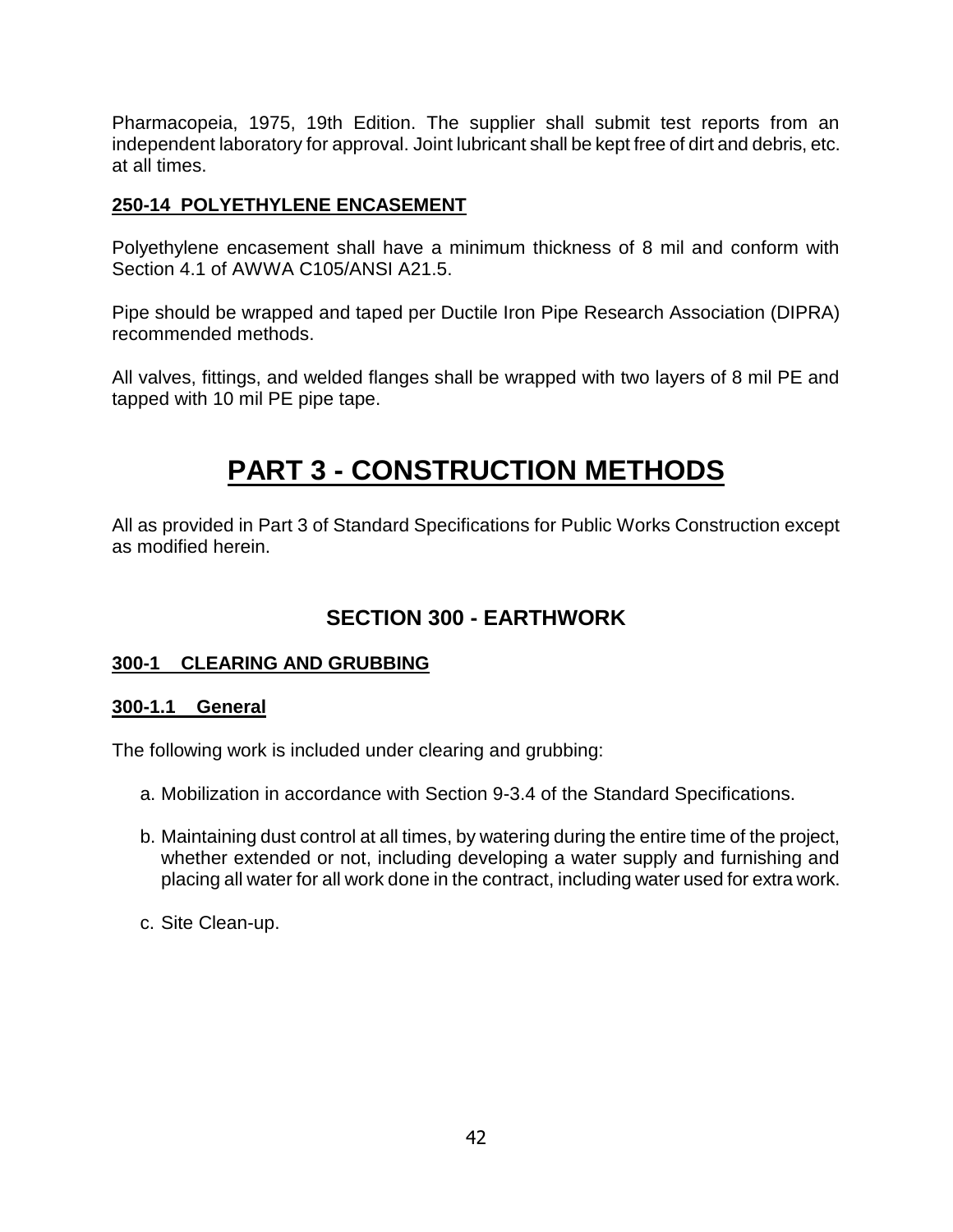# **SECTION 301 – TREATED SOILS, SUBGRADE PREPARATION AND PLACEMENT OF BASE MATERIALS**

# **301-1 SUBGRADE PREPARATION**

### **301-1.3 Relative Compaction**

Where asphalt concrete is used as a base material and over 0.50 of a foot in depth, the subgrade shall be compacted to 95 percent relative compaction.

# **301-2 UNTREATED BASE**

### **301-2.1 General**

In lieu of crushed aggregate base as per Section 200-2.2 of the Standard Specifications, the Contractor may use, at the Contractor's option, processed miscellaneous base as per Standard Specifications, Section 200-2.5, or Class 2 aggregate base as per Section 26- 1.02 of the State Standard Specifications. All base material shall be compacted to 95 percent relative compaction.

# **SECTION 302 – ROADWAY SURFACING**

# **302-4 EMULSION AGGREGATE SLURRY**

# **302-4.3.2.1 Spreading at Joints**

The joint between the edge of pavement and the concrete gutter shall be sealed with slurry seal. The slurry may overlap the concrete gutter edge no more than one (1) inch. The edges of the slurry shall be maintained in a neat and uniform line.

# **302-4.4.1 Cleanup of Tools**

The Contractor shall not allow any liquids used for cleanup of tools and equipment (such as diesel or solvents) to spill on the pavement, curbs, gutter, parkways, or other improved areas.

### **302-4.5 Payment**

Payment for Emulsion Aggregate Slurry shall be made per square foot of applied slurry seal. This payment shall be full compensation for all labor, tools, equipment, materials, additives, and traffic control to place the slurry as described in these special Provisions and within the limits shown on the plans.

# **302-5 ASPHALT CONCRETE PAVEMENT**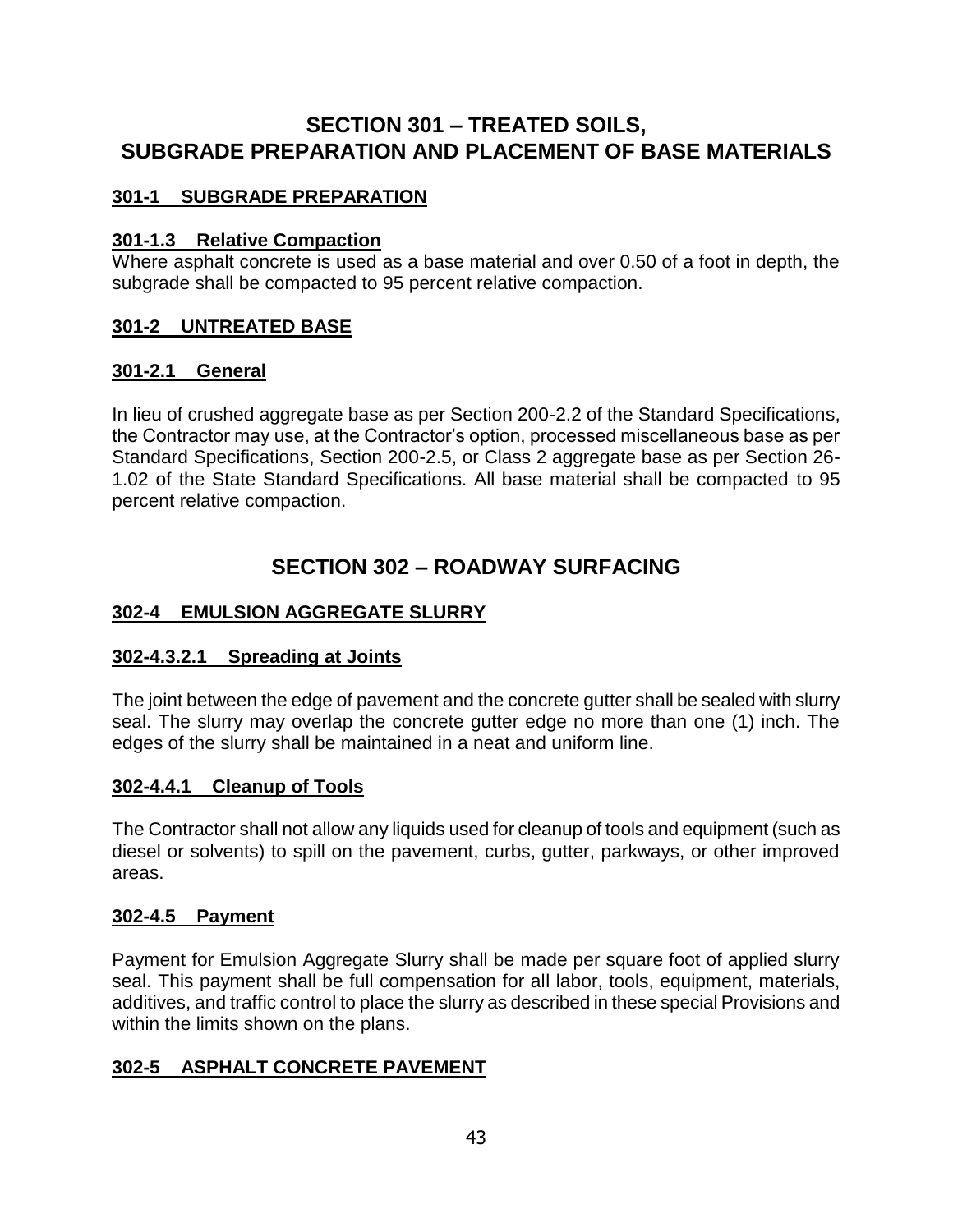# **302-5.4 Tack Coat**

A tack coat is required on all cut pavement edges and on overlay surfaces.

# **302-5.5 Distribution and Spreading**

A Prime Coat is not required where the thickness of Asphalt Concrete is more than 5 inches. The Contractor shall lay Asphalt Concrete in two (2) courses where the thickness is more than 5-inches. The Contractor shall overlay the roadway in accordance with the City of Riverside, Public Works Department Standard Drawing 453. Payment for all materials, labor, tools, equipment, and apparatus required for the complete installation of the overlay, by whatever method, shall be included in the price per linear foot bid, regardless of the overlay width, and no additional compensation will be allowed.

# **302-9 ASPHALT RUBBER HOT MIX (ARHM)**

### **302-9.4.1 Methods of Distribution and Spreading**

A paving machine that picks up the asphalt concrete material from a windrow then spreads the material to a specified thickness may be used. However, the Engineer may require the Contractor to use a paving machine which accepts the asphalt concrete material directly from the delivery truck, at no additional cost to the City, if the temperature of the asphalt concrete in the windrow cannot be maintained above the lower temperature limit specified in Section 302-5.5 of the Standard Specifications, or if the windrow blocks access to any driveway or side street for more than fifteen prior to the paving machine spreading the asphalt concrete material. The Engineer reserves the right to suspend delivery of AC to the jobsite to ensure the AC placement operations are completed and the full traveled way is opened to traffic prior to the time limits specified in Subsection 7-10.1 of these Special Provisions.

### **302-9.7 Pavement Preparation**

Pavement preparation shall consist of the following:

1. Seven days prior to the crack routing operation, all cracks containing weed or grass shall be treated with a contact herbicide such as Dupont Chemicals, "Oust XP" or City approved equal and to the manufacturer's recommendation.

2. Prior to the application of any sealant, all cracks shall be completely cleaned of deleterious material using a blower or any air compressor. All wedged-in materials that are not readily removed by air shall be removed by gouging or plowing. In addition, the street surface shall be completely cleaned of all pavement preparation debris by a power-driven street sweeper or any suitable means at the end of each workday.

3. All cracks greater than 1/2" in width shall be routed to a depth of ¾" to 1".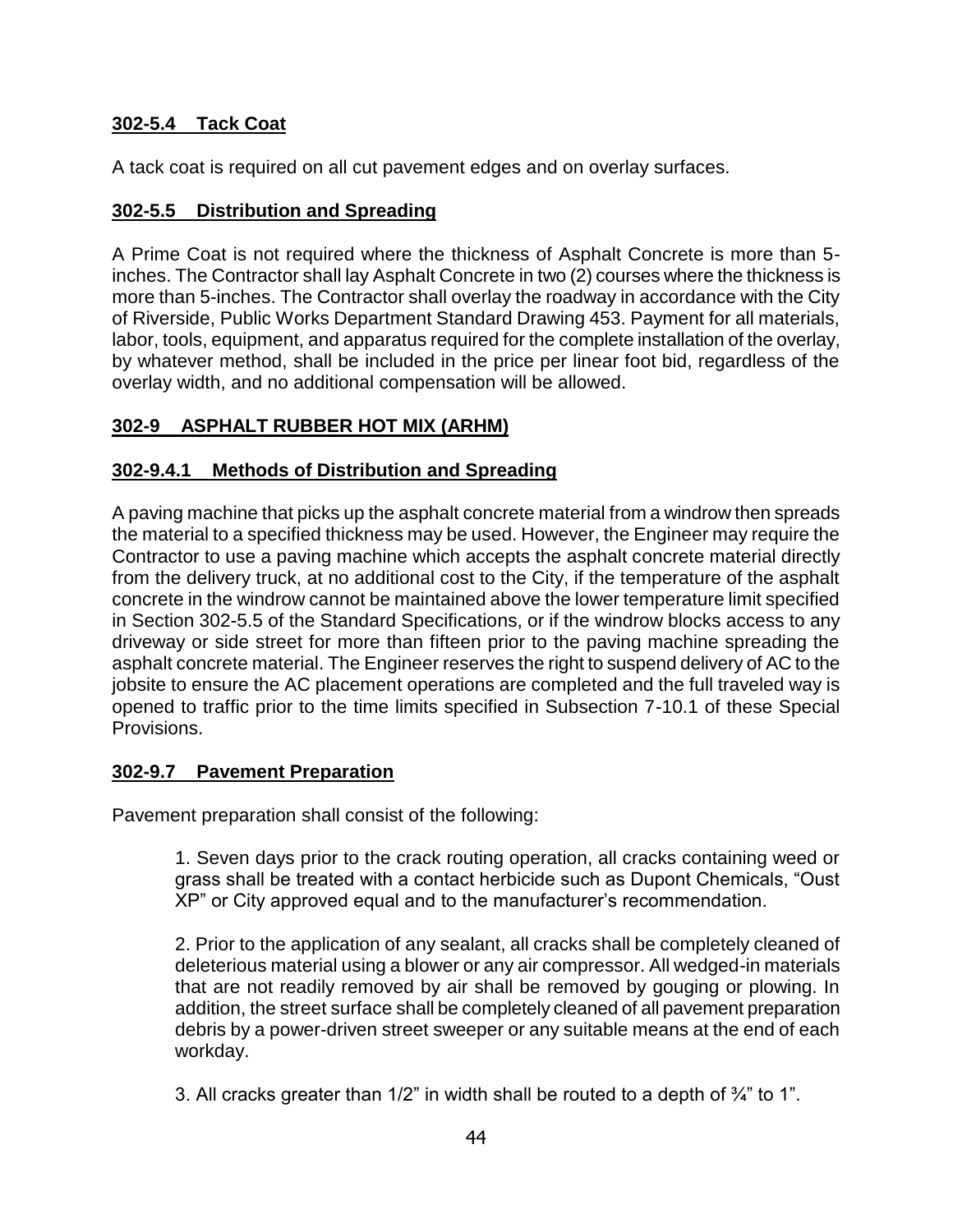4a. All cracks less than 1" in width shall be cleaned no more than 24 hours before the start of resurfacing work.

4b. All cracks greater than 1" in width shall be filed with F-PG-64-10 asphalt concrete. This treatment method shall be called "Crack Repair" on the Plans and the Proposal Forms.

5. After cleaning and routing but prior to the application of any sealant, all cracks shall be treated with a selective pre-emergent herbicide such as ACME Industrial PRODUCTS Barrier 50W Dichlobenil Herbicide or City approved equal and to the manufacturer's recommendation.

6. Performing traffic control for the pavement preparation work.

7. All "alligator" cracked areas of the pavement shall be removed to a depth specified by the Engineer and replaced by DGAC. Replacement DGAC shall be described as "Asphalt Concrete- Pavement Preparation" on the Plans and in these Special Provisions.

# **302-9.8 Measurement and Payment**

All areas if ARHM-GG paving are shown or limits are indicated on the Plans and are included in the bid item "Asphalt Rubber Hot Mix- gap Graded". Payment shall be made at the Contract unit price per ton. Payment includes full compensation for placing the tack coat as specified in the Standard Specifications and these Special Provisions.

# **SECTION 306 - UNDERGROUND CONDUIT CONSTRUCTION**

# **306-1 OPEN TRENCH OPERATIONS**

# **306-1.1 Trench Excavation**

### **306-1.1.1 General**

Unless otherwise specified in these Specifications, excavation shall include the removal of all materials of whatever nature encountered, including rock and all obstructions of any nature that would interfere with the proper execution and completion of the Work. Payment for excavation shall be included in the installation cost of the pipe for the items involved, regardless of trench width, adjustment to pipeline horizontal and vertical alignment or realignment, and no additional compensation will be allowed.

### **306-1.1.3 Maximum and Minimum Width of Trench**

For water pipelines, the minimum width of trench shall be the pipe O.D. plus 12 inches. The maximum trench width shall be the pipe O.D. plus 36-inches. Width shall be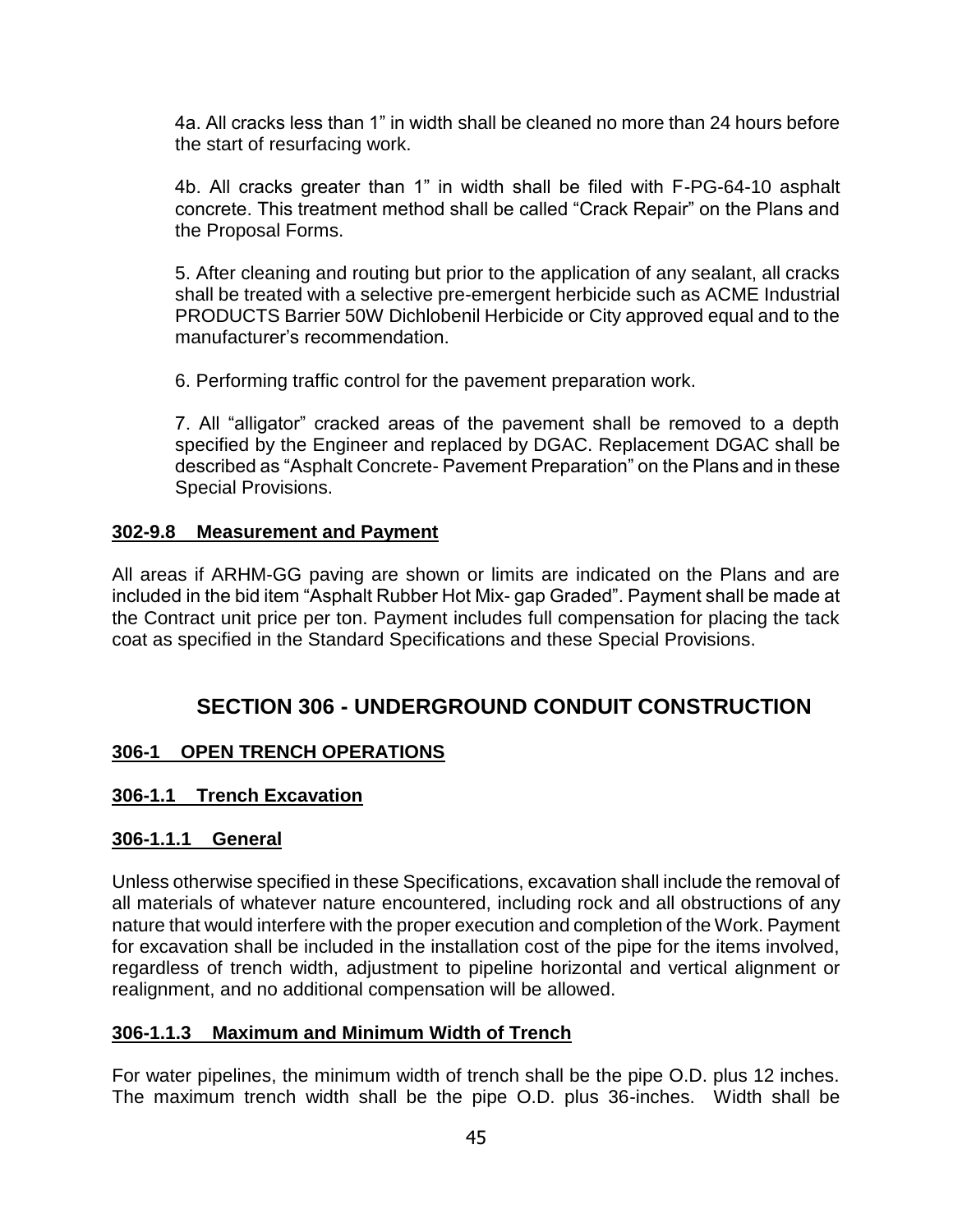measured at the top of the pipe.

# **306-1.1.3.1 Trench Cave-In**

Where the maximum trench width is exceeded and the trench sides are caving-in, the Engineer may, require the Contractor to use concrete or other means of special bedding for vertical distance of not less than one-half the pipe outside diameter.

### **306-1.1.3.2 Minimum Cover and Clearance**

Unless otherwise shown on the plan, the minimum depth of cover listed below shall be provided between the top of the main and the undisturbed subgrade or finished grade, whichever provides the greater cover.

|                    | Sub-Grade | <b>Finished Grade</b> |
|--------------------|-----------|-----------------------|
| 6" & 8" diameter   | $2'$ - 0" | $3'$ - 0"             |
| 10" & 12" diameter | $3'$ - 0" | $4'$ - 0"             |

(2) Cover between top of the valve stem and the subgrade surface at the time of construction shall be 6-inches.

A minimum vertical clearance of 12 inches shall be maintained between all foreign structures or utilities unless shown on the Plans and approved by the Engineer.

### **306-1.1.5 Removal and Replacement of Surface Improvements**

The cost of removal and replacement of existing improvements interfering with the Contractor's operations shall be included in the price bid for the item involved unless otherwise specified.

# **306-1.1.6 Bracing Excavations (Trench Shoring)**

### **306-1.1.6.1 General**

The lump sum bid for shoring, bracing, or trench sloping, shall be full compensation for designing, providing, installing, maintaining, relocating, and removing any shoring or trench sloping system in accordance with applicable State and Local Safety requirements and in compliance with Section 6500 and 6707 of the Labor Code, which reads substantially as follows:

Whenever the City issues a call for bids for the construction of a pipeline, sewer, sewage disposal system, boring and jacking pits, or similar trenches or open excavations, which are five feet or deeper, such call, shall specify that each bid is submitted in response thereto shall contain as a bid item, adequate sheeting, shoring, and bracing or equivalent method for the protection of life or limb which shall confirm to applicable safety orders. Nothing in this section shall be construed or impose tort liability on the body awarding the contract or any of its employees.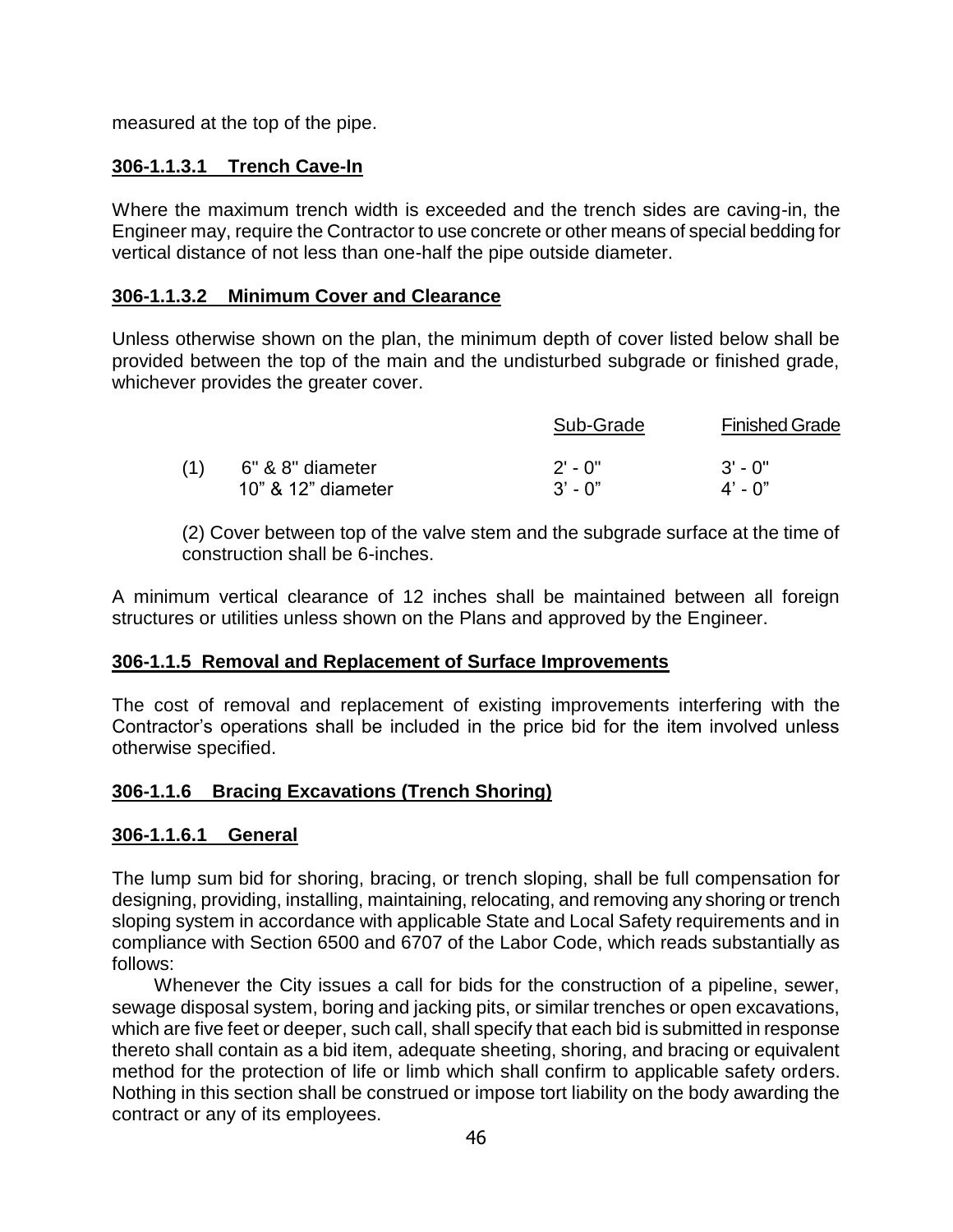Constructor shall hire a Registered Civil Engineer in the State of California to design the trench shoring for this project.

# **306-1.1.7 Trench Dewatering**

Prior to submitting Contractor's bid, it shall be the Contractor's responsibility to determine the extent of the groundwater. The Contractor shall be responsible for removal of such groundwater per section 7-8.6.2.

Where groundwater or soft, spongy, unstable material is encountered and the native material does not afford a solid foundation for pipe sub-grade, the trench shall suitably be dewatered and a firm, stable base shall be constructed for the pipe by excavating any unsuitable material to twenty four inches minimum depth below sub-grade base, or if required a stable base shall be constructed by placing a City approved rock bedding upon which the sub-grade can be prepared. If the necessity for such additional bedding material is required for control of groundwater, the Contractor shall bear the expense of the additional excavation and bedding. All costs involved in the removal of groundwater shall be included in the contract lump sum price, and no separate compensation will be allowed.

# **306-1.2 INSTALLATION OF PIPE**

# **306-1.2.1 Bedding**

Bedding Material as defined in the Standard Specifications shall include the following:

- (1) The Contractor shall import sand bedding material and place the sand bedding material in accordance with CWD-040-1 & 2. The bedding material shall have a "sand equivalent" 30 or greater upon approval of the inspector or designee.
- (2) Where unstable soil consisting of loose, soft, spongy, or organic earth is encountered, it shall be removed from trench bottom to depth determined in the field by the Engineer and trench shall be refilled to proper grade with imported sand bedding material, tamped in place to 90% relative compaction minimum. Said imported bedding material shall have a sand equivalent 30 or greater. Trench bottom shall be graded flat and prepared to provide firm and uniform bearing for pipe.

Where unyielding soil consisting of rock, rocky earth, or cemented earth is encountered, it shall be removed from trench bottom to at least 9 inches below grade and trench shall be refilled to proper grade with imported sand bedding material, tamped in place to 90% relative compaction minimum. Said imported bedding material shall have a sand equivalent greater than 30. Trench bottom shall be graded flat and prepared to provide firm and uniform bearing for pipe.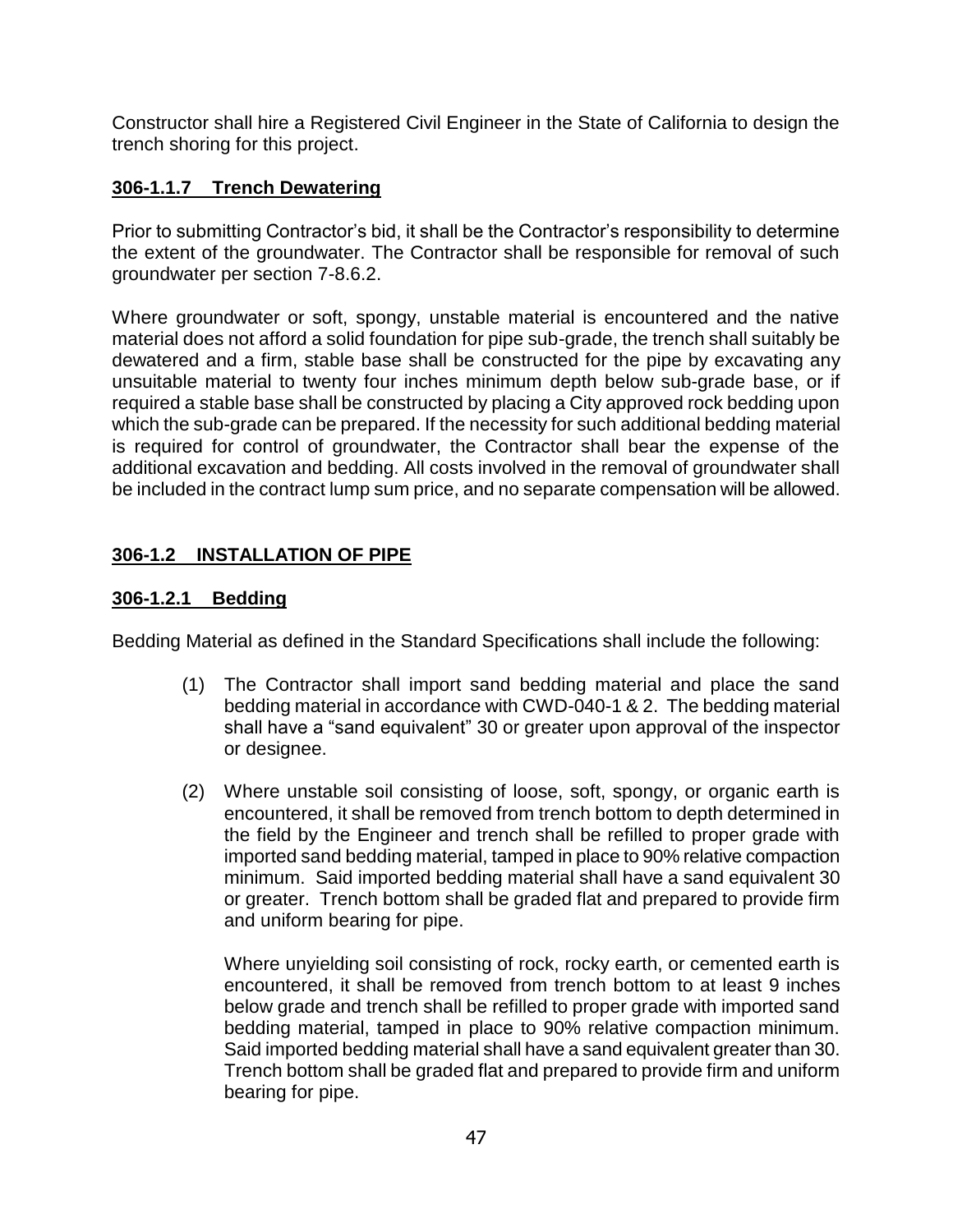- (3) Bell holes shall be dug from the bedding such that the pipe barrel when first laid, shall uniformly bear on the bedding material. The bedding material shall be compacted to 90% of relative density by hand or mechanical tamping method.
- (4) Initial backfilling shall be performed as soon as possible after pipe has been laid. Loose, moist bedding material shall be placed in trench simultaneously on each side of pipe to a depth not greater than pipe centerline (springline) or 12 inches (loose measurement), whichever is less, and it shall then be tamped under pipe so that all voids are eliminated and material is compacted to 90% relative compaction minimum.
- (5) Subsequent backfilling shall be performed immediately following initial backfilling. Loose, moist backfill material shall continue to be placed in trench simultaneously on each side of pipe in lifts not exceeding 12 inches in thickness (loose measurement), with each lift being tamped, until the pipe has been covered by at least 12 inches of well compacted material. Alternatively, backfill material may be densified by water settlement until the pipe has been covered by at least 12 inches of well densified material. Backfill material shall be tamped or settled to 90% relative compaction minimum.
- (6) Regardless of compaction or densification technique, care in backfilling shall be exercised to avoid any damage to pipe, fittings, and appurtenances, to avoid any damage to persons or property, and to achieve relative compaction of backfilled material of at least 90% minimum.
- (7) At the close of the construction day, the pipe end shall be closed with a watertight, rodent-proof plug and backfilled.
- (8) In the inspection of the water mains, no more than 300 feet of pipe shall be laid without being inspected.
- (9) The Sand Bedding Material is suitable for water jetting.

Trench backfill material, above the pipe bedding material zone, shall not be placed until the compaction of the pipe bedding material zone complies with the specified compaction as shown on the Plans and Specifications.

Ductile iron pipe and CML&C steel pipe shall be placed on a 4-inch minimum layer of evenly graded sand bedding. Sand bedding is defined as import material free of rocks and other debris, and having a sand equivalent of 30 or greater.

In rocky ground the bedding shall be extended to 6 inches below the pipe.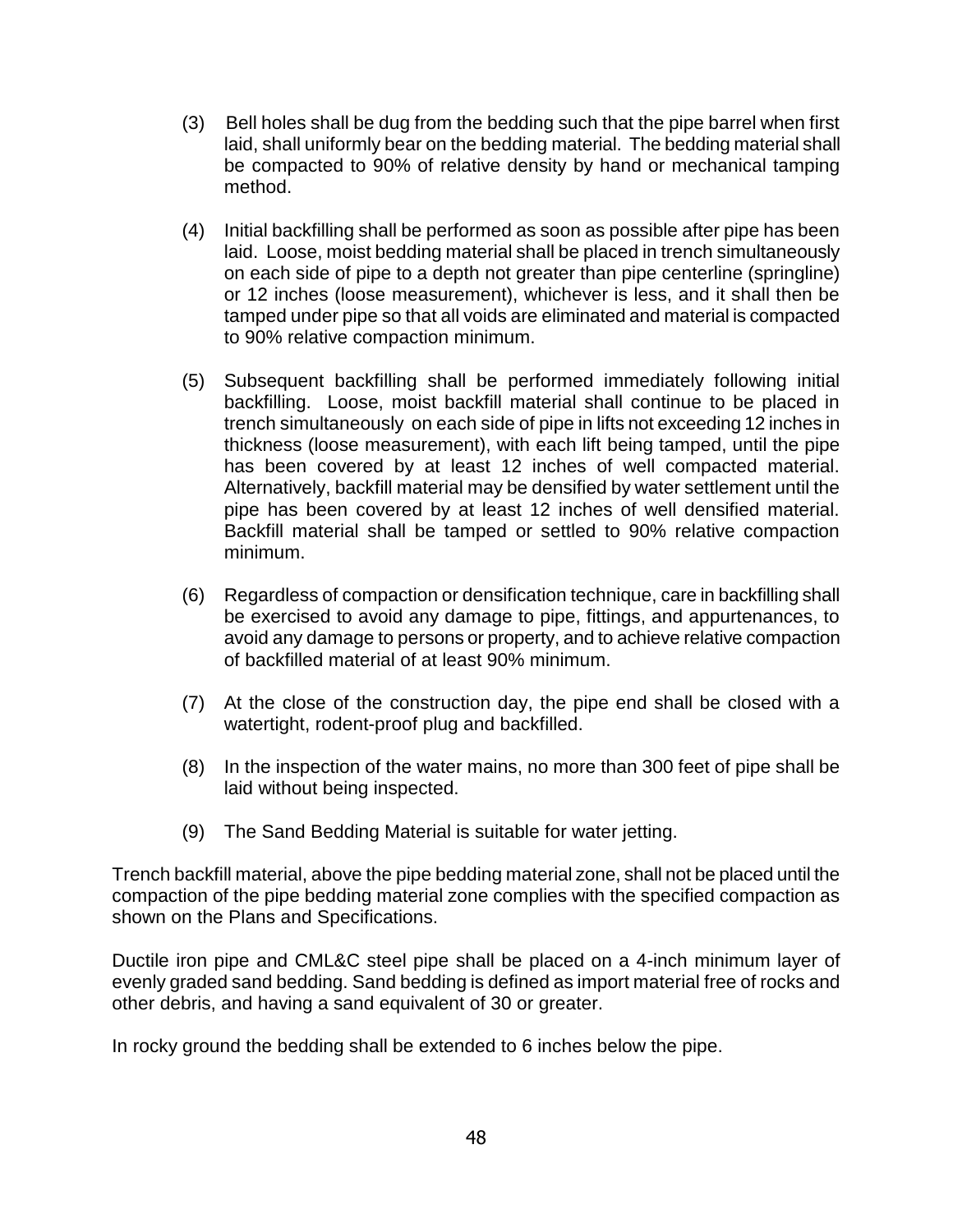# **306-1.2.2.1 Systems Connections (General)**

The Water Division will make all system connections to the existing mains, unless otherwise shown on the plans.

The Contractor shall verify the station, offset, depth, pipe diameter, and material of the existing connection point prior to laying the last 100 feet toward the station. The Contractor shall make the necessary cut-to-fits, and shall adjust the line and grade as necessary. After the chlorination, and pressure and bacteriological tests have passed inspection, but prior to final paving, the system connection closures will be made by the City of Riverside Field Forces unless specified otherwise on the plans. **If City Forces have to make corrections to the line or grade to make the system connections then all labor and materials shall be charged to the Contractor to perform work.** Valves shall be operated by City of Riverside field forces only.

Payment for Contractor installed system connections materials shall be at the bid item unit price. The system connection bid item includes all materials and appurtenances required for the complete closure installation, including but not limited to cut-to-fit fabrication closure pipe, fittings, outlets, valves, and flange insulation kits.

# **306-1.2.2.2 Sanitary Precautions**

The Contractor shall take necessary precautions to protect the pipe interior, fittings, and valves from contamination. Fabricated pipe will be delivered to the work site with temporary end seals. The Contractor shall leave these seals in place until the pipe is ready for use to minimize the entrance of dirt or foreign material.

When pipe laying is not in progress, or at the end of the days work, all openings in the pipeline shall be closed with watertight, rodent-proof plugs. The Contractor shall have an emergency plug at the pipe heading at all times during pipe laying for use in case of an accidental break of an adjacent or crossing facility. Should water, mud, or any other matter enter the pipe, the pipe shall be thoroughly cleaned and swabbed as necessary with a 5 percent hypochlorite disinfecting solution. Contaminated material may have additional bacteriological samples taken at the Inspector's discretion. All exterior joints of the pipe laid in the trench shall be completed before the work day is stopped.

**No contaminated material or material capable of supporting prolific growth of micro-organisms shall be used for sealing or lubricating joints.** Packing material shall be handled in such a manner as to avoid contamination. Packing material for ductile iron pipe shall conform to AWWA C-600. Materials such as jute or hemp shall not be used.

The lubricant used in the installation of sealing gaskets shall be suitable for use in potable water. The lubricant shall be delivered in closed containers and shall be kept clean.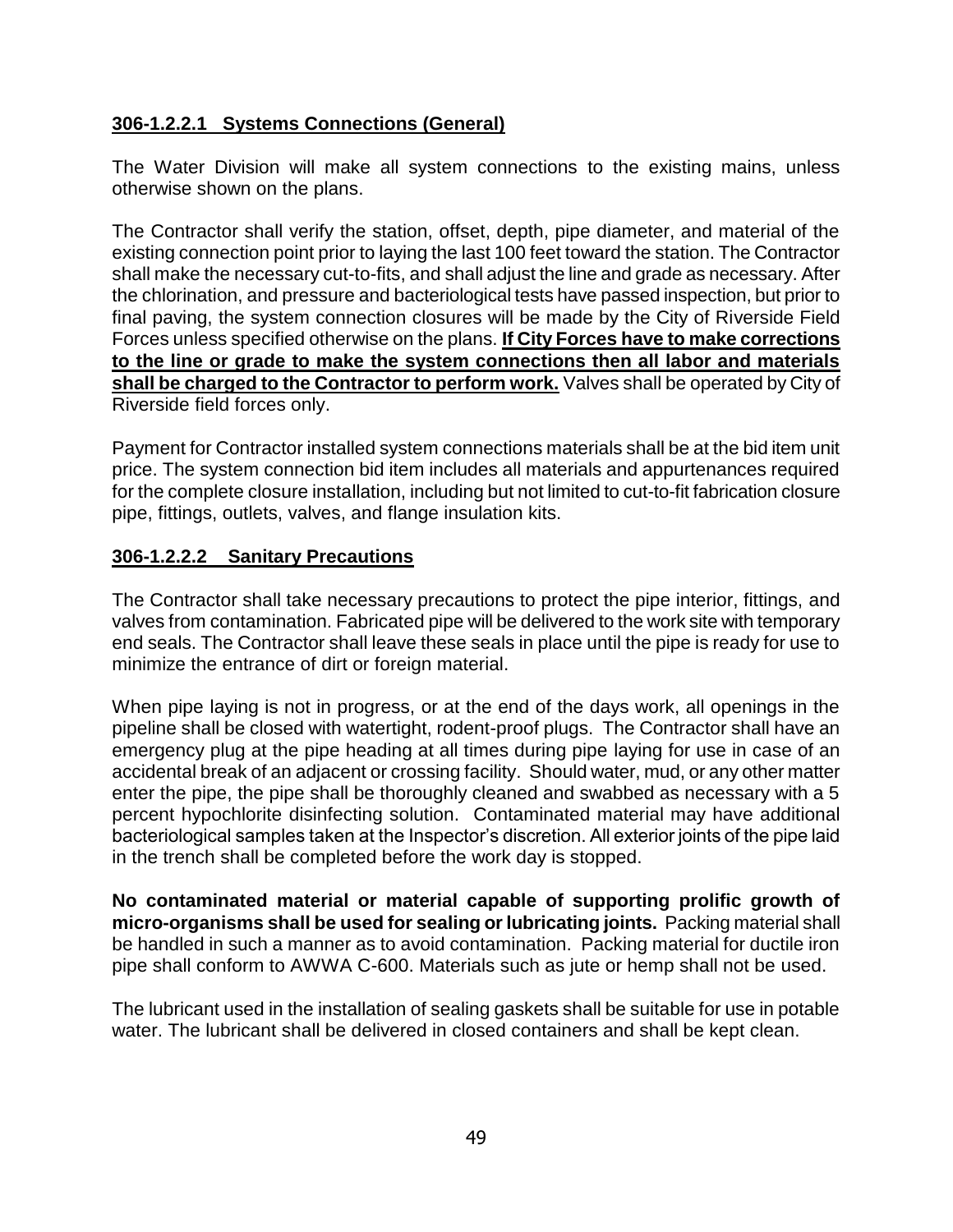### **306-1.2.2.3 Construction Water**

Water required for the initial filling, pressure testing, leakage testing, flushing, and chlorination, may be obtained from an existing City main or fire hydrant by use of a City meter and an Approved Backflow Prevention Device.

The Contractor shall not operate any gate valve on any existing main. All water must be measured through a hydrant meter backflow device which shall be assigned to a specific location and secured in place by a City of Riverside representative. To request installation or relocation of such device, Contractor can do so by contacting the City's Utilities Operation Center (UOC) located at 2911 Adams Street during normal business hours.

All construction equipment involving the filling, pumping, spraying and carrying of water, etc., shall be under cross-connection control regulations, of the City Water Division and shall be checked by the Cross-Connection Technician prior to using the equipment on the job site, (Phone 951-351-6320). A City appointed hydrant meter backflow device shall be used while filling, flushing, or chlorinating the mains. Valves at the system connections shall not be opened to supply water for any purpose until all testing is accepted by the Engineer.

NOTE: The Contractor shall pay all rental and deposit fees for the use of fire hydrant meters or backflow devices. Before the "fire hydrant meters" and "backflow devices" are obtained, all rental deposits and water charges shall be paid by the Contractor, to the City's Utility Operation Center, Customer Service Division located at 3025 Madison Street, Riverside, CA., (Phone 951-351-6223)

Cross-connection, including non-permanent and all temporary sources of potable water that come in close proximity to other utilities are subject to strict fines up to and including imprisonment.

# **306-1.2.2.4 Pipe Installation**

(1) Loading, Transporting, and Unloading

After the pipe has been tested, it shall be loaded on rubber-tired vehicles, and adequately supported and checked to prevent any damage during transportation, and delivered to the Work site. During loading, unloading, and stringing operations, pipe and fittings shall be moved with care to prevent damage thereto. Unloading shall be accomplished in a workmanlike manner as directed by the manufacturer. Under no circumstances are pipe and fittings to be dropped or bumped in handling.

(2) Defective or Damaged Material

Pipe and fittings shall be carefully inspected for defects. Any pipe found to be defective in workmanship or materials or so damaged as to make repair and use impossible shall be rejected and removed from the Work site.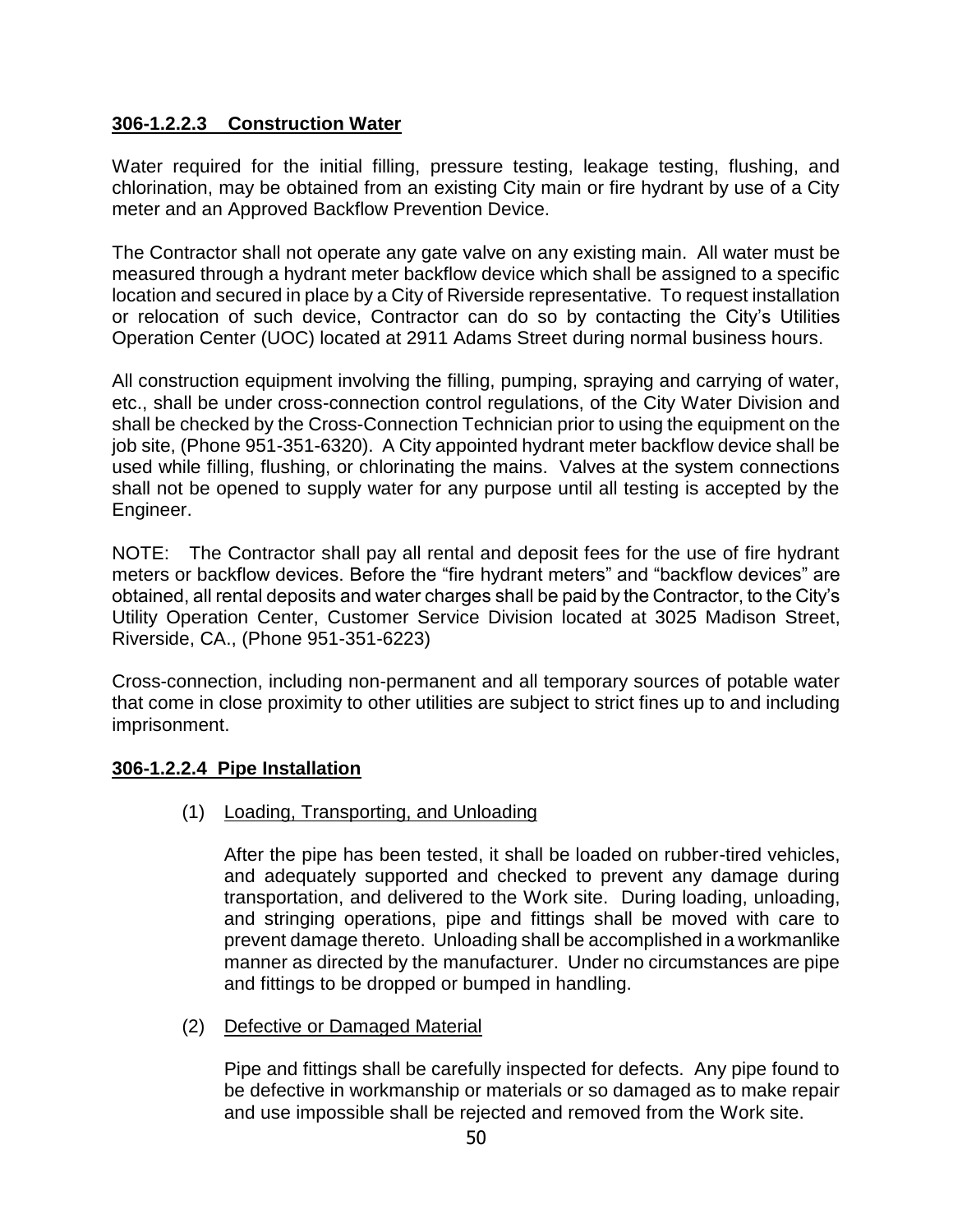In the event that pipe is damaged, damaged portions may be removed, as approved by the Engineer, and discarded. Contractor shall be responsible for any and all damage to material and he shall stand the expense of repairing or replacing same. Contractor shall take proper precautions to assure that rubber gaskets are protected from oxidation or undue deterioration.

#### (3) Installation

Pipe manufacturer, fitting manufacturer, and material supplier, in addition to the City's representative(s), shall have access to the Work during installation. Contractor shall use assistance provided by either manufacturer or supplier where required for proper installation of pipe, fittings, or materials; however, Contractor shall limit role of either manufacturer or supplier to advisory service.

#### (4) Ductile Iron Pipe

All pipe shall be laid true to line and grade and at the locations shown by the construction drawings or as specified. Pipe shall be installed in accordance with applicable provisions of AWWA C600, latest, applicable provisions of Ductile Iron Pipe Research Association "Guide for the Installation of Ductile Iron Pipe", latest, and manufacturer's directions. Bell ends shall be placed uphill unless otherwise permitted.

After pipe has been set in trench, exterior of spigot and interior of bell shall be thoroughly cleaned. Lubricant recommended by pipe manufacturer and as approved by the Engineer shall be applied to rubber gasket. Lubricant shall be water soluble, nontoxic, shall impart no objectionable taste or odor to the water, shall have no deteriorating effects on the rubber gaskets, and shall not support growth of bacteria. Excess lubricant shall be removed. Pipe ends shall be aligned, and spigot shall be pulled into bell with come-along devices, or hoists with chains and slings, unless permitted otherwise. If either the pry bar or the backhoe bucket method is permitted, a timber header shall be placed between the pipe and the pry bar or backhoe bucket before the spigot is pushed into bell.

Curved alignment by use of pulled joints will be permitted. Maximum joint deflection shall be 80% of the manufacturer's recommended joint deflection. For purposes of reducing angular deflections at pipe joints, Contractor may install pipe sections of less than standard length.

Whenever cutting of pipe is required, it shall be done with a special cutting tool specifically made for cutting and machining ductile iron pipe. Cut ends and rough edges shall be ground smooth and beveled for push-on joints.

As Work progresses, a pipe cleaning tool as approved by the Engineer shall be drawn through pipe to remove dirt, rocks, or other foreign material. At the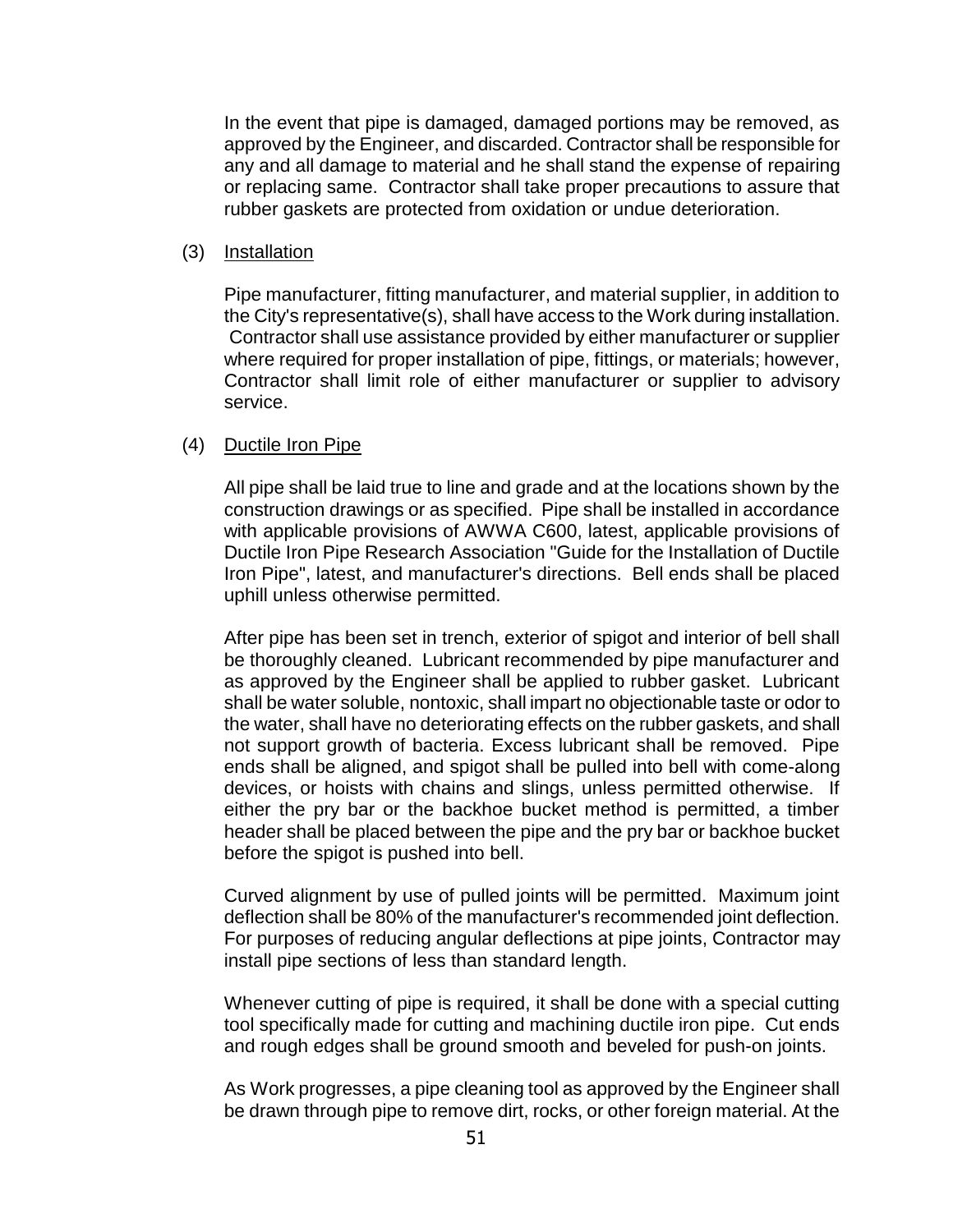end of each day's work, all openings in the pipeline shall be plugged with watertight expandable plugs or approved equal.

- (5) Cement Mortar Lined and Coated Welded Steel Pipe
	- (a) Pipe and fittings shall be laid to the lines and grades shown on the contract drawings except as amended and supplemented by the manufacturer's tabulated layout drawings as approved by the Engineer.
	- (b) Prior to assembling the pipe joints, thoroughly clean the bell and spigot groove surfaces and rubber gasket, the initial 2-inches of the bell entry. The spigot groove and the rubber gasket shall be lubricated with a soft, vegetable soap compound. The gasket shall be positioned in the spigot groove so that the rubber is distributed uniformly around the circumference.
	- (c) The position of the gasket shall be checked with a thin metal feeler gauge, around the entire circumference. If the gasket is out of position, then the pipe shall be withdrawn and the gasket checked to see that it is not cut or damaged, the pipe shall then be relaid and the gasket rechecked for position.
	- (d) Pipe shall be joined together to provide the proper space between abutting pipe ends. To maintain the laying length shown on the contract drawings, the joint space width may be varied to compensate for the pipe length and field installation tolerances.
	- (e) Inside joint recesses shall be filled with stiff cement mortar consisting of 1 part cement to 1-1/2 parts sand utilizing hand holes per City of Riverside Standard Drawing CWD-220. For pipe diameters 21-inches and smaller an accessory such as a specially designed rubber ball wrapped in burlap shall be used to screed off excess mortar leaving a smooth and continuous surface between pipe sections as it is pulled through the pipe.
		- (f) Exterior joint spaces shall be filled with cement mortar consisting of 1 part cement to 2 parts of sand. The mortar shall be poured into the opening of a polyethylene foam grout band which is centered over the pipe joint and is snugly strapped in the exterior wall. The mortar grout shall completely fill the outside annular space between pipe ends and around the complete circumference. After the spaces have been filled, the opening shall be closed and the mortar allowed to set before bedding and backfilling at the joint. The pipeline field test shall be planned so that no pipe section is hydrostatically tested to less than 150 psi.
- (6) Polyvinyl Chloride Pipe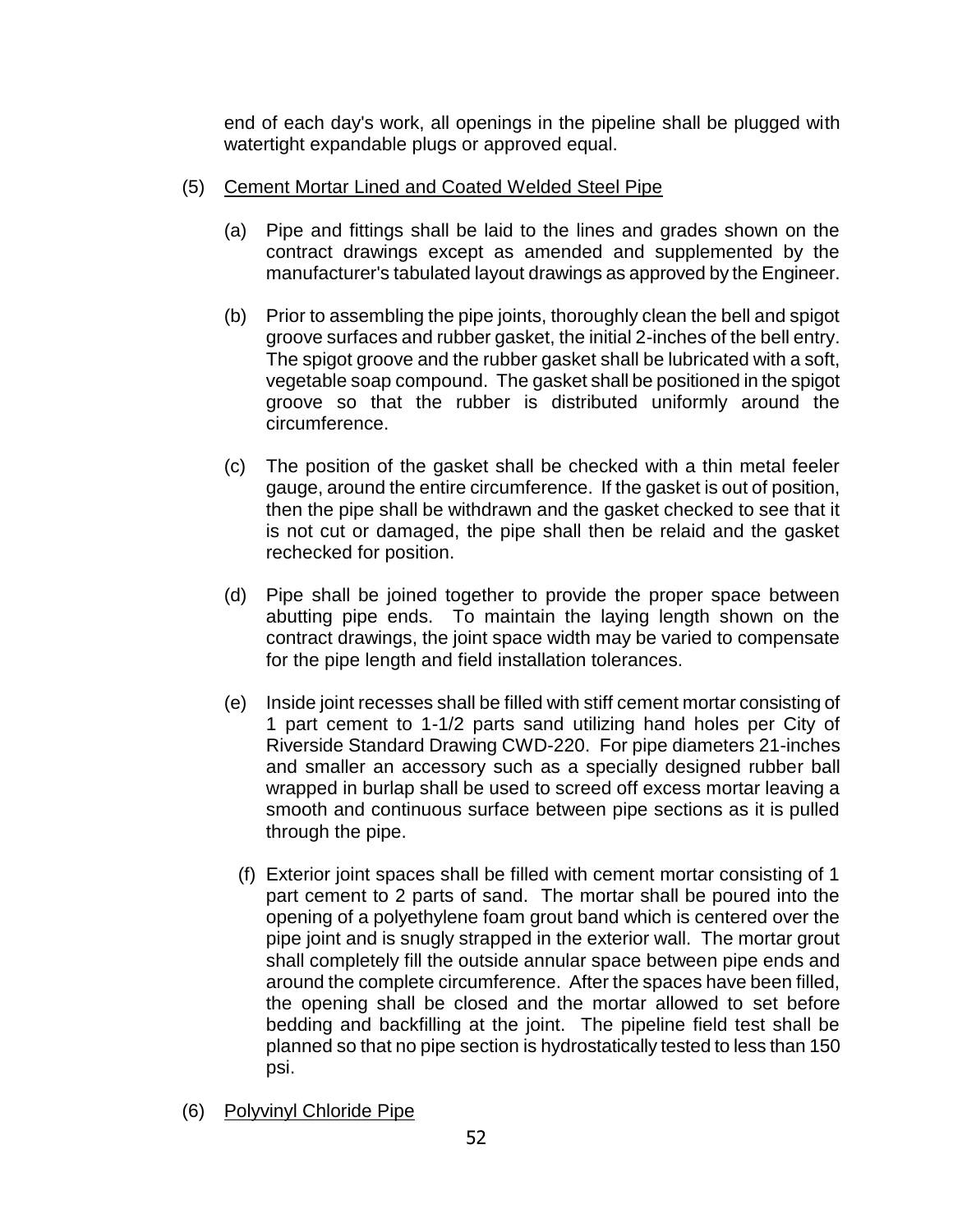All pipe shall be laid true to line and grade and at the locations shown by the construction drawings or as specified. Pipe shall be installed in accordance with applicable provisions of AWWA C900, latest, and manufacturer's directions. Bell ends shall be placed uphill unless otherwise permitted.

PVC pipe shall be installed within one year of its manufacturer's date. Pipe older than one year shall not be brought to the construction site.

Pipe shall be properly crated and packaged in a manner acceptable to the manufacturer. Pipe shall be loaded on trucks and securely strapped to the truck bed to prevent movement and distortion. Straps must be wide fabric web type.

Chains or cables shall not be utilized. During loading and unloading operations the pipe shall be moved with slings whose webbing is no less than four (4) inches in width. Unloading shall be accomplished in a workmanlike manner and pipe shall not be dropped or damaged.

After pipe has been set in trench, exterior of spigot and interior of bell shall be thoroughly cleaned. Lubricant recommended by pipe manufacturer and as approved by the Engineer shall be applied to rubber gasket. Lubricant shall be water soluble, nontoxic, shall impart no objectionable taste or odor to the water, shall have no deteriorating effects on the rubber gaskets, and shall not support growth of bacteria. Excess lubricant shall be removed.

Curved alignment by use of pulled joints will be permitted. Maximum joint deflection shall be 80% of the manufacturer's recommended joint deflection. For purposes of reducing angular deflections at pipe joints, Contractor may install pipe sections of less than standard length.

Whenever cutting of pipe is required, it shall be done with a special cutting tool specifically made for cutting and machining PVC Pipe.

As Work progresses, a pipe cleaning tool as approved by the Engineer shall be drawn through pipe to remove dirt, rocks, or other foreign material. At the end of each day's work, all openings in the pipeline shall be plugged with watertight expandable plugs or approved equal.

### **306-1.2.4.1 Field Jointing of Mortar Lined and Coated Steel Pipe.**

Mortar lined and coated steel pipe and fittings shall be joined in accordance with the manufacturer's installation manual and AWWA M11. Bonding jumpers or flange insulation is required.

(1) Adjustment Pipe.

The Contractor shall provide necessary cut-to-fits to place all valves, elbows,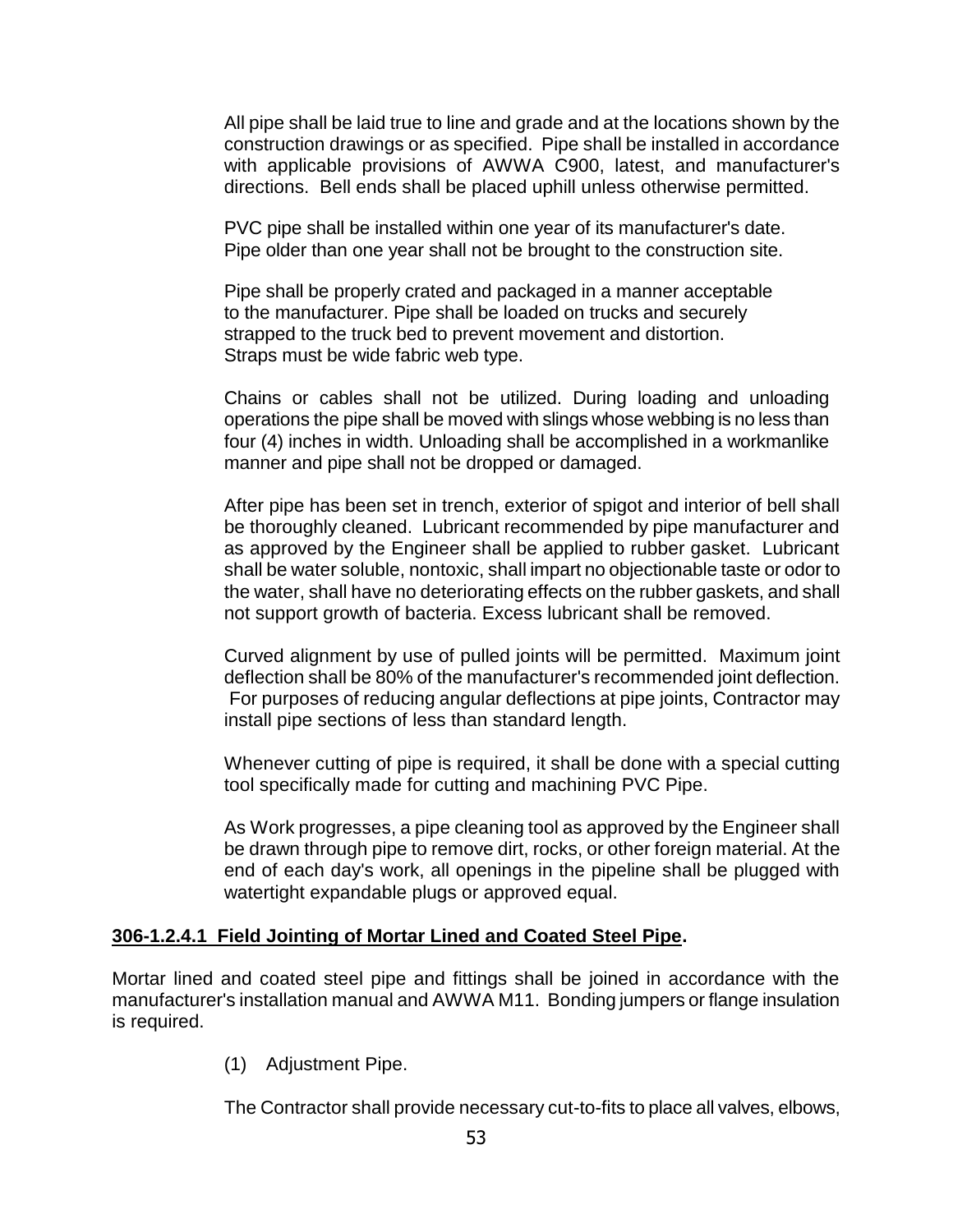or outlets on the design station.

(2) Joint Deflection.

The Contractor may deflect the joints to "pull through" the vertical angle points as shown on the plans. The Contractor shall limit deflection of the joint to 80 percent of that listed by the manufacturer.

### **306-1.2.6 Field Jointing of (Ductile) Iron Pipe**

Ductile iron pipe and fittings shall be joined in accordance with the manufacturer's installation manual and AWWA C-600 unless otherwise indicated herein.

### (1) Adjustment Pipe

The Contractor shall provide necessary cut-to-fits to place all valves, elbows, or outlets on the design station. All cut ends and rough edges shall be ground smooth and for push-on type joints, the cut end shall be beveled slightly.

### (2) Joint Deflection

The Contractor may deflect the joints to "pull through" the vertical angle points or horizontal curves shown on the plans. The Contractor shall limit deflection of the joint to 80% of that listed by the manufacturer.

#### (3) Polyethylene Encasement

All Ductile Iron Pipe shall be wrapped with 8 mil minimum thickness polyethylene encasement per Section 4.1 of the latest edition of AWWA C-105/ANSI A21.5. The Contractor shall use Method A, B, or C as shown in DIPRA manual for installing the polyethylene tube or sheet from DIPRA manual.

### **306-1.2.6.1 Flanged Joints (General)**

In assembling a flanged joint, the Contractor shall align the flanges and draw up the flange bolts evenly so that no portion of the assembly will become prestressed.

All nut and bolt threads shall be lubricated with oil and graphite or "No-Ox-Id-Grease" prior to installation.

Flange joints shall be coated with Koppers #50 bitumastic or City approved equal after assembly.

Flange joints shall be wrapped with two layers of 8 mil polyethylene and shall be secured to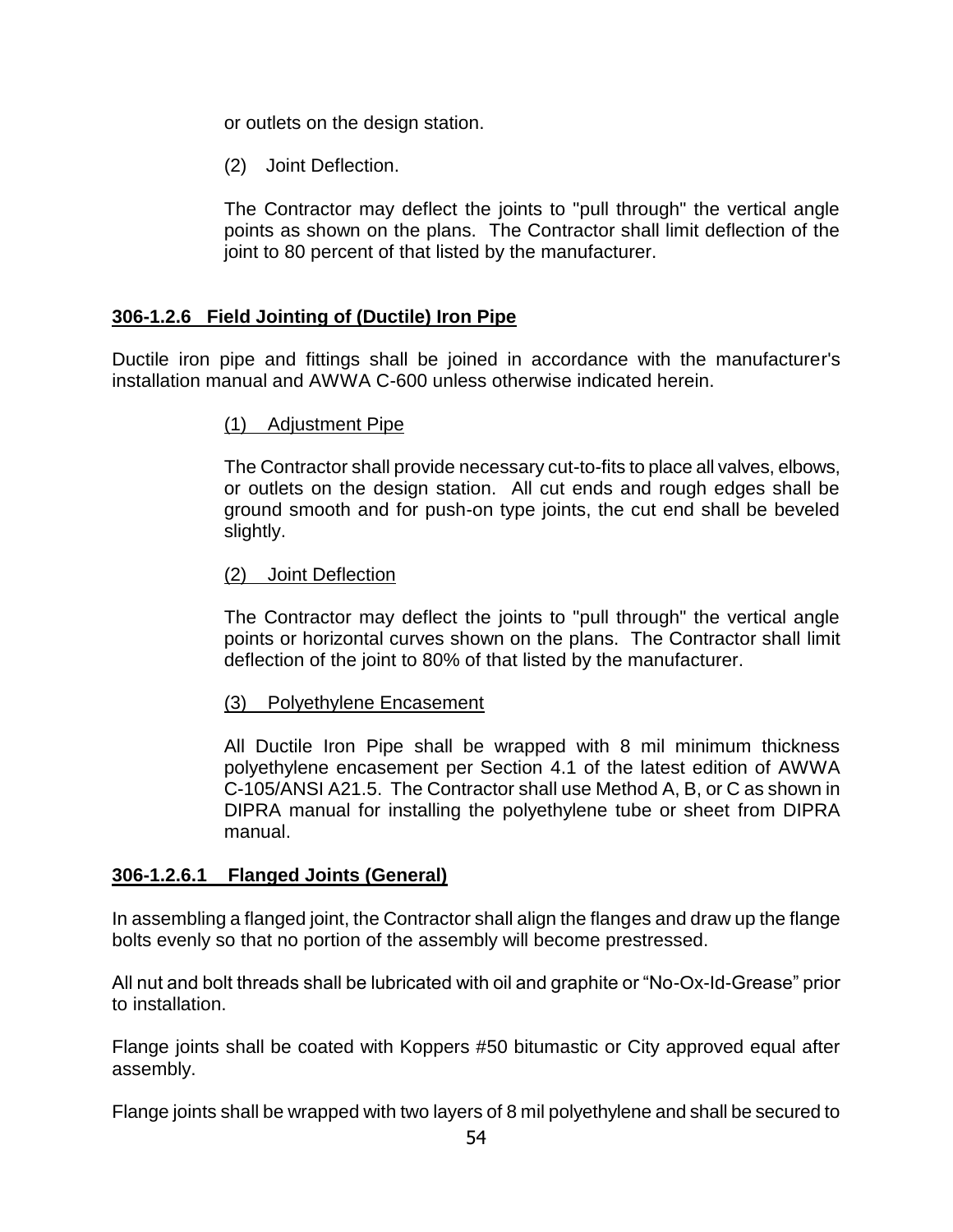the pipe and valve with 2-inch wide polyethylene adhesive tape, Scotchwrap #50, or City approved equal.

### **306-1.2.6.2 Flexible Couplings (All Pipe)**

Flexible coupling joints shall be used only when shown on the Plans or Standard Drawings. Flexible coupling joints shall be installed in accordance with the manufacturer's recommendations.

When indicated on the Plans or Standard Drawings, special anchoring devices shall be provided to prevent joint failure.

Couplings shall be coated with Super Tank Solution, Koppers #50 bitumastic or a City approved equal coating and wrapped with 2 layers of 8 mil polyethylene. The polyethylene shall be secured to the pipe with 2 inch Scotchrap No. 50 or City approved equal polyethylene adhesive tape.

### **306-1.2.14 Welded Joints and Split Butt-Straps**

All welding carried out by the Contractor shall be governed by AWWA C-206, Field Welding of Steel Water Pipe, and as noted below.

(a) General

1. Field welding of steel pipes and fittings shall conform to requirements of AWWA C206. Field welding of ductile and cast iron pipe or fittings is prohibited.

2. All welding shall be done by an unvarying arc-welding process which excludes the atmosphere during the process of deposition and while the metal is in a molten state. The size and type of electrode used, and the current and voltage required, shall in all cases be subjected to the approval of the Engineer. The type of wire and flux to be used for automatic processes shall also be subject to the approval of the Engineer.

3. Rusted or otherwise damaged electrodes shall not be used, and violation of this provision shall be sufficient cause for rejection of the work. Used flux from automatic welders shall be sifted free of fines and coarse pieces and shall have all mill scale removed before reusing.

4. All welds shall be of uniform composition, neat, smooth, full strength, ductile, and shall be made with a technique which will ensure uniform distribution of load throughout the welded section with a minimum tendency to produce eccentric stress or distortion in the weld or in the metal adjacent thereto.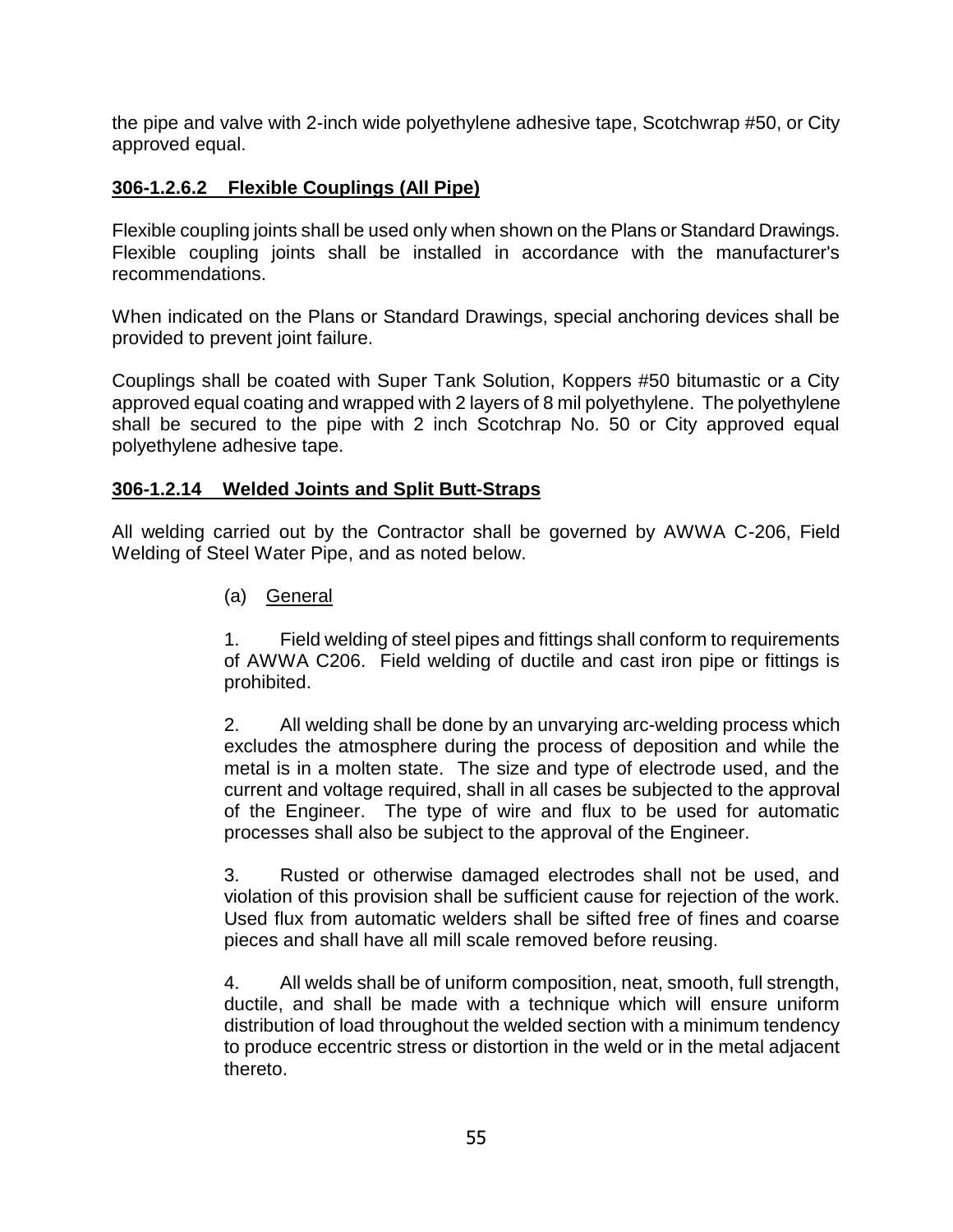### (b) Quality of Welds

1. There shall be no greater evidence of oxidation in the metal of the weld than in the metal of the unwelded plate. All welded joints shall be of a type that will produce complete fusion of the plates and shall be free from unsound metal, pinholes, and cracks.

2. The finish of welded joints shall be reasonably smooth and free from grooves, depressions, burrs, and other irregularities, and there shall be no valley or undercut in the center or edges of any weld.

3. All back chipping on both automatic and hand welding, whether for repairs or preparation of the groove for the original weld, shall be subject to inspection before being filled with weld metal. All butt welds shall be back chipped with a round-nosed tool to sound metal and inspected before welding the reverse side.

(c) Field Joints

1. Field joints shall be of the weld bell and spigot type. Welded joints shall conform to the details shown on the drawings for welded field joints or for butt-strap joints where required for closure.

2. At all welded lap or butt-strapped field joints, the outside weld or welds, as the case may be, shall be made with at least one (1) downhand pass and one (1) uphand pass. Fitting of butt straps shall be done with angle- bar clips and bolts pulled tight; provided that such angle-bar clips shall be removed to the satisfaction of the Engineer upon completion of welding. The use of chains and jacks to pull up straps will not be permitted.

(d) Hand Welding

a. In all hand welding, the metal shall be deposited in successive layers so that there will be at least as many passes or beads in the completed weld as indicated in the following table:

| <b>Plate Thicknesses</b> | Fillet Weld,             |
|--------------------------|--------------------------|
| (inches)                 | Minimum Number of Passes |
|                          |                          |
| 3/16                     |                          |
| 1/4                      | 2                        |
| 5/16                     | 3                        |
| 3/8                      | 3                        |
| 13/32                    | 3                        |
| 7/16                     | 4                        |
| 15/32                    | 4                        |
| 1/2                      |                          |
|                          |                          |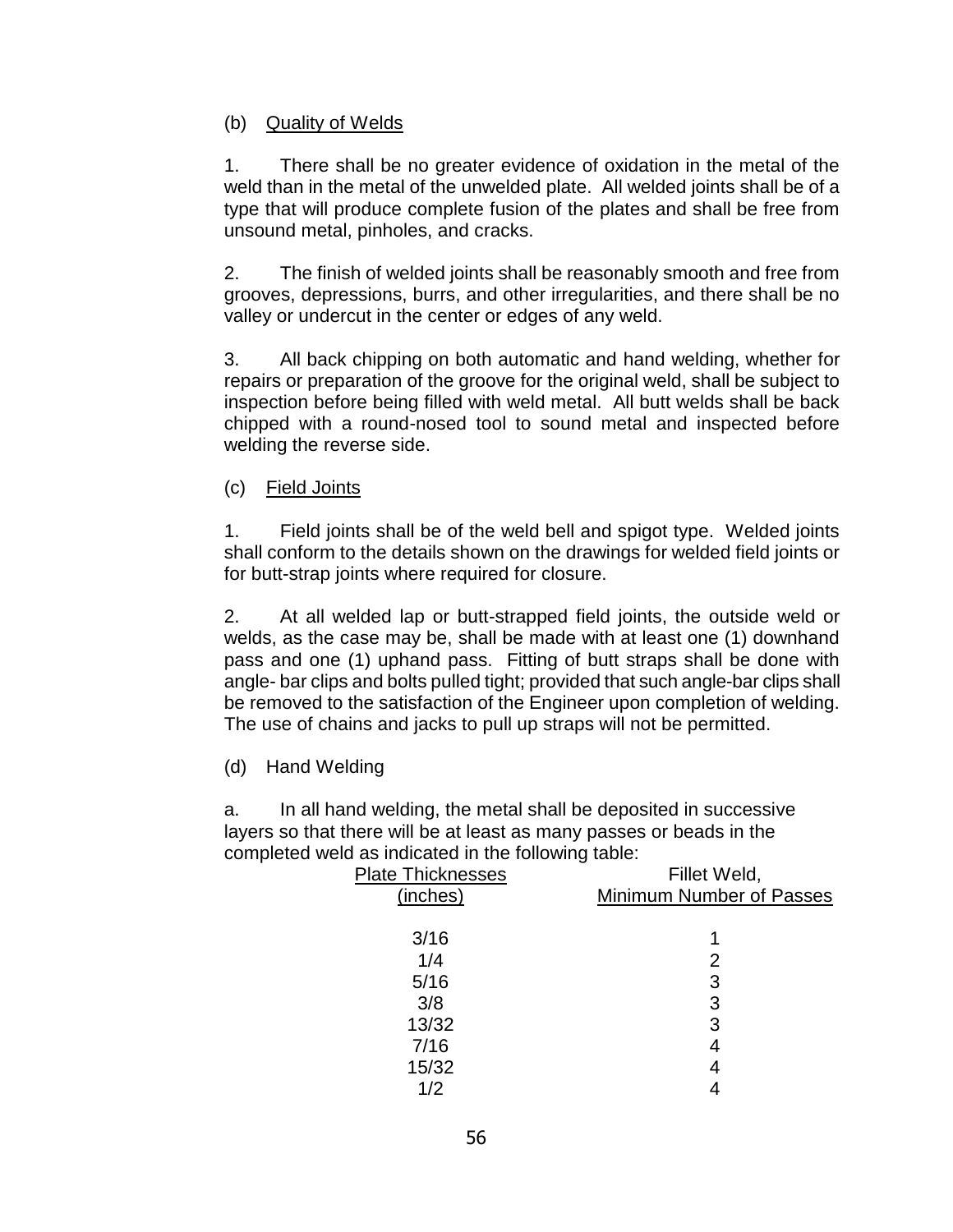More than  $1/2$  1 for each  $1/8$  inch and any remaining fraction thereof

- 2. For all hand butt welds and other hand welds where possible, except plain 90-degree fillet welds, the plate edges shall be so prepared that there will be sufficient angle in the welding groove to prevent side arcing of the electrode and to permit penetration at the deepest point of the groove. All such welds shall be back chipped with a round-nosed tool to clean metal on the reverse side from the side of deepest penetration before any welding is done on said reverse side. Each hand pass and each back chipped welding groove shall be subject to inspection before the ensuing pass is made. Each hand pass shall be the full width of the weld.
- 3. For all hand welds, not more than 1/8" of metal shall be deposited in each pass. Each pass except the final one, whether in butt or fillet welds, shall be ground and/or chipped to remove dirt, slag, or flux before the succeeding bead is applied. Each pass shall be thoroughly fused into the plates at each side of the welding groove or fillet and shall not be permitted to pile up in the center of the weld. Undercutting along the side will not be permitted.
	- (e) Defects

All porosity and cracks, trapped welding flux, or other defects in the welds shall be completely chipped out in a manner which will permit proper and complete repair by welding. Defective welds shall in general be repaired by hand welding; provided that the repair of defects in automatic welds shall be made on automatic welding machines where, in the Engineer's opinion, the defect is so extensive as to make a hand repair undesirable.

(f) Contractor's Equipment

The Contractor's equipment for all welding and flame cutting shall be designed and maintained in such condition, at all times, as to permit qualified welding operators to obtain the requirements prescribed in these specifications. In all welding by an automatic process, both the rate of deposition of weld metal and the rate of travel of the electrode shall be automatically controlled. The submerged arc process shall be used for automatic welding.

(g) Welders

1. Welding shall be done by skilled welders who have had adequate experience in the method and materials to be used. All welding operators shall be qualified under the standard qualification procedure of the latest edition of the ASME Boiler and Pressure Vessel Code, Section IX, Welding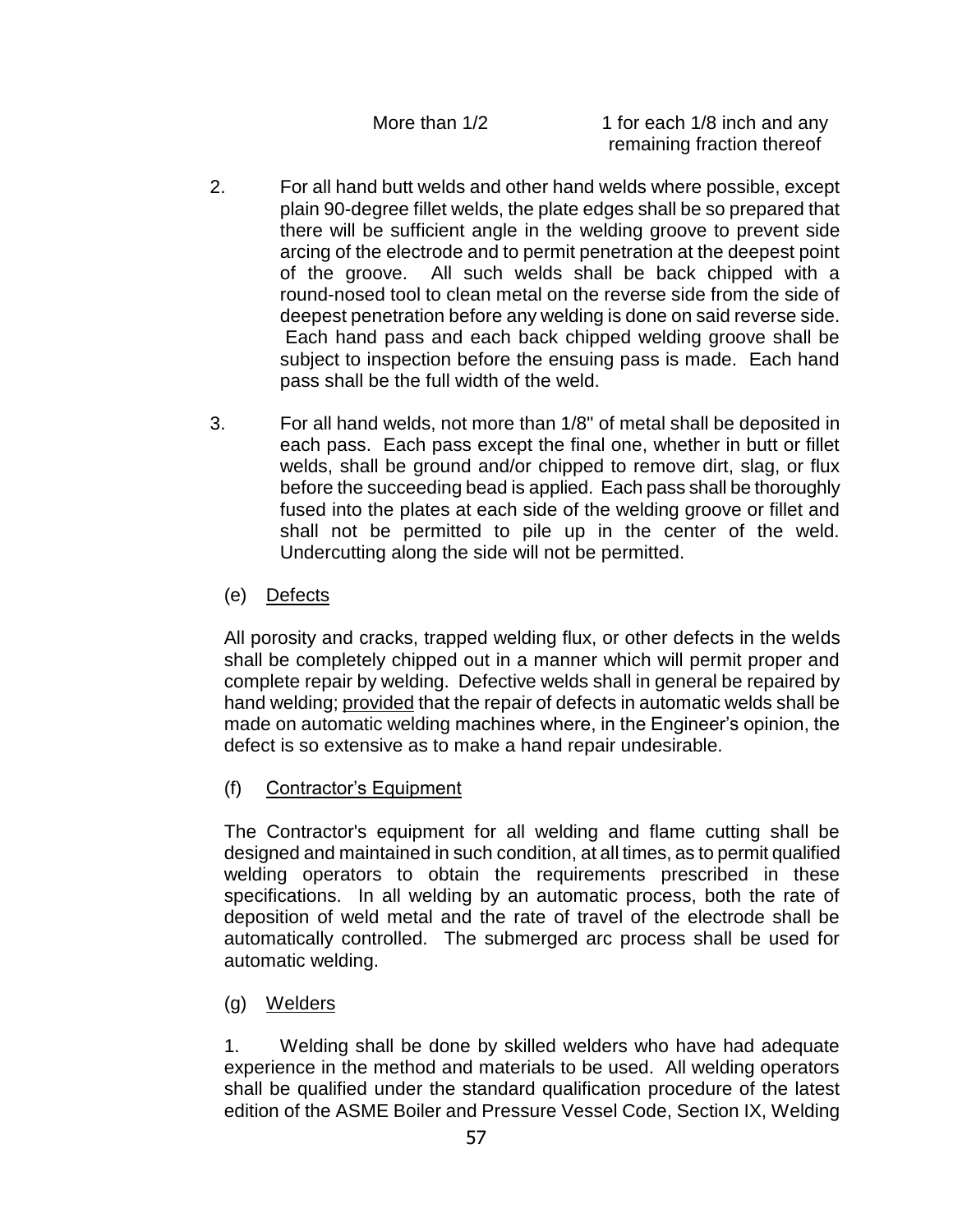Qualifications. Any welder or welding operator performing work under this contract shall have been qualified for the process involved within the past three (3) years.

2. The Contractor, when required by the Engineer, shall conduct tests of his welders to determine their ability to produce welds that are in compliance with these specifications. Tests shall be made in accordance with the above-named qualification procedure using machines and electrodes similar to those that are to be used on the work and in the presence of the Engineer, who shall determine the quality of the work done. In lieu of tests conducted in the presence of the Engineer, the City may require that welders be qualified under the ASME qualification procedure by a testing agency approved by the City. The specimens shall be welded in the same position in which the welder is qualifying to work, and the same number of passes shall be used.

3. The City may call for additional test plates as the work progresses and may demand the removal of any welder from the work under the contract whose work on the pipe is not satisfactory, regardless of the quality of the test welds. The Contractor shall furnish all materials and bear all expense of qualifying welders.

4. The sequence of welding and all welding procedures shall be subject to approval by the Engineer.

Field Weld joints shall have the exterior joint recess grouted; split butt-straps shall be coated with a stiff Class "C" mortar in accordance with the Standard Specification and reinforced with expandable metal lath or two layers of 2" x 4" x 13 gauge weld mesh.

# **306-1.3 BACKFILL AND DENSIFICATION**

### **306-1.3.1 General**

The backfill material as defined in the Standard Specifications shall include the following:

(1) The Backfill Zone shall be considered as the volume between the top of the bedding zone to the bottom of the paving base material.

(2) The excavated material is not suitable to be used within the pipe zone nor in the pipe bedding zone unless the excavated material is blended with imported coarse grain sandy soil to meet the project specifications. The excavated material is suitable to be used as backfill material in the pipe trench zone provided it is free form organic matter and other deleterious materials.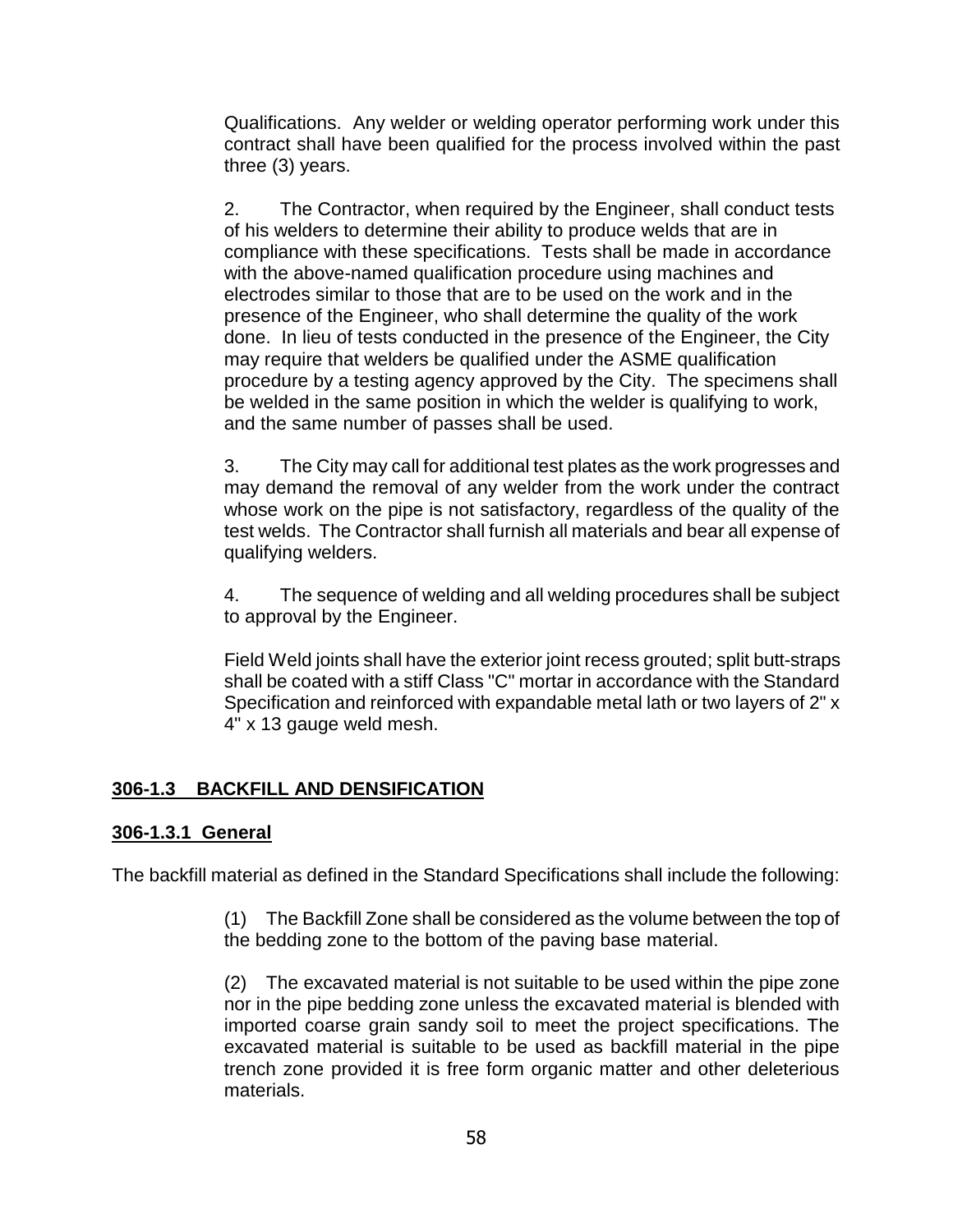(3) Backfill material shall consist of moist clean loose earth, sand, gravel, or rock free of clay and silt as well as brush, roots, and organic substances. From the top of selected backfill for the bedding material to within 1 foot of ground surface or pavement subgrade, backfill material shall be free of material exceeding 3 inches in greatest dimension. It shall also be compacted to 90 percent relative compaction minimum. Within 1 foot of ground surface or pavement subgrade, backfill material shall be free of material exceeding 2 inches in greatest dimension and it shall be compacted to 95 percent relative compaction minimum. Rocks shall be mixed with suitable soil to eliminate voids; they shall not be nested. Backfill material shall be well graded.

(4) Backfill material shall be placed in lifts not exceeding 12 inches in thickness (loose measurement) and each lift shall be compacted to 90 percent relative compaction minimum by hand tampers, pneumatic tampers, or mechanical compactors except that the upper 12 inches of backfill shall be compacted with mechanical compactors or compaction equipment, excluding stompers, to 95 percent relative compaction. Alternatively and except for the upper 12 inches of backfill, sandy, granular soils may be densified by water settlement. Trench to be backfilled by water settlement shall be diked at suitable intervals not exceeding 100 feet. Impounded water shall be of sufficient depth so that earth pushed or shoveled into trench will at all times fall into water, becoming completely saturated. If necessary, jetting may augment flooding. Backfill densified by water settlement shall be densified to 90 percent relative compaction minimum. Contractor shall use mechanical compactors or compaction equipment, excluding stompers, to achieve required compaction if required densification is not achieved by water settlement.

(5) Internal pipe bracing or strutting shall not be removed until the backfill material is compacted to the specified requirement. If the backfill material is densified with water, the bracing shall not be removed until the backfill material has settled and dried.

### **306-1.3.2 Mechanically Compacted Backfill**

At the discretion of the Contractor, impact type pavement breakers (stompers) will be permitted over CML&C steel and ductile iron pipe. Damaged mains or appurtenances will be replaced at the Contractor's expense.

### **306-1.3.3.1 Floatation of Pipe**

The Contractor shall at all times protect the pipe against floatation due to water entering the trench from any source, and shall assume full responsibility for any damage due to this cause, and shall at his own expense, restore and replace the pipe to its specified condition and grade. Flooding will not be permitted.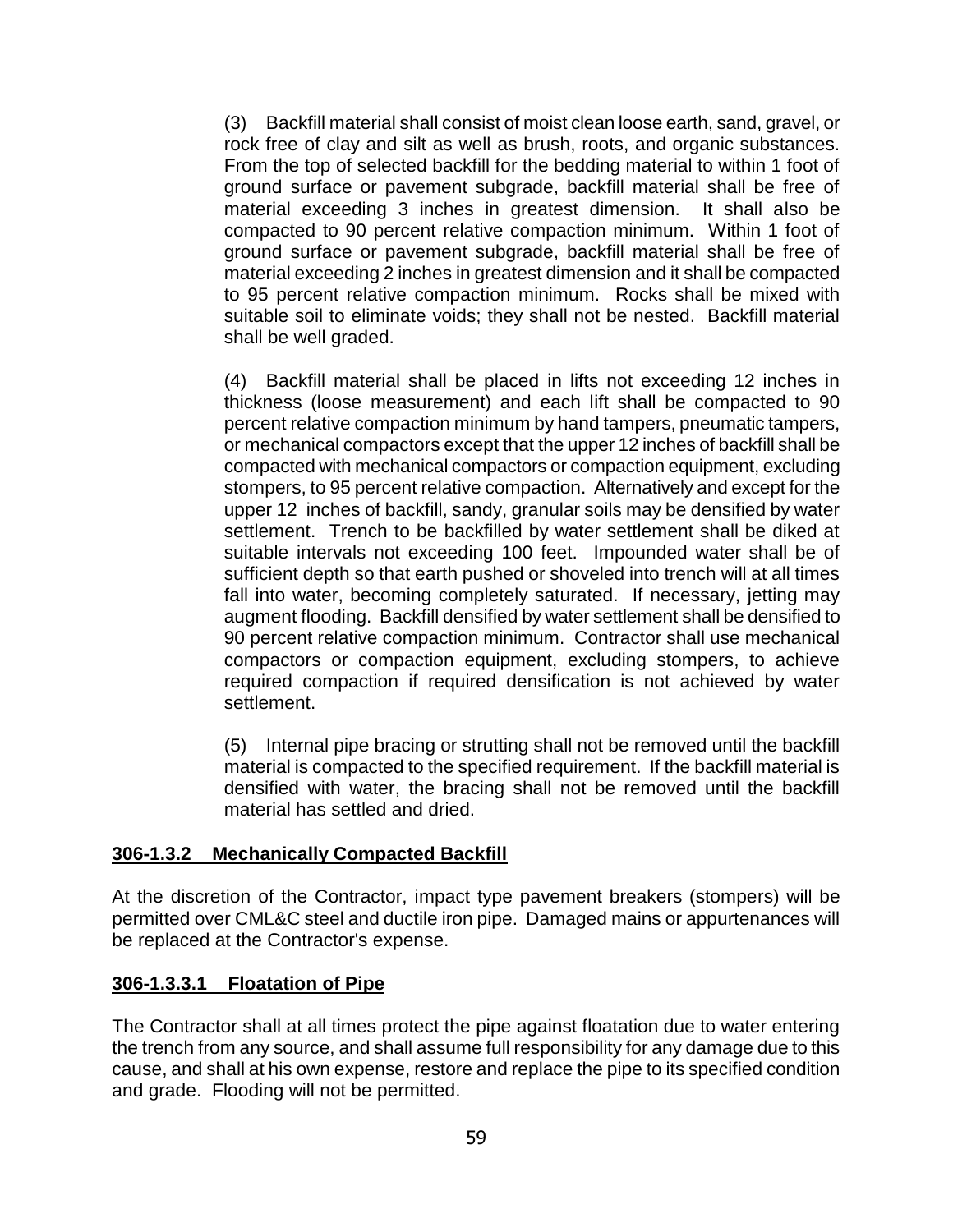The Contractor shall provide for drainage of the trench when jetting the bedding or backfill.

# **306-1.3.3.2 Compacting**

The native backfill material is not suitable for water jetting.

# **306-1.4 Testing Pipelines**

See Part 7 of this Specification. Testing and disinfection of Water Mains and Appurtenances.

# **306-1.5 TRENCH RESURFACING**

Compaction and trench resurfacing in the public street right-of-way is performed under the jurisdiction of the City Public Works Department. The Contractor must meet all requirements of that department as it relates to this portion of the Work. Final payment for trench resurfacing items will not be made until acceptance is received from the Public Works Director or his authorized representative.

# **306-1.5.1.1 Temporary Resurfacing**

Temporary resurfacing, 3-inches deep (minimum), will be required at the following locations:

(a) All paved trench areas.

(b) Payment shall be the bid item price per linear feet of temporary resurfacing material placed on the trench and shall include full compensation for furnishing, placing, maintaining, removing, and disposing of such temporary materials as specified in these Specifications.

(c) Temporary pavement shall be maintained in a smooth cohesive condition, flush with the existing pavement, until replaced by permanent pavement. Any voids, ripples, breaks, etc., shall be repaired before the end of the work day.

### **306-1.5.2.1 Permanent Resurfacing**

Permanent resurfacing shall consist of placing the asphalt concrete pavement material in accordance with the City of Riverside, Public Works Department, Standard drawing 453, and these Specifications.

Measurement of payment for permanent asphalt concrete pavement and crushed aggregate base shall be at the unit price indicated in the bid item and shall include all related costs for providing, placing and compacting the asphalt concrete pavement and crushed aggregate base, including all materials and labor necessary to complete the work.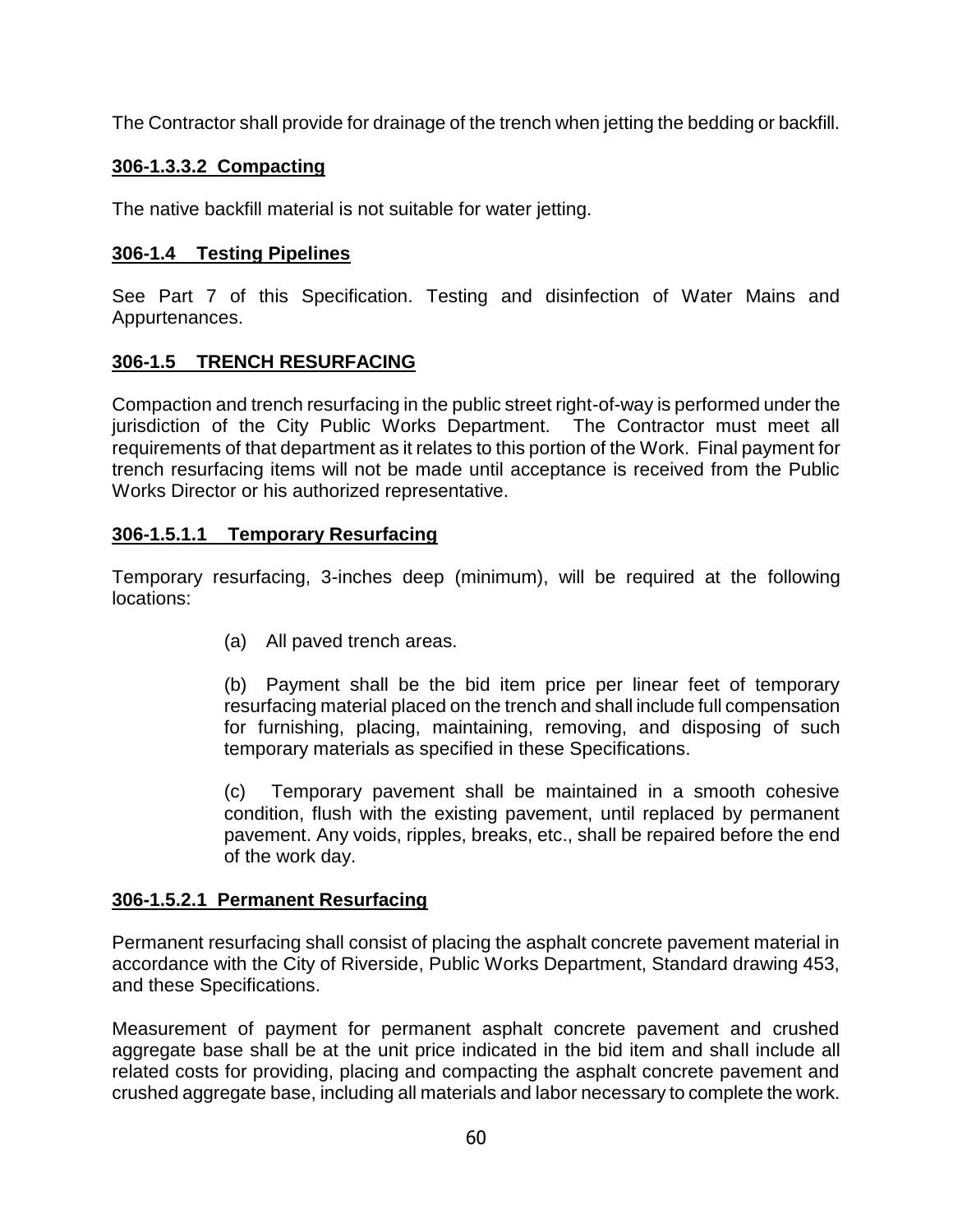The Contractor shall adjust all water facilities to finished grade, clean the inside of the valve boxes, clean pavement off the valve lid, prime and paint per CWD-515.

Re-striping of the streets shall be done by the Contractor per City standards. Striping shall be included in the pipe unit price.

### **306-1.5.3 Sanitary Sewer Clearance**

Broken or damaged sanitary sewer laterals shall be immediately repaired or remodeled per PWD Standard Drawing Nos. 554-1 and 2. Stipulated prices apply only for laterals requiring remodeling. The Contractor shall support and backfill the sanitary sewer lateral at said locations.

### **306-2 JACKING OPERATIONS**

### **306-2.1 General**

The Water Division will provide a grade point for establishing the casing pipe elevation for the Contractor and layout the jacking pit with hubs. The Contractor shall submit for approval, a drawing of the jacking pit, showing the pit dimensions and the shoring plan and steel plate design, if necessary.

The Contractor shall provide the necessary traffic control equipment in compliance with Section 7-10 of these specifications.

a. The ends of the casing pipe shall be sealed with brick and mortar. The void area between the carrier pipe and the casing pipe shall be filled with sand slurry.

- b. The end of the casing pipe shall be square cut by mechanical methods.
- c. The City Surveyor will check the grade and the alignment of the casing pipe.
- d. All casing pipe length shall be equal to the auger length.

Jacking pits left open overnight require the approval of the Engineer. Any and all additional cost for approval and requirements shall be at the expense of the Contractor.

The Contractor's representative in charge of the jacking operations shall have a minimum of two years field experience and shall be on the job site at all times when jacking work is in progress.

The Contractor shall call the Senior Engineer of the State of California, Division of Occupational Safety and Health, Mining and Tunneling Unit, (909) 383-6782, to setup a pre-job conference at the job sites.

### **306-2.3 Jacking Steel Casing**

The Contractor shall be responsible for all cutting and welding of the casing pipe for the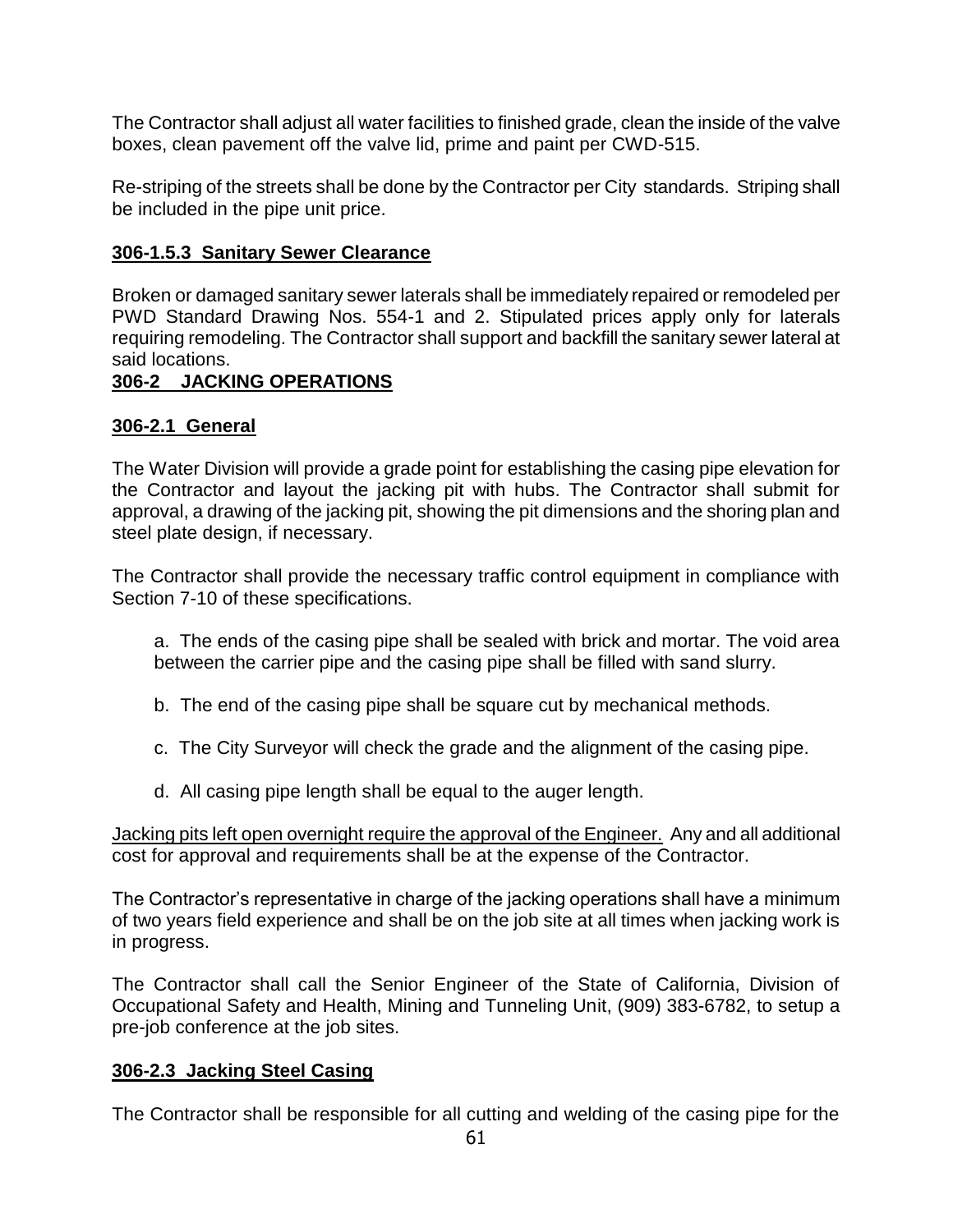project. The lengths of the casing pipe shall be in even multiples of ten feet, unless otherwise specified by the boring contractor and approved by the Engineer. This does not apply to field cut sections. The casing pipe can be used pipe if it meets the same specification as new pipe and approved by the Engineer.

# **306-2.5 Tolerances**

Jacking tolerances shall be between 1 percent right and 1 percent left from the survey line and shall be between 1 percent up and 1 percent down from the theoretical grade.

### **306-2.6 Payment**

Payment shall be the Bid Item Price per linear foot of casing pipe installed and shall include but not be limited to the following: all labor, shoring, steel plating, materials, tools, equipment, and incidentals and no additional compensation will be allowed.

# **306-9 APPURTENANT PIPELINE STRUCTURES AND INSTALLATION**

### **306-9.1 General**

The Contractor shall furnish all transportation, materials, equipment, and labor to complete the excavations, backfill materials, street repairs and other earthwork incidental to the construction of appurtenant structures and appurtenances, and any work necessary or incidental to provide a complete and operating water main as contemplated in the plans and these Specifications.

### **306-9.1 Flange Insulation and Test Lead Installation**

- a. No less than 2 snug fitting alignment pins shall be used in aligning the flanges for the insulating joints. These pins shall remain in place until the bolts have been installed in all the remaining holes and have been drawn up tightly.
- b. The City shall make electric tests after the installation to ensure that the insulating sections are effective.
- c. The #4 stranded copper test leads shall be attached to steel pipe with Cadweld HA-3 connection, CAHAA-IL W/F33, standard charge; and to Ductile Iron Pipe with Cadweld HB connection, CAHBA-IL, XF-19 charge.
- d. Mix and firmly apply epoxy putty to provide a watertight seal at least 1/4-inch thick over weld and bare wire. Overlay wire insulation by 1/2-inch.
- e. Upon completion of the project and prior to placing the trench pavement, the Contractor, at his own expense, shall hire a qualified testing firm to test the continuity of all bonds. Tests shall be conducted between test stations and the measured resistance shall not exceed the theoretical resistance by more than 130%. All test data shall be submitted to the Engineer for review and approval. Contractor, at his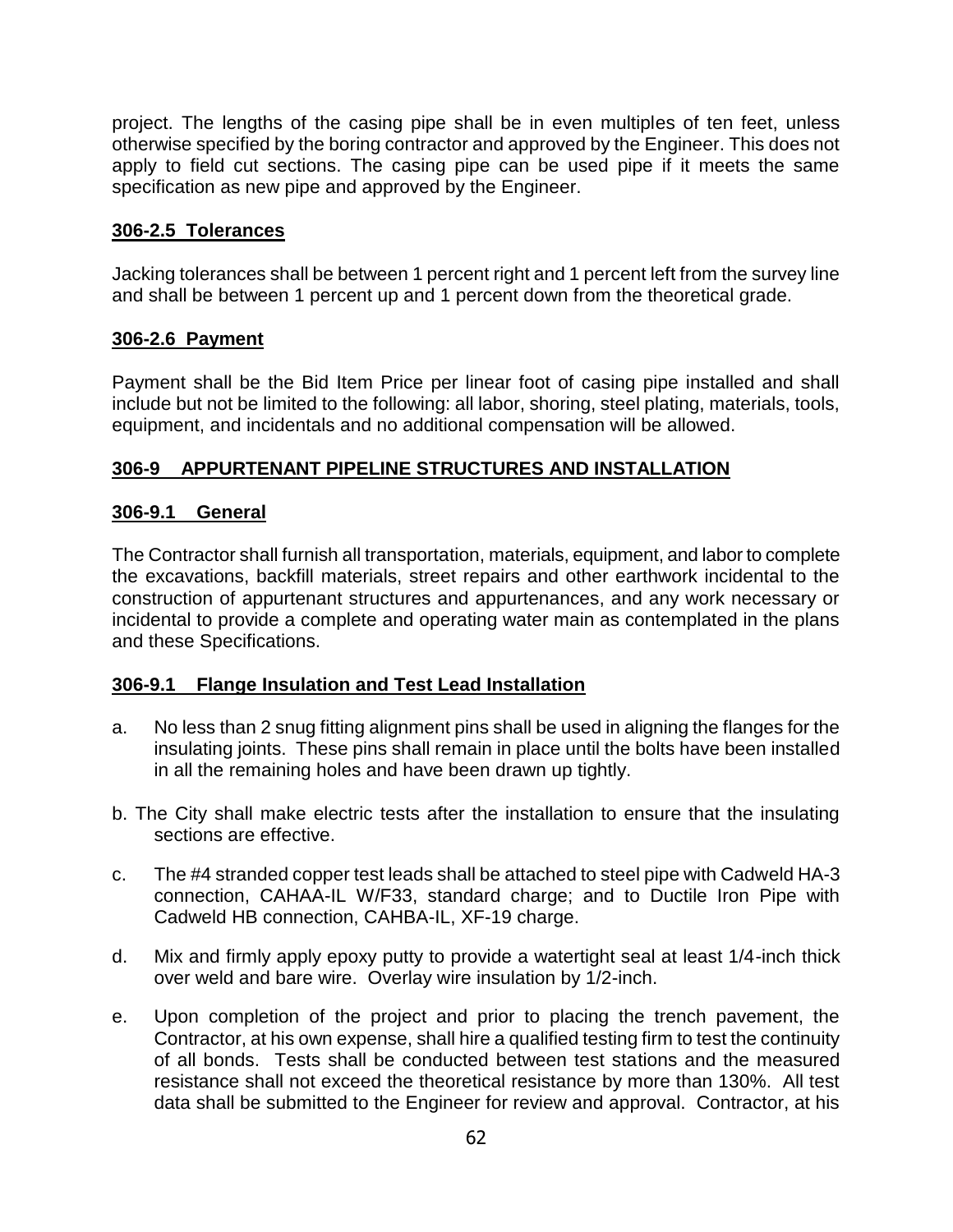own expense, shall repair all bonds that fail the continuity test and shall retest those sections for continuity.

### **306-9.3 Valve Installations**

1. The Contractor shall install the valves at the locations shown on the Plans and Standard Drawings. The Plans shall indicate the station, size and type of all mainline valves. The Standard Drawings shall indicate such information for appurtenant installations.

2. Valves shall be installed in a level position with the operating stem vertical except where shown otherwise on the Plans.

3. After installation of the mainline pipe is completed, the Contractor shall apply one coat of Koppers #50, or City approved equal, bitumastic coating to damaged areas of buried valves and shall wrap the entire valve with two layers of 8 mil polyethylene and seal all seams with 2-inch wide #50 Scotchwrap tape.

4. Valves shall be stabilized and supported separately from the pipeline as shown on the Plans or on the Standard Drawings. Mainline valves shall be considered as a dead end for thrust block sizing.

5. Mainline and appurtenant valves shall be tested for leak-proof tightness after the main line has been pressure tested, at the test pressure.

6. "Valve Location Ties" shall be made by City Forces either in accordance with Section 306-9.8 in these Special Provisions or as a white 4" x 4" witness post set at the property line.

7. The Contractor shall install valve boxes at all valve locations except where shown otherwise on the Plans. All valves shall be installed in conformance with Appendix A of AWWA C-500.

8. Butterfly valves shall be installed with the valve operator on the "up station", right side of the valve.

#### **306-9.4 Valve Box Installations**

1. The Contractor shall install valve box cap and rim, and valve operator extensions of the type indicated in the Standard Drawings at each valve location shown on the Plans.

2. Operator extensions and sleeves shall be centered and set plumb over the valve operator nut.

3. Shaft extension is required where the distance between the finished ground surface to the valve operator nut is greater than 3.5 feet.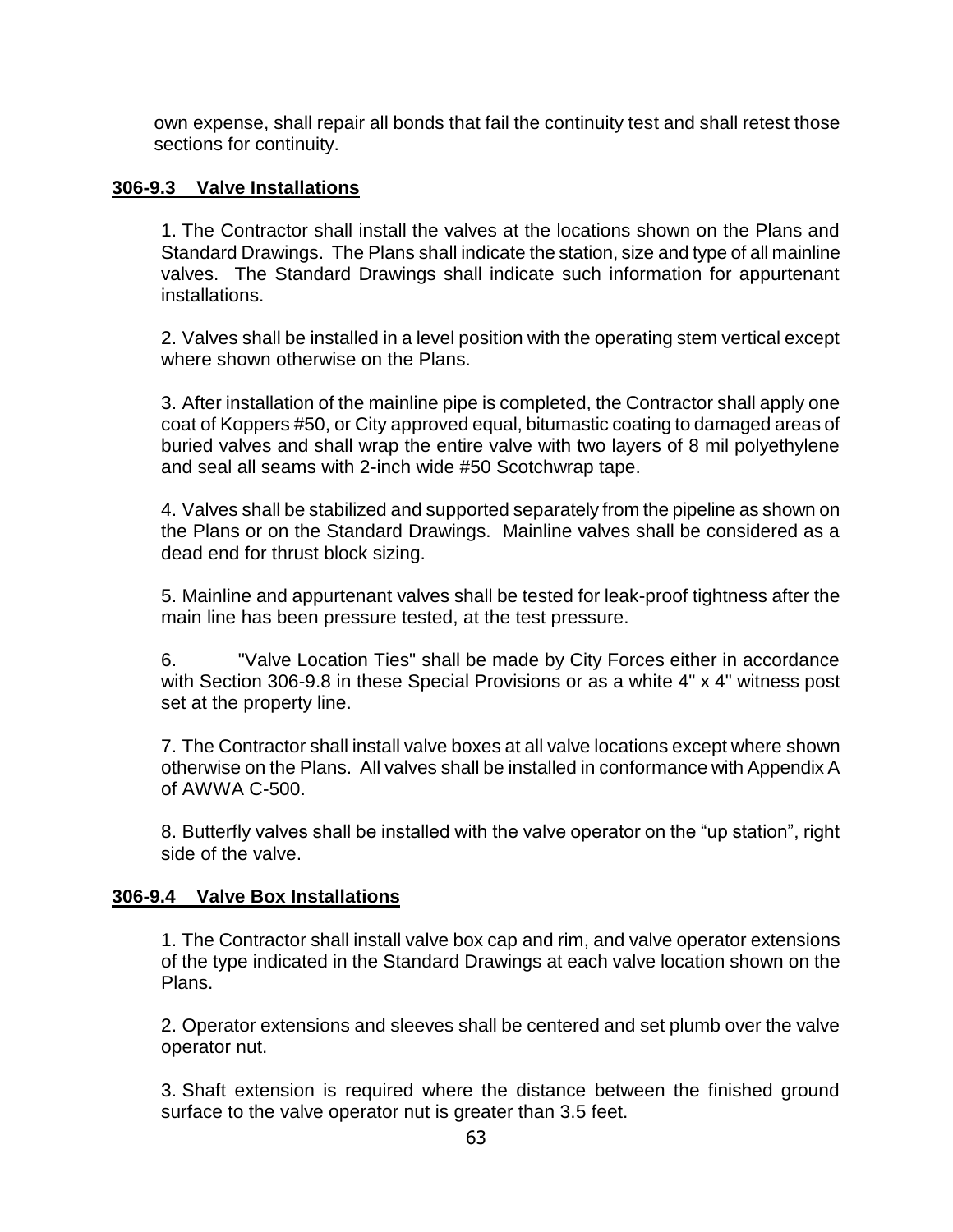4. Operator extensions shall be fitted with an AWWA 2-inch square operating nut and a tapered socket end for the valve operating nut. The extension shaft shall extend from the valve nut to within 18-inches of the finished ground surface.

5. Operator extension shaft, nut, socket and centering guide shall be painted with one coat of primer after fabrication.

6. The valve box caps shall be set flush to 1/4" above the finished pavement surface.

7. Where valve box or Manhole installations are not within paved areas, a 6-inch thick concrete pad, 520-A-2500, 24-inches greater in diameter shall be formed around the appurtenance.

8. The valve box cap shall be painted per paint schedule, Section 310-1.1.1.

9. Valve box caps shall fit securely in the slip sleeves, to prevent displacement due to traffic loads.

# **306-9.4.1 Valve Box Adjustments**

Valve boxes within an area to be paved will be set to the finished pavement grade by the Contractor after paving of the street. Repaving required as the result of adjusting the valve boxes to grade shall be the responsibility of the Contractor.

# **306-9.5 BLOW-OFF INSTALLATIONS**

1. The piping between the outlet valve and the pumper riser shall be at a continuous downgrade of not less than 1/4-inch per foot.

2. Where blowoff manholes are placed in sidewalk areas, the sidewalk shall be sawcut and removed to the nearest score line. The manhole cover and rim shall be set to sidewalk grade and the sidewalk replaced.

3. Where blowoff manholes are placed in unpaved areas, the cover and rim shall be set flush with the existing edge of pavement or as directed by the Engineer.

4. The manhole cover and rim shall be Alhambra Foundry A-1252, diamond thread finish and lettered CWD.

5. The manhole cover and rim shall be painted per paint schedule, Section 310- 1.1.1.

6. The blind and mating flange shall be painted with two (2) coats of primer paint.

# **306-9.5.1 Temporary Blowoff Installations**

1. Temporary blow-offs may be used for pressure testing, flushing and disinfecting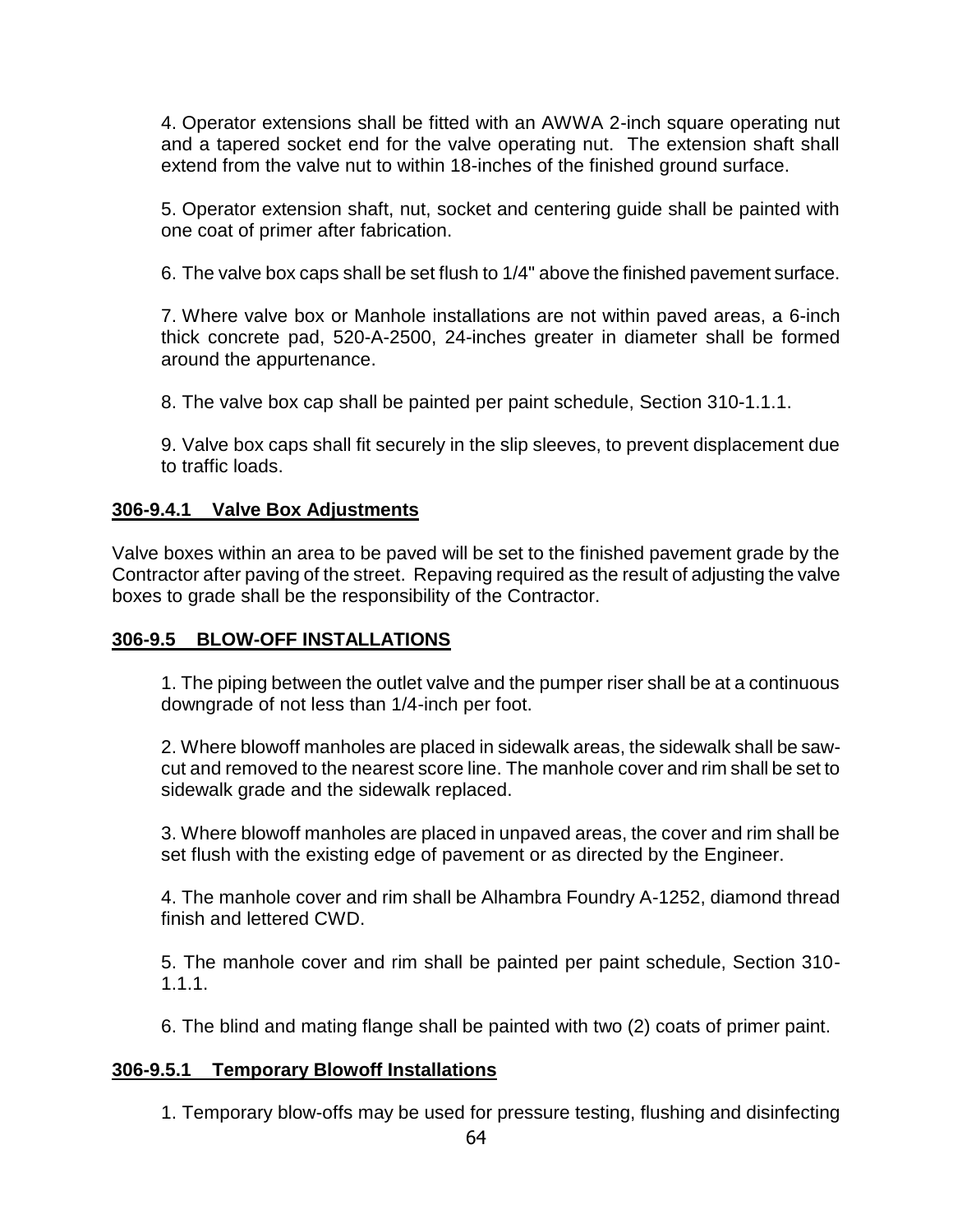the main. City Forces will remove the temporary blow-off when making the tie-in to the existing City System. Temporary blow-off installation materials will be returned to the Contractor at the job site.

2. Should the Contractor use a concrete thrust block, Contractor shall provide a suitable separation material (such as tar paper or wood blocking) so that Contractor may remove the thrust block without disturbing the end cap. The Contractor shall remove any temporary concrete thrust block prior to system connection by City.

### **306-9.6 AIR VALVE INSTALLATIONS**

1. The Contractor shall install air valve installations at the locations shown on the Plans or at high points in the main as directed by the Engineer in accordance with Standard Drawings.

2. The Plans shall indicate the outlet station, size, direction and location of the air valve assembly.

3. The piping between the outlet valve and the elbow on the air valve riser shall be at a continuous up grade of ¼-inch per foot.

4. On 2-inch air valves, all joints shall be sweat welded per Section 207-25.1.1, unless shown as a screwed fitting. The riser shall be hard drawn copper.

5. The long axis of the air valve shall be set parallel to the street.

6. The air valve and exposed riser shall be painted per Section 310. Air valves shall have their internal body casting epoxy coated with a minimum of 12 mils. holiday free City approved epoxy. Epoxy shall be applied at the manufacturer's plant or approved manufacturer's representative's plant in accordance with the manufacturer's application specification.

7. The number and position of guard posts will be shown on the Plans.

### **306-9.7 Terminal Housing Installations**

1. The Contractor shall install terminal housing boxes at the locations shown on the Standard Drawings.

2. All terminal housing boxes located in the sidewalk or paved areas shall be set flush with the existing surface.

#### **306-9.8 Concrete for Thrust, Anchor, and Bearing Blocks**

1. Concrete thrust blocks and anchors shall be poured at the locations and with the dimensions shown on the Plans or Standard Drawings.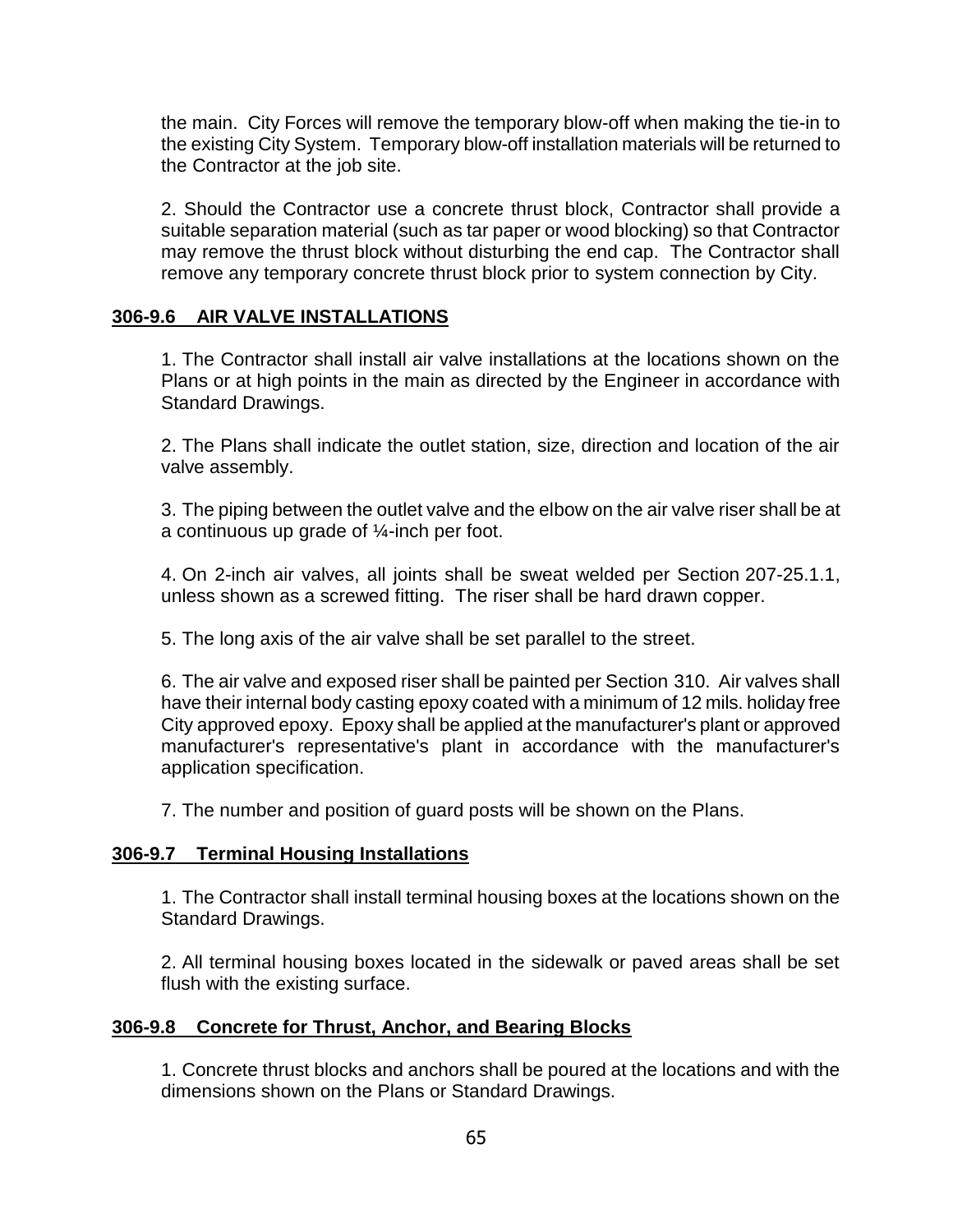2. Portland Cement shall be Type II. Concrete shall be Class 450-C-2000, shall be poured against undisturbed soil and shall make positive contact with the pipe with a minimum thickness of 12 inches.

3. Sandbags may be used to form thrust blocks or anchors unless otherwise specified.

4. Concrete shall be placed such that bell ends of fittings shall be available for repairs. Concrete placed over joints shall be removed.

5. Structural steel exposed directly to the soil shall be coated with Koppers #50 bitumastic coating, or a City approved equal, prior to pouring the thrust blocks.

# **306-9.9 CURB MARKINGS**

"Location ties" for valves and blow-offs shall be marked by the Contractor with a 2" x 1/2" wide "+" using blue marking paint on the **top** of the closest curb from two (2) locations. One edge of the "+" in the direction of the tie shall be elongated 1" with the distance from tie to curb face shown in 2-inch high lettering. One set of the Plans shall be marked with the locations and dimensions and submitted to the Engineer upon completion of the Work. "Location Ties" shall be installed by City Forces.

The locations of all services shall be marked with a chiseled "+" on the **curb face**. The pipe line station and length of service from corporation stop to angle stop shall be "As Built" on the Plans and submitted to the Water Division Inspector. The "+" shall be grinded in the curb by the Contractor at the time of construction. The grind "+" shall be 2" high by 2" wide and 1/8" deep.

# **306-9.9.1 Abandoning Curb Markers**

After the existing water valves have been abandoned, the Contractor shall remove existing painted "Location Ties" to the satisfaction of the City. All stray markings shall be removed by Contractor.

# **306-9.11 WATER AND FIRE SERVICE WET TAP VALVE INSTALLATIONS**

- 1. Valves shall be installed in conformance with Section 306-9.3.
- 2. Tapping tee and valve shall be disinfected per Section 700-5.

3. Contractor shall pressure test the tapping sleeve and gate valve per Section 700-2, prior to tapping main.

4. Contractor or subcontractor shall have a State of California Class A, C-34, or C-61 (Water Main Drilling) contractor's license and shall submit to the Engineer for approval, a minimum of three references from prior potable water wet tapping projects.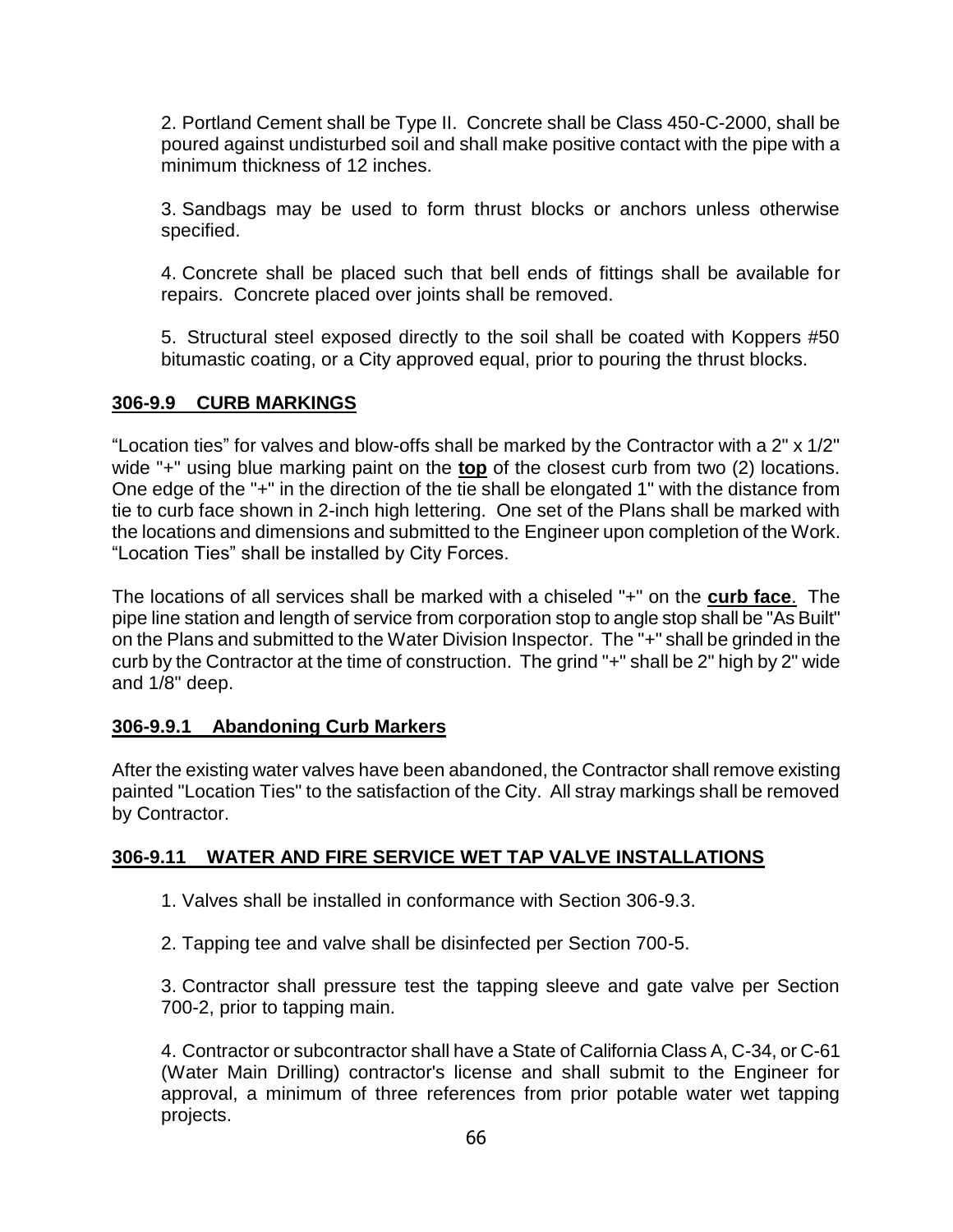### **306-9.12 SERVICE INSTALLATIONS**

1. The Contractor shall install water or fire services at the locations shown on the Plans in accordance with Standard Drawings.

2. The Plans shall indicate the water service station, size, direction and location of the meter box.

3. The Contractor shall place the service connection to the mainline within 18 inches of the desired location, and spaced a minimum of 2 feet on center.

4. The Contractor may open cut or "shoot-in" service laterals for copper services.

5. Splicing of copper tubing is not allowed, except where 2-inch copper services exceed 20 feet in length and then only the minimum number of joints. Two inch copper splices shall be made using a solder coupling.

6. Saddles shall be used for all service connections of 2-inches or less.

7. Where meter boxes are located in sidewalk areas, a meter spacer and meter coupling shall be installed and a sleeve of sufficient diameter shall be laid beyond the sidewalk prior to sidewalk installation.

8. Due to a change in the Driveway (D/W) Approach Standard 302 by the PW department to conform with ADA requirements, the placement of the meter boxes are revised as follows:

Where the meter box falls with a D/W approach and the sidewalk being installed is curb sidewalk, (this is Type Curb-I typical section), the front of the meter box needs to be placed 3 feet from the back of the curb. This will allow the box to fit in the flat sidewalk area of the D/W. The service run and angle ball meter stop will need to be set back accordingly. Ultimately, the Public Works inspector will need to make final acceptance of these installations.

# **306-9.13 PRECAST VAULT, MANHOLE & METER BOX INSTALLATIONS**

1. The Contractor shall install precast vaults, manholes and meter boxes at the locations shown on the Plans or Standard Drawings.

2. The Plans or Standard Drawing shall indicate the station, location and size of the installation.

3. Cement for vault and manhole footings shall be Type II. Concrete shall be 480-B-2000, and poured against undisturbed or well compacted soil to the dimensions shown on the Plans or Standard Drawings.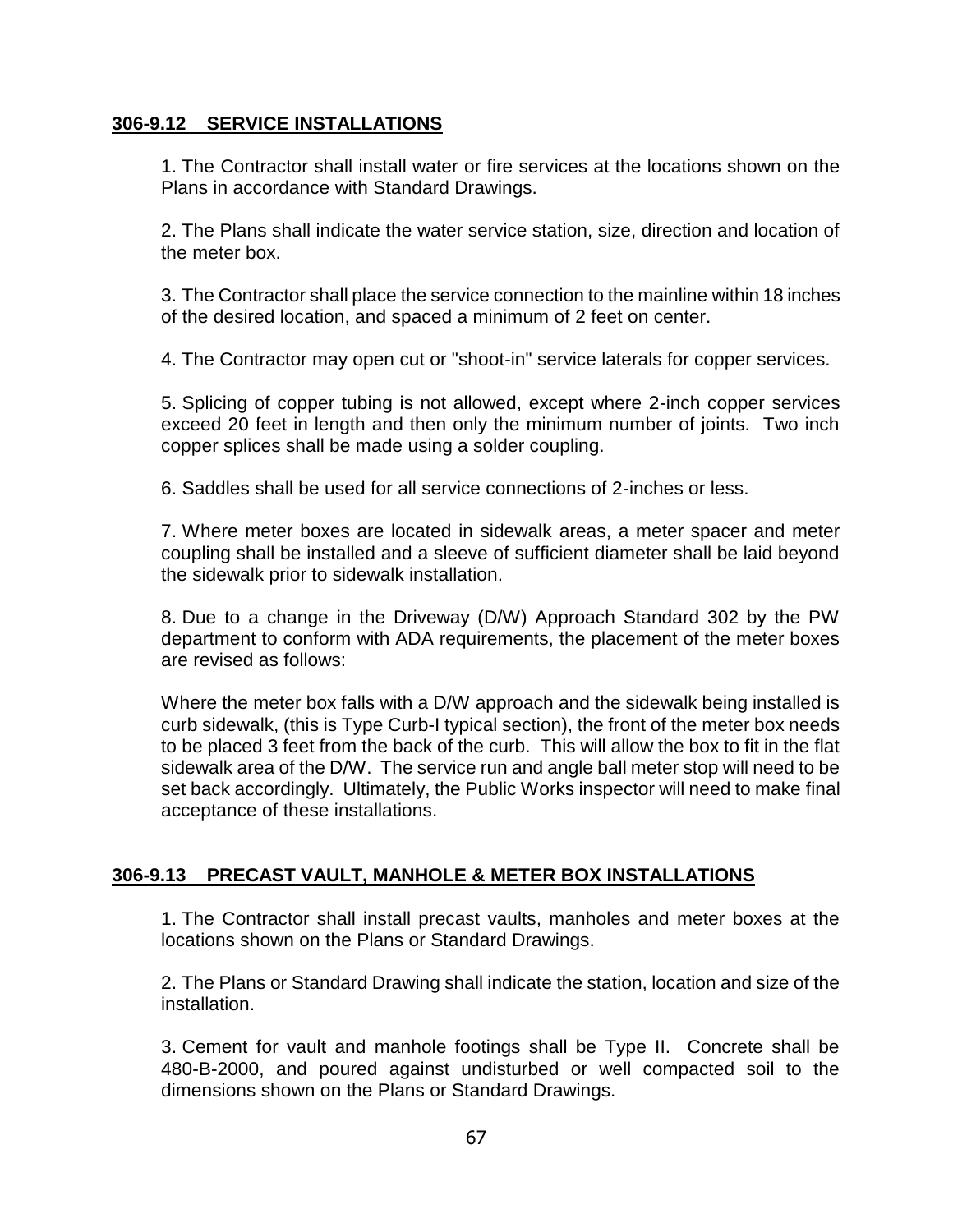4. All vaults and meter boxes located in sidewalk or paved areas shall be set flush with the existing surface.

# **306-9.14 CONNECTIONS TO EXISTING MAINS**

The Water Division will make all wet-tap connections to existing mains (except large services installed by contractor) and make closures thereto unless otherwise shown on the Plans.

The Contractor shall verify the station, offset, and depth of the existing connection prior to laying the last 100 feet toward that station.

The Contractor shall make necessary cut-to-fit, adjusting line and grade as necessary.

After the chlorination and pressure tests have passed inspection, but prior to final paving, the system connection closures will be made by the City of Riverside Field Forces unless specified otherwise on the plans. **If City Forces have to make corrections to the line or grade to make the system connections then all labor and materials to perform the work shall be charged to the Contractor.**

# **306-10 PROTECTIVE COATING**

All ferrous metal fittings and joints (valves, couplings, flanges, etc.) in contact with the soil shall be coated with one coat of Koppers #50 bitumastic after assembly to the main-line pipe and shall be wrapped with two layers of 8 mil polyethylene which shall be secured to the pipe with two-inch wide Scotchwrap #50 or City approved equal.

# **306-11 FIRE HYDRANT INSTALLATIONS**

1. The Contractor shall install fire hydrants at the locations shown on the Plans in accordance with Standard Drawings.

2. The Plans shall indicate the outlet station, type, direction and location of the fire hydrant assembly.

3. The lateral between the outlet valve and the Fire Hydrant bury shall be a continuous run of all ductile iron pipe with approved joints.

4. The Contractor shall use non-breakaway flanged spools to adjust the Fire Hydrant to proper grade.

5. Fire Hydrant shall be painted per Section 310.

6. The bolts used to attach the Fire Hydrant to bury shall be counterbore knock off bolt type. Bolts shall be installed with threads pointing up and pack the counter bore with no-oxide grease, silicon, or approved equal.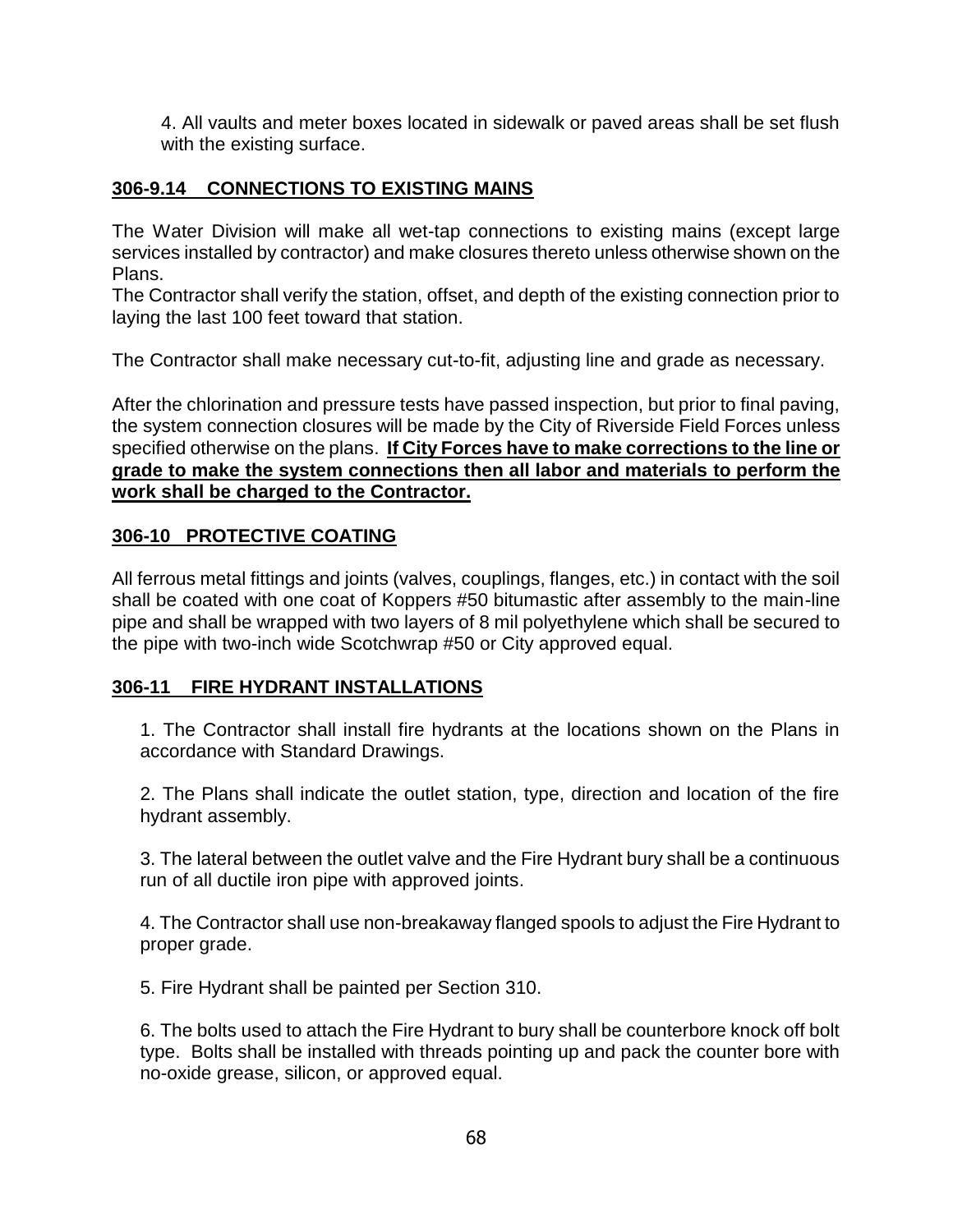7. The number and position of guard posts will be shown on the plans.

8. Warf Head hydrants shall be installed only with the approval of the Engineer.

9. Contractor shall install hydrant markers in conformance with State of California, Department of Transportation State Standard Specifications, Section 85, and Standard Drawing No. C.W.D.-700.

# **SECTION 307 - STREET LIGHTING AND TRAFFIC SIGNALS**

# **307-4 TRAFFIC SIGNAL CONSTRUCTION**

# **307-4.1.1 General**

Modifying traffic signals and payment therefore shall conform to the provisions in Section 86 "Signals, Lighting and Electrical Systems," of the State of California, Department of Transportation (DOT), Standard Specifications and these Special Provisions.

# **307-4.5.1 Wiring**

Conductors and wiring shall conform to the provisions in Section 86-2.08, "Conductors," and Section 86-2.09, "Wiring," of the State DOT Standard Specifications and these Special Provisions. **Conductors for each inductive detector loop shall be Type 2.** If a "C" shaped compression connector is used for splicing, the conductors shall also be soldered.

Splices shall be insulated by "Method B" as shown in the Standard Plans.

# **307-4.9 Vehicle Detectors.**

### **307-4.9.1.1 General**

Detectors shall conform to the provisions in Section 86-5. "Detectors," of the State DOT Standard Specifications and these Special Provisions. **Detector loop configuration shall be type E.**

### **307-4.9.3.1 Inductive Loops**

Inductive detector loop slots in asphalt shall be cut deep enough to have a minimum cover of one inch over the top conductor. Slots must be wide enough to place insulated wire without the use of force to insert. Water shall be used to clean out slots. In lieu of terminating the detector loop conduit stub-outs as indicated in the Standard Plans, said stub-outs shall terminate at the edge of the gutter; depth shall be below the bottom of the gutter. The lead-in saw cuts shall accommodate this depth providing a smooth transition to the conduit stub-out.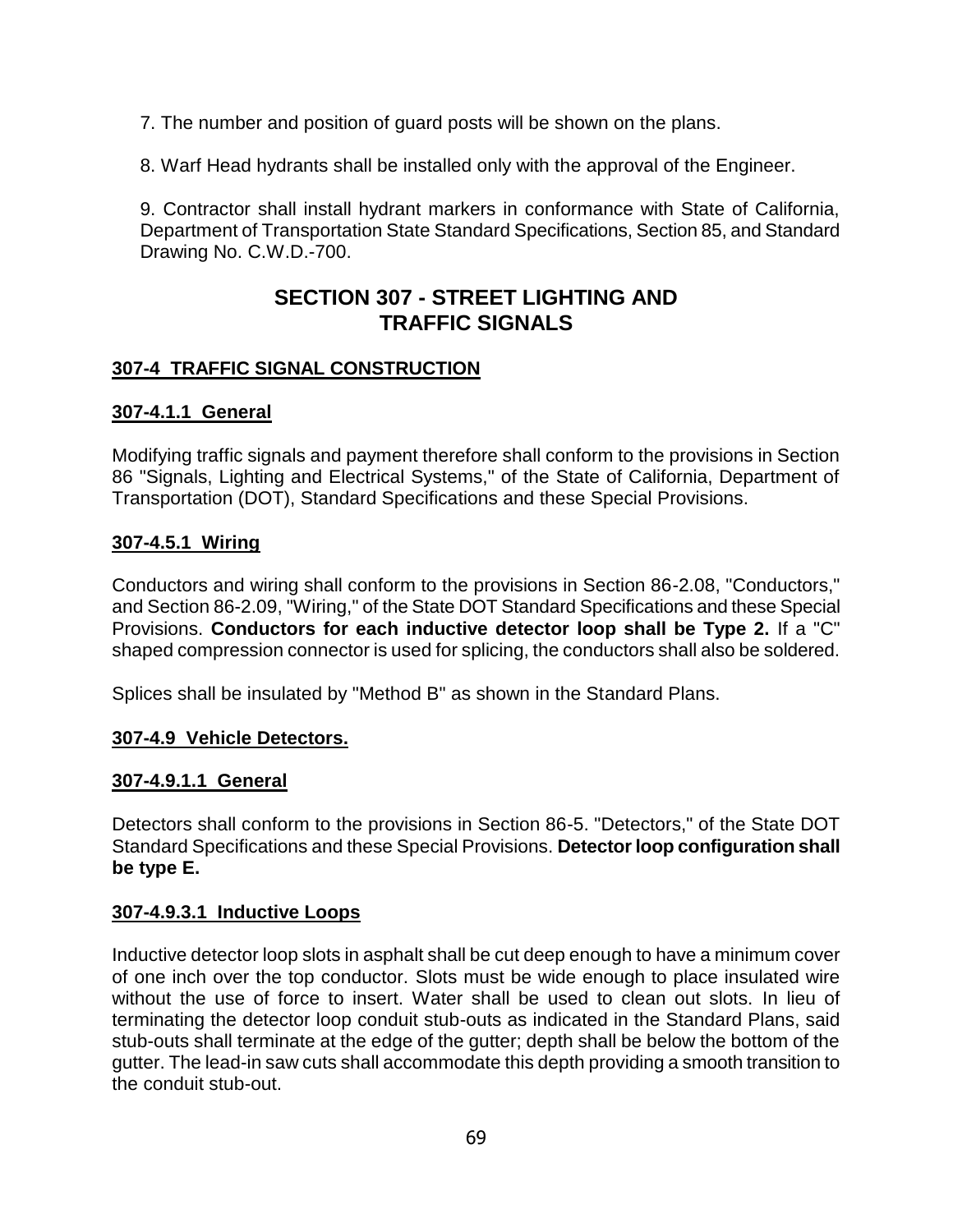Potholes for detector loop stub-outs shall be capped with asphalt over silica sand**. Hotmelt rubberized asphalt sealant shall be used for detector loop installation. No exceptions.**

It shall be the responsibility of the Contractor to lay out and mark the pavement surface for all detector loop installations. Loop layout(s) shall be approved by the Traffic Engineer 48 hours prior to saw cutting. Loop lead-in cable and loop wire leads shall be marked to identify the area and/or lane of detection served, as directed by the Traffic Engineer. Payment for replacement of distributed traffic signs, traffic loops, all labor, materials, tools, equipment, and incidentals shall be included for the item involved and no additional compensation will be allowed.

# **SECTION 310 - PAINTING**

#### **310-1 General**

Refer to Section 210-1.5 for description of color designation and approved manufacturers.

#### **310-1.1.1 Painting Schedule**

| Item                   | Color (1)                          | No. of Coats        |
|------------------------|------------------------------------|---------------------|
| Gate Box Caps and Rims | Red (primer)<br><b>Blue</b>        | 1<br>$\overline{2}$ |
| <b>Air Valves</b>      | Red (primer)<br>Green              | 1<br>$\overline{2}$ |
| <b>Guard Posts</b>     | Red (primer)<br>Yellow w/ Blue Top | 1<br>$\overline{2}$ |
| <b>Fire Hydrants</b>   | Red (primer)<br>Yellow             | 1<br>$\overline{2}$ |
| <b>Curb Markings</b>   | <b>Blue</b>                        | 1                   |

#### **310-5.6 Painting Traffic Striping, Pavement Markings and Curb Markings**

#### **310-5.6.1 General**

Striping and pavement markings for temporary detours and pavement restoration, shall conform to the provision of Sections 210, "Paint and Protective Coatings" and 310-5.6 "Painting Traffic Striping, Pavement Markings, and Curb Markings" Pavement Markings and Curb Markings" of the Standard Specifications and these special provisions. Striping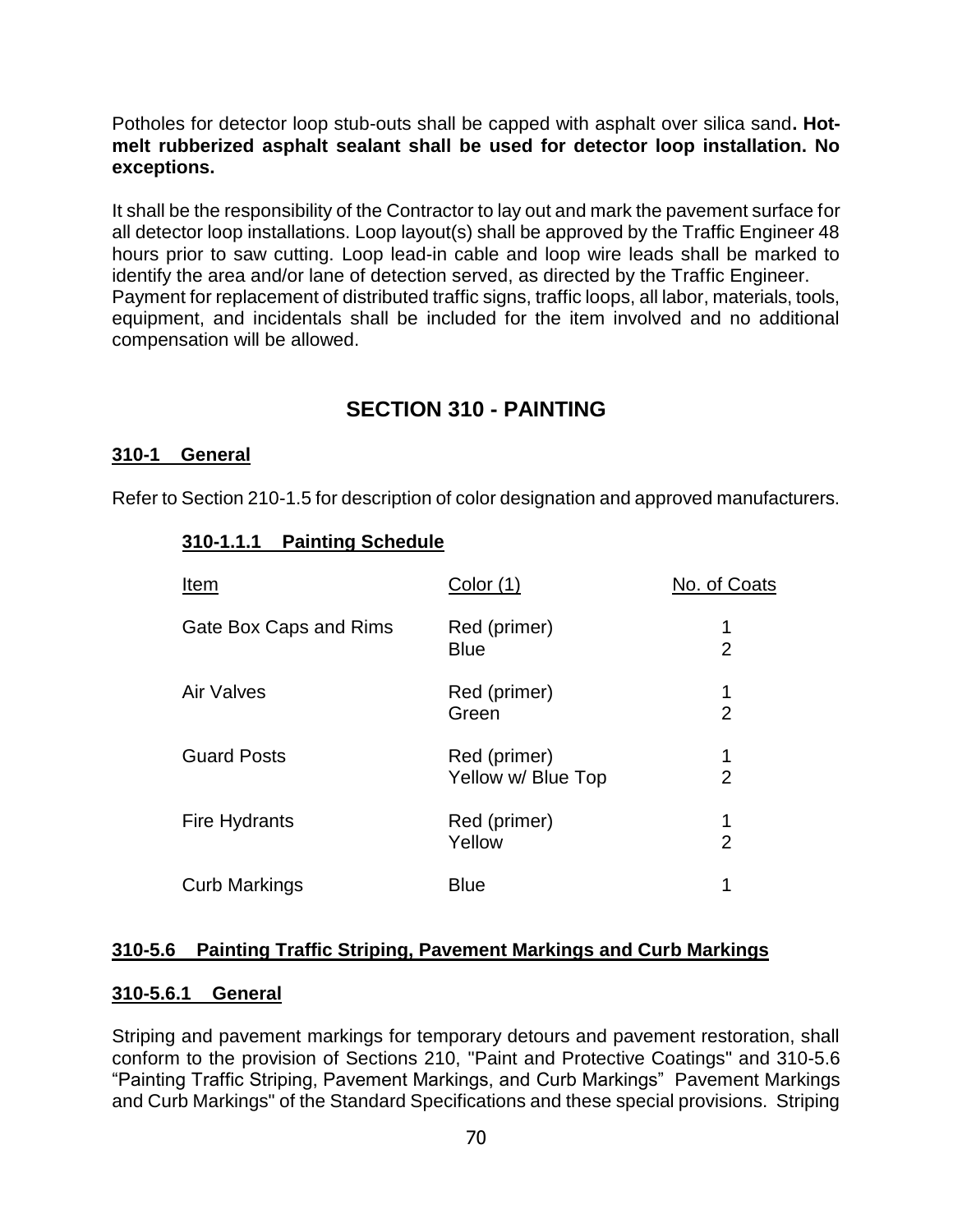and marking shall be under the direction of the City of Riverside Public Works, Construction Inspector, phone (951) 826-5889.

Thermoplastic paint shall be utilized for permanent pavement striping and markings. All permanent striping shall be in place within 48 hours from the completion of asphalt overlay and or rubberized emulsion-aggregate slurry application.

The thermoplastic material shall be applied by extrusion method in a single uniform layer. Stencils shall be used when applying thermoplastic material for pavement markings. The pavement surface to which thermoplastic material is applied shall be completely coated by the material and the voids of the pavement surface shall be filled.

The thermoplastic material for traffic stripes shall be applied at a minimum thickness of 0.060-inch. Thermoplastic material for pavement markings shall be applied at a thickness of 0.100-inch to 0.150 inch. Glass beads shall be applied immediately to the surface of the molten thermoplastic material at a rate of not less than 8 pounds per 100 square feet. The amount of glass beads applied shall be measured by stabbing the glass bead tanks with a calibrated rod.

The Contractor shall provide for temporary or permanent striping on the same day the street is paved or resurfaced. Under no circumstances shall the traveled way be without lane delineation.

Permanent and/or temporary striping shall be placed on the pavement surface within 48 hours after notification by the Engineer. Pursuant to this requirement, the Contractor's attention is directed to Section 7-10.4.5, "Public Safety During Non-Working Hours" of these Special Provisions.

As an option, reflective adhesive tape may be utilized for temporary striping as directed by the Engineer. For dashed four (4) inch lane lines a minimum three (3) foot strip of tape shall be placed at twelve (12) foot intervals (gaps) regardless of the posted speed for the zone requiring temporary striping. Temporary striping shall also include the designation (paint or type) of crosswalks at signalized intersections.

The Contractor shall remove all reflective adhesive tape applied to the pavement surface as directed by the Engineer.

Temporary striping shall also include the designation (paint or tape) of crosswalks at signalized intersections. Implementation shall be as directed by the Engineer.

If the job is suspended because of weather or for any other reason, the Contractor shall be responsible for applying temporary striping as specified herein, and to maintain (repaint/retape) the temporary striping as directed by the Engineer. Said Section 7-10.4.5 of the Special Provisions will apply.

In addition to the requirements of Section 310-5.6.8 "Application of Paint" for bituminous seal coats, the Contractor shall apply two coats of paint to any new pavement surface.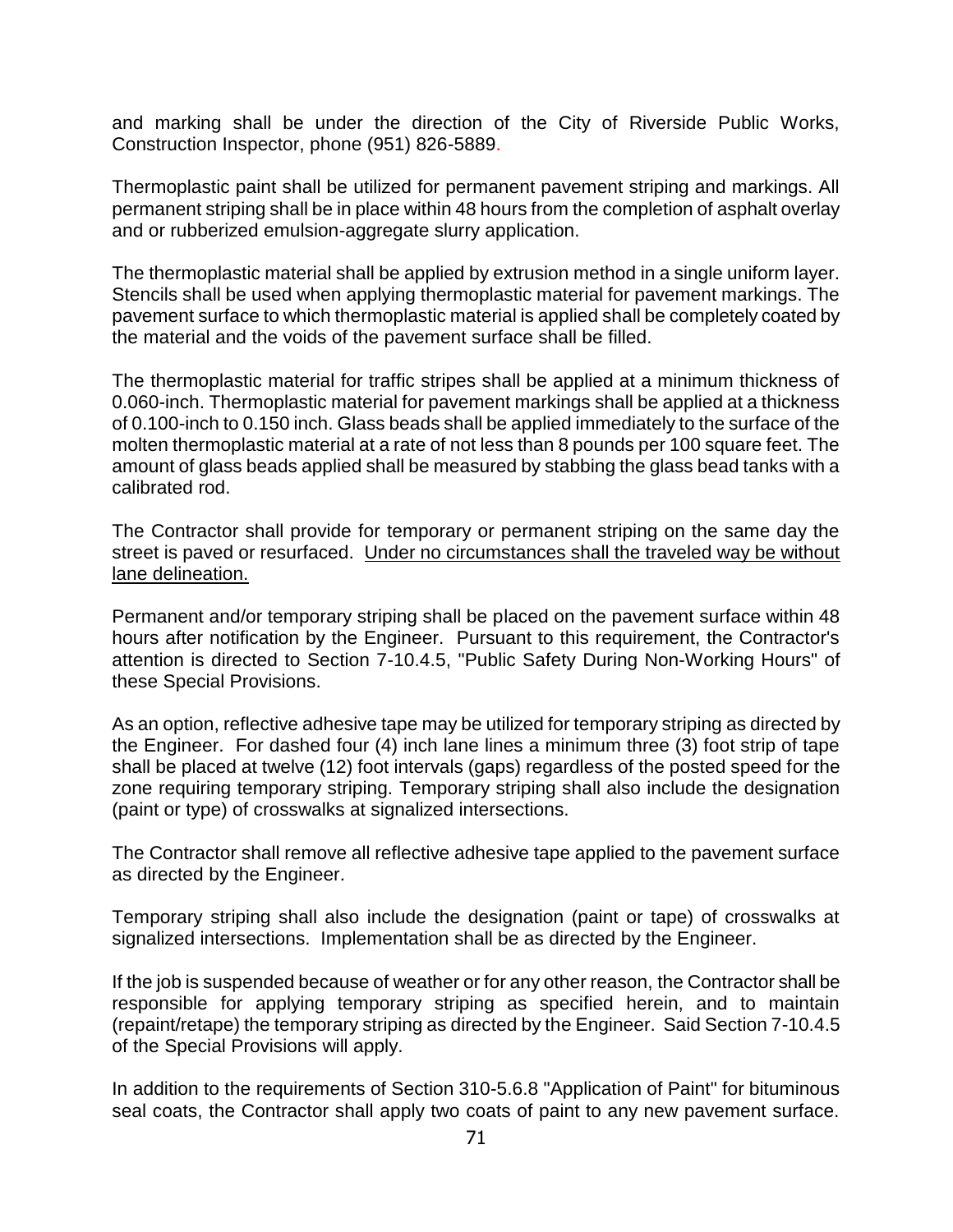There shall be a minimum of 2 days between applications. This requirement shall not apply when painting over existing paint and/or existing untreated pavement surface. The two (2) applications requirement applies to permanent striping and pavement markings.

"Cat Tracking" (premarking) for permanent and temporary striping shall consist of placing spots of paint not more than 3 inches in width and not more than 5 feet apart along the line established. Paint for "cat tracks" shall be the same as that used for the traffic stripe for which it is placed. If painting is scheduled on the same day as "Cat Tracking", the spray can method may be used in lieu of the requirements specified herein.

The Contractor is responsible for a straight layout of the striping with smooth, long radius curves with no abrupt radius changes. Connecting curves shall be an appropriate radius to provide for smooth traffic flow at prevailing speeds. All transitions shall be approved by the Public Works Inspector prior to painting. Angle points and off-sets in the striping will not be allowed.

Striping details not shown on the plans or specified in Sec. 310-5.6.4 shall be done in conformance with the Traffic Manual as published by Caltrans.

All paint premarking ("cat tracking") for permanent striping is subject to the approval of the Public Works inspector prior to painting. The rope used for premarking shall have a minimum length of 500 feet of continuous fabrication, or longer if needed for smooth layout.

Drips, overspray or improper markings shall be immediately removed from the pavement surface by blast cleaning or methods approved by the Public Works Inspector at the Contractor's expense.

The lengths of the gaps and individual stripes that form broken traffic stripes shall not deviate more than 3 inches from the lengths shown on the plans.

The lengths of the gaps and individual stripes shall be of such uniformity throughout the entire length of each broken traffic stripe that a "suitable" striping machine will be able to repeat the pattern and superimpose additional coats of paint upon the traffic stripe being painted.

Where the traffic stripe is of such a nature, either due to configuration or location, as to render the striping machine unsuitable for use, traffic paint and glass spheres may be applied by other approved methods and equipment. The Public Works inspector will determine if the striping machine is unsuitable for a particular use.

All stencils and templates shall conform in configuration and size to the State of California, Department of Transportation "Legends."

The Public Works Inspector has the discretion to require random testing and sampling of the items covered herein. 10 percent, or greater, failure of samples of items shall be cause for rejection.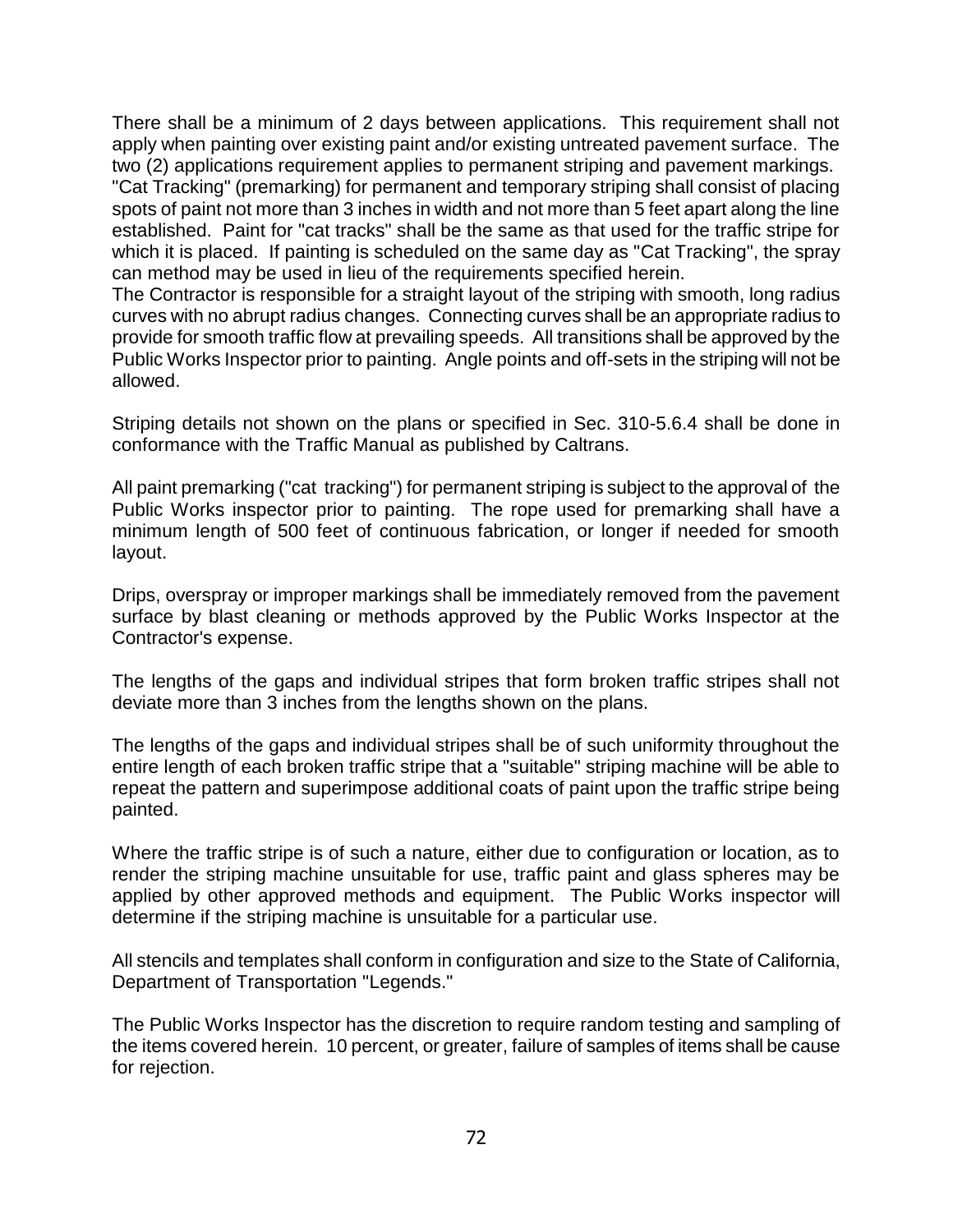## **310-5.7 Traffic Stripe and Pavement Marker Removal**

Temporary construction zone traffic stripes and pavement markings shall be removed as directed by the Engineer.

Removal of traffic striping shall be accomplished through the method of wet "sandblasting" or other approved methods. The sandblasting operation shall be continued until all of the stripes, markers, debris or other materials are removed to the satisfaction of the Engineer. When sandblasting within 10 feet of a lane occupied by public traffic, the residue, including dust, shall be removed immediately after contact between the sand and the surface being treated. Striping equipment shall meet all applicable standards of the United States Environmental Protection Agency and the Riverside County Air Pollution Control District.

Areas of removed striping shall be feathered as not to leave a distinct shape of the removed painted item.

Measurement of the double yellow centerline shall be 0.667 square foot per linear foot.

Beach sand containing salt or excessive amounts of silt will not be allowed.

The development of a water supply and all water required for the striping work and its application shall be by a method approved by the Engineer. All equipment used for the application of water shall be equipped with a positive means of shutoff. If the Contractor elects to use water from the City water system, he shall make arrangements with the Public Utilities Department of the City of Riverside and pay for all water used and comply with NPDES requirements.

# **SECTION 312 - PAVEMENT MARKER PLACEMENT AND REMOVAL**

#### **312-1.1 Placement of Reflective Markers**

Contractor shall be required to furnish and install Type I two-way blue reflective markers as shown on the Public Utilities Department Standard Drawing C.W.D. - 700.

#### **312-3.1 Traffic Stripe and Pavement Marker Removal**

Temporary construction zone traffic stripes and pavement markings shall be removed as directed by the Engineer.

Removal of traffic striping shall be accomplished through the method of wet "sandblasting" or other approved methods. The sandblasting operation shall be continued until all of the stripes, markers, debris or other materials are removed to the satisfaction of the Engineer. When sandblasting within 10 feet of a lane occupied by public traffic, the residue, including dust, shall be removed immediately after contact between the sand and the surface being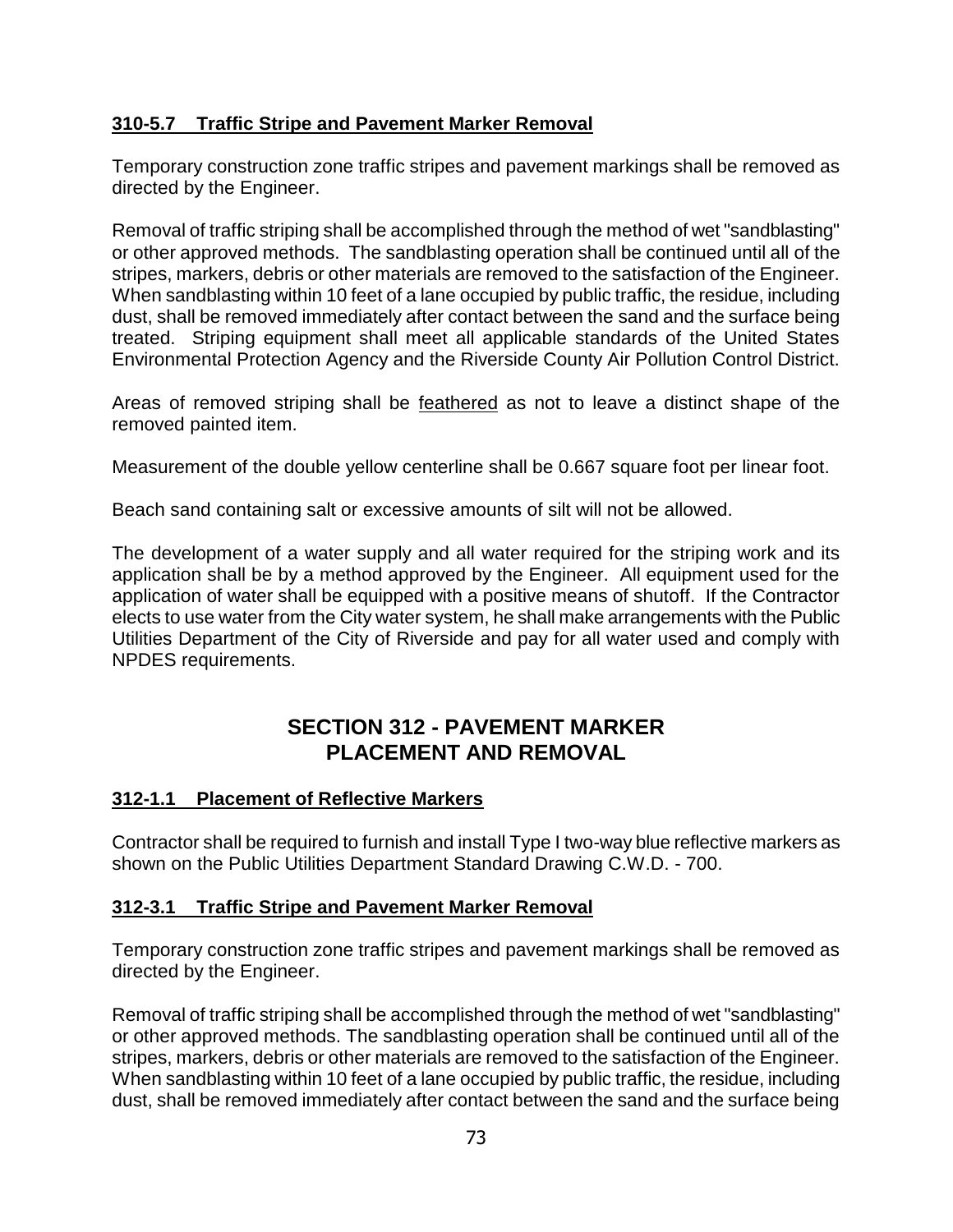treated. Striping equipment shall meet all applicable standards of the United States Environmental Protection Agency and the Riverside County Air Pollution Control District.

Areas of traffic striping removal shall be **feathered** so as not to leave a distinct shape of the removed painted item. Measurement of the double yellow centerline shall be 0.667 square foot per linear foot.

Beach sand containing salt or excessive amounts of silt will not be allowed.

The development of a water supply and all water required for the traffic striping work and its application shall be by a method approved by the Engineer. All equipment used for the application of water shall be equipped with a positive means of shutoff. If the Contractor elects to use water from the City water system, Contractor shall make arrangements with the Public Utilities Department of the City and pay for all water used.

# **SECTION 313 "AS BUILT" DRAWINGS**

After construction has been completed, and before pressure testing and flushing can commence, "As Built" drawings shall be submitted by the Contractor showing pipe size, material, class and/or pipe thickness, the actual locations (invert elevations) and stations of all valves, tees, and special fittings, and stationing of all water service laterals and their run length. Service connections to the main are stationed on pipeline stationing. The Contractor shall show lengths of installed services and stationing of service corp stops, and note any deviations from the original plans on the "As Built" drawings. "As Built" drawings shall be prepared on a clean print and shall be legibly marked in red ink. The "As Built" drawings are required to be submitted to RPU Inspector for acceptance prior to scheduling hydrostatic tests.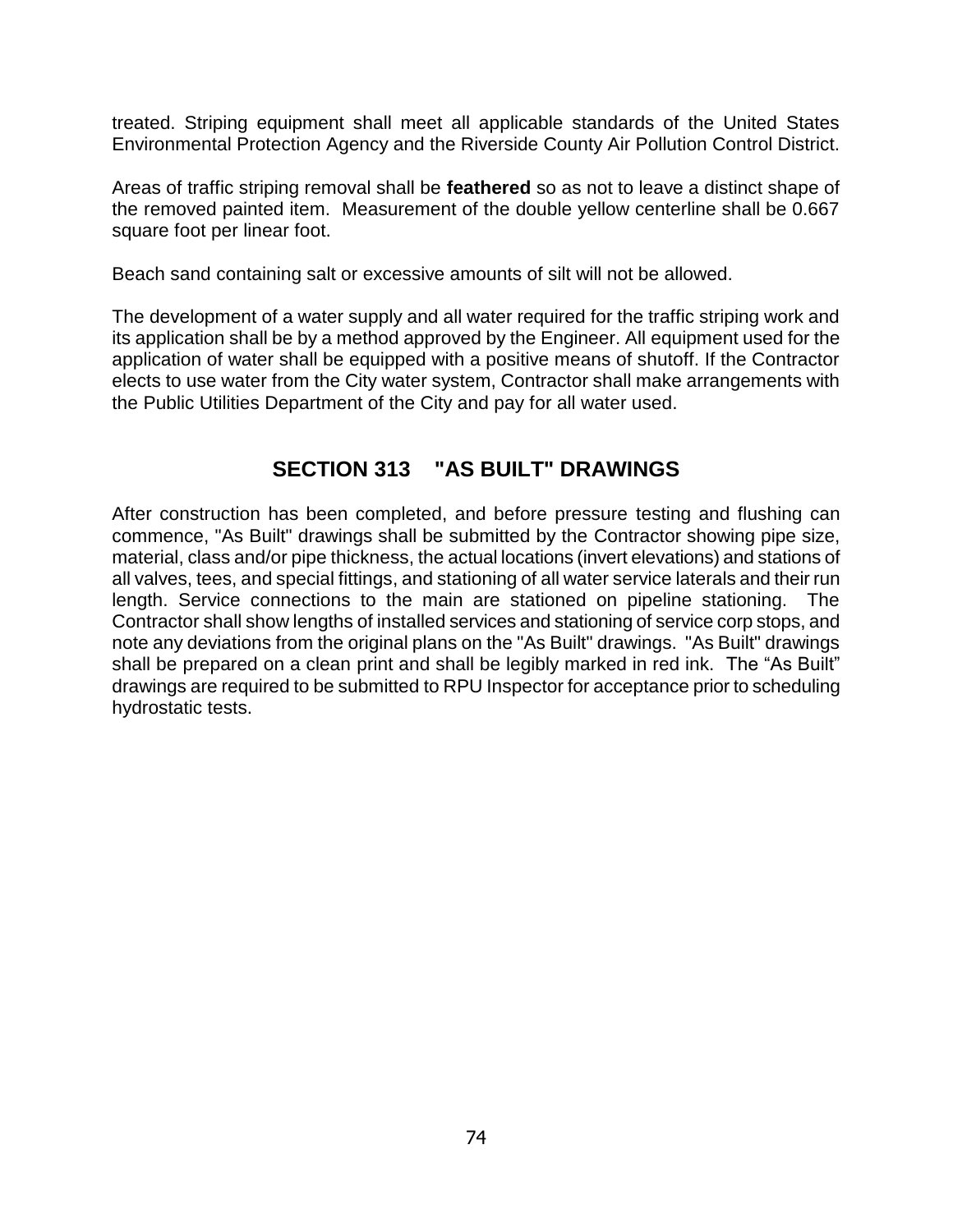# **PART 7 - TESTING & DISINFECTION OF WATER MAINS & APPURTENANCES**

## **700-1 GENERAL**

All water mains and appurtenances shall be tested for pressure and leakage, shall be disinfected , and bacteriological tests accepted by the City of Riverside Public utilities prior to utilizing the water mains and appurtenances for domestic use

Testing and disinfection of water mains and appurtenances shall be in accordance with the applicable AWWA Standards except as herein modified.

All testing and disinfection shall be made in the presence of the Engineer. The Contractor shall notify the Engineer not less than forty eight (48) hours in advance of the actual time of testing and/or disinfection so that the Engineer may observe the procedure.

When the pressure test, leakage test, chlorination or bacteriological and plate count tests fail to meet the requirement of the Specifications, the Contractor shall make necessary repairs, replacements or repetition of procedures to conform to the specified requirements at Contractor's own expense.

Adequate backflow protection and proper metering of all potable water shall be provided by the Contractor and approved by the City of Riverside Public Utilities prior to commencement of any procedure(s) hereinafter.

#### **700-2 PRESSURE TEST**

All water mains and appurtenances shall be tested as described herein. The pressure test shall not be performed until the following conditions have been met:

> (1) All blowoffs, air valves, services, hydrants, and other appertances have been installed and adjusted to final grade and location;

> (2) The backfill material shall have been compacted to the required compaction through the 90 percent compaction zone as shown on CWD-040- 1 & 2.

> (3) All concrete anchor and thrust blocks shall have cured for a minimum of three (3) days.

> (4) Base materials with the exception of the final surface course of asphalt concrete, may be placed prior to the pressure test.

> (5) "As-built" drawings and all affidavits and certificates of compliance have been submitted to the Inspector.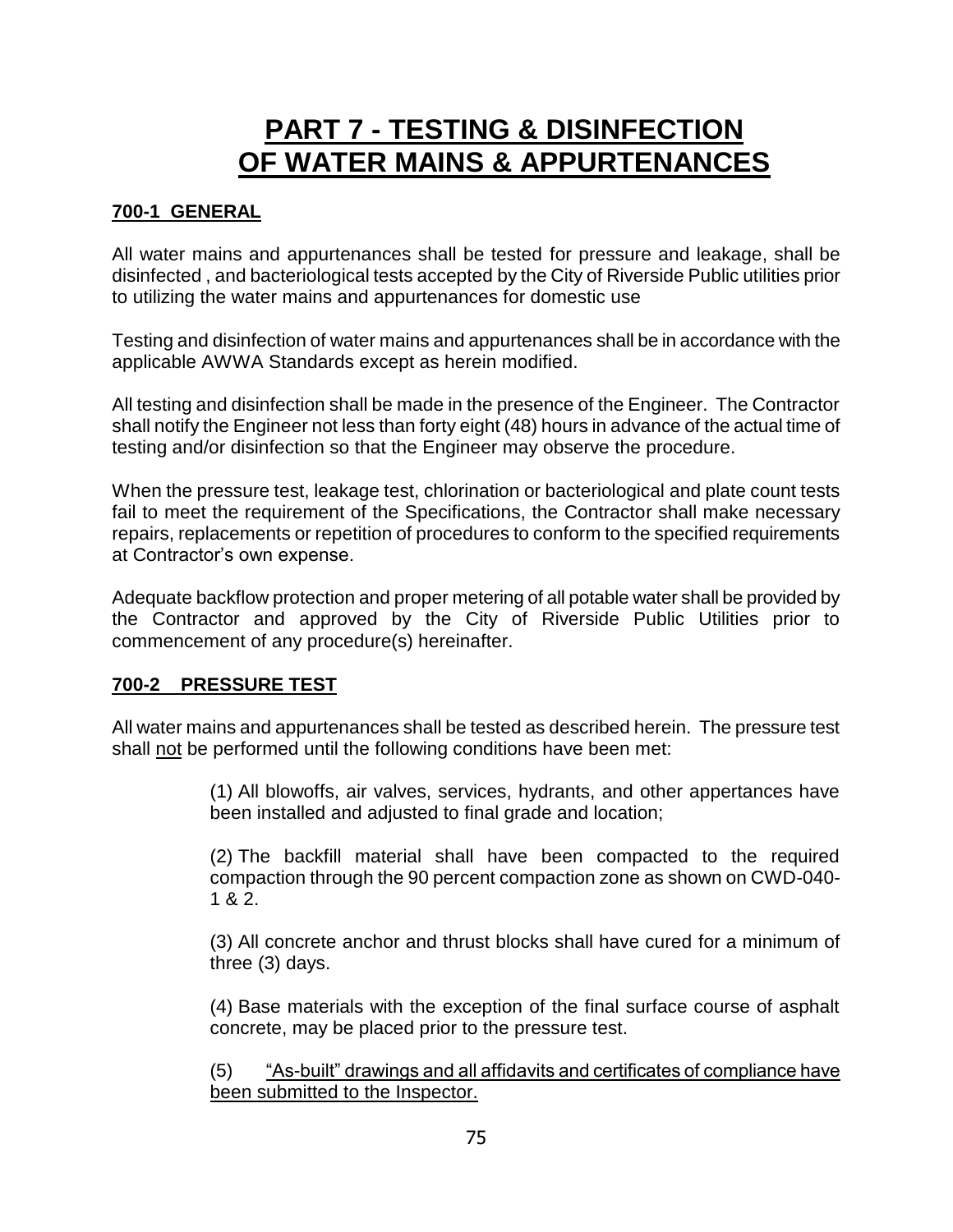The pressure test shall be maintained on the test section not less than two (2) hours. The Contractor may at Contractor's convenience conduct a preliminary pressure test at any time prior to the City's pressure test. The results of the preliminary test will not be considered by the City.

The test pressure shall be 200 psi as measured at the lowest elevation of the water main under test.

The length of water main footage to be tested at one time shall be determined by the Engineer or his designee.

Each section of the water main to be tested shall be slowly filled with water from the nearest source by a means approved by the Engineer. The pipelines shall be filled with water and placed under a slight pressure for at least twenty-four (24) hours before the pressure test.

All air shall be vented from high spots in the water main, fire hydrants and services before making a pressure test. If hydrants or other outlets are not available, taps shall be made at the high points to expel the air by the Contractor at Contractor's expense. The locations shall be reviewed and approved by RPU Inspector prior to installation. These taps shall be capped by the Contractor after testing.

The pressure test shall be applied by means of a pump connected to the pipeline in a manner approved by the Engineer. The pump, pipe connections, bulkheads, pressure gages and other equipment, labor and materials required to perform the test shall be furnished by the Contractor, at no additional cost to the City.

The Engineer may check the test pressure by installing City pressure gages in place of the Contractor's gage. In case of a difference in pressure readings between gages, the City's gage reading shall govern.

All appurtenant facilities shall be tested at the same pressure and for the same duration as the mainline pipe.

All valves shall be tested for leak-proof tightness after the mainline pressure test with the test pressure on one side of the valve and atmospheric pressure on the other side.

Wet tap valve sleeves shall be hydrostatically pressure tested for a period of 1 hour at a test pressure of 200 psi. During and at the end of test, a solution of soapy water shall be applied at all joints to test for leakage. No pressure loss or leakage will be permitted.

#### **700-3 ALLOWABLE LEAKAGE**

All water mains and appurtenances shall be tested as described herein.

The test pressure applied to the water main for the leakage test shall be maintained as constant as possible for not less than two (2) hours. The leakage test shall be held concurrently with the pressure test. For C-900 PVC pipe (Class 150), the test pressure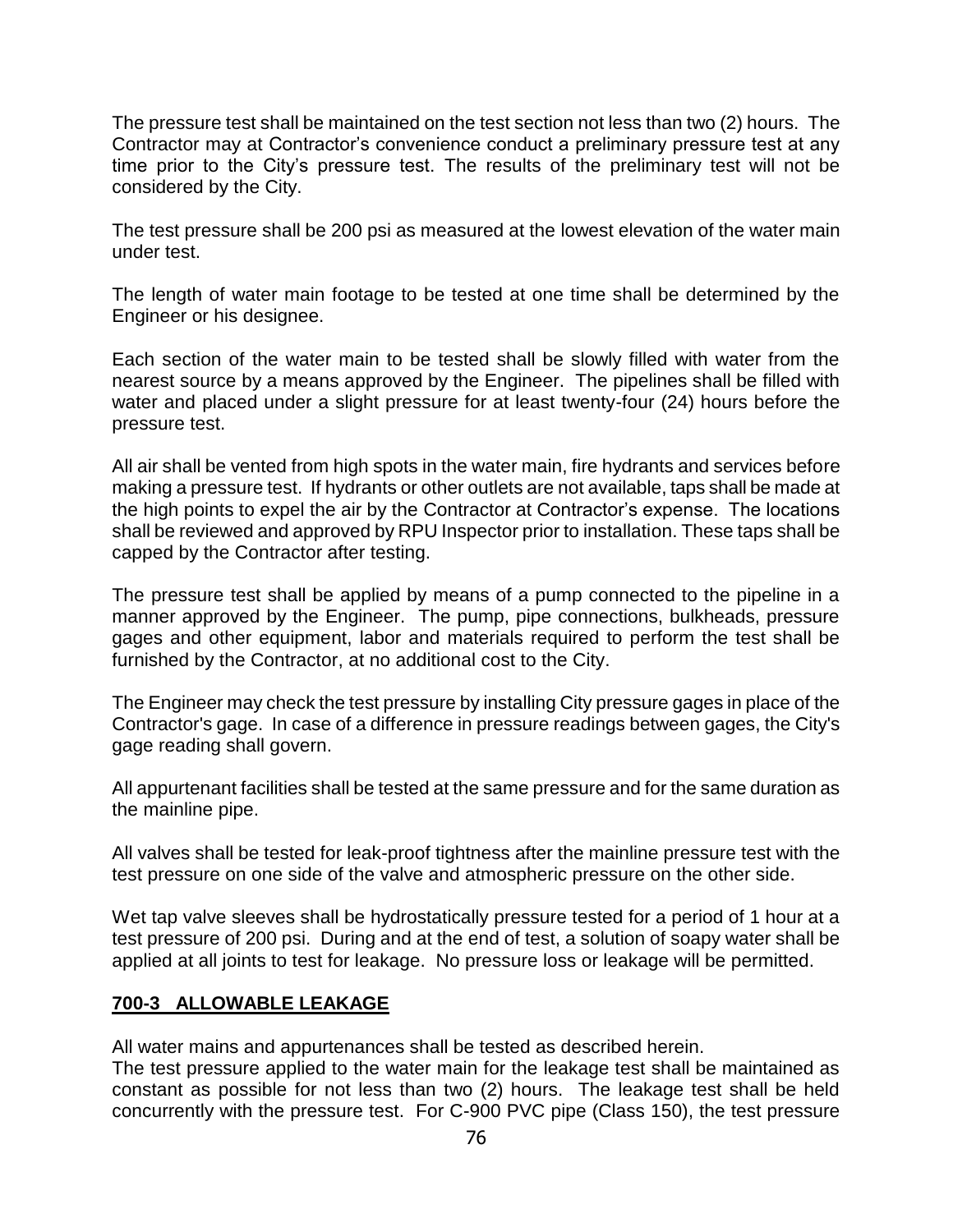shall be 225 psi and the test duration shall be four (4) hours.

The lengths of fire hydrant, blowoff, or air valve laterals and service lines are not included in the overall length of pipe in determining the allowable leakage. All welded sections of steel pipe mains are also excluded from the calculated allowable leakage.

All noticeable leaks shall be stopped regardless of the results of the test. Defective pipe, fittings, valves, and other appurtenances discovered during the test shall be removed and replaced. Repair clamps of any kind or type are not allowed. The Engineer is to be notified of any repair work performed. The test shall be repeated until satisfactory results are obtained. All gaskets to be used only once.

The allowable leakage volume shall not exceed the following:

- (1) Non-welded steel joints 15 gal/in. dia./mile/24 hours
- (2) Ductile Iron Pipe and CML&C Steel Pipe 15 gal/in. dia./mile/24 hours
- (3) Welded Joints no allowable.

It is the Contractor's responsibility for locating leaks and restoring the bedding and pipe zone material in accordance with the Standard Plans and these Specifications. Damage to pipe bedding and backfill resulting from leaks discovered during the pressure leakage test need to be restored in compliance with the specification. Any retesting shall be at Contractor's expense.

The pump, pipe connection, measuring devices, gages and all other equipment, labor and materials necessary for performing the leakage test shall be furnished by Contractor. The Engineer may, however, use City's measuring device in place of Contractor's equipment. In case of a difference in the measured leakage rate between the measuring devices, the City's measured leakage shall govern.

# **700-4 FLUSHING**

The new mains shall be cleaned and flushed prior to chlorination. The flushing velocity to be obtained for pipes 12 inches and smaller in diameter shall not be less than 2.5 feet per second. The Contractor shall make necessary arrangements to attain the minimum velocity. The Contractor shall take due precaution in providing for adequate drainage from the site. The minimum volume of water to be flushed, at required velocity, shall be not less than the 1.5 times the volume of the pipe line from the point of filling to the point of blow-off. The Contractor should verify that proposed hydrants to be used have adequate pressure to perform his flushing operation. If necessary, the Contractor shall use a pump to acquire adequate pressure for his flushing operation, all in his expense. The following table is a guide only: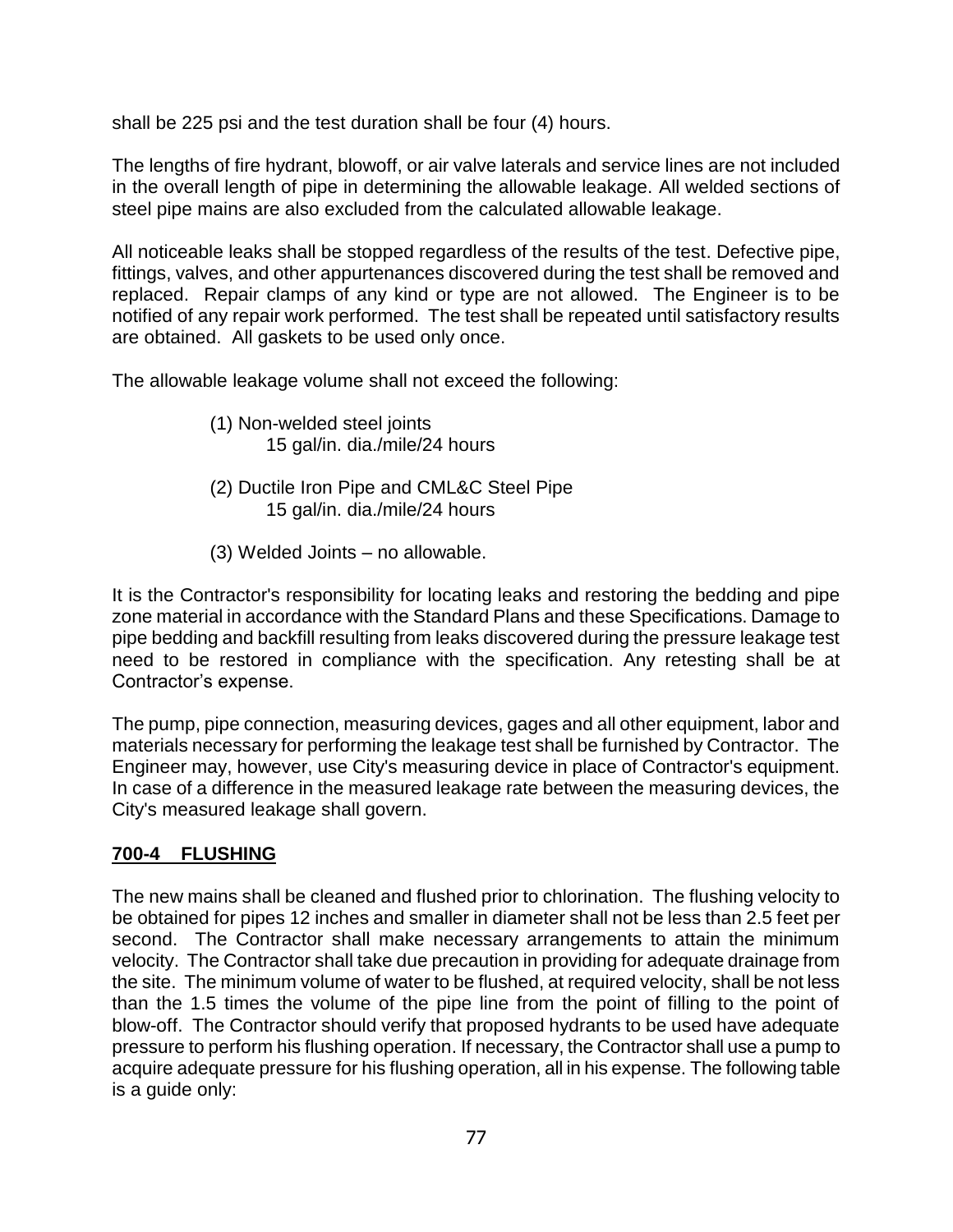## **REQUIRED OPENINGS TO FLUSH PIPELINES**

| Pipe Size     | Flow Required to<br>Produce 2.5 ft/sec | Orifice<br><b>Diameter</b> | Hydrant<br><b>Number</b> | <b>Outlet Diameter</b> |
|---------------|----------------------------------------|----------------------------|--------------------------|------------------------|
| <b>INCHES</b> | <b>GPM</b>                             | <b>INCHES</b>              |                          | <b>INCHES</b>          |
| 4             | 100                                    | 15/16                      |                          | $2 - 1/2$              |
| 6             | 220                                    | $1 - 3/8$                  |                          | $2 - 1/2$              |
| 8             | 390                                    | $1 - 7/8$                  |                          | $2 - 1/2$              |
| 12            | 880                                    | $2 - 13/16$                |                          | $4 - 0$                |
| 16            | 1570                                   | $3 - 3/4$                  |                          | $4 - 0$                |

(40 psi Residual Pressure)

If, in the opinion of the Engineer, dirt enters the pipe, the interior of the pipe shall be cleaned and swabbed as necessary with five percent hypochlorite disinfecting solution.

It is the responsibility of the Contractor to dispose of the flushed water or the chlorinated water from the project area. The Contractor is responsible for any damage as a result of flushing operations.

The flushed water shall have a residual chlorine content not to exceed 0.10 mg/l prior to discharging into the storm drain system. The flushing operation shall be in accordance with the California Regional Water Quality Control Board requirements.

The Contractor shall provide adequate drainage from the site.

The Contractor is hereby informed that hydrant meters and backflow devices rented from the City have the following limitations:

There will no longer be separate meter/ and or Backflow devices available for rental use. New units are integrated combo units.

#### **700-5 CALIFORNIA REGIONAL WATER QUALITY CONTROL BOARD SANTA ANA REGIONAL PERMIT**

Contractor shall channel (using sandbags or other means) flushing flow. Contractor shall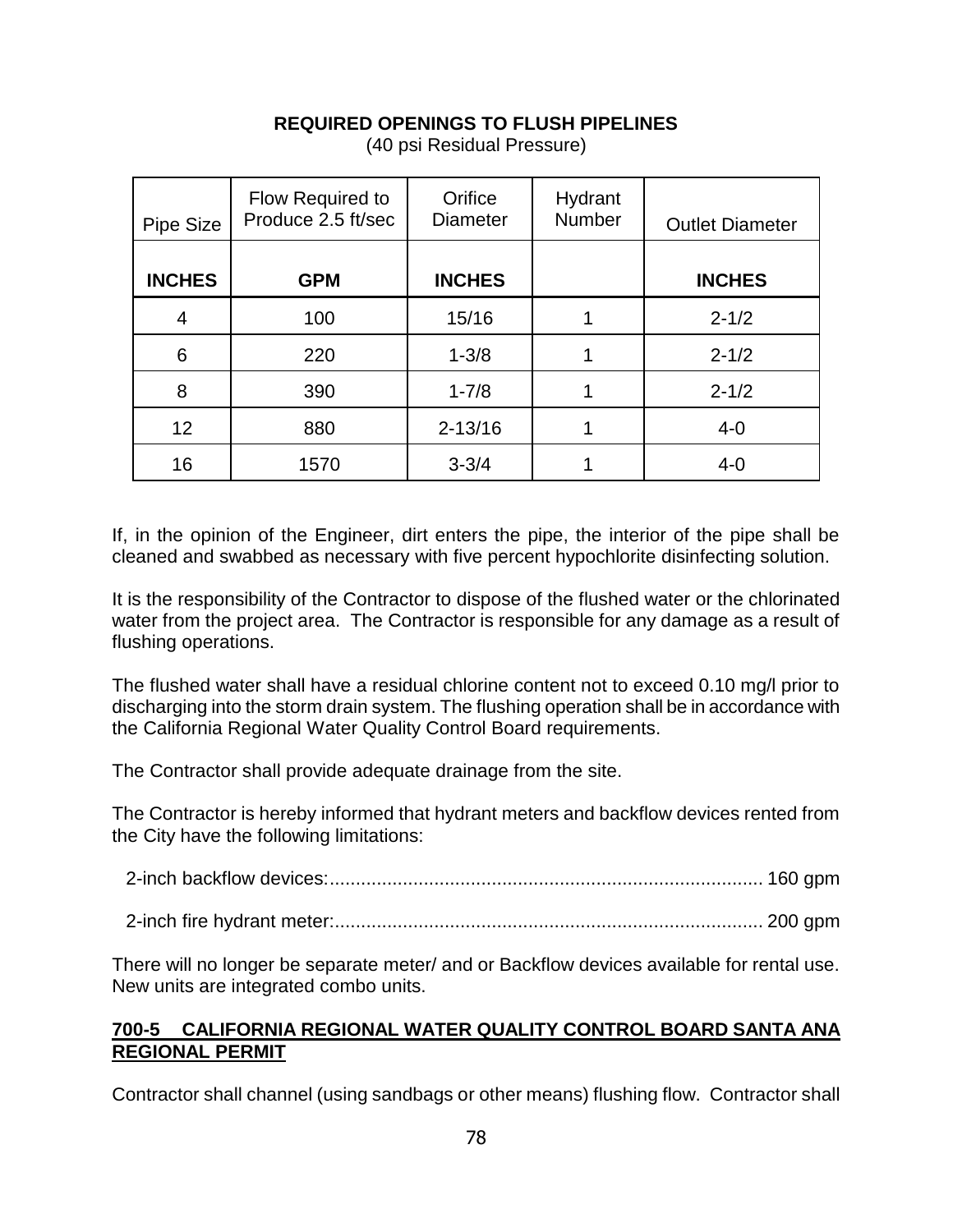protect all property from flooding and other damage during flushing operations. Contractor shall post "flooding ahead" signs in streets as required and as directed by Engineer. Because of demand on existing water system, the Engineer may require Contractor to flush the pipeline over several days, in the evenings, weekends, or holidays, at Contractor's expense.

Contractor shall not allow any discharges from the construction site which may have an adverse effect on receiving waters of the United States.

Contractor shall, at his expense, obtain a discharge permit from the California Regional Water Quality Control Board, Santa Ana Region (Regional Board) for discharge of water from trench dewatering, line flushing, and testing operations. A copy of said discharge permit shall be provided to the City. Contractor shall comply with conditions therein and perform the monitoring required. If the Regional Board determines that a discharge permit is not required for said work, then the Contractor shall comply with any and all applicable criteria and conditions established by the Regional Board, including compliance with the requirements of the General Water Discharge Requirements for Discharges to Surface Waters which pose an insignificant De Minimus threat to water quality (Order No. 98-67).

Order No. 98-67 includes submittal of a Notice of Intent and a waste discharge report to the Regional Board. In addition, Template Monitoring and Reporting Program No. 98-67, appended to Order No. 98-67, includes the following monitoring and reporting requirements:

1. Estimate and report daily discharge flow, collect samples of each discharge and have them analyzed for the 8 parameters listed on Pages 2 and 3 of the Template Monitoring and Reporting Program No. 98-67. All samples shall be representative of the waste discharge under conditions of peak load.

All sample collection, sample preservation, and analyses shall be performed in accordance with the latest edition of "Guidelines Establishing Test Procedures for Analysis of Pollutants" promulgated by the U.S. Environmental Protection Agency (40 CFR 136). All sample analyses shall be performed by an analytical laboratory certified by the California Department of Health Services to perform such analyses.

- 2. Report any discharge which is in violation of the discharge specifications (Order No. 98-67) to the Regional Board, Santa Ana Region within 24 hours.
- 3. Notify the Regional Board 5 days before commencing any discharge.
- 4. Prepare monthly monitoring reports for submittal to the Regional Board. The reports shall include:
	- a. Results from all analyses for the previous month.
	- b. Daily flow data.
	- c. A report detailing Contractor's compliance or noncompliance with Order No. 98-67 and the discharge authorization letter.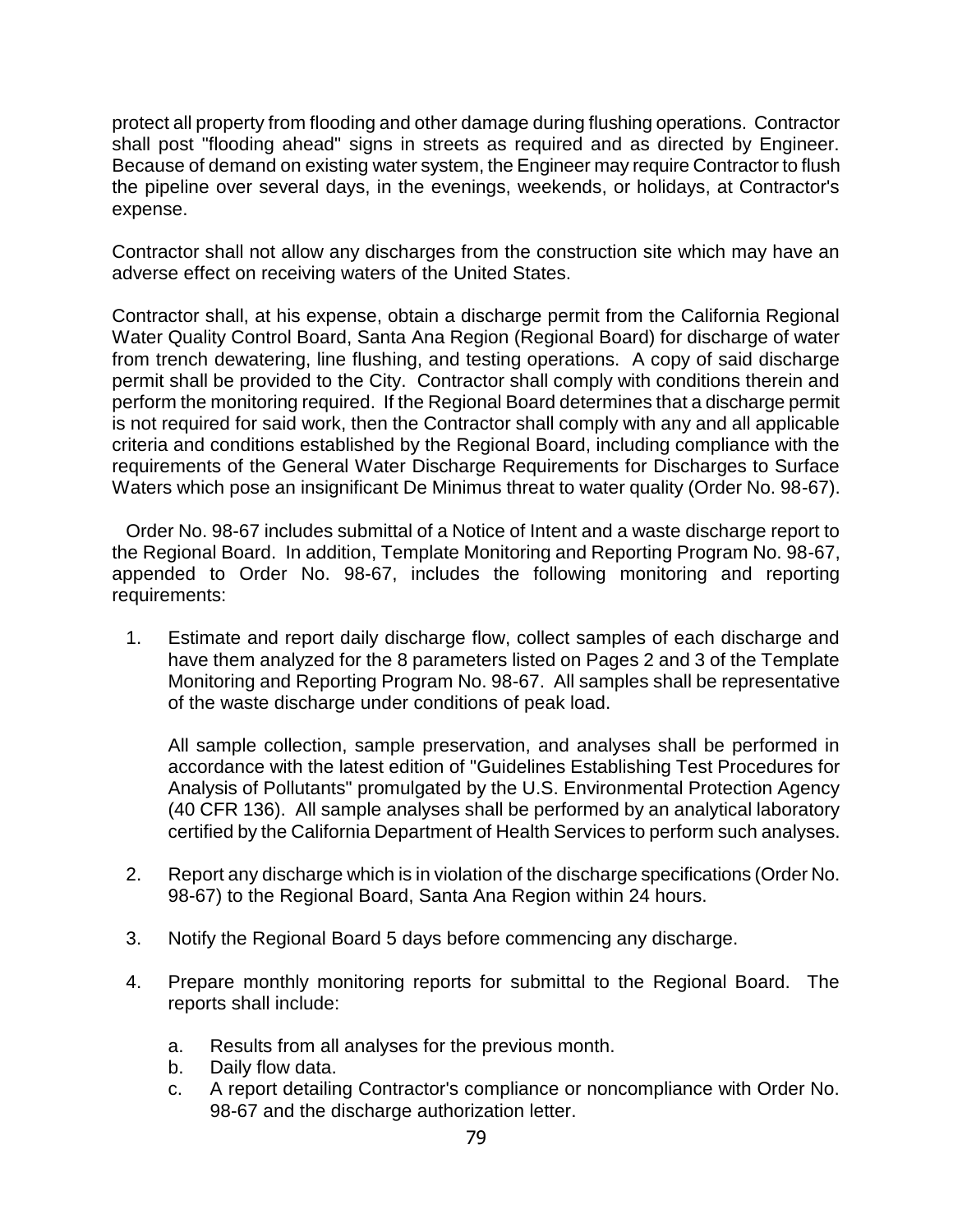#### **700-6 DISINFECTION**

All newly laid water mains and appurtenances shall be disinfected in accordance with AWWA C-651, Disinfecting Water Mains, except as modified herein.

Contractor must use one of the RPU approved companies who are licensed to perform chlorination (Mattchlor, Inc; Southwest Chlorination, Inc; Aqua Backflow; Spencor Inc; Morr-is Tested; Peirce Chlorine). Should the contractor choose to use a different company, of equal qualifications, contractor shall obtain prior approval from the Engineer.

Chlorine used for disinfection must be a liquid chlorine solution by directly feeding hypo (sodium hypochlorite less than or equal 15%; typically 12.5%) or by mixing Cal-hypo (calcium hypochlorite 65-70% ) granular or tablets into a liquid solution by pre-dissolving or using a feeder. Either product sodium hypo or calcium hypo shall be NSF 61 approved for potable water use. Tablets inserted (glued) inside each pipe length shall not be used. Safe handling practices contained in A.W.W.A. Manual M-20 shall be followed by the Contractor. The chlorine solution shall be applied by the continuous feed method as outlined in Sub-section 5.2 of AWWA C-651-05 except as may be modified by the Engineer. Contractor must keep Material Safety Data Sheet (MSDS) onsite.

The chlorine solution shall be applied at the beginning of the water main to be disinfected through a corporation stop installed for this purpose, through curb stop or through any other opening as may be allowed or required by the Engineer. Fire hydrants and air valves shall not be used for this purpose. However, an air valve riser pipe with the air valve removed may be an appropriate chlorine solution feed point.

Water used to convey the chlorine solution throughout the water main shall be obtained from the existing distribution system. The rate of flow shall be so controlled that water will flow slowly into the undisinfected main during the application of chlorine. The end of the main being chlorinated shall be kept open and running during the application of chlorine and until the desired chlorine concentration is reached, after which each curb stop, fire hydrant, air valve line or any other connection to the water main shall be individually opened and flushed with the chlorine solution. After the water main and all appurtenances thereto have been loaded with chlorine to the proper concentration, the water source, chlorine feeder and all other openings to the water main shall be closed.

The initial minimum concentration shall not be less than fifty (50) milligrams per liter (Mg/L) of chlorine, but not greater than 150 (Mg/L). The chlorine solution shall remain in the water main for not less than twenty-four (24) hours after which the treated water through the length of the main shall contain not less than twenty-five (25) Mg/L of chlorine. The chlorine content of the water shall be tested by the Engineer and if found to be less than twenty-five (25) Mg/L after twenty-four (24) hours contact, the water main and appurtenances shall be rechlorinated and held for another minimum twenty-four (24) hour period.

No chlorination shall be started unless it can be completed by 2 p.m. on a Thursday. During the period of chlorination, all main line valves and blow-off valves shall be operated to insure that the discs and seats are fully open to chlorinated water. Air valves, when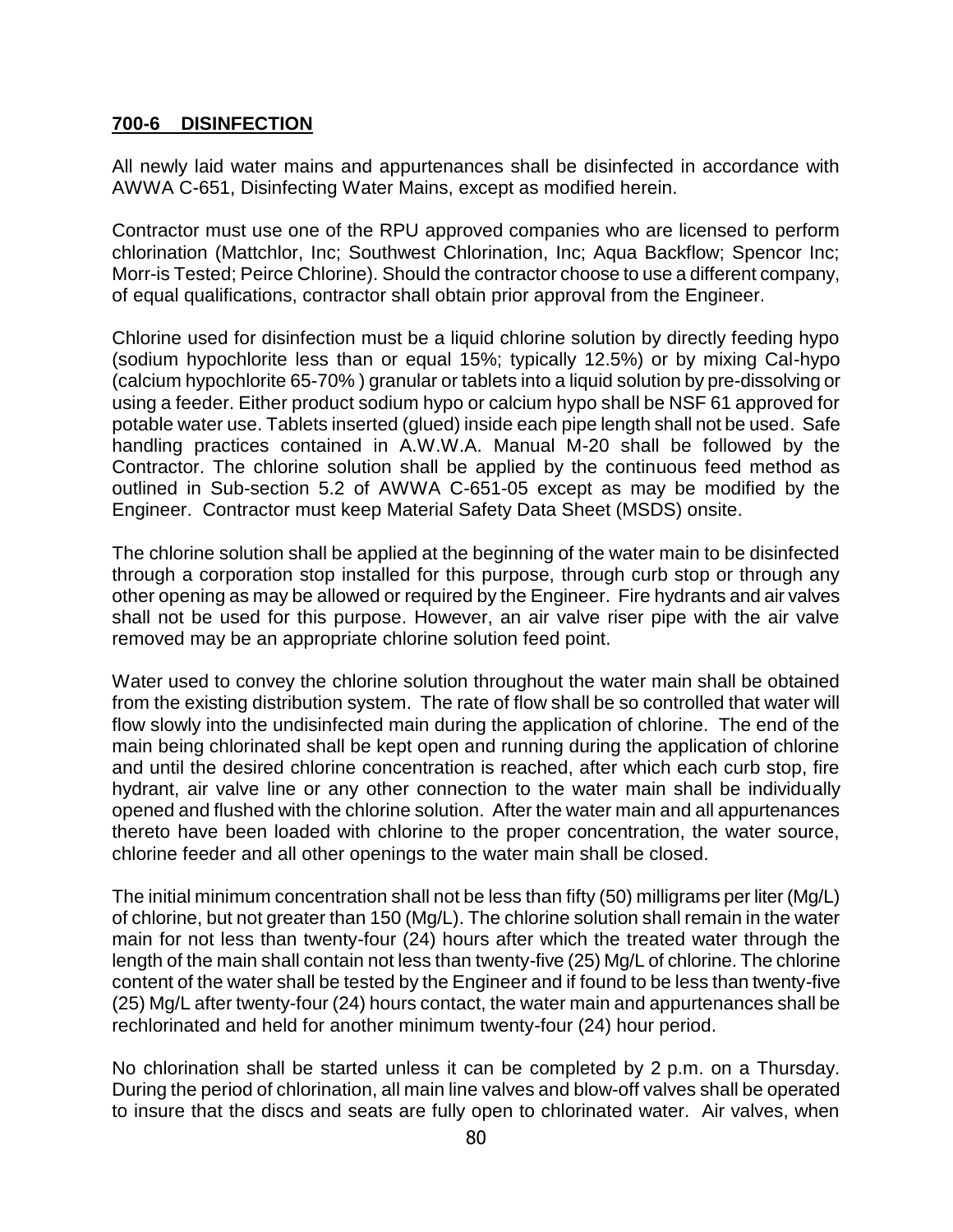removed, shall be chlorinated separately under the direction of the Engineer.

Upon approval of the chlorine residual at twenty-four (24) hours by the Engineer, the chlorine solution shall be flushed from the water main through each service, fire hydrant and blow-off. Flushing shall continue until the chlorine residual is not more than five-tenths (0.5) Mg/L as determined by the Engineer using a digital instrument. In no case shall a chlorine solution of over five-tenths (0.5) Mg/L be held in the main or appurtenances for more than five (5) days from the initial injection to the final flushing. It is the responsibility of the Contractor to dispose of the chlorinated water from the project area.

The chlorinated water shall have a residual chlorine content not to exceed 0.10 Mg/L prior to discharging into the storm drain system. The flushing operation shall be in accordance with the California Regional Water Quality Control Board requirements.

The Contractor has two options for disposing of the chlorinated water from the project site.

Option 1. The Contractor can treat the chlorinated water with chemicals. This treatment shall neutralize any chlorine residual from the water. After treatment the dechlorinated water can be discharged into the street storm drain system.

Option 2. The Contractor shall dispose of the chlorinated water at a State of California approved treatment disposal plant.

The Contractor is responsible for any damage as a result of the disinfection operation and shall provide adequate drainage from the project site.

The Contractor is hereby informed that hydrant meters and backflow devices rented from the City have the following limitations:

#### **700-7 BACTERIOLOGICAL TESTS**

A twenty-four (24) hour period between the final flushing and the taking of bacteriological samples is required. No flushing or any movement of water in pipe is allowed during sampling phase. Following the 24 hour period, the Contractor shall have a representative or employee of California Department of Public Health (CDPH) certified laboratory take water samples for bacteriological tests. All sampling shall be done in the presence of the Inspector. Contractor shall notify the Engineer 48 hours in advance of sampling procedures.

Samples will be taken in the field by a laboratory technician and transported to the laboratory for testing. Such tests shall meet DPH requirements for drinking water standards. The number and location of such samples will be as directed by the Engineer; however, a minimum of one bacteriological test sample per 500 feet of main and a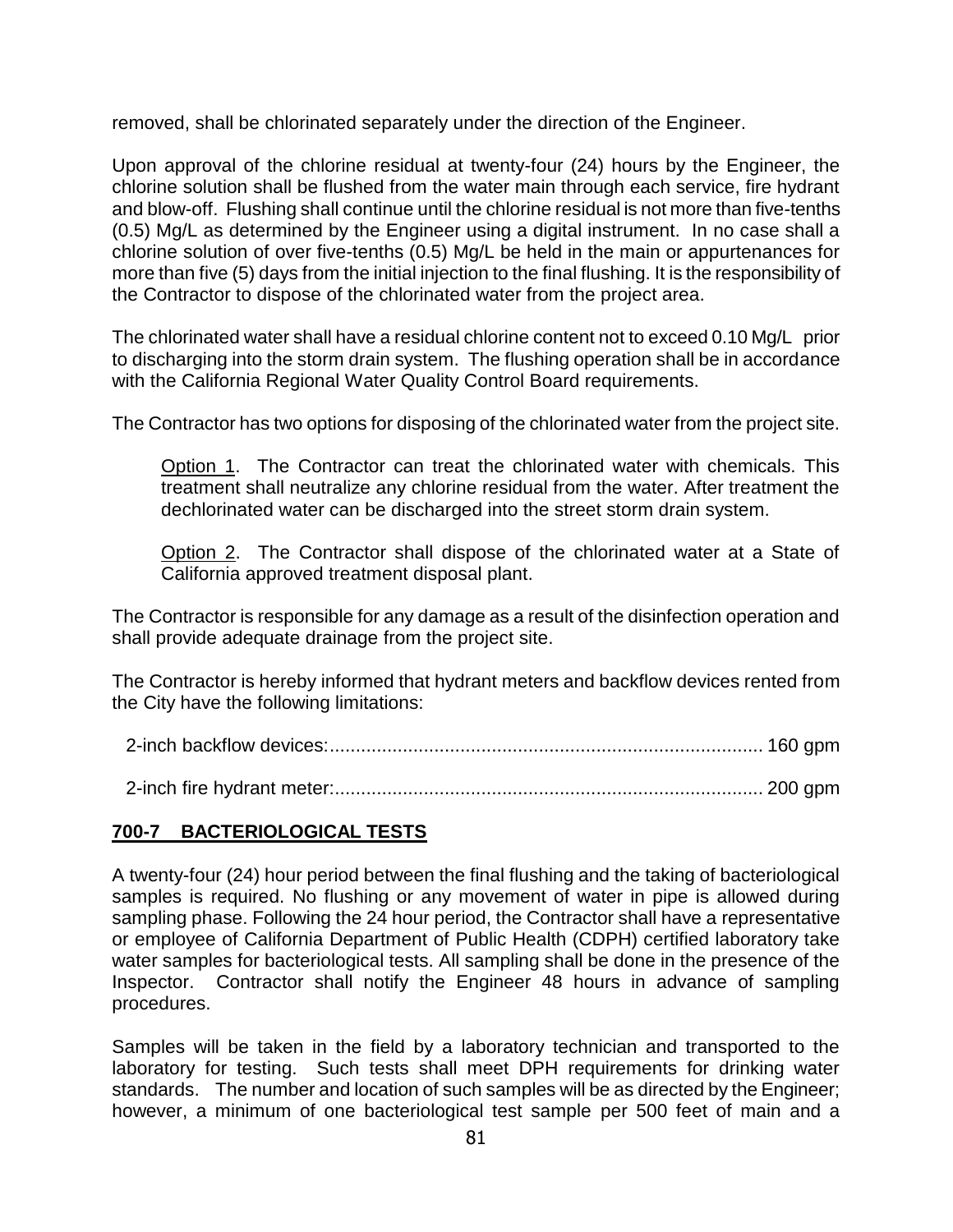minimum of 2 samples per day, per test section, are required. **One set of samples is required for two consecutive days, 24-hours apart. All samples, each day, must indicate ten tubes negative and have a standard plate count of less than 200. Failure of any sample will require complete retesting, under these procedures, for two consecutive days. Testing laboratory shall fax results to Public Utilities, Water Division at (951) 826-2498 immediately, once results are known. If a sample test fails any of the one or two day tests, then the Contractor is directed to contact the Water Division immediately.** It is very important that all test results be submitted in writing to the Water Inspector as soon as available.

Here is the list of the qualified companies who are licensed and approved by RPU to perform sampling: E.S. Babcock & Sons, Inc.; Western Analytical Laboratories, Inc., Associated Laboratories; Clinical Laboratories; Microbac Laboratories, Inc.; and Truesdail Laboratories, Inc.; If contractor wants to use a different company which is equal will need to get approval from RPU before using the company.

All laboratory testing shall be at the Contractor's expense. Original report of the test results shall be given directly to the Engineer. Emailing the results to the Engineer is preferable. It is the responsibility of the Contractor to accomplish this task. System connections cannot be scheduled until this report is submitted to the Engineer. All results must be submitted to RPU Engineer or his designee no later than three calendar days of sample date or risk resampling all samples.

Upon successful completion of bacteriological testing, the pipeline will be accepted for use in the City potable water system; however, standard policy is to accept the water mains for use upon the City giving written Notice of Final Acceptance.

#### **700-8 CONTRACTOR"S RESPONSIBILITY FOR TESTING AND DISINFECTION**

It is the sole responsibility of Contractor to construct a water main which passes the pressure and leakage test and to complete the disinfection of the water main. The fact that City provides inspection during the construction and testing of the water facilities and receives laboratory testing results does not relieve Contractor's responsibility in this regard.

It's the responsibility of Contractor to prevent the consumption of water for any and all uses from undisinfected mains whether by their workmen, subcontractors or any other person who may come in contact with the water from the undisinfected main.

Contractor shall indemnify and save the City harmless from any suits, claims, or actions brought by any person or persons for, or on account of, any sickness or death sustained or arising out of the consumption of water from the main until final acceptance by the City.

Water required for the initial filling, pressure testing, leakage testing, flushing and chlorination, may be obtained from an existing City of Riverside main or fire hydrant by use of a City of Riverside Water Division meter and an Approved Backflow Prevention Device.